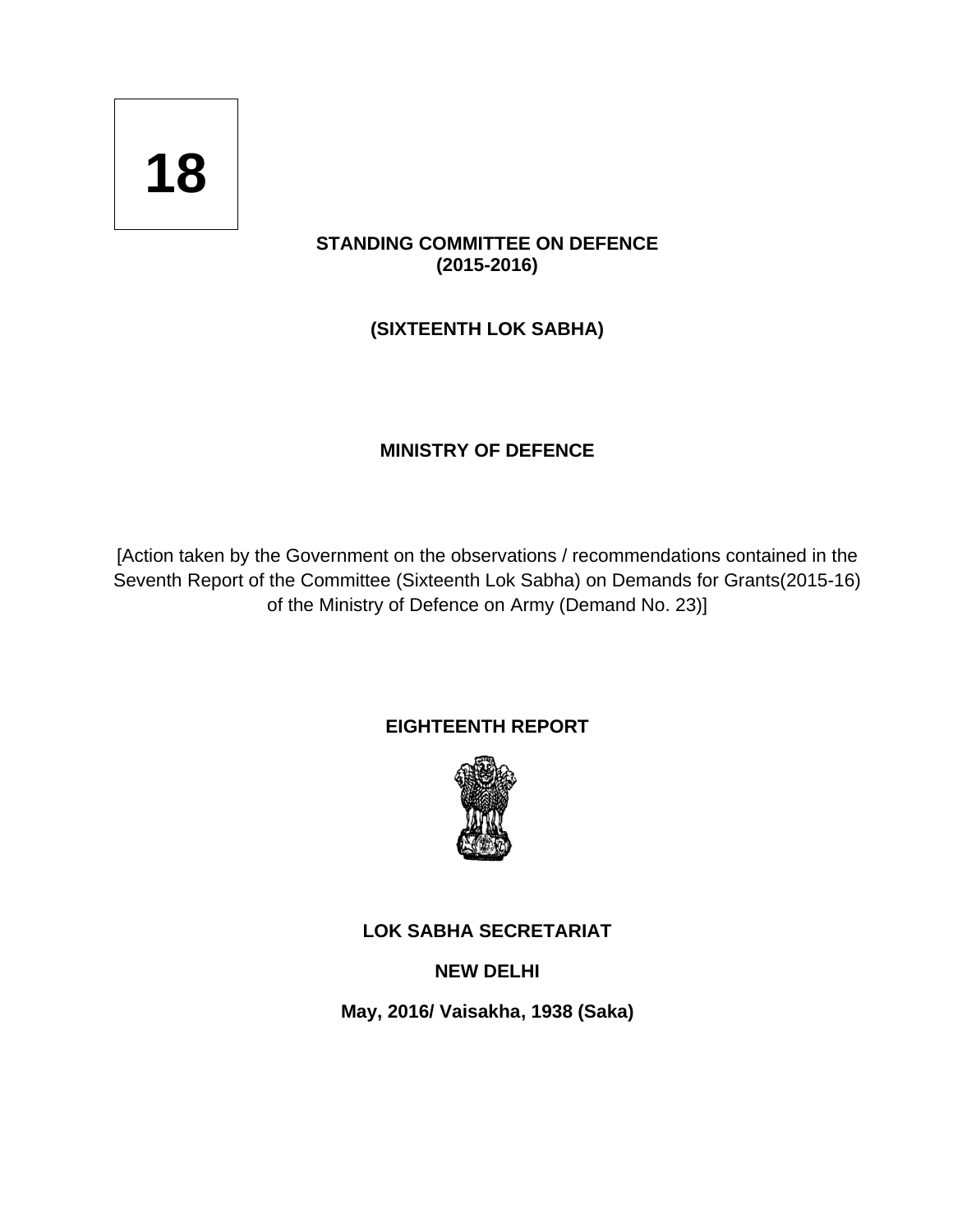## **EIGHTEENTH REPORT**

# **STANDING COMMITTEE ON DEFENCE (2015-2016)**

# **(SIXTEENTH LOK SABHA)**

# **MINISTRY OF DEFENCE**

[Action taken by the Government on the observations / recommendations contained in the Seventh Report of the Committee (Sixteenth Lok Sabha) [on Demands for Grants\(2015-16\)](http://164.100.47.134/lsscommittee/Defence/16_Defence_2.pdf)  [of the Ministry of Defence on Army \(Demand No. 23\)\]](http://164.100.47.134/lsscommittee/Defence/16_Defence_2.pdf)

> *Presented to Lok Sabha on 03.05.2016 Laid in Rajya Sabha on 03.05.2016*



# **LOK SABHA SECRETARIAT**

## **NEW DELHI**

**May, 2016/ Vaisakha, 1938 (Saka)**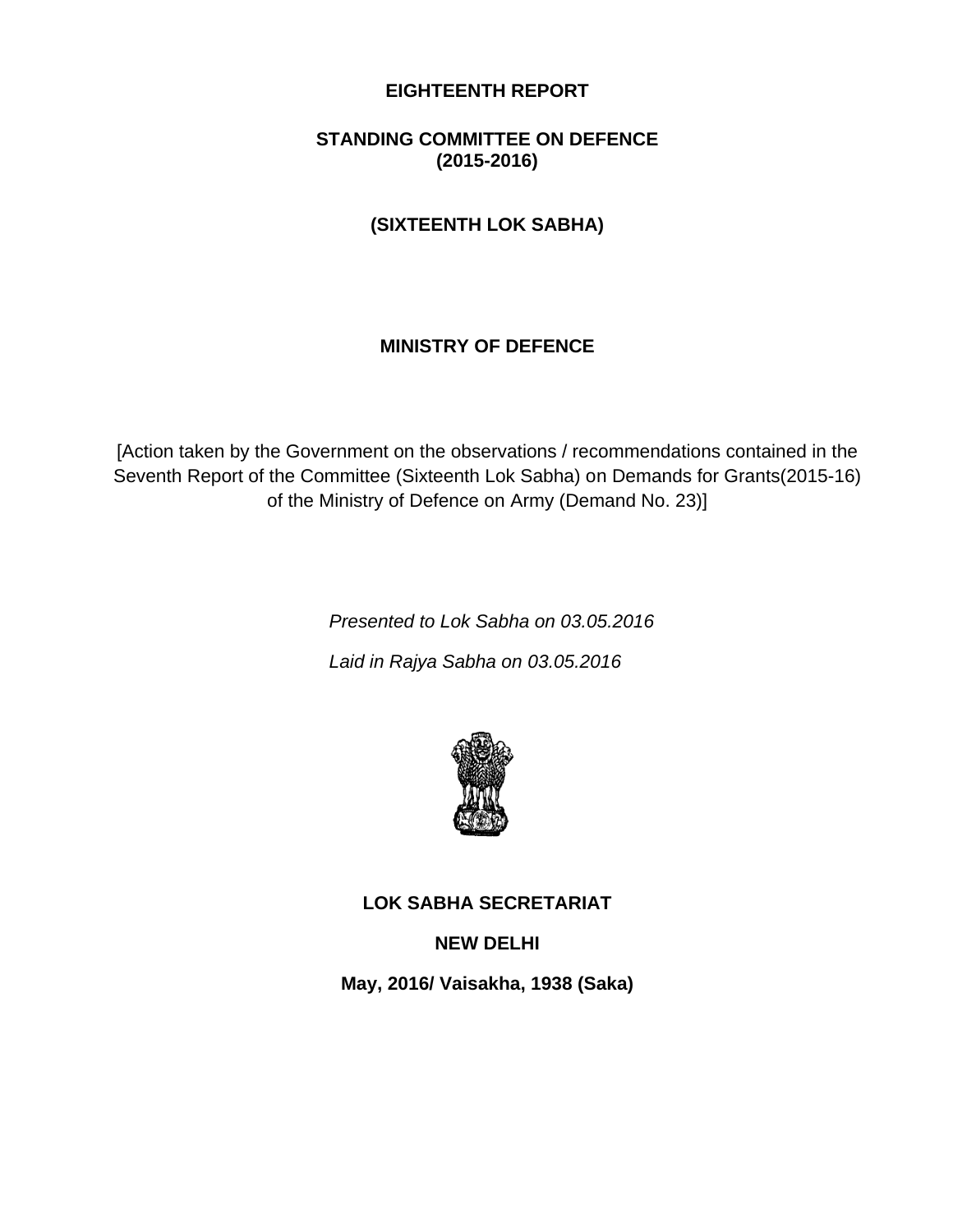# **CONTENTS**

| <b>CHAPTER I</b>                                                     |                                                                                                                                              |  |
|----------------------------------------------------------------------|----------------------------------------------------------------------------------------------------------------------------------------------|--|
|                                                                      |                                                                                                                                              |  |
| <b>CHAPTER II</b>                                                    | Recommendations/Observations which have been<br>a)                                                                                           |  |
|                                                                      |                                                                                                                                              |  |
|                                                                      | Recommendations/Observations which have been<br>b)                                                                                           |  |
|                                                                      | accepted by the Government and commented upon                                                                                                |  |
|                                                                      | CHAPTER III Recommendations/Observations which the Committee do not<br>desire to pursue in view of the replies received from the Government. |  |
|                                                                      | CHAPTER IV Recommendations/Observations in respect of which replies                                                                          |  |
|                                                                      | of Government have not been accepted by the Committee<br>which require reiteration and commented upon                                        |  |
| <b>CHAPTER V</b><br>Recommendations/Observations in respect of which |                                                                                                                                              |  |
|                                                                      |                                                                                                                                              |  |
|                                                                      | <b>APPENDICES</b>                                                                                                                            |  |
|                                                                      |                                                                                                                                              |  |
| $\mathsf{I}$                                                         | Minutes of the twelfth sitting of the Standing Committee on                                                                                  |  |
| $\mathbf{I}$                                                         | Analysis of Action Taken by the Government on the                                                                                            |  |
|                                                                      | Observations/Recommendations contained in the Ninth<br>Report (Sixteenth Lok Sabha) of the Standing Committee                                |  |
|                                                                      |                                                                                                                                              |  |

## **PAGE**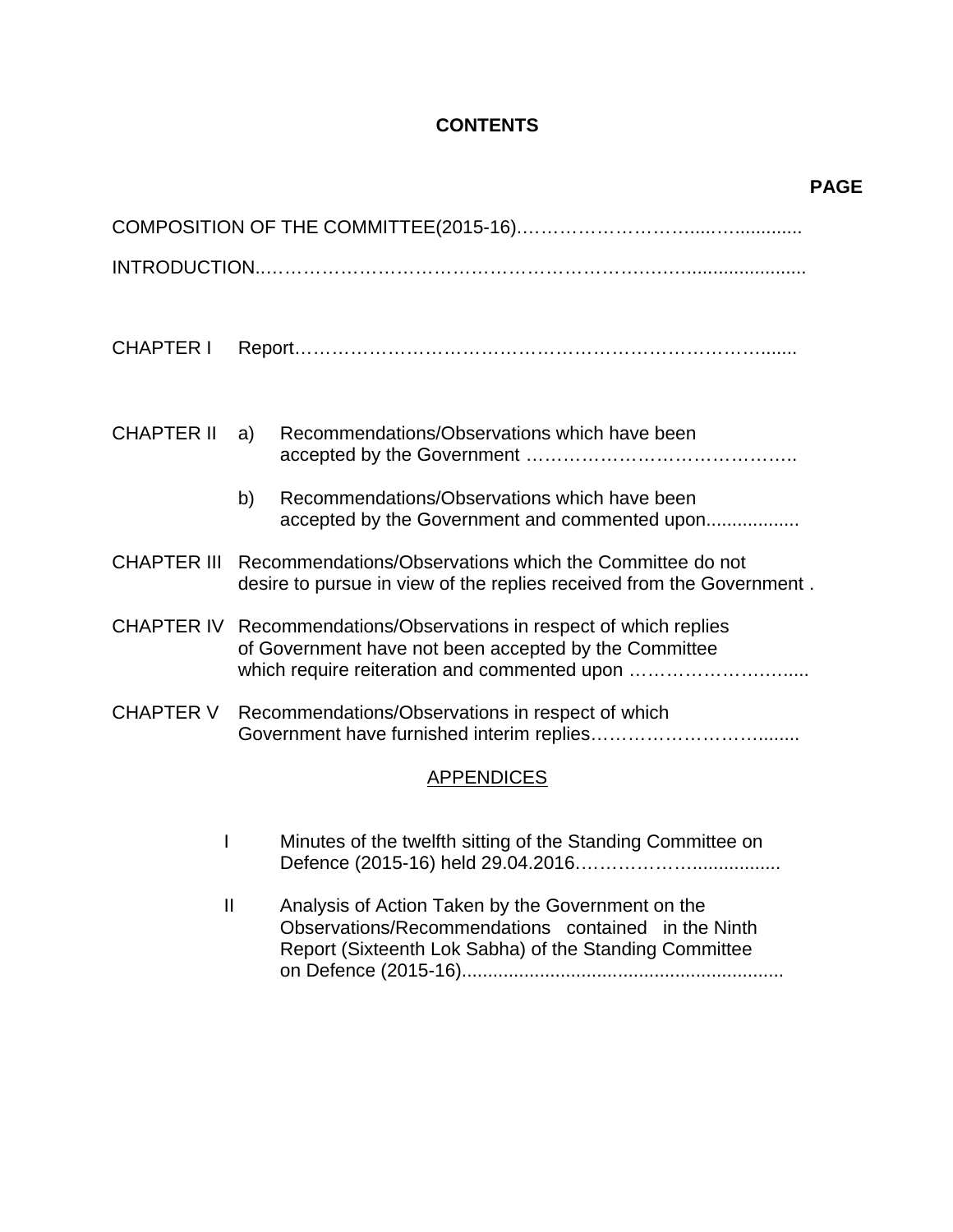# **COMPOSITION OF THE STANDING COMMITTEE ON DEFENCE (2015-16)**

#### **[Maj Gen B C](http://164.100.47.132/LssNew/Members/Biography.aspx?mpsno=196) Khanduri, AVSM (Retd) - Chairperson**

#### **Members**

#### **Lok Sabha**

- 2. [Shri Suresh C.](http://164.100.47.132/LssNew/Members/Biography.aspx?mpsno=3983) Angadi
- 3. Shri Shrirang Appa Barne
- 4. Shri Dharambir
- 5. Shri Thupstan Chhewang
- 6. Col Sonaram Choudhary(Retd)
- 7. Shri H.D. Devegowda
- 8. Shri Sher Singh Ghubaya
- 9. Shri G. Hari
- 10. Shri Ramesh Jigajinagi
- 11. Dr. Murli Manohar Joshi
- 12. Km. Shobha Karandlaje
- 13. Shri Vinod Khanna
- 14. Dr. Mriganka Mahato
- 15. Shri Tapas Paul
- 16. [Shri Ch. Malla](http://164.100.47.132/LssNew/Members/briefbioprofiles.aspx?mpsno=4773) Reddy
- 17. Shri Rajeev Satav
- 18. Smt. Mala Rajya Lakshmi Shah
- 19. Capt Amarinder Singh(Retd)
- 20. Shri A.P. Jithender Reddy
- 21. Smt. Pratyusha Rajeshwari Singh

#### **Rajya Sabha**

- 22. Shri K. R. Arjunan
- 23. **\***Shri Anand Sharma
- 24. Shri Rajeev Chandrasekhar
- 25. Shri A.U. Singh Deo
- 26. Shri Harivansh
- 27. Shri Vinay Katiyar
- 28. Shri Hishey Lachungpa
- 29. Shri Madhusudan Mistry
- 30. Smt. Ambika Soni
- 31. Shri Tarun Vijay

**\* Shri Anand Sharma resigned** *vide* **Notification No. RS 10/2016 - T dt. 07.03.2016.**

 $\_$  ,  $\_$  ,  $\_$  ,  $\_$  ,  $\_$  ,  $\_$  ,  $\_$  ,  $\_$  ,  $\_$  ,  $\_$  ,  $\_$  ,  $\_$  ,  $\_$  ,  $\_$  ,  $\_$  ,  $\_$  ,  $\_$  ,  $\_$  ,  $\_$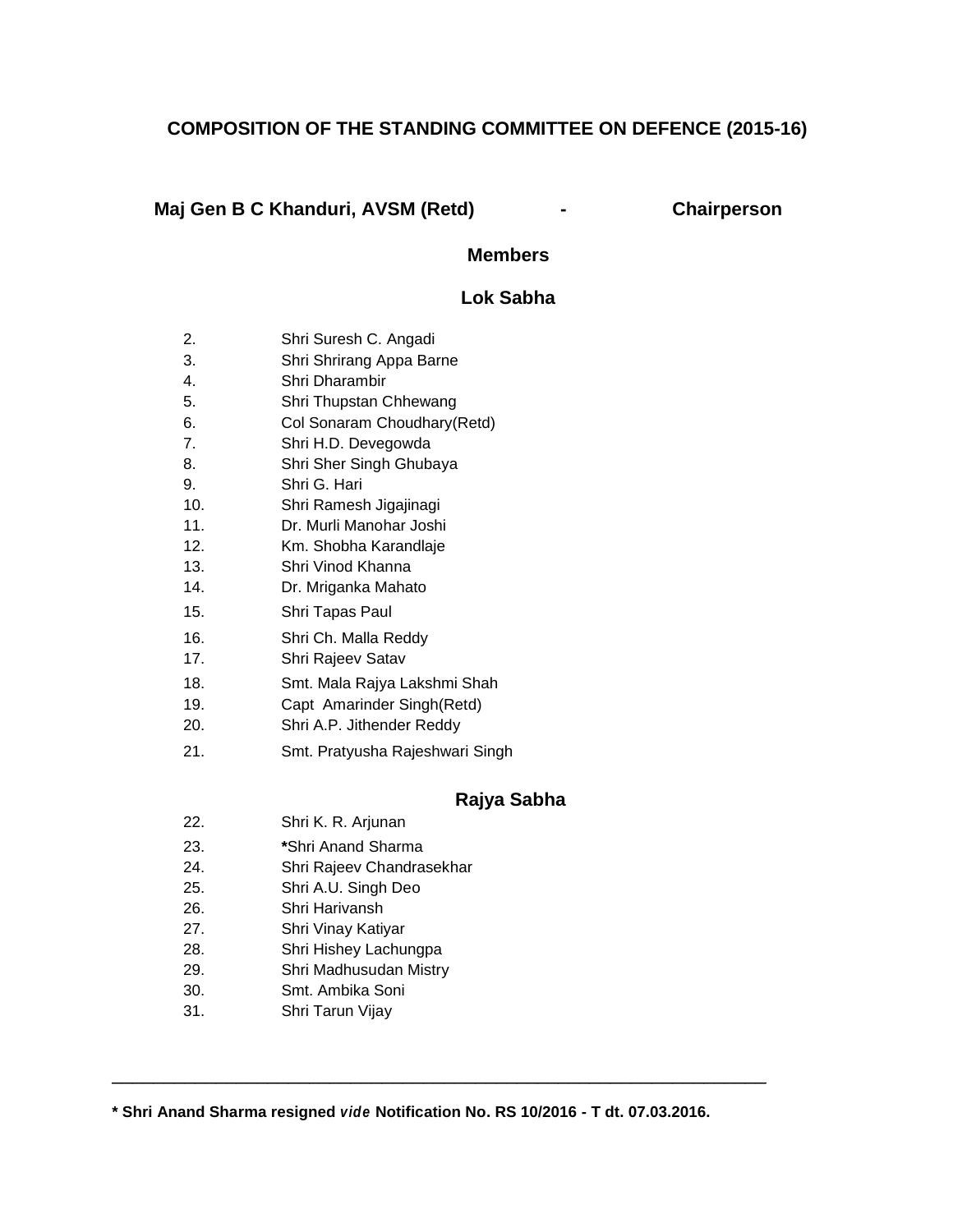# **SECRETARIAT**

| $\mathbf{1}$ . | Smt. Kalpana Sharma     | $\overline{\phantom{0}}$ | <b>Joint Secretary</b>     |
|----------------|-------------------------|--------------------------|----------------------------|
| 2.             | Shri T.G. Chandrasekhar | $\sim$                   | Director                   |
| 3.             | Smt. Jyochanamayi Sinha | $\blacksquare$           | <b>Additional Director</b> |
| 4.             | Shri Rahul Singh        |                          | <b>Under Secretary</b>     |
|                |                         |                          |                            |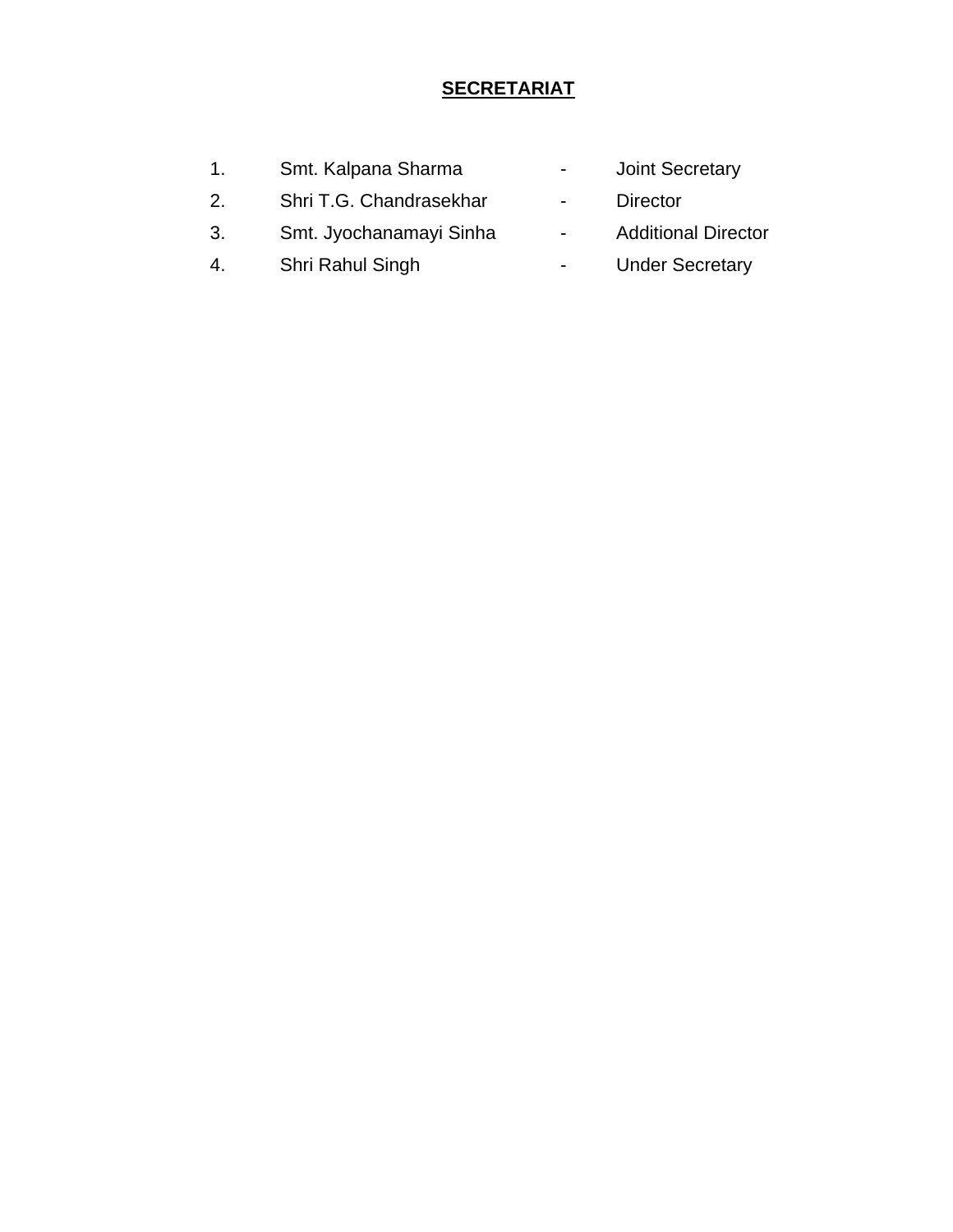# **INTRODUCTION**

I, the Chairperson of the Standing Committee on Defence (2015-16), having been authorised by the Committee to submit the report on their behalf, present this Eighteenth report on `Action Taken by the Government on the Observations/Recommendations contained in the Seventh Report of the Standing Committee on Defence(16th Lok Sabha) on Demands for Grants of the Ministry of Defence for the year 2015-16 on Army (Demand No. 23)'.

2. The Seventh Report was presented to Lok Sabha and laid in Rajya Sabha on 27 April, 2015. It contained 43 Observations/Recommendations. The Ministry of Defence furnished Action Taken Replies on all the Observations/Recommendations in December, 2015.

3. The Report was considered and adopted by the Committee at their Sitting held on 29 April, 2016.

4. For facility of reference and convenience, Observations/Recommendations of the Committee have been printed in bold letters in the Report.

5. An analysis of action taken by the Government on the Observations/Recommendations contained in the Seventh Report of Standing Committee on Defence (16th Lok Sabha) is given in Appendix II.

New Delhi; **New Delhi;** New Delhi; and Maj Gen B C Khanduri, AVSM (Retd), **29 April, 2016 Chairperson, 09 Vaisakha, 1938 (Saka) Standing Committee on Defence**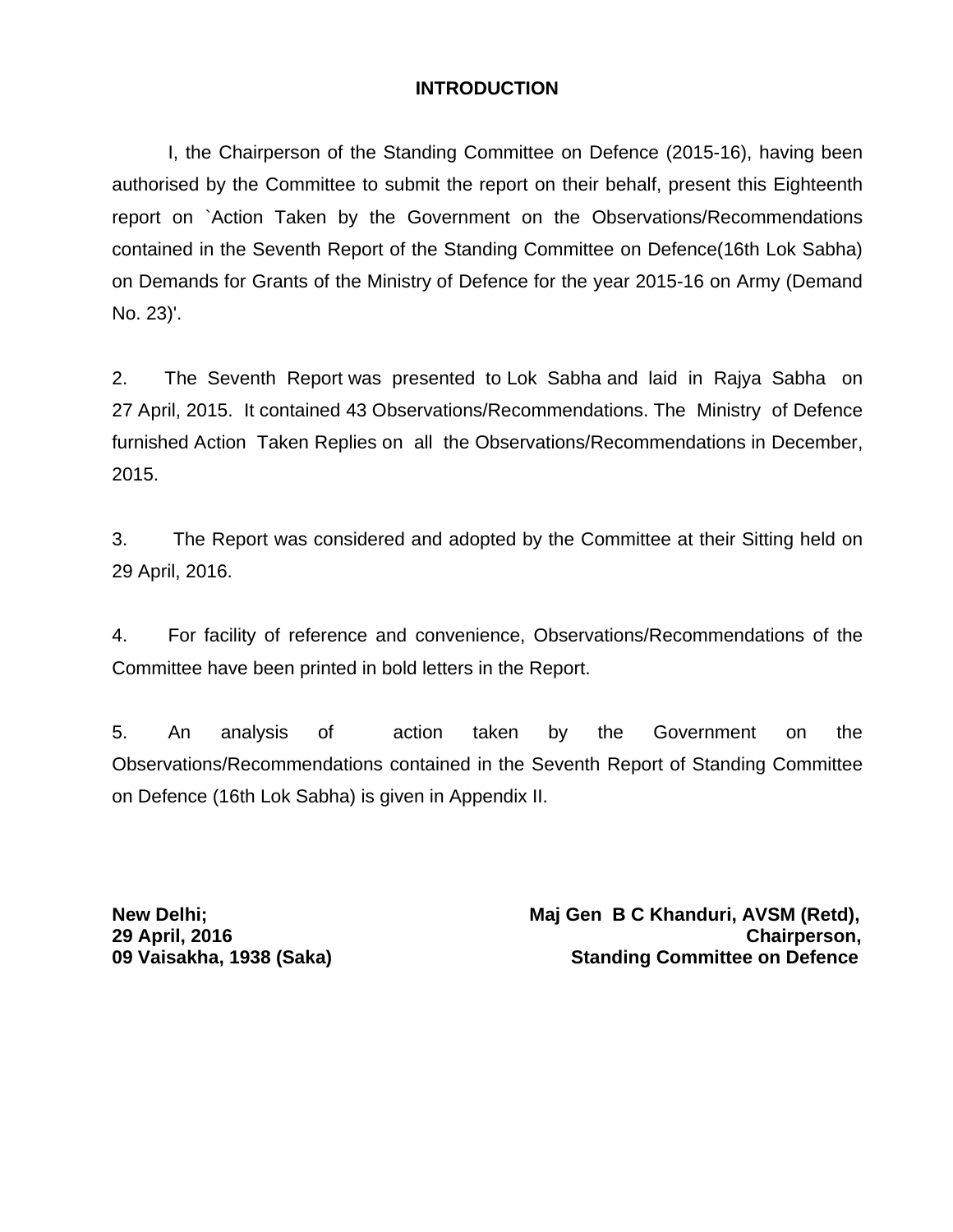# **REPORT**

#### **CHAPTER I**

This report of the Standing Committee on Defence deals with action taken by the Government on the observations/recommendations contained in the Seventh Report (16th Lok Sabha) on `Demands for Grants of the Ministry of Defence for the year 2015-16 on Army (Demand No. 23)' which was presented to Lok Sabha and laid in Rajya Sabha on 27 April 2015.

2. The Committee's Seventh Report (16th Lok Sabha) contained Forty three observations/recommendations on the following aspects:-

| Para No.       | <b>Subject</b>                                              |
|----------------|-------------------------------------------------------------|
| 1, 2 & 3       | <b>Budget</b>                                               |
| $\overline{4}$ | Variance in Revenue and Capital Ratio                       |
| 5              | <b>Under-utilisation of Funds</b>                           |
| 6              | Non-availability of Funds for Ammunition under Revenue Head |
| 7 <sub>1</sub> | Land Acquisition and Environment Clearance                  |
| 8, 9 & 10      | Non-finalisation of 12th Plan Projects                      |
| 11 & 12        | <b>Critical Shortages leading to Priority Procurement</b>   |
| 13             | Shortage of Ammunition                                      |
| 14 & 15        | <b>Bullet Proof Jackets (BPJs)</b>                          |
| 16             | <b>Procurement of Rifles</b>                                |
| 17             | <b>Main Battle Tank</b>                                     |
| 18             | War Wastage Reserves (WWR)                                  |
| $19 - 22$      | Modernisation of Army                                       |
| 23             | <b>Rashtriya Rifles</b>                                     |
| 24             | <b>Mountain Strike Corps</b>                                |
| 25 & 26        | <b>Shortage of Officers</b>                                 |
| 27 & 28        | <b>Recruitment Rallies</b>                                  |
| $29 - 34$      | Ex-servicemen Contributory Health Scheme (ECHS)             |
| 35 & 36        | <b>Directorate General Quality Assurance</b>                |
| $37 - 43$      | <b>National Cadet Corps</b>                                 |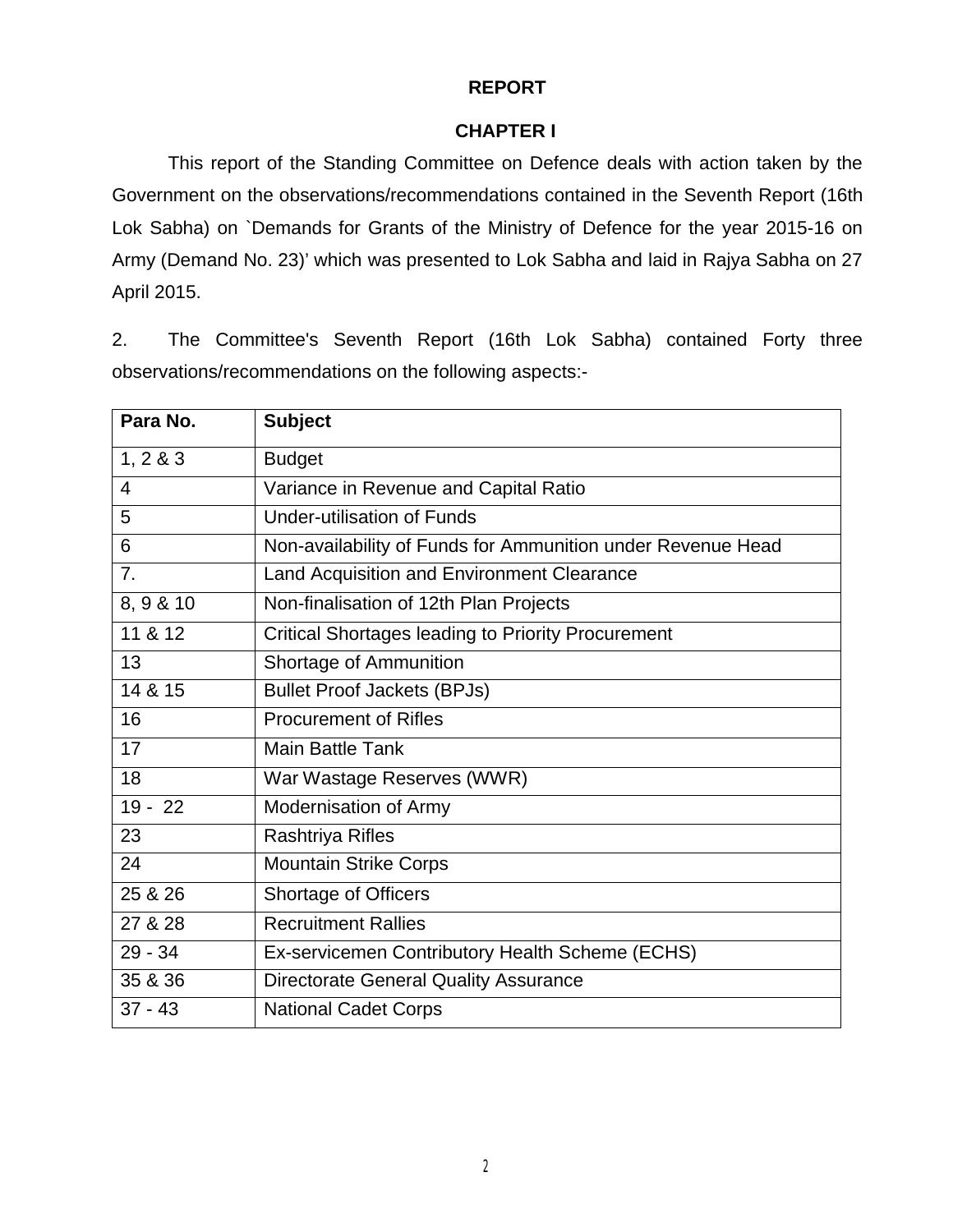**3. Action Taken Replies have been received from the Government in respect of all the observations/recommendations contained in the Report. The replies have been examined and the same have been categorised as follows:-**

(a) Observations/Recommendations which have been accepted by the Government:

## **Para Nos. 4 & 24**

## **(02 Recommendations)**

These may be included in Chapter II of the Draft Report.

(b) Observations/Recommendations which have been accepted by the Government and to be commented upon:

**Para Nos. 1, 2, 3, 5, 7, 17, 18, 19, 20, 21, 22, 23, 25, 26, 27, 28, 29, 30, 31, 32, 33, 34, 37, 38, 39, 40, 41, 42 & 43**

# **(29 Recommendations)**

These may be included in Chapter II of the Draft Report.

(ii) Observations/Recommendations which the Committee do not desire to pursue in view of the replies received from the Government:

# **Para Nos. 35 & 36**

# **(02 Recommendations)**

These may be included in Chapter III of the Draft Report.

(iii) Observations/Recommendations in respect of which replies of Government have not been accepted by the Committee which require reiteration and commented upon:

#### **Para Nos. 6, 8, 9, 10, 11, 12, 13, 14, 15 & 16**

# **(10 Recommendations)**

This may be included in Chapter IV of the Draft Report.

(iv) Observations/Recommendations in respect of which Government have furnished interim replies: **Para No. Nil**

# **(00 Recommendation)**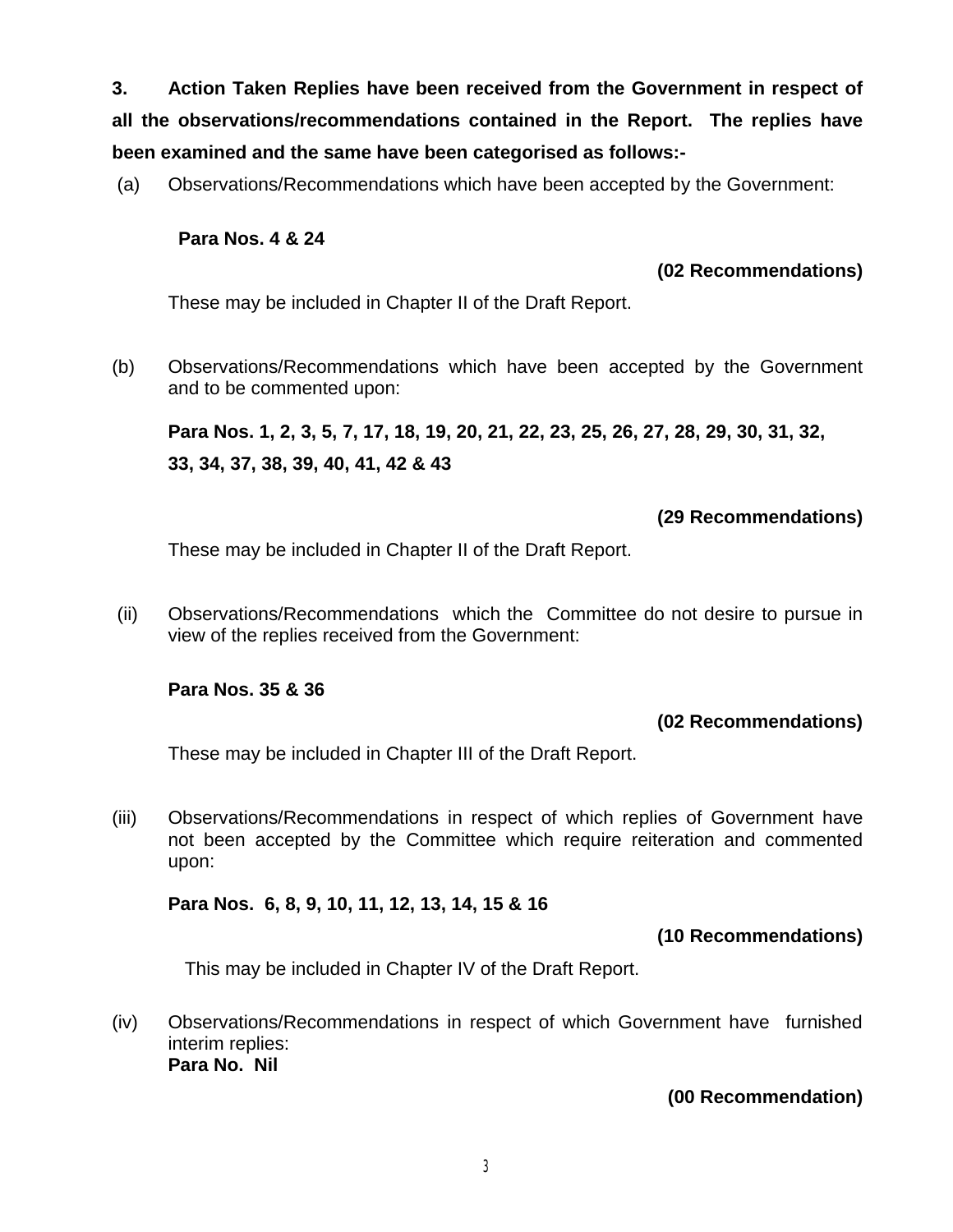**4. The Committee desire that the Ministry's response to the comments made in Chapter I of this Report be furnished to them at the earliest and in any case not later than six months of the presentation of this Report.**

# **A. Budget**

# **Recommendation (Para No. 1)**

5. The Committee had recommended as under:

'The Committee note that during the year 2015-16, Army has been allocated Rs.1,30,658.33 crore, against the projection of Rs. 1,41,696.89 crore. Under the Revenue Head, the Army projected a demand of Rs. 1,09,758.22crore but only Rs. 1,03,315.91 crore were allocated. The Committee note that under the revenue segment, provision is first made for pay and allowances and other obligatory expenses and the balance allocation is distributed to meet the requirement of stores (including ordnance), transportation (of personnel and stores), revenue works and maintenance, etc. These areas are likely to be impacted when allocation is lower than projection, forcing the Army to cut in the expenditure of crucial ordnance stores, works and maintenance, which may affect the overall preparedness of the Army. The Committee are of the view that as the maintenance of the "Armed System" is a very important function of the Army, hence, the cut may prove expensive, in the long run, to the security of the Nation. Therefore, they desire that allocation as projected should be provided to Army under this Head.'

6. The Ministry in its action taken reply, has stated as under:

'The Ministry is constrained by the allocations made by the Ministry of Finance which are lower than the requirements projected by this Ministry. Nevertheless, additional requirement of funds, as required by the Services, will be projected for inclusion in the Supplementary Grants.'

**7. The Committee are concerned to note that the Action Taken Reply furnished by the Ministry is routine in nature. What the Committee also find to be perturbing to note in this regard is the fact that funds are not being allocated to the Army as per the requirements projected on the plea that the allocations were not being received from the Ministry of Finance. The Committee are also pained to note that while the Ministry of Finance, in its Budget Circular (2016-2017) had asked the Ministries/Departments of the Government of India to convey their proposals for the Revised Estimates by 23rd October, 2015, the action taken reply furnished to the Committee on 28th December,**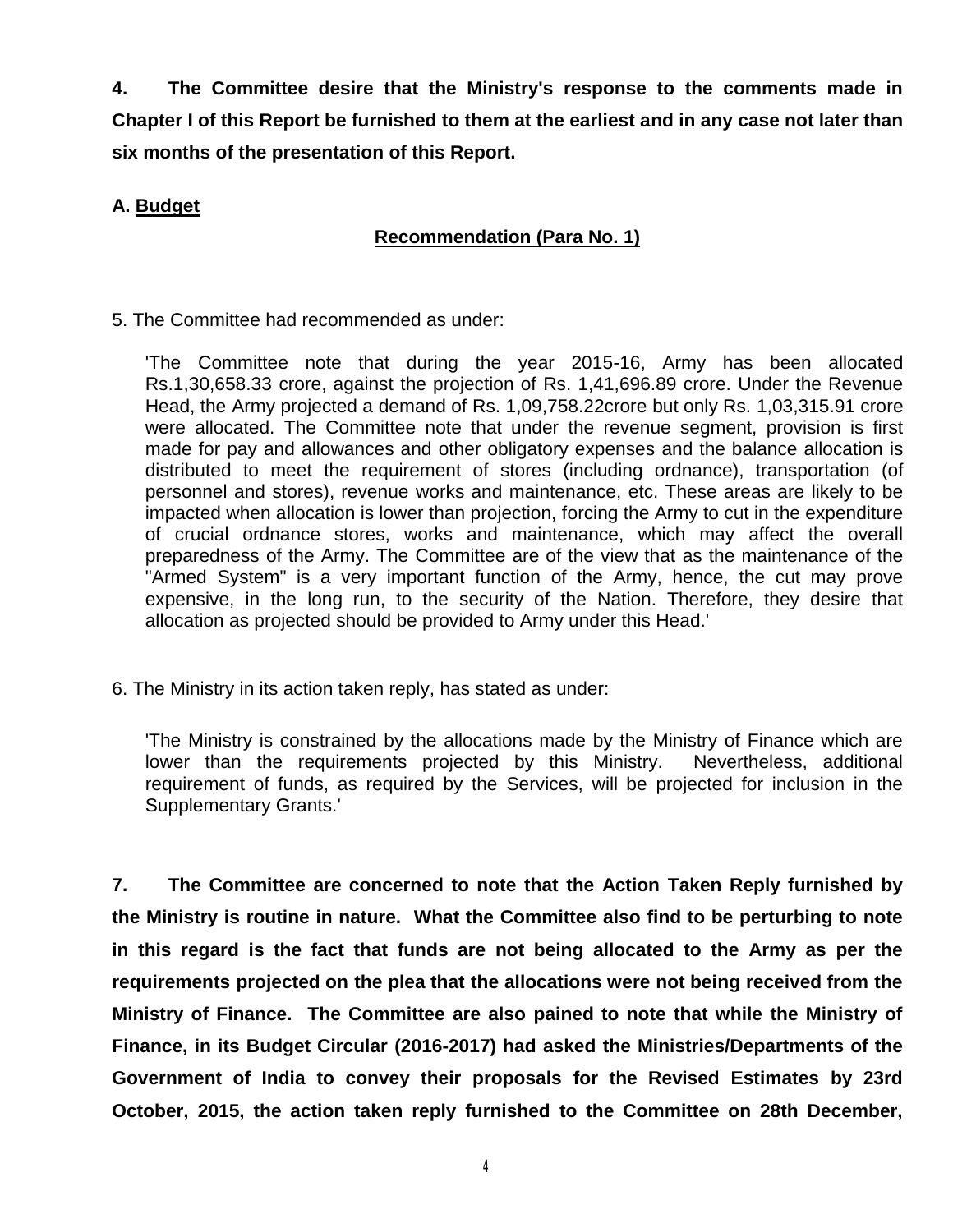**2015, merely states that "additional requirement of funds, as required by the Services, will be projected for inclusion in the Supplementary Grants". No care or botheration has been made for apprising the Committee of the actual allocations sought in the Supplementary Grants and the response of the Ministry of Finance thereon. Maintenance of the "Armed System" is a very important function of the Army, and no compromise can be made on issues relating to the security of the Nation. The Committee, therefore, reiterate the recommendation made in their earlier report for allocating funds projected to have been required by the Army. The Committee may also be apprised of the allocations as sought and actually made by the Ministry of Finance.**

# **B. Budget-Consistent decline in Capital Budget Recommendation (Para No. 2)**

8. The Committee had recommended as under:

'Under the Capital Head, the Army was allocated only Rs. 27,342.42 crore, which is Rs. 4596.25 crore less than the projected amount of Rs. 31,938.67 crore. In the Capital segment, funds are first set aside to meet the projected Committed Liabilities likely to materialize during the year and then the remaining allocation is distributed to meet the projected requirement for other items. In comparison to the total Defence budget, the Committee note that the consistent decline in the Capital Budget of Army from 11.71% in the year 2010-11 to 11.08% this year. This will delay initiation of new projects, which is not desirable.'

9. The Ministry in its action taken reply, has stated as under:

'The Ministry is constrained by the allocations made by the Ministry of Finance which are lower than the requirements projected by this Ministry. It may also be pointed out that though the percentage share of the Army in the total capital budget may have fallen negligibly from 11.71% in 2010-11 to 11.08% in the current year, it has grown significantly from Rs. 17,250.84 cr. in 2010-11 to Rs. 27,342.42 cr. in 2015-16 which is an increase of 58.5%.

All efforts will be made to ensure that no new scheme approved is delayed for want of funds. Additional funds will be sought, if required.'

**10. The Action Taken Reply of the Ministry is evasive in nature. By citing the actual figures relating to the capital outlays made for the Army during the years 2010-11 to 2015-16 and not indicating the allocations in percentage terms, the**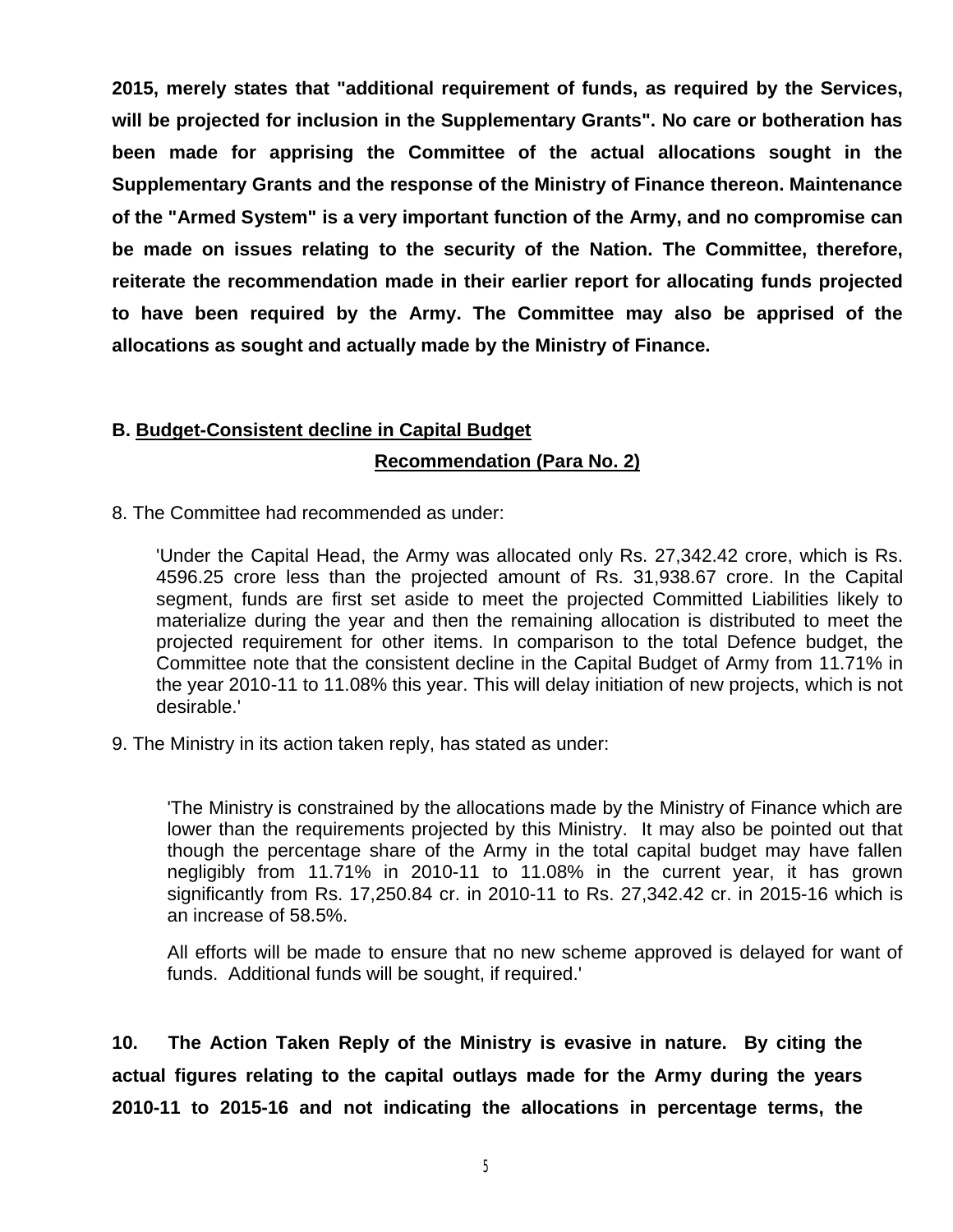**Ministry of Defence appears to have made an attempt to show that there is a substantial increase in the allocations for the Army on year-on-year basis. This is indicative of a casual approach of the Ministry in dealing with an important recommendation of the Committee pertaining to the Capital Budget of the Army. Also, while it has been stated that all efforts would be made to ensure that no new scheme that is approved would be delayed for want of funds and additional funds sought, if required, no details of the actual fund requirement projected or the efforts made for convincing the Ministry of Finance of the requirement have been detailed in the Action Taken Reply. The Committee, therefore, reiterate their recommendation for providing the projected allocations for the Army so that initiation of new projects is not hampered. The Committee also desire to be apprised of the additional funds sought under the Capital head and the funds actually provided at the stage of supplementary demands for grants.**

# **C. Budget-cut in the budget of New Schemes, part of Capital Budget**

#### **Recommendation (Para No. 3)**

11. The Committee had recommended as under:

'The Committee are baffled to note that for New Schemes, which is a part of Capital Budget, the Army projected an allocation of Rs. 5,665.49 crore. However, only 27% of the projection, an amount of Rs. 1,541.06 crore, was allocated. It is beyond imagination of the Committee, how the big ticket projects of Army, which are at an advanced stage of procurement like 2 x Pinaka Regiments, Brahmos 4<sup>th</sup> Regiment, Weapon Locating Radar, Milan 2T Missiles, 3rd Generation Anti-Tank Guided Missiles, Hand Held Thermal Imager with Laser Range Finder, Ammunition for 84mm Rocket Launchers Mark-III, Medium Range Surface to Air Missiles, Advanced Light Helicopters Maintenance Reserve and Strike Off Wastage (MR&SOW), 155mm/52 Calibre Tracked Self Propelled Guns, Close Quarter Battle Carbines, etc. will fructify with meagre amount of Rs. 1,541.06 crore. Therefore, the Committee recommend that the Ministry of Defence (including with Ministry of Finance) should seriously look into this aspect and provide sufficient allocation at the time of revised estimate stage under Capital Head and New Schemes.'

12. The Ministry in its action taken reply, has stated as under:

'This observation of the Committee was conveyed to the Ministry of Finance vide D.O. No. 3(7)/Bud-I/61/DefSecy/2015 dated 18<sup>th</sup> May, 2015. Response has been received from Ministry of Finance vide D.O. letter No.  $2(30)$ -B(AC)/2014 dated  $22<sup>nd</sup>$  June, 2015 (copy enclosed). In their reply Ministry of Finance has stated that the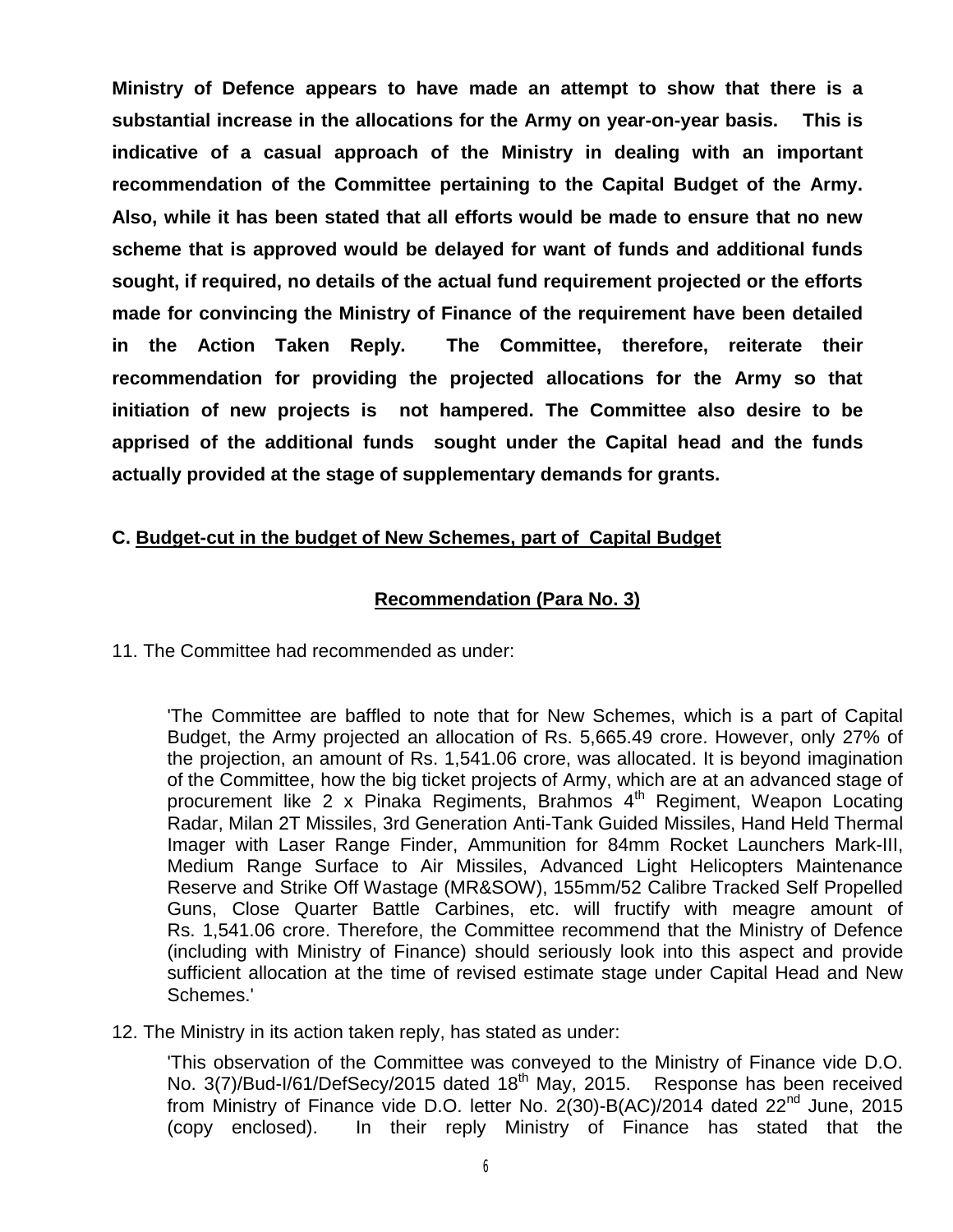observations/recommendations of the Standing Committee on Defence are mostly relating to inadequate allocation of funds for different Services with specific reference to important schemes/projects. Ministry of Finance recognize these commitments and at the time of formulation of budget/revised estimates, resources are allocated on the basis of trend of expenditure, the absorptive capacity in the financial year and the fiscal space available to Government.'

**13. The concern expressed by the Committee while examining the Demands for Grants of the previous year, 2015-16 was on the fact that the amount allocated for new schemes, which is a part of the Capital Budget was only to the extent of 27 percent of the projection made by the Army** *viz.,* **Rs. 1,541.06 crore as against the projection of Rs. 5,665.49 crore. The Committee note from the Action Taken Reply that the Ministry of Finance has stated that the 'observations/recommendations of the Standing Committee on Defence are mostly relating to inadequate allocation of funds for different Services with specific reference to important schemes/projects'. It has also been pointed out that the Ministry of Finance recognize the commitments and at the time of formulation of budget/revised estimates, 'resources are allocated on the basis of trend of expenditure, the absorptive capacity in the financial year and the fiscal space available to Government'. The Committee are of the view in this regard that had the Ministry of Finance allocated the funds desired for by the Ministry of Defence, it would not have been compelled to impose any cuts on the Budget/outlays projected as required by the Army.**

**The Committee also urge upon the Ministry of Finance in particular for considering the security of the Nation to be of paramount importance, in regard to which no compromises should be made. Thus, the budgetary allocations should be broadly on the basis of the projections made by the Ministry of Defence. The Committee also desire to be apprised of the allocations made to the Army for New Schemes at the stage of Revised Estimates/ supplementary grants. The Committee would further like to be briefed of the extent to which the huge variation in the projections and allocations actually made has affected implementation of the New Schemes of the Army.**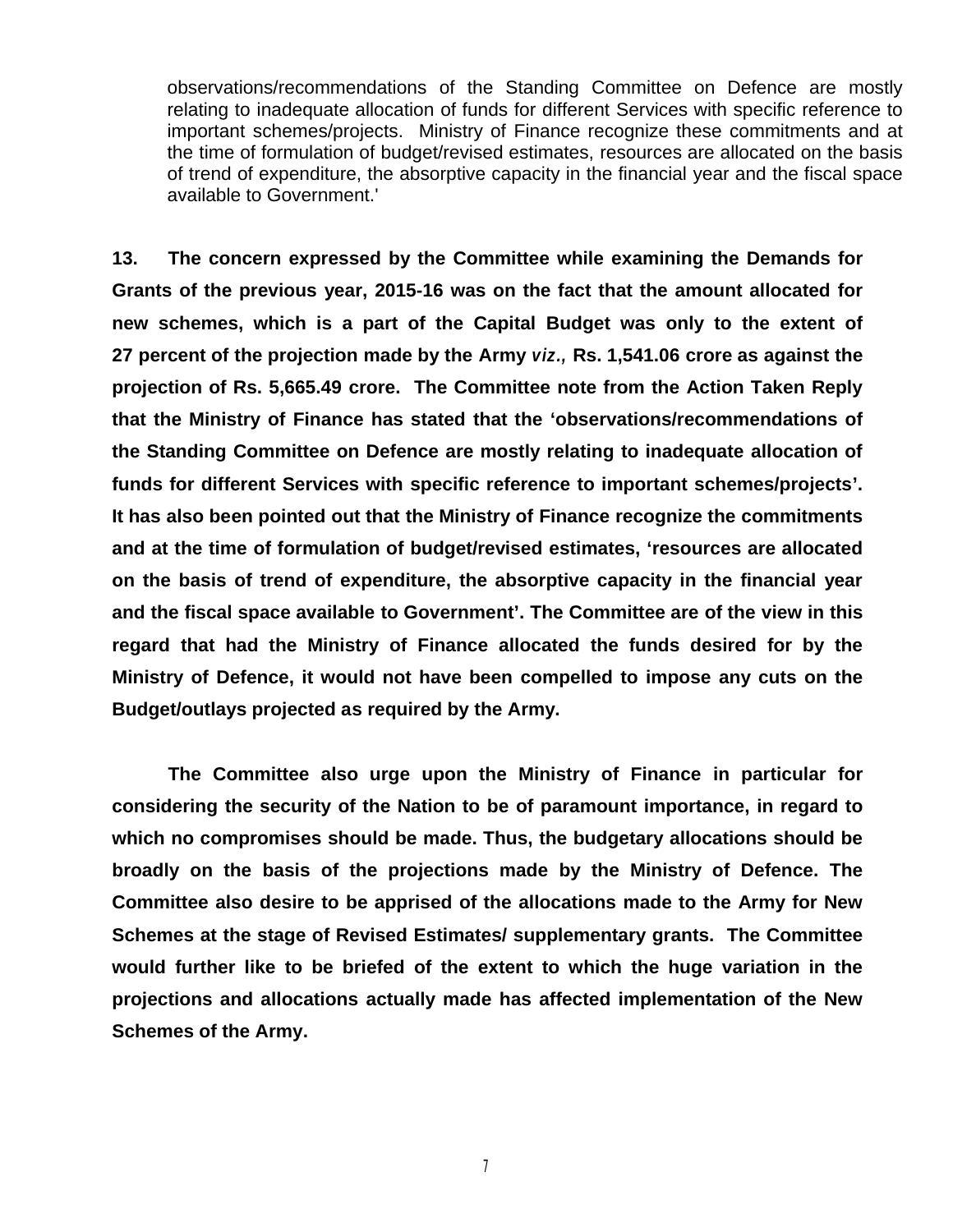# **D. Budget-cut in the budget of New Schemes, part of Capital Budget**

# **Recommendation (Para No. 5)**

14. The Committee had recommended as under:

**'**The Committee note from the submission made by the Ministry that during the year 2014-15, Rs. 7,874 crore under the Capital Head could not be utilised due to several reasons like cut by Ministry of Finance, slippages in Committed Liabilities, Non fructification of 14 Schemes at Competent Financial Authority (CFA) stage, under utilisation by Director-General Ordnance Factory (DGOF) etc. It is beyond comprehension of the Committee that slippages were allowed to happen in the Committed liabilities also, which is an obligatory expense. The Committee are of the view that since the allocation in the Capital Head is already less than the projection thereby, making availability of monetary resources scarce, therefore, the Committee desire that due care should be taken by the Ministry to avoid such under utilizations.

The Committee feel that there should be proper coordination between Civilian Bureaucracy in the Ministry of Defence and the Armed Forces Personnel. In view of such happenings, as well as in the greater interest of the Nation, the Committee feel that the decision making process may be expedited.'

15. The Ministry in its action taken reply, has stated as under:

'As explained earlier, the utilisation of the capital budget must be viewed in its entirety to get an accurate picture. There has been near full utilisation of available funds under the Capital budget during 2014-15 as brought out by the data below:

(Rs. in cr.)

| Year    | BЕ        | RE        | <b>Actuals</b> | % age<br>utilisation |
|---------|-----------|-----------|----------------|----------------------|
| 2014-15 | 94,587.95 | 81,965.24 | 81,887.42      | 99.91                |

It may be seen from above that the extent of saving has been Rs. 77.82 cr. only.'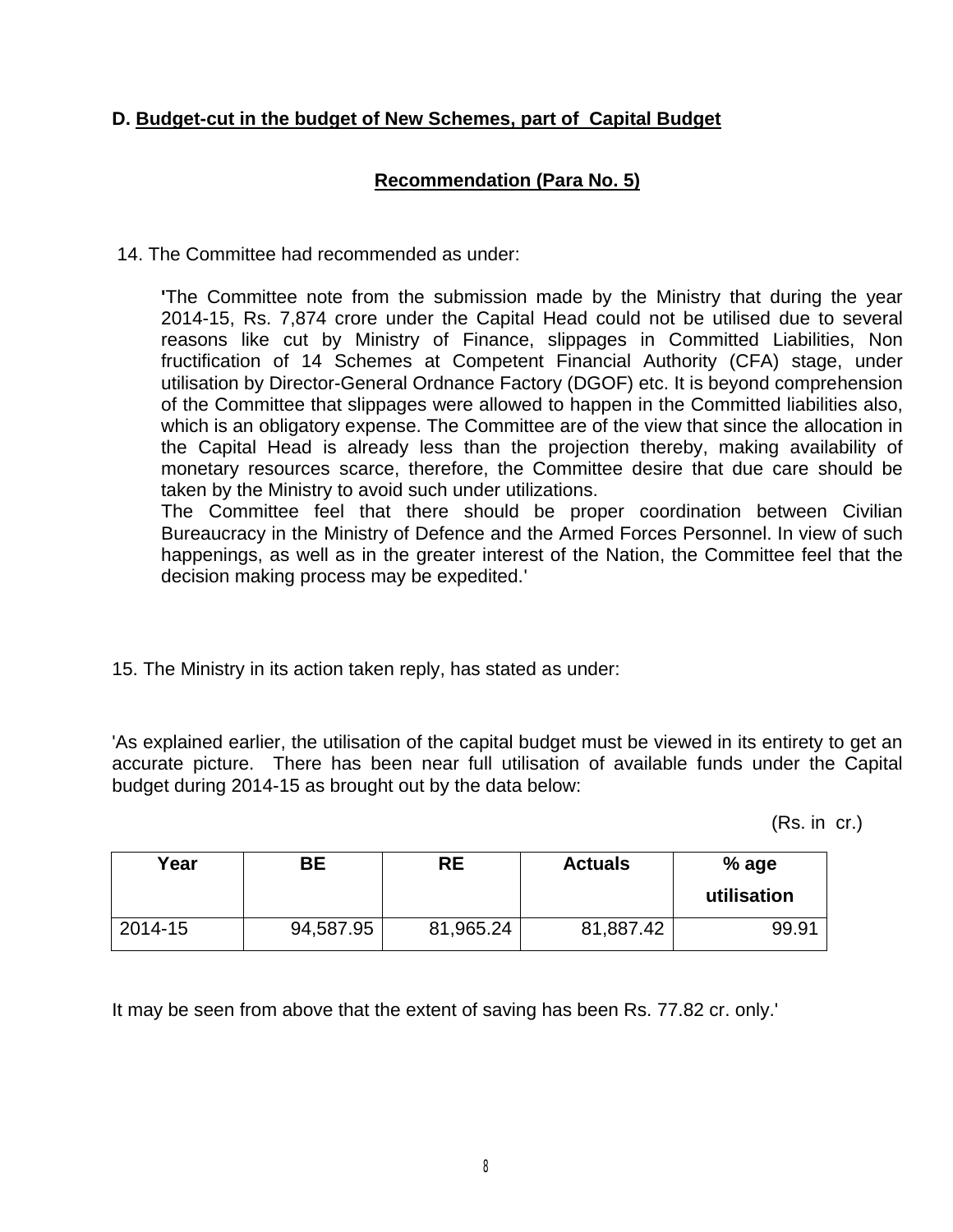**16. The Committee, while examining the Demands for Grants (2015-16) noted that the surrender of funds during 2014-15 under the Capital Head was to the tune of Rs. 7,874 crore. However, as per the Action Taken Reply now furnished, the utilisation of the Capital Budget has been to the extent of 99.91 percent. The Committee wish to be apprised of the reasons for the difference/variation in the information furnished in this regard at different stages; as well as the cut made by the Army or the Ministry at the stage of Revised Estimates, which is to the tune of Rs. 12,622.71 crore.**

# **E. Non-availability of fund for ammunition under Revenue Head**

# **Recommendation (Para No. 6)**

17. The Committee had recommended as under:

'The Committee are surprised to find that DGOF allocation was short of Rs. 1420 crore for ammunition and funds were not available within Army Revenue Budget allocation for buying ammunition! The Committee also ponder over one of the views expressed by a representative of Army that sanction may be given to procure ammunition for capability building from Capital Head as well as additional allocations should be provided based on the progress of expenditure. The Committee feel that items of vital importance such as ammunition, which serve as the most fundamental requirement and play a crucial role in conventional warfare, are not made available through Ordnance Factories due to nonavailability of funds under the Revenue Head. Keeping in view, the crucial importance of ammunition, the Committee recommend that perspective planning for Revenue allocations should be done in such a way that little scope left in re-prioritizing the allocations from another head.'

18. The Ministry in its action taken reply, has stated as under:

'Allocation for different element of the revenue budget of the Army is made by the Army itself within the overall ceilings prescribed by the Ministry. However, it is ensured that the Army reserves adequate budget to pay for DGOF Supplies as per targets jointly fixed between the Army and DGOF. Re-prioritisation of allocations may sometimes be necessary in the event of contingent requirement of additional funds for some particular purpose or imposition of cut in the budget.

The allocations to the Army and DGOF are constrained by the overall allocation made by the Ministry of Finance which has been lower than the projected requirement.'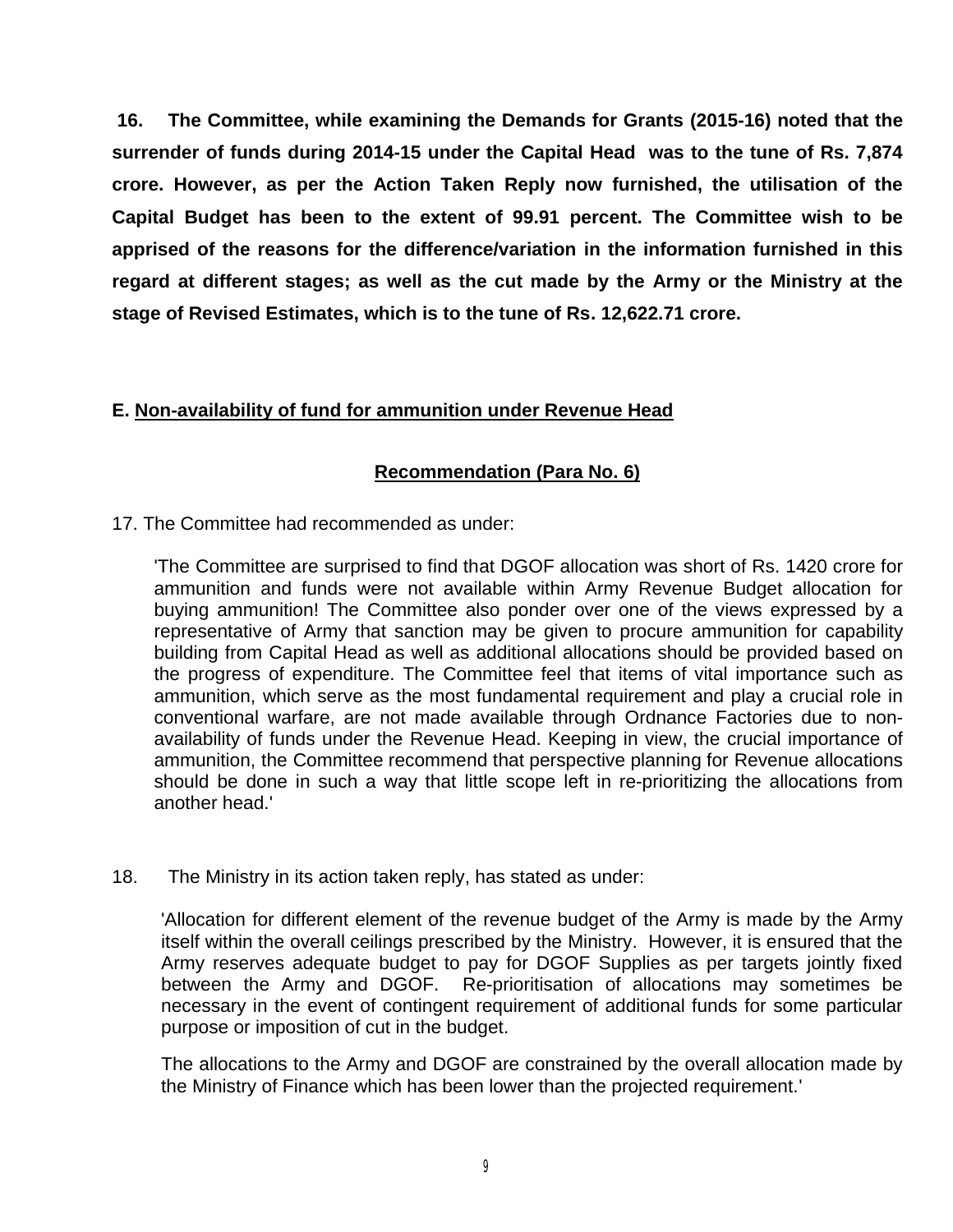**19. The Committee had, while noting that the cut in allocation for buying ammunition by the DGOF was to the tune of Rs.1420 crore, recommended that perspective planning for Revenue allocations should be done, in a manner that would leave little scope for reprioritizing the allocations under different heads of account. The Committee are surprised with the reply furnished to their recommendation, which is vague and states that 're-prioritisation of allocations may sometimes be necessary in the event of contingent requirement of additional funds for some particular purpose or imposition of cut in the budget'. The Committee, in this regard desire to be furnished with a list of top priority items for the last three years, which would enable in identifying the items that may have been deemed to have become more important than ammunition for the Army. The Committee would once again wish to stress on ensuring that the basic item needed for fighting a war** *viz.,* **ammunition should not be denied to the Army on account of shortfalls in allocations.**

# **F. Land Acquisition and Environment Clearance**

# **Recommendation (Para No. 7)**

20. The Committee had recommended as under:

The Committee note that the  $11<sup>th</sup>$  Plan Projects of Army in respect of infrastructure and roads were being expedited. However, as per the information submitted by the representatives of Army, the Committee learn that land acquisition and environmental clearances still remained a problem. The Committee note that Army faces lots of difficulty in the field due to land acquisition and environmental clearances' issues hampering the progress of work to development of roads and infrastructure along the border. The Committee, therefore, recommended that the Ministry should look into the matter and resolve the issues at highest level in different Ministries and with the State Governments and the Action Taken Report be furnished to the Committee within three months. The Committee desire that the projects which involve National Security, should be given concessions from the stringent measures taken by the Environment Ministry.'

21. The Ministry in its action taken reply, has stated as under:

'1. The construction/development of certain strategic roads/Infra-structure projects cannot be progressed on time due to delays caused in obtaining Wildlife and Forest Clearance within Reserve Forests, Wild Life Sanctuaries, Protected Areas, and protracted procedures involved in Land Acquisition.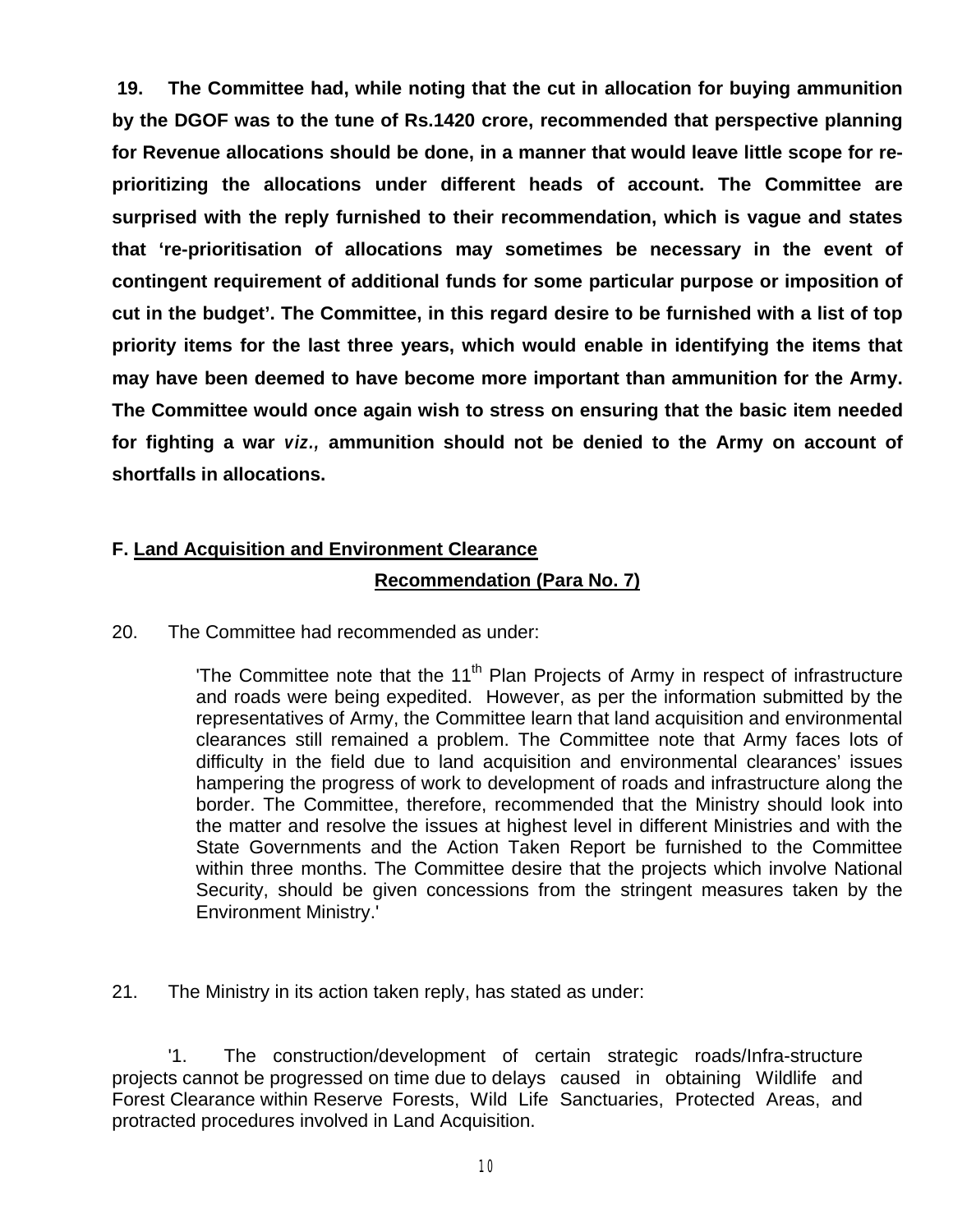2. In regard to Army, the following is submitted.

(a) Govt. of Arunachal Pradesh has been requested to fix a multiplication factor to enable calculation of land compensation under the Right to Fair Compensation and Transparency in Land Acquisition, Rehabilitation and Resettlement Act, 2013 (LARR Act 2013), to notify Unclassified State Forest (USF) and fixing compensation in such cases. The Government of Arunachal Pradesh has fixed multiplication factor as 1 in respect of Acquisition of land for defence projects. On the requests made by Ministry of Defence, the Ministry of Rural Development *vide* their letter dated 24.02.2015 has intimated to move individual cases for acquisition of land for defence projects to Ministry of Rural Development for notifying the Ministry of Defence as appropriate Government.

(b) The Director-General (Forest), Ministry of Environment & Forests has been requested to accord relaxation in compensatory Afforestation, exemption from obtaining environmental clearances at the time of acquisition of land as this can be done only after building plans have been prepared and to prepare conservation plan for wildlife State Forest Authorities and charge the user agencies for the same.

3. The following measures have been taken by the Government to expedite the various clearances for BRO :

(a)The Chief Secretaries of State of Arunachal Pradesh, Assam, J&K, Himachal Pradesh, Manipur, Nagaland, Sikkim, Tripura and Uttarakhand have been requested to constitute an Empowered Committee under their Chairmanship with Principal Secretaries of Revenue, Forest, Mining, PWD and Power Departments along with the Principal Chief Conservator of Forests (PCCF) and Chief Engineers of BRO as members to resolve issues.

(b) A working group has been constituted on 03 June 2013 by Ministry of Environment & Forest under the Chairmanship of Secretary MoEF to review the forest clearance cases.

(c) Regular monitoring of forest clearance cases, establishment of Single window system at District, State, and Ministry of Environment & Forests (MoEF) levels and simplification of forms.

(d) MoEF vide their letter No 11-246/2014-FC dated  $4<sup>th</sup>$  July 2014, to the States of Arunachal Pradesh, Himachal Pradesh, Uttarakhand and Sikkim, has accorded general approval under Section (2) of the Forest (Conservation) Act 1980 for diversion of forest land in the State of Arunachal Pradesh, Himachal Pradesh, Uttarakhand & Sikkim for following :-

(i) Construction and widening of two lane roads by the BRO and other road construction agencies entrusted with the job by the Ministry of Defence, in the area falling within 100 kilometers aerial distance from the LAC and

(ii) Widening of road (by the BRO and other road construction agencies) which are identified by the Ministry of Defence as link roads between Border Roads in the area within 100 kilometer aerial distance from the LAC and National Highways/State Highways/other State Roads, subject to fulfillment of the conditions.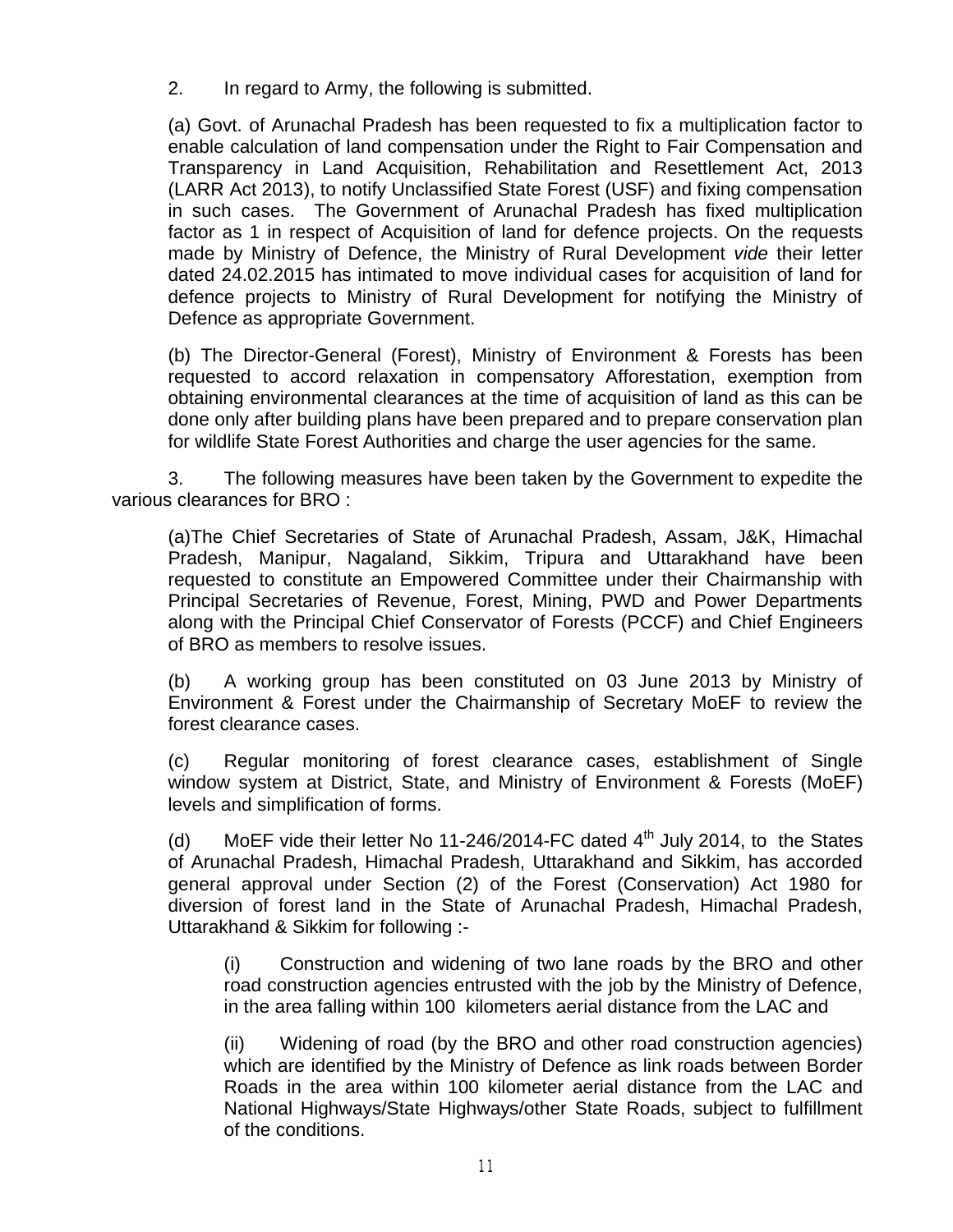(e) MoEF vide their letter No.11-246/2014-FC dated 4th July 2014 for the States of Arunachal Pradesh, Himachal Pradesh, Uttarakhand and Sikkim has decided to extend the said relaxation to strategic defence projects (including infra-structure and road projects) being taken up in the area falling within 100 km aerial distance from the Line of Actual Control by any user agency identified by the Ministry of Defence which provides that compensatory afforestation in lieu of the forest land diverted for compensatory afforestation may be raised on degraded forest land twice in extent of forest area being diverted, without insisting of certificate of Chief Secretary regarding non –availability of non- forest for compensatory afforestation, inter –alia it was informed that the compensatory afforestation will be raised and maintained at the cost of the user agency over degraded forest land equal in extent to the area of forest land diverted.

MoEF vide their letter dated  $8<sup>th</sup>$  Aug 2014 has intimated that for projects involving linear diversion of forest land in-principle approval under the Forest (Conservation) Act 1980 may be deemed as the working permission for tree cutting and commencement of work, if the required funds for compensatory afforestation, NPV, wildlife conservation plan, plantation of dwarf species of medicinal plants, and all such other compensatory levies specified in the in–principle approval are realized from the user agency.

- An Interlocutory Application (IA) has been filed before the Hon'ble Supreme Court on  $9<sup>th</sup>$  Jan 2015 praying for the following in respect of strategic road projects of BRO required by the Army;
	- permit to construct and develop strategic border roads after obtaining the clearances from Standing Committee of State Wildlife Board/National Wildlife Board and after obtaining prior approval from Ministry of Environment & Forests under the Forest Conversation Act; and
	- exempt from filing the Interlocutory Applications on case to case basis for the road projects being undertaken by Border Road Organisation which are strategically important as notified by Ministry of Defence; and
	- permit to place and operate stone crushers., wet mix plants, hot mix plants & other construction machinery including accommodation for BRO personnel & labourers., within/around National Parks and Wildlife Sanctuaries for construction and development of strategic border roads; and
	- permit to carry out topographical surveys within/around protected areas falling in National Parks and Wildlife Sanctuaries for finalizing alignments of strategic border roads and dispense seeking case to case permission from NBWL.'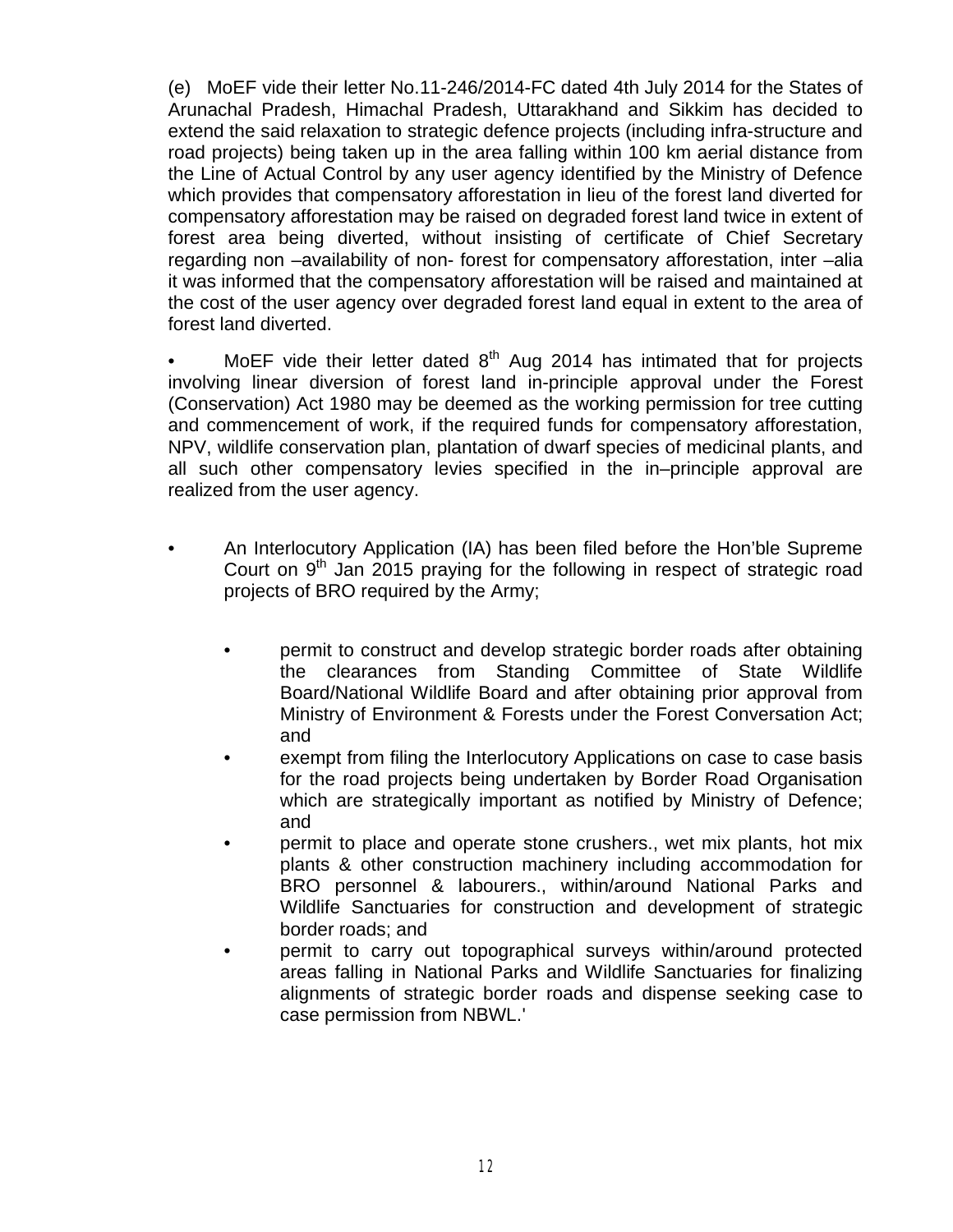**22. The Committee take note of the varied measures initiated by the Government for expediting clearances for BRO, which include, setting up of a working group under the Chairmanship of Secretary, Ministry of Environment and Forests (MoEF) for reviewing forest clearance cases, regular monitoring of forest clearance cases, establishment of Single window system at District, State, and Ministry of Environment & Forests (MoEF) levels, simplification of forms etc. The Committee further note that the MoEF, vide their letter dated 8th August 2014 has intimated that for projects involving linear diversion of forest land, in-principle approval under the Forest (Conservation) Act 1980 and an Interlocutory Application (IA) has been filed before the Hon'ble Supreme Court on 9 January 2015, praying for a gamut of measures in regard to strategic road projects of BRO. The Committee, while appreciating the measures taken by the Government in this regard, however, wish to emphasise that they are more interested in the end results of the initiatives taken. The Committee, therefore, desire that they may be apprised of the end results achieved in expediting clearances. The Committee may also be informed of the status of the Interlocutory Application (IA) filed before the Hon'ble Supreme Court.**

# **G. Non-finalization of 12th Plan projects - Placing of ITBP under the operational control of Army**

# **Recommendation (Para No. 8, 9 & 10)**

23. The Committee had recommended as under:

'The Committee note that the 12th Plan projects were still awaiting Government approval even after a lapse of substantial period of time. It also came to the notice of the Committee that operational control of Indo-Tibetan Border Police (ITBP) should rest with Army for cohesion in operation. The Committee desire that these projects should be given approval at the earliest. The Committee also desire that the reasons for non approval of the 12th Plan projects, should be submitted for their perusal.'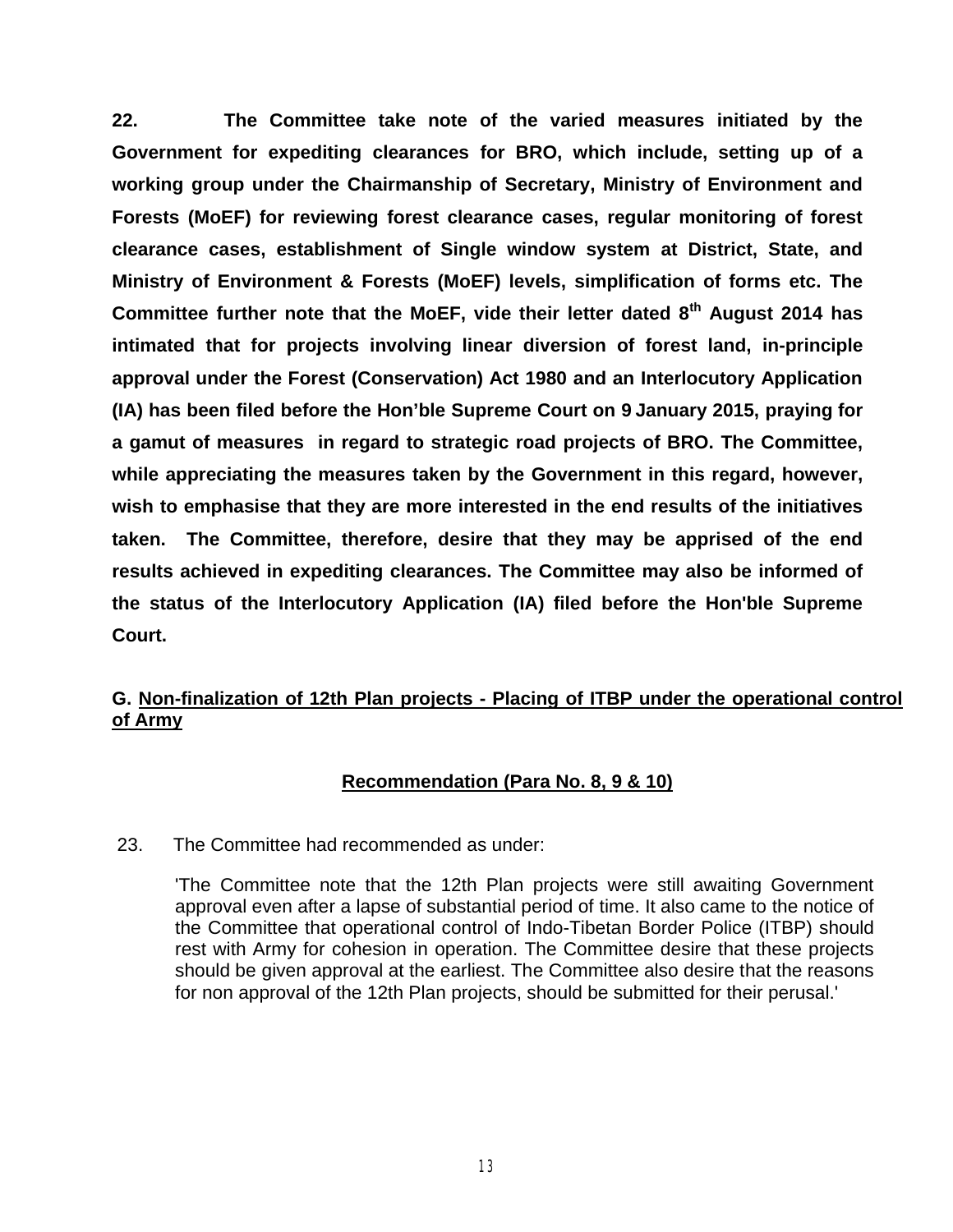24. The Ministry in its action taken reply, has stated as under:

'The 12<sup>th</sup> Defence Five Year Plan remained under correspondence with the Ministry of Finance till November, 2014. With the finalisation of the BE for 2015-16 it was felt that there was no further purpose in pursuing approval of the Plan for 2012-17 given that budget for four out of five years of the Plan period was fixed. Under the circumstances, it was decided not to pursue the case for government approval of the Plan further.

However, annual budget projections and individual schemes continue to be processed by the Ministry as envisaged in the Plan.'

25. The Committee had recommended as under:

'The Committee are of the view that the Ministry should give a serious thought in consultation with the Ministry of Home Affairs to make Indo-Tibetan Border Police under the operational control of Army to facilitate joint operations to resolve the problems related to incursions etc.'

26. The Ministry in its action taken reply, has stated as under:

'The Group of Ministers (GoM) formed after Kargil War, in its Report in 2001, had recommended adoption of the principle of 'One Border One Force'. They had recommended that borders which are operationally active should be the responsibility of the Army and ITBP should be placed under the operational control of Army till the boundary between India and China is demarcated.

Ministry of Defence has taken up this issue with the Ministry of Home Affairs.'

27. The Committee had recommended as under:

'The Committee also desire that slippages of 11th Plan should be made up in the 12th Plan and desired level of improvement in capability vis-à-vis neighbouring nations, upgradation of infrastructure along Northern Borders, modernisation of Armour, Firepower, Infantry, Air Defence, Aviation, Engineers, Night Vision Devices and enhancement of aviation assets, should be achieved. Necessary steps must be taken so that the 12th Plan period does not meet the same fate as that of the 11th Plan.'

28. The Ministry in its action taken reply, has stated as under:

'Modernization during 11<sup>th</sup> Army Plan was focused on developing capabilities to attain military objectives across the entire spectrum of conflict.  $11<sup>th</sup>$  Plan had succeeded in making a beginning towards addressing our priority areas. However, paucity of funds and the prolonged procurement cycles resulted in slippages. 12<sup>th</sup> Army Plan which was approved by the Defence Acquisition Council (DAC) on 02 April 12 and is in execution since then, has taken into account the critical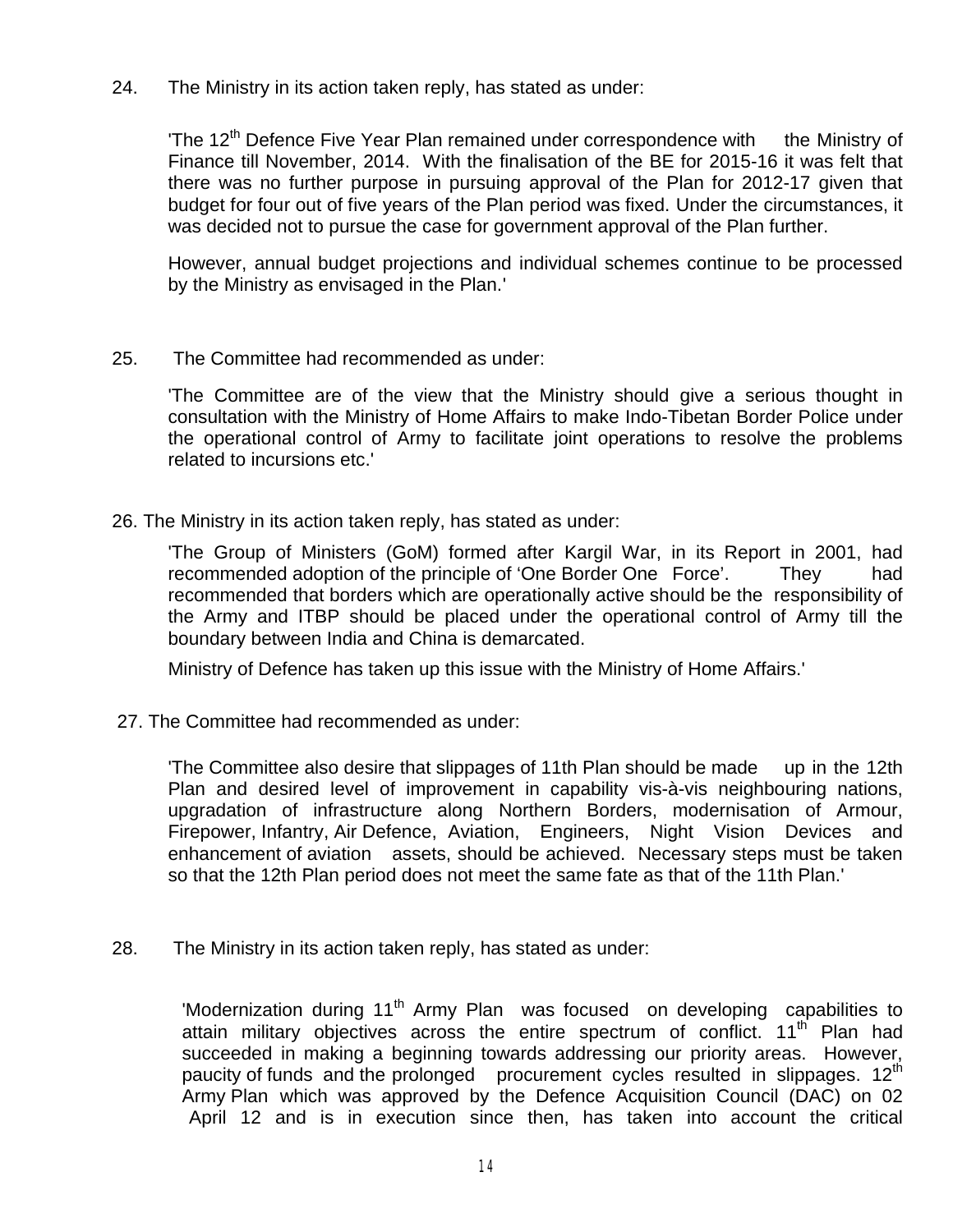slippages of 11<sup>th</sup> Army Plan. There have been delays in Infrastructure Development for 11<sup>th</sup> Plan Accretions being undertaken as part of Cabinet Committee on Security (CCS) Note for Infrastructure Development in Eastern Command. This is primarily due to delays in land acquisition, preparation of Detailed Project Reports (DPR) by consultants and delay in sanction of Military Engineering Services (MES) accretions. Efforts are being made to complete the planned development at the earliest.

The Indian Army's improvement in capability is in place in the form of Long Term Integrated Perspective Plan 2012-2027, the 12<sup>th</sup> Five Year Plan (2012-17) and Annual Acquisition Plans. In the extant  $12<sup>th</sup>$  Army Plan the procurement of Infantry weapon systems, Artillery guns, Tanks and Infantry combat vehicles, Air Defence weapon system, Reconnaissance and Surveillance helicopters, Engineer equipment, Tactical communication system and Ammunition procurement has been prioritized. Besides, Night Enablement of the Indian Army is also being given adequate stress.

In addition to strict compliance of procedures laid out in Defence Procurement Procedure (DPP) 2013, Standing Operating Procedures of the Army and regular monitoring at all levels, a number of in house steps have been instituted in the Indian Army to speed up the acquisition process.

The modernization of the Armed Forces is a continuous process based on threat perception, operational necessity, technological changes and available resources. The Recast  $12<sup>th</sup>$  Army Plan has a total of 719 capital acquisition schemes and provides for Key Capability enhancements including Fire Power, Battle Field Transparency, Maneuverability, Mobility, Command and Control and Electronic Warfare.

Action Plans have been formulated and are being implemented to overcome the shortages in ammunition and missiles. A holistic review and prioritization of all the schemes has been carried out with a view to removing shortages and for fast track capability building. 26 important schemes have been identified as Chief of the Army Staff (COAS) priority procurement schemes considering the operational capability requirements and are being progressed on priority both by the service headquarters as also MoD. A Higher Forum has been constituted under the aegis of the Vice Chief of the Army Staff which meets on monthly basis to monitor the progress of the operational preparedness. '

**29. The Committee find it surprising to note that although 14 years have elapsed since the recommendation made in their Report in 2001 by the Group of Ministers (GoM) formed after Kargil War, for adopting the principle of 'One Border One Force', placing the borders which are operationally active under the responsibility of the Army and the ITBP under the operational control of Army till the boundary between India and China is demarcated, no action has been taken for implementing the same. The Committee are of the perception that the issue of operational control of ITBP is being**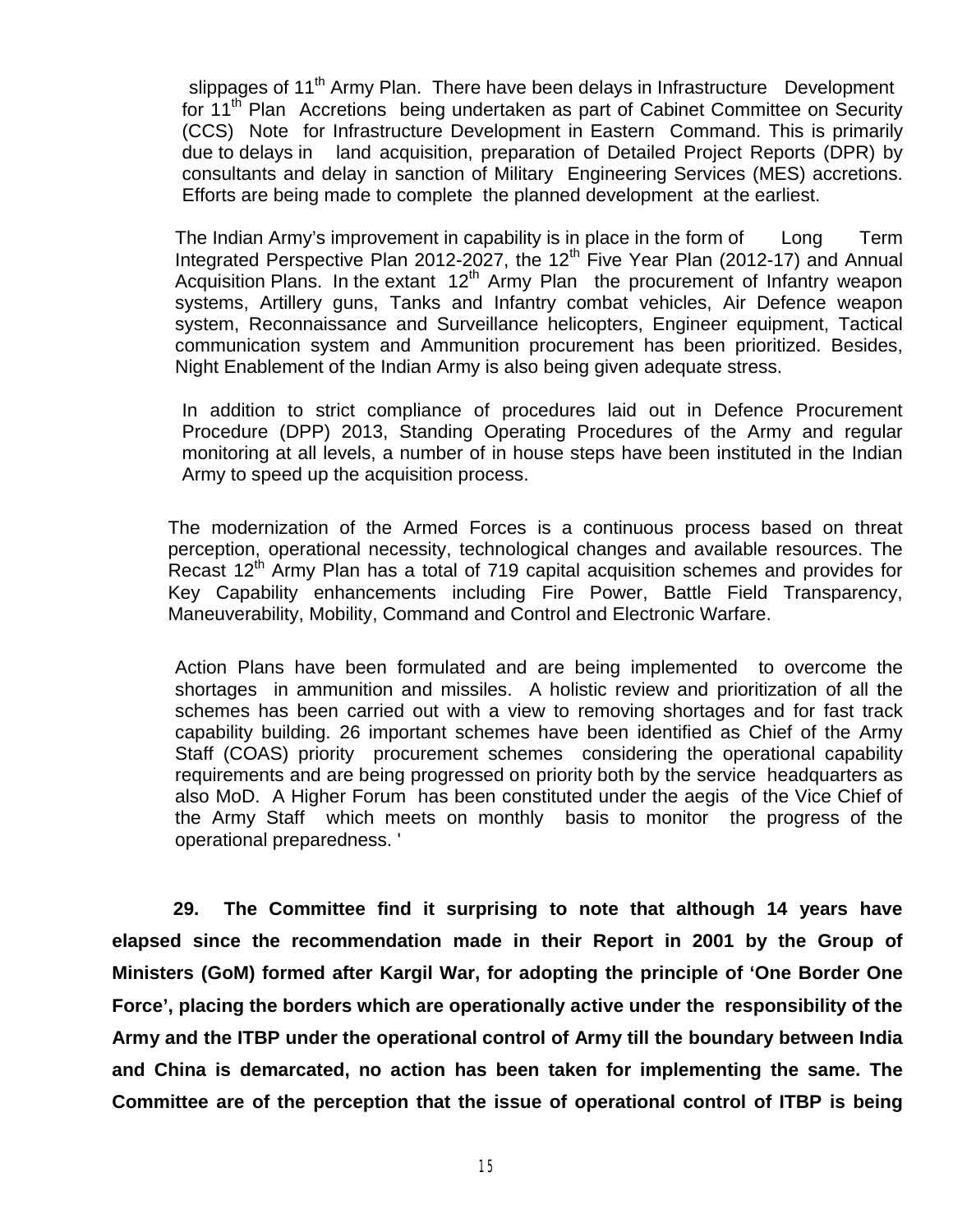**shuttled between the two Ministries. The Committee, in this regard emphasise on ensuring that the matter is decided upon at the earliest and they be apprised of the same within two months of the presentation of this Report.**

**30. The Committee note that the 12th Army Plan, as recast, has a total of 719 capital acquisition schemes which provide for Key Capability enhancements including Fire Power, Battle Field Transparency, Maneuverability, Mobility, Command and Control and Electronic Warfare. The Ministry has also formulated action plans for overcoming shortages of ammunition and missiles. The Committee further note that a holistic review and prioritization of all the schemes has been carried out with a view to removing shortages and for fast tracking capability building. The Committee also note that 26 important schemes have been identified as Chief of the Army Staff (COAS) priority procurement schemes in consideration of the operational capability requirements and are being progressed with on priority both by the Service headquarters as also Ministry of Defence. A Higher Forum has been constituted under the aegis of the Vice Chief of the Army Staff which meets on monthly basis to monitor the progress of the operational preparedness.** 

**The Committee find the information furnished in this regard to be encouraging. Nevertheless, they desire that the 719 capital acquisition schemes and 26 schemes of importance, which have been identified as Chief of the Army Staff (COAS) priority procurement schemes be concluded urgently and progress of each case be shared with the Committee at periodic intervals.** 

# **H. Critical shortages leading to priority procurement Recommendation (Para No. 11 & 12)**

#### 31. The Committee had recommended as under:

'The Committee note that some of the critical shortages and vintage of equipment include Artillery, Guns, Infantry Weapons, Sights and Fire Control Equipment, Engineer Equipment, Air Defence Equipment and Armoured Recovery Vehicles (ARVs). The reasons given by the Ministry for the shortages are inadequate production capacities of Ordnance Factories, Defence Public Sector Undertakings as well as procurement process delays. The Committee are of the view that delay in procurement process has adversely impacted Operational Preparedness of the Services and resulted in substantial cost overruns of various projects. The delay has also proved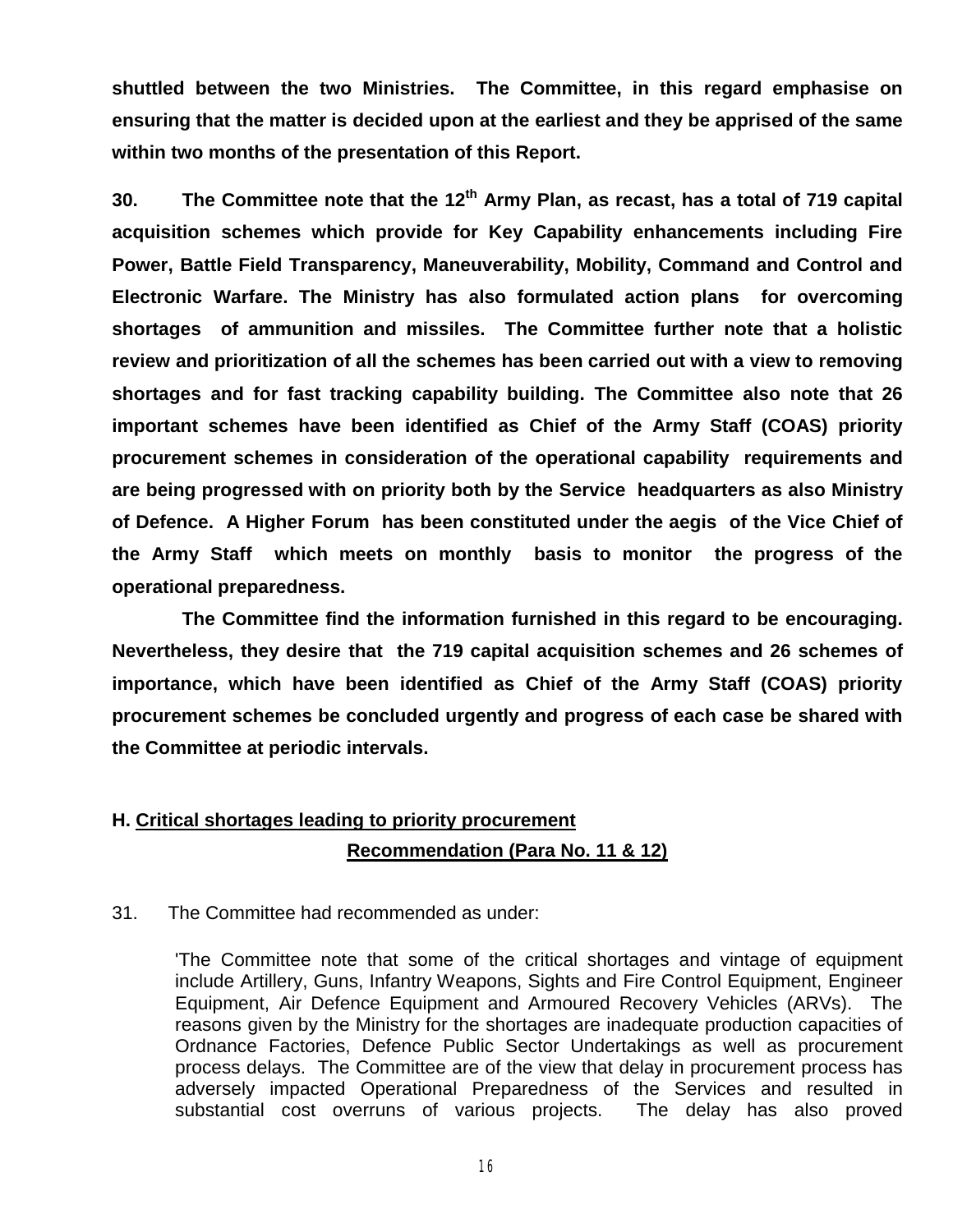disadvantageous to the interests of the Forces, which ultimately lead to obsolescence of equipment in the Army.'

32. The Ministry in its action taken reply, has stated as under:

'Government constantly reviews the security scenario and accordingly decides to induct appropriate defence equipment to keep the armed forces in a state of readiness and remaining equipped with modern weapon systems.

The Capital procurement of defence equipment is carried out as per provisions of Defence Procurement Procedure (DPP) which inter-alia provides for constitution of Contract Negotiation Committee (CNC). Once the price is fixed by the CNC, in a case there is no increase in the cost of the project thereafter.

Aging of equipment is a natural process and is dealt with through proper maintenance, obsolescence management, upgrades and acquisition of new equipment.

In financial year 2014-15 a number of important contracts viz High Zone Modules of Bi Modular Charge System (BMCS) for 155mm Guns, Component Level Repair Facility for Tank T-90, Rockets for Smerch, L-70 Gun Upgrades, HMV GS 6x6 with Mechanical Handling Crane (MHC), P-7 Platform System and Extended Range Rockets for GRAD BM-21 MBRL were signed.'

33. The Committee had recommended as under:

'The Committee fail to understand the reason of holding vintage equipment with the Forces for such a long time, as with each passing year vintage equipment degenerates. This makes availability of ammunition as well as spares, difficult to find from the Original Equipment Manufacturer (OEM) sources. Thus nonaccessibility to ammunition and spares may sometimes lead to dangerous situation at the time of urgent necessity like war. The Committee recommend that critical shortages should be made up at the earliest and proclivity of passing the buck to Ordnance Factories / DPSUs / procurement process should be stopped. An action plan for capital acquisition should also be drawn to make the Army a fighting fit force.'

34. The Ministry in its action taken reply, has stated as under:

'Being a large organisation, the Army has a wide range of equipment and therefore has more number of ongoing procurement cases as well as proposals for future acquisitions. The Army needs equipment which can be deployed over the entire operational spectrum in extreme climatic conditions from the Siachen glacier to the Thar Desert and humid conditions of island territories, with related complexities. The Army is constantly absorbing new technology and is re-aligning existing systems to the modern battlefield environment. The Army's inventory consists of a mix of modern, current and equipment approaching obsolescence. As the numbers are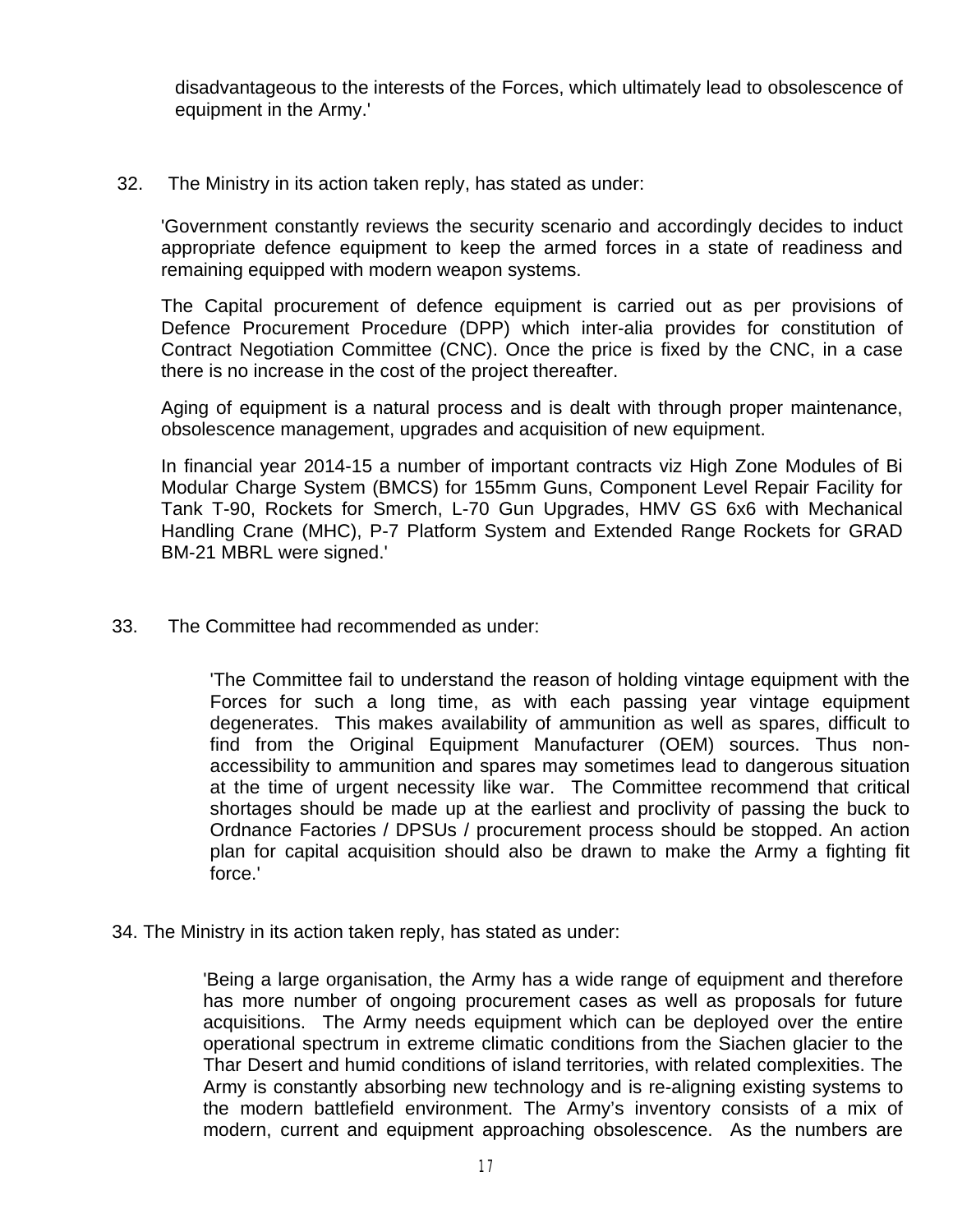very large, even with the changeover to more modern systems, the inventory will have a similar mix at all times.

The modernisation plan of the Army is in place in form of the Long Term Perspective Plan 2012-2027 and the 12<sup>th</sup> Five Year Plan. Annual Acquisition Plans are evolved each year.'

**35. The Committee find the Action Taken Reply of the Ministry to be vague and incomplete. The Ministry has not furnished any response in regard to the steps taken for addressing the issue of inadequacy of production capacities of Ordnance Factories and Defence Public Sector Undertakings as well as delays in procurement process. The Committee feel it to be necessary that the reasons for inadequate production capacity of units under the Ministry of Defence should be addressed in a holistic manner so as to ensure that these units adhere to 'Make in India' initiative and produce the equipment indigenously so as to meet the requirements of the Forces.** 

**36. The Committee desire that High Zone Modules of Bi Modular Charge System (BMCS) for 155mm Guns, Component Level Repair Facility for Tank T-90, Rockets for Smerch, L-70 Gun Upgrades, HMV GS 6x6 with Mechanical Handling Crane (MHC), P-7 Platform System and Extended Range Rockets for GRAD BM-21 MBRL which were signed during 2014-15 be concluded at the earliest and progress of each case be intimated to the Committee within two months of the presentation of this Report. Further, the Committee, while expressing concern over the holding of a large quantity of vintage/obsolete equipment for a long time leading to consequential complications of not getting the spare parts of the OEM etc, desire that the Ministry chalk out an action plan for capital acquisition so as to make the army a fighting fit force. However, the Ministry has stated that the Army's modernisation plan is being carried out in the form of LTIPP 2012-2027, 12th Five Year Plan and Annual Acquisition Plan. The Committee are perturbed to note that even after the lapse of precious four years following the commencement of the 12th Defence Five year plan, the plan has not been approved by the Ministry of Finance. As a result, the long-term modernization program has been squeezed to be an annual affair. The sorry state of affairs does not end here. The Annual Acquisition Plan also suffers due to financial scarcity and budget cuts applied by the Ministry of Finance. In view of the above, the Committee wish to reiterate their earlier recommendation for chalking out an effective action plan for modernisation of the Army.**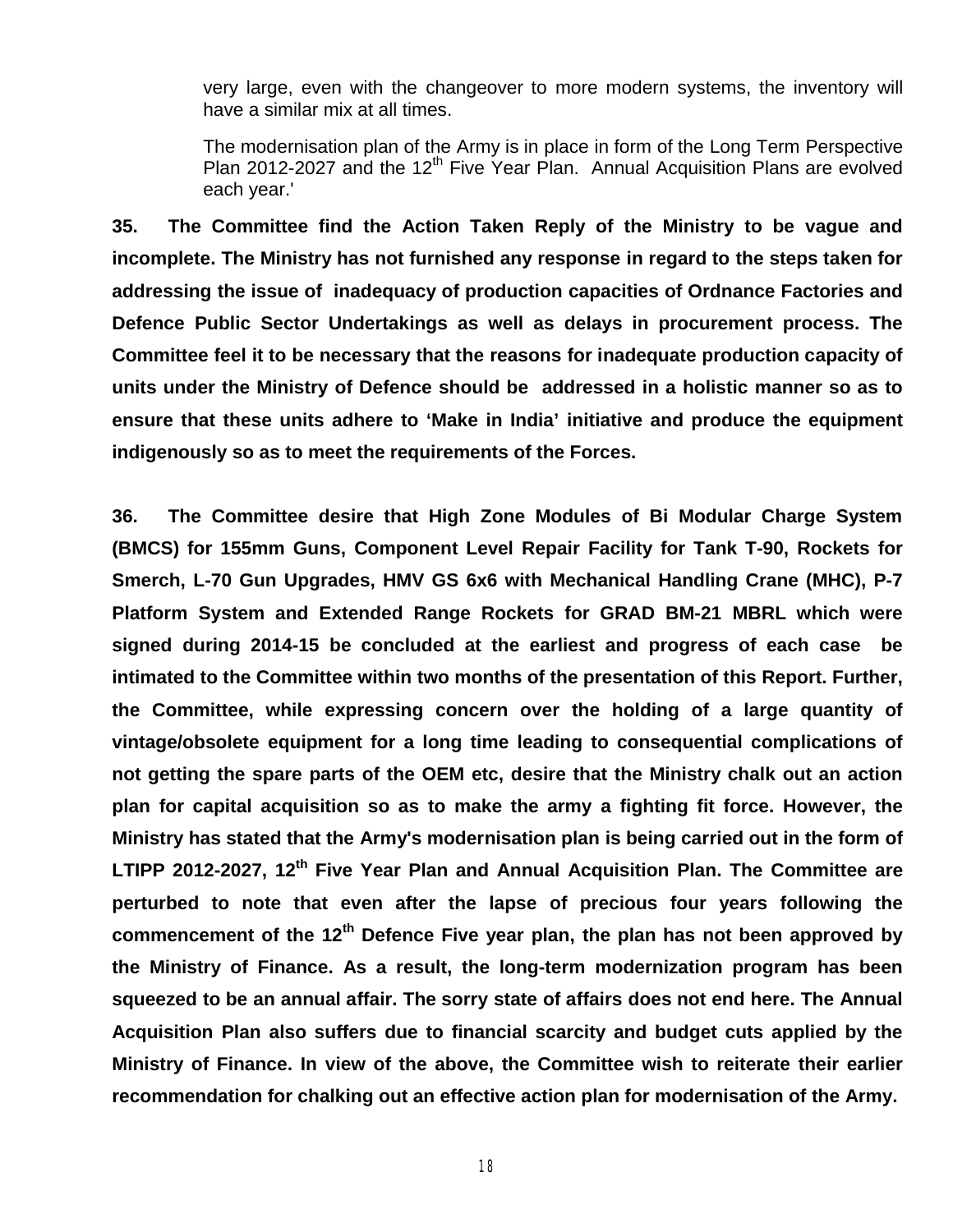#### **I. Shortage of ammunition**

## **Recommendation (Para No. 13)**

37. The Committee had recommended as under:

'The Committee have been informed about the shortage of ammunition with Army over the last three-four years. Although the ammunition are available with the Army but the quantity is not enough as per the requirements which have been projected by it. The Committee also note that the ammunition availability and ordering is being reviewed on a monthly basis by the Ministry alongwith Army. The Committee are surprised to know that despite a joint review, the shortages have remained with Army since a long time, indicating that something went wrong somewhere and procurement of ammunition was not done as envisaged. The Committee, therefore, recommend that immediate steps should be taken for procurement of ammunition from sources within or outside the country.'

38. The Ministry in its action taken reply, has stated as under:

'A system of five years roll on indents has been introduced and a road map on ammunition has been approved which envisages procurement ex-import and ex-trade to build up adequate targeted stocks along with three years training requirement. An institutionalized mechanism in the form of Working Group to review critical items of ammunitions and issues of spares, barrels, overhaul programme of infantry and mechanized forces have also been set up.

Second Five Year Ammunition Roll on indent for the period 2014-19 amounting to Rs 26,378.47 Crs has been placed on OFB. 29 capital procurement projects amounting to Rs 28621.70 Crs with likely cash outgo of Rs 3619.51 Crs are at advanced stages of approval. Ammunition with recurring large annual training requirement and high cost has been informed to Defence Research and Development Organisation (DRDO) and Ordnance Factory Board(OFB) for indigenous development.'

**39. The Ministry has not given any time lines for replacing the vintage/obsolete equipment and has also treated the equipment as an essential mix with the modern weapon systems, which is improper and incorrect. The Committee desire that the Ministry should have a clearly laid out plan for phasing out old weapon systems and procurement of modern systems keeping in view the changing security scenario. The Committee also desire that the Ministry ensures adequate allocations for the same.**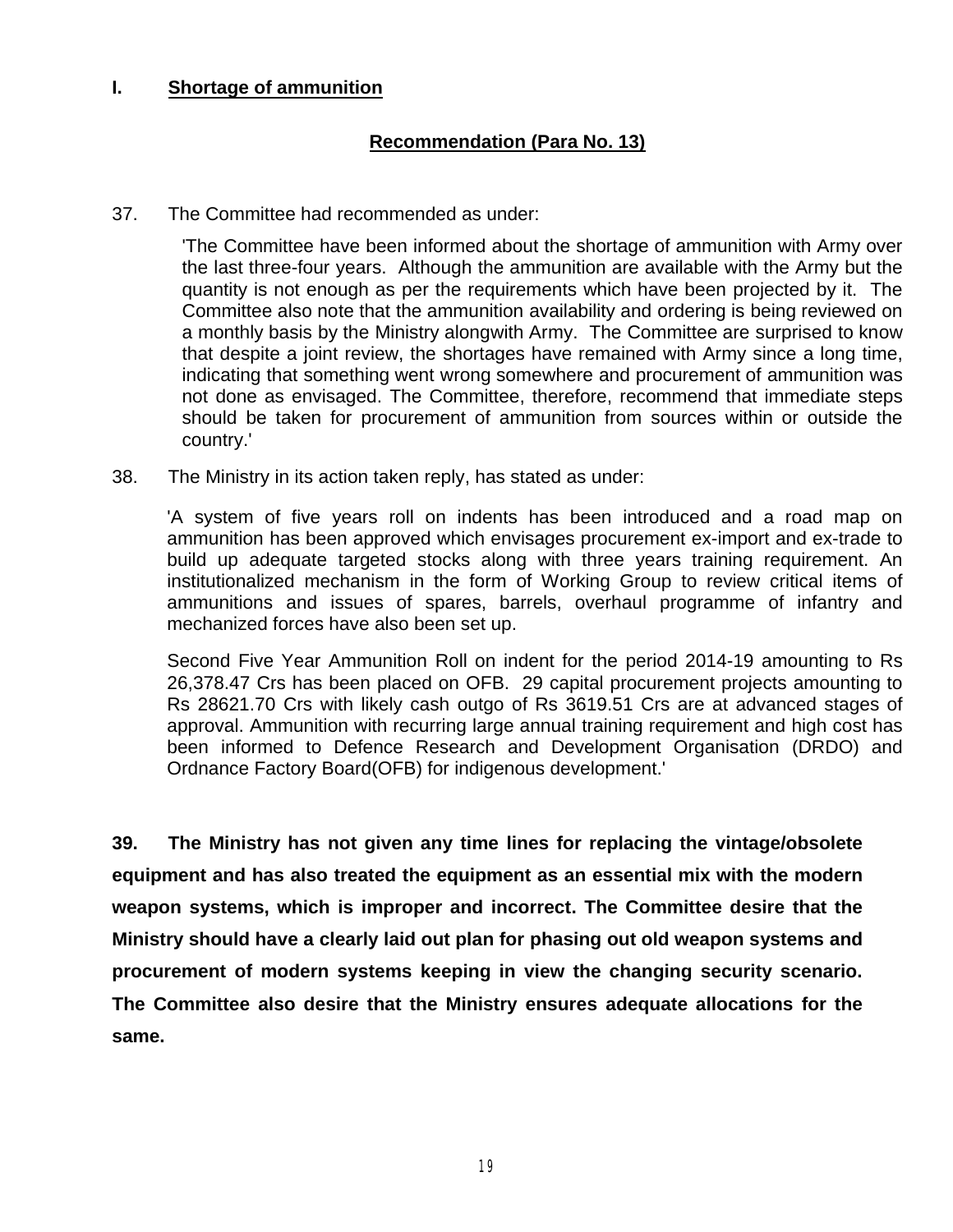### **J. Bullet Proof Jackets (BPJs)**

#### **Recommendations (Para No. 14 & 15)**

#### 40. The Committee had recommended as under

'The Committee are perturbed to find that procurement of 1,86,138 Bullet Proof Jackets (BPJs), for which the approval of Defence Acquisition Council was obtained on 19.10.2009 and a Request for Proposal (RFP) through Capital route was issued on 07 December, 2012 are still not procured! The Committee are not at all satisfied with reply of the Ministry that efforts are on to complete the acquisition process as early as possible! Despite knowing the importance of such a crucial life saving item and the Committee pointing its importance earlier also, it has taken more than six years to procure after the approval of Defence Acquisition Council.

It is unpleasant surprise for the Committee that in spite of critical shortages of BPJs being high-lighted in the previous report of the Committee also, no improvement in the situation has taken place, which is alarming. It needs an explanation.

During the deliberations also the matter regarding shortage of BPJs came up and Committee were shocked to learn that shelf life of existing BPJs was going to expire next year. It is inexplicable on the part of the Ministry that all these years, the Ministry could not find a source to procure BPJs. It is also a fact that after 2009, no new procurement proposal was made other than 1.86,138 BPJs, for which assessment for requirement was done prior to 2009.

The Committee are of the view that this is a "man made", "very serious" and not a major issue from planning and execution point of view. The Ministry should not play with the lives of Army personnel and not drag them in avoidable dangers, just by not providing them BPJs. It is the duty of the Government to provide proper gear to their soldiers before sending them to counter insurgency or war-like situations. Therefore, it is earnest desire of the Committee that procurement of BPJs should be done in fast track mode to make up present and near future shortages so as to save lives of thousands of soldiers. Action on this be intimated to the Committee within two months.'

41. The Ministry in its action taken reply, has stated as under:

'To expedite availability of BPJs, an RFP for procurement through capital route for 1,86,138 qty. of BPJs was issued on 07 December, 2012 to 39 vendors out of which six vendors have responded, The case is at trial stage. Efforts are afoot to complete the acquisition process as early as possible. Procurement of quantity 50,000 BPJs through Revenue route is also in progress for which the RFP has been issued on 15 Apr 2015.'

**42. The reply of the Ministry is incomplete and is lacking in seriousness in addressing the issue. As stated in the earlier report also, it is inexplicable that, the Ministry could not find a source for procuring 1,86,138 Bullet Proof Jackets**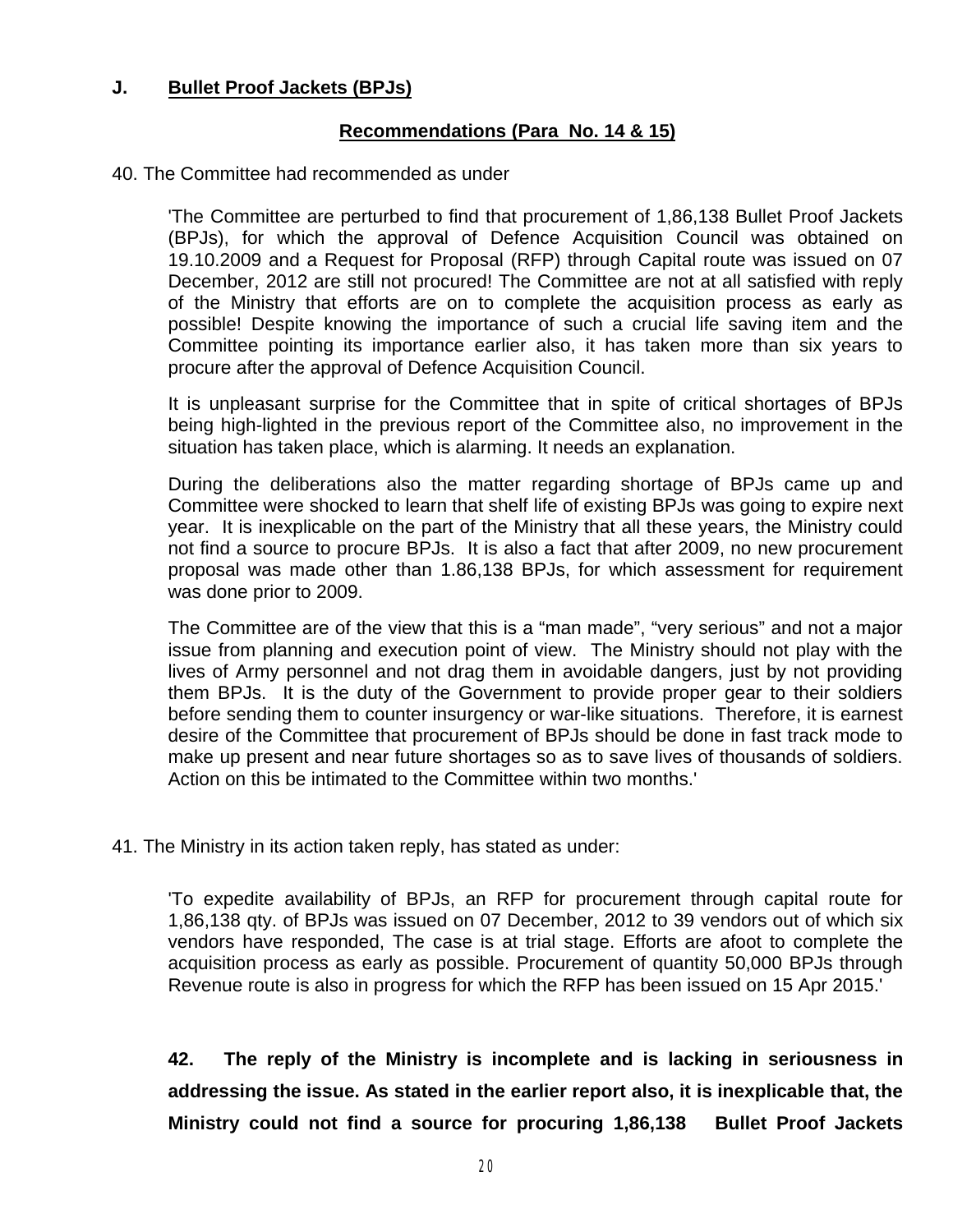**(BPJs) all these years. It is also a fact that subsequent to 2009, no new procurement proposal was made. It is a revealing as well as shocking fact that while on the one hand, the indigenous private sector is exporting BPJs to several countries, on the other, the Ministry of Defence has been unable to find a suitable vendor for supplying the requisite quantity of BPJs which are crucial for protecting the lives of our soldiers.** 

**43. The Committee strongly deplore the lackadaisical attitude of the Ministry over the issue of procurement of BPJs. They desire that immediate measures be taken by the Ministry for procuring the requisite number of BPJs, be it through the Capital or Revenue Account route. It would also be pertinent to point out here that the DRDO lab has reportedly developed BPJs which meet the specifications/requirements of the Army. Also, the Ministry can, for the time being, consider buying the BPJs off the shelf from Indian or Foreign markets.**

# **K. Procurement of Rifles**

# **Recommendation (Para No. 16)**

44. The Committee had recommended as under:

'The Committee note that the first consignment of INSAS Rifle was provided to Army in 1994 and four versions of the same have also been introduced with improvements in each variant. The Committee have learnt that the Services are not happy with the present version. However, in its reply the Ministry avoided the question posed to them about the problems being faced by the Army in handing INSAS and other weapons. The Committee also note that the design of the INSAS was long approved, well before 1994 and at present there is no change in the design per se in the existing version. The Committee understand that better, lethal and compact rifles in comparison to INSAS, are available in the world over. Therefore, the Committee desire that DRDO should make improvements in the existing model or all together develop a new rifle for the satisfaction of forces in a "very early" "time frame". For the immediate requirement, the Ministry may also think of procuring the rifle from the foreign sources to suit the requirements of the Forces.'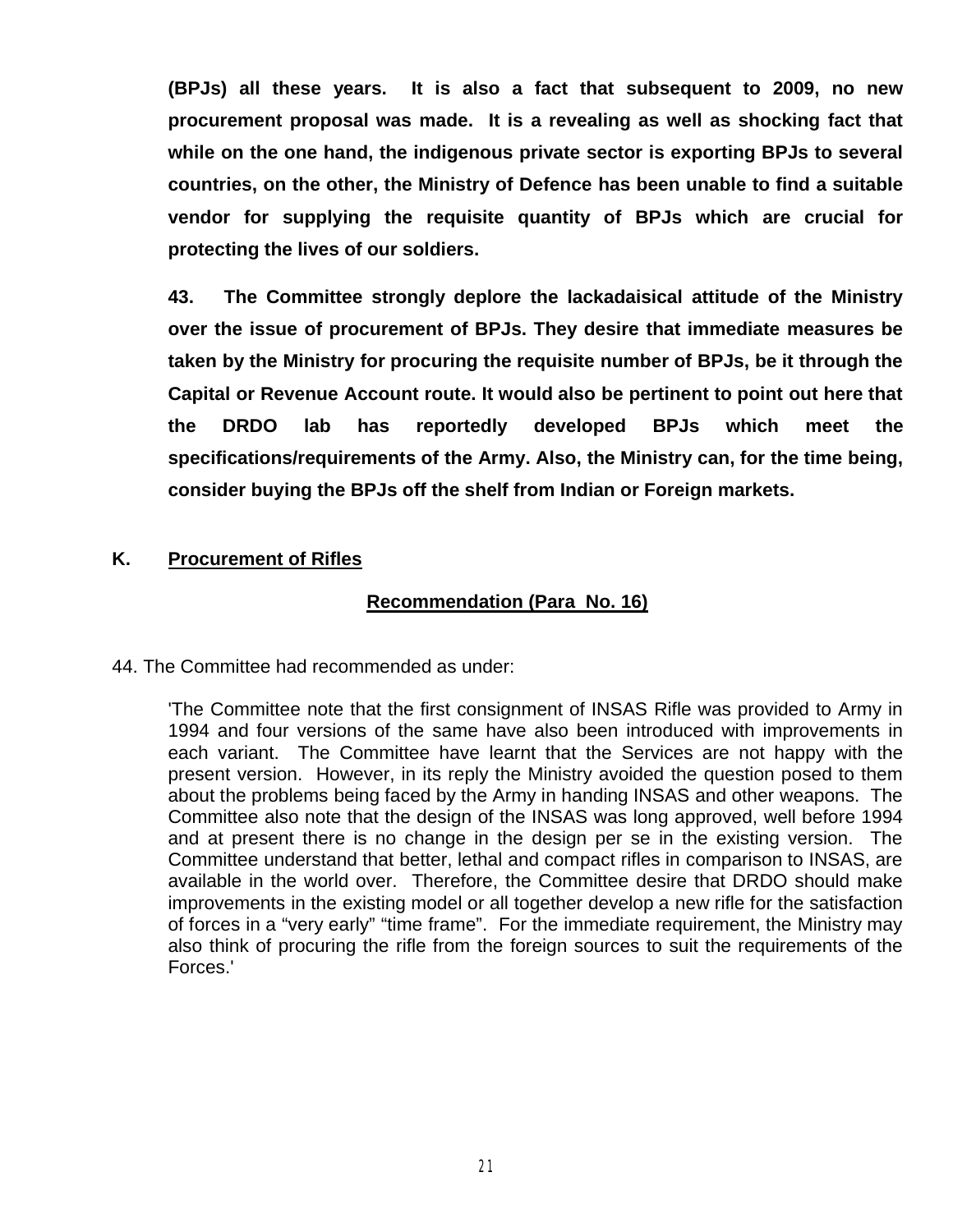45. The Ministry in its action taken reply, has stated as under:

'In the year 2006, DRDO proposed to undertake a Project **'Design & Development of Soldier as System'** to meet the futuristic requirements of Army and emulate world standards of Small Arms. The project proposal was made with incorporation the following aspects:-

- Multi Calibre Weapon for enhanced lethality.
- Sighting systems integrated with fire control system for all weather detection, aiming and firing.
- Helmet mounted display for situational awareness.
- C 41 based communication system.
- Protective clothing and Anti mine Boot.
- Physiological monitoring vest for online health monitoring.
- Human engineering issues involving assessment of physical and cognitive load on Soldier.

After going through the proposal in 2007, Infantry Directorate intimated DRDO to wait before proceeding with any R&D activity till finalization of GSQR.

Notwithstanding the above, DRDO undertook a Technology Demonstration project **'Design & Development of Multi Caliber Individual Weapon System (MCIWS)'** in 2008 for Design and Development of Rifle capable of firing 5.56×39 mm Ammunitions by changing some components. Limited No. of Rifles are realized and design trials are under progress. The MCIWS meets all the physical parameters (length, mass, ambidextrous features. Provision of Picatinny rails, etc.) of the GSQR No. 1379 of Assault Rifle. The operational parameters, like reliability and accuracy, etc. will be confirmed after conduct of extensive trials. Demonstration to Army can be given in Jan 2016.

As a part of MCIWS project, DRDO is also developing a new 6.8×43 mm Ammunition, which has capability to replace 5.56 mm and 7.62x39 mm calibre Ammunitions. Limited No. of rounds have been realized and the design validation trials are under progress. Demonstration of this Ammunition can also be given in Jan 2016.

It may be noted that DRDO developed more lethal Ammunition for 5.56 mm INSAS Rifle in association with Ammunition Factory Kirkee and successful User trials were also conducted. However, Army has not place Bulk procurement order for this Ammunition.

As far as making the improved version of INSAS Rifle is concerned, it is intimated that DRDO & OFB had interaction with DG Infantry. It is decided to carry out the improvements in INSAS Rifle. The improvements jointly approved are being incorporated in Rifle 5.56mm INSAS for validation. The first Collegiate Meeting held on  $21<sup>st</sup>$  May, 2015 at Army HQ. The improvements will be carried out 'very early' on priority in time framed manner to the satisfaction of the Forces.'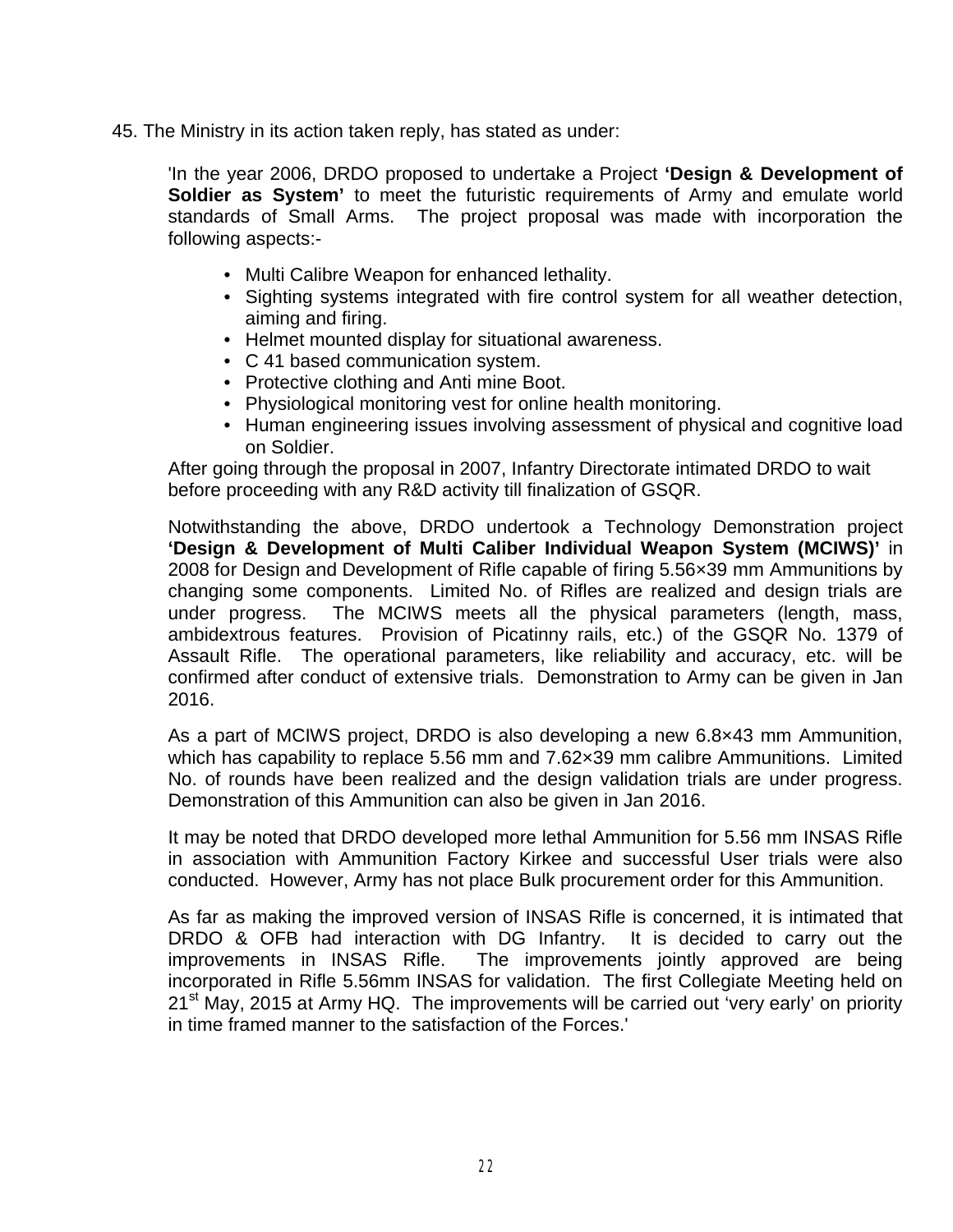**46. The Committee note that after going through the proposal for undertaking a Project, 'Design & Development of Soldier as System' so as to meet the future requirements of the Army and emulate world standards of Small Arms, in 2007, Infantry Directorate had intimated DRDO to wait before proceeding with any R&D activity till finalization of GSQR. Notwithstanding the above, DRDO undertook a Technology Demonstration project, 'Design & Development of Multi Caliber Individual Weapon System (MCIWS)' in 2008 for Design and Development of a Rifle capable of firing 5.56×39 mm Ammunitions which involved change of some components. As per the information furnished in the Action Taken Reply, the MCIWS meets all the physical parameters of the GSQR No. 1379 pertaining to Assault Rifle and was expected to be demonstrated before the Army in January, 2016. The Committee would like to be apprised of the outcome of the demonstration of the Rifle, particularly with reference in regard to the suitability of the Rifle for the Army in terms of reliability, accuracy, etc.** 

**47. The Committee also note that as a part of MCIWS project, DRDO is also developing a new 6.8×43 mm Ammunition, which has capability to replace 5.56 mm and 7.62×39 mm calibre Ammunition. As per information furnished, limited number of rounds has been realized and the design validation trials are under progress.**

**It is beyond the comprehension of the Committee as to how a product which was conceptualized in 2006 could not be developed because GSQR was not finalised by the Infantry Directorate. This is a matter of concern, which requires an explanation as to what prompted the Infantry Directorate for not sharing the GSQR with DRDO.**

**The Committee desire that information on the concerns of the Committee, as stated above, as well as improvements made so far, especially following the collegiate meeting on 21 May, 2015 be informed to the Committee within 2 months of the presentation of this Report.**

23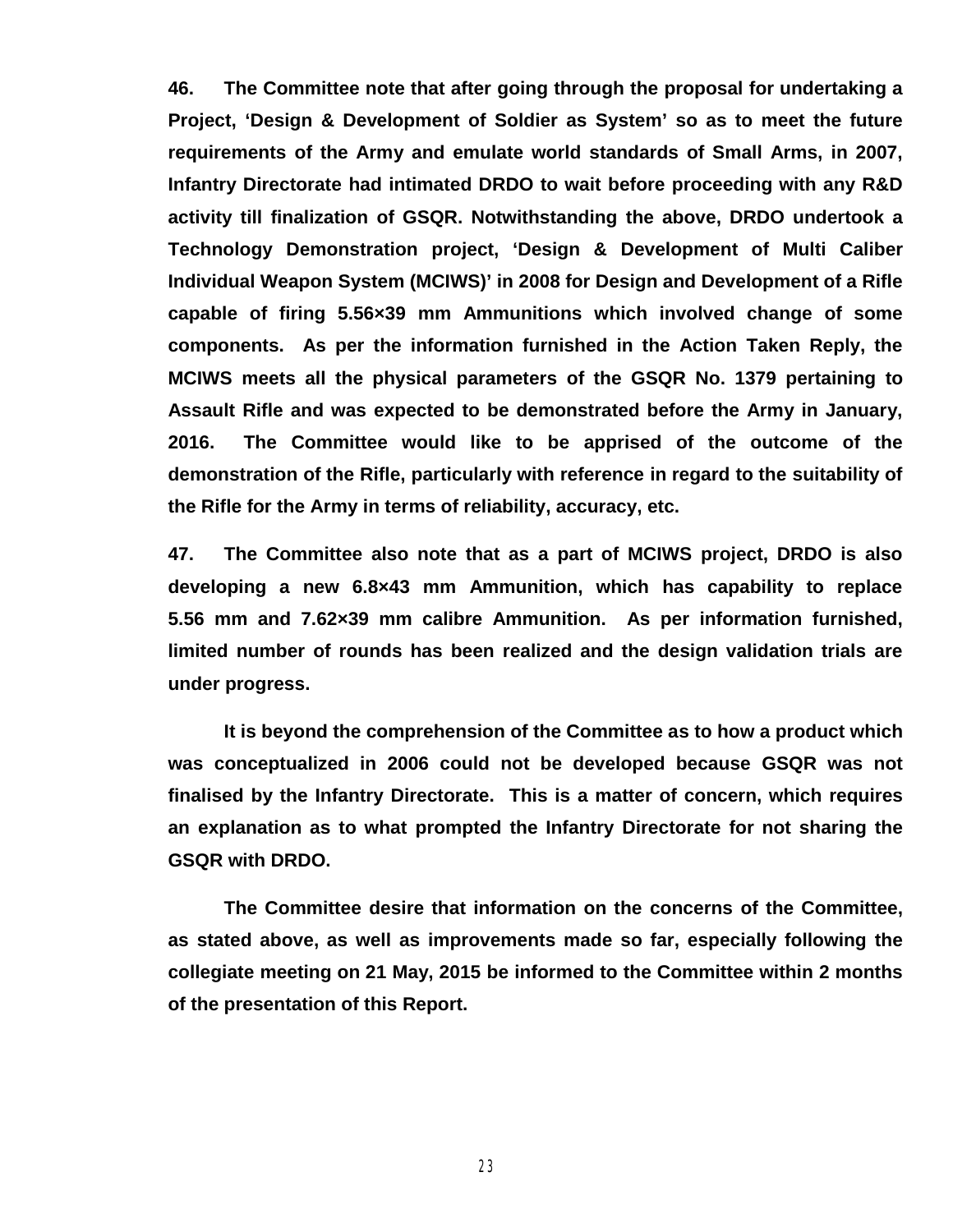# **L. Main Battle Tank (MBT)**

# **Recommendation (Para No. 17)**

48. The Committee had recommended as under:

'The Committee note that Defence Research and Development Organisation (DRDO) has been developing Arjun Main Battle Tank (MBT) Mark-II, which has about 75 tank fittable improvements over and above Arjun MBT Mark-I. These improvements have been arrived in mutual consultation with all the stakeholders. The Committee are of the view that Arjun Mark-II should be provided at the earliest to the Forces and after its user evaluation report, the large scale production of the same should be started. The Committee also desire that constant improvements may be made in the existing Mark-II and thereafter, each and every model should be improved and after a certain period of time it should be sent for production, without making Army wait perpetually for the so called perfect tank.'

49. The Ministry in its action taken reply, has stated as under:

'DRDO took up the design & development of Arjun MBT Mk-II during the year of 2010as per DGMF requirement with various improvements, with due involvement of all the stakeholders including Users, and successfully fielded the first prototype for the User trials within 2 year of time.

User trials have been planned in five phases. The first three phases comprises extensive field evaluation of all the improvements regressively at Pokharan Field Firing Ranges (PFFR) and Mahajan Field Firing Ranges (MFFR). Fourth phase of trial was planned at Avadi. Fifth phase of trial consists of DGQA evaluation and Maintenance Evaluation Trials (MET).

As of now, all the first three phases [Phase 1 to 3] of field intensive User trials have been successfully completed. Part of Phase IV User trials at Avadi related to Step Climbing, Trench crossing and improvement specific medium fording exercise were also successfully accomplished. DGQA evaluation for the successful improvements have already been commenced from Feb 2014 and actions have also been initiated for the MET evaluation.

At present, Arjun MBT Mk-II Prototype-I has successfully covered around 5,660 km of automotive trials and also commendable accomplishment of firing of various type of tank ammunitions, including firing of 22 missiles.

DRDO conceived & incorporated LAser Homing Anti-Tank (LAHAT) Guided Missile, in association with M/s Israeli Aerospace Industries, in order to facilitate the tank to support the futuristic network based warfare scenario. As such, the Laser Target Designator integrated to the Gunner's Main Sight for the firing of missiles has been successfully incorporated and the LAHAT missiles were also successfully fired from Arjun MBT Mk-IImain gun.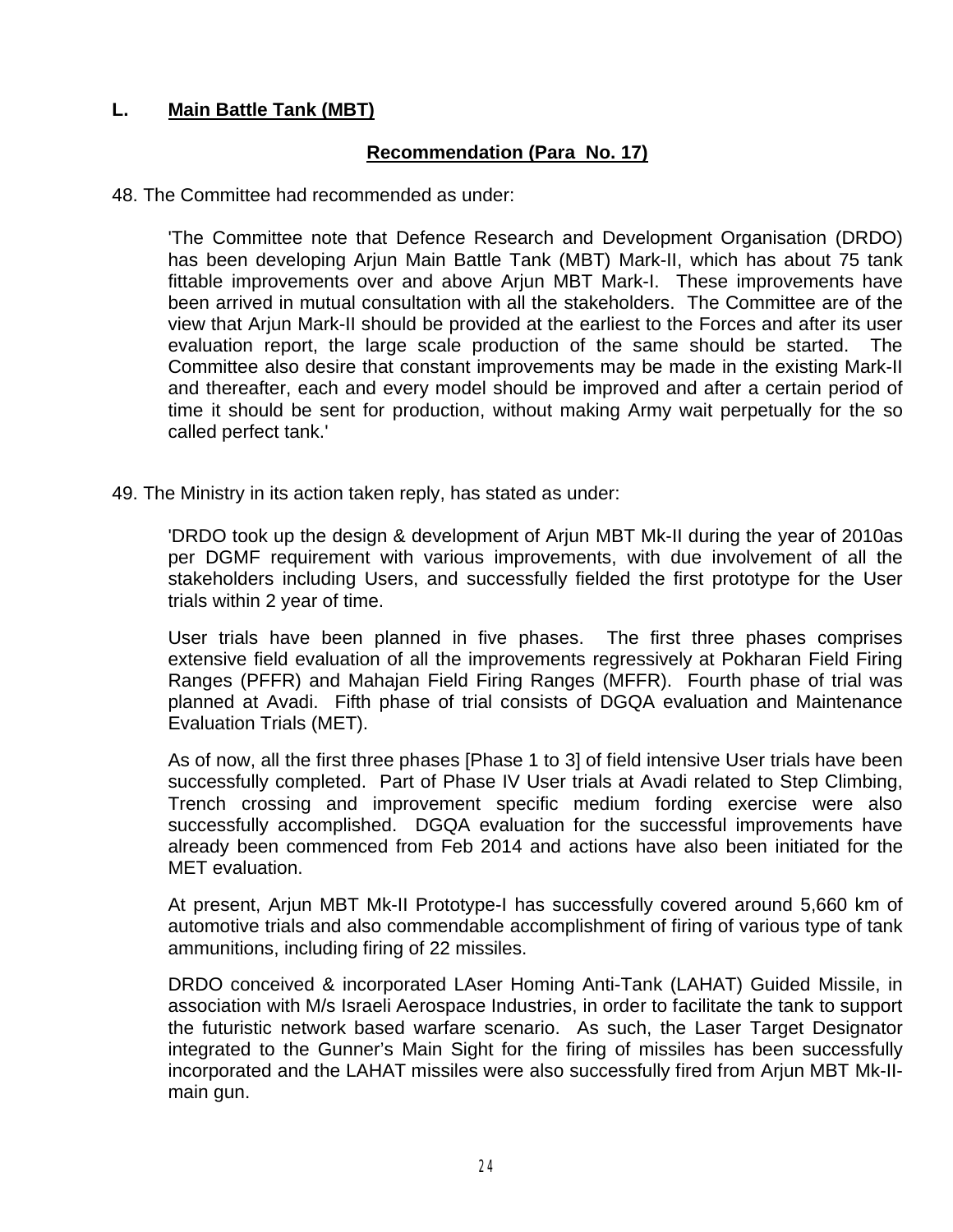User has been insisting for performance of missiles at lower ranges of 1200-1500 m for accepting LAHAT missile. However, OEM for missiles M/s IAI had intimated that accuracy can be guaranteed for ranges of 1500 m and above only. The required performances at lower ranges are technically difficult to achieve due to the basic design of the missile.

As on date, 53 improvements, out of total finalized 73 tank fitable improvements, have already been declared successful by the User based on the trials feedback. DRDO is planning to field the Arjun MBT Mk II for final phase of User trials after incorporating various suggestions made by the Users on balance tank fitable improvements. All the improvements will be demonstrated except the performance of the LAHAT missile.

DRDO is working on development of indigenous missile with a timeframe of four years. User has been requested to consider acceptance of LAHAT missile with modified Acceptance Test Procedure considering the assured performance of the missiles for 1500 m and above, till such time the indigenous missile is developed.

The missile firing capability is retrofit-able and, hence, can be fitted on to the Arjun MBT Mk II during production itself. Hence, DRDO is requesting User to place the indent for minimum two regiments as per DAC approval, which has already been accorded for Acceptance of Necessity [AoN] for 118 Nos. ofArjun MBT Mk-II. As indicated above, the missile can be retro-fitted at an appropriate time during productionisation.

With respect to Non-tank fitable improvements, they are being separately developed and evaluated. Many of the major non-tank fitable improvements, such as increased penetration, are in advanced stages of completion and evaluation. Resin Based Combustible Cartridge Case (CCC)and improved primer were already recommended for induction.

DRDO and User are interacting towards taking the Arjun Mk-II for production after successful completion of trials with various options for missiles. However, the procuctionisation can commence at HVF/OFB, only after receipt of the firm indent from the date of indent for completion of first batch of Arjun MBT –II by HVF/OFB.

As stated above, the DAC has already approved the AoN for 118 Nos.of Arjun MBT Mk-II, which is valid upto 28 Aug 2015.Further, the placement of formal indent on HVF/OFB for the productionisation is the responsibility of the User. In view of the above, DRDO is of the view that the Army may please consider early release of the Indent, so that the production activities can commence at HVF/OFB. Technical observation, if any, on the improvements can be addressed and resolved by DRDO in the mean time before roll out of first production vehicle.'

**50. The Committee find the information furnished in the Action Taken Reply on MBT Arjun to be of a routine nature. No concrete solution seems to have been found for the problems of HVF/ OFB and the user i.e. Army. The reply also does not indicate the efforts that may have made for addressing and resolving the bottlenecks by DRDO / OFB. Also, the reasons as to why the Army has not been placing the indent for further production of**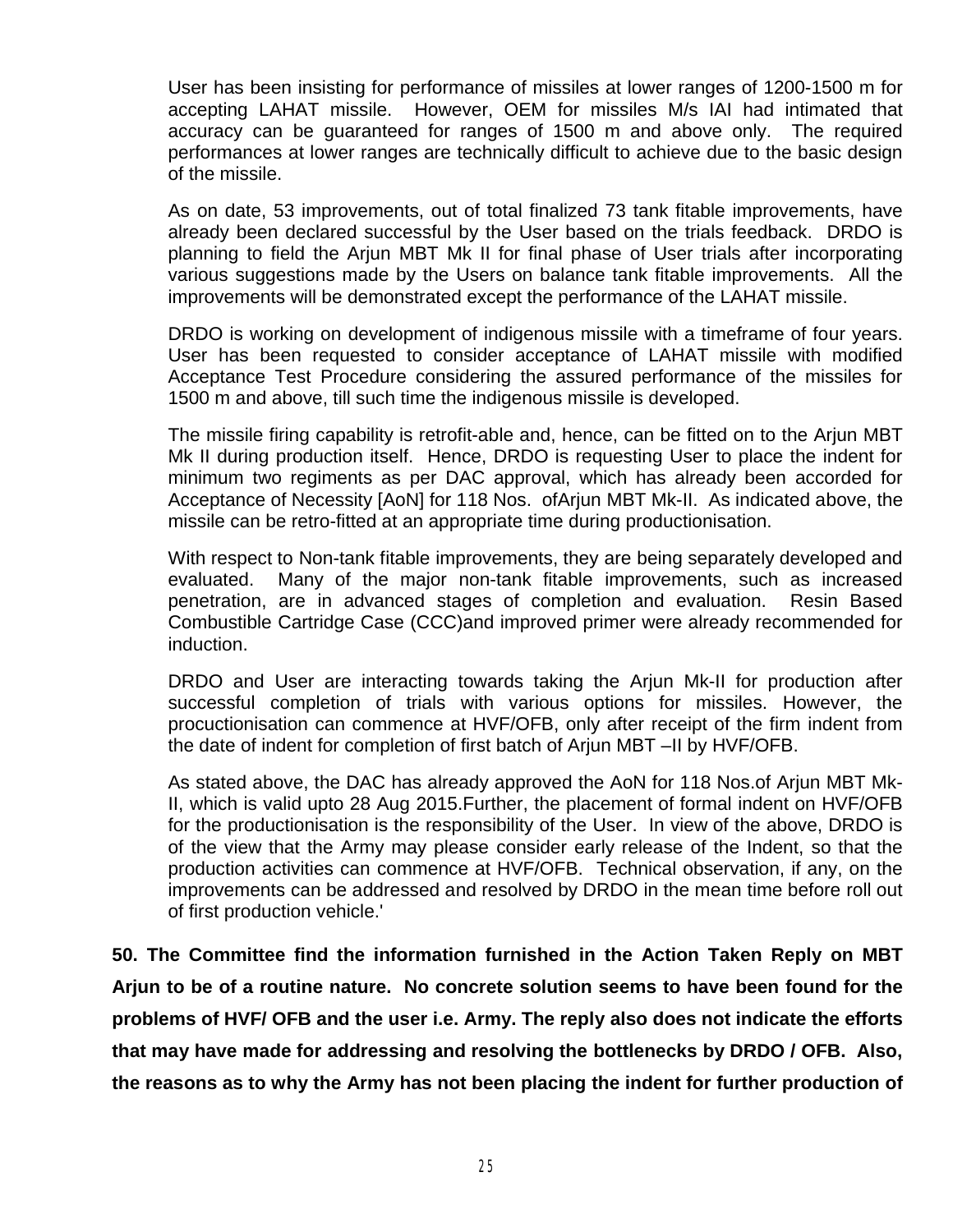**tanks so as to enable DRDO/HVF to plan the production accordingly has not been explained.**

**51. The Committee desire that the Ministry and the DRDO in consultation with OFB should look into the matter with due seriousness so as to find out a solution so that the assembly lines do not become idle and the Army also gets to use a world-class tank on time. The Committee wish to be apprised of the developments made in this regard within two months of the presentation of this Report to Parliament.**

#### **M. War Wastage Reserves (WWR)**

#### **Recommendation (Para No. 18)**

52. The Committee had recommended as under:

'The Committee note that War Wastage Reserves (WWR) in respect of equipment and ammunition are reserves that a Nation sets apart to cater for the anticipated expenditure of ammunition for the anticipated duration of War and the "Threat Perception" and, at the end of which, the Armed Forces should continue to remain operationally equipped and 100% fit for war. However, they are surprised to learn that there are very serious deficiencies in WWR in respect of some of weapon systems / equipment and ammunitions held at various levels. This is an extremely worrying aspect.

The Committee desire that TOP MOST priority should be given to maintain WWR in respect of weapon, ammunition and supporting system as per the war scenario, worked out by the Government. The Committee are highly concerned and desire that making up to the shortages – both the weapons and ammunitions, be made up at the earliest. The Committee should be apprised about the action taken in this regard at the earliest. '

53. The Ministry in its action taken reply, has stated as under:

'The Government has taken into consideration the deficiencies in some of the critical ammunitions on priority and has also taken effective steps to mitigate the deficiencies to ensure desired level of Op-preparedness commensurate to threat perception in a dynamic strategic scenario. Some steps are as below: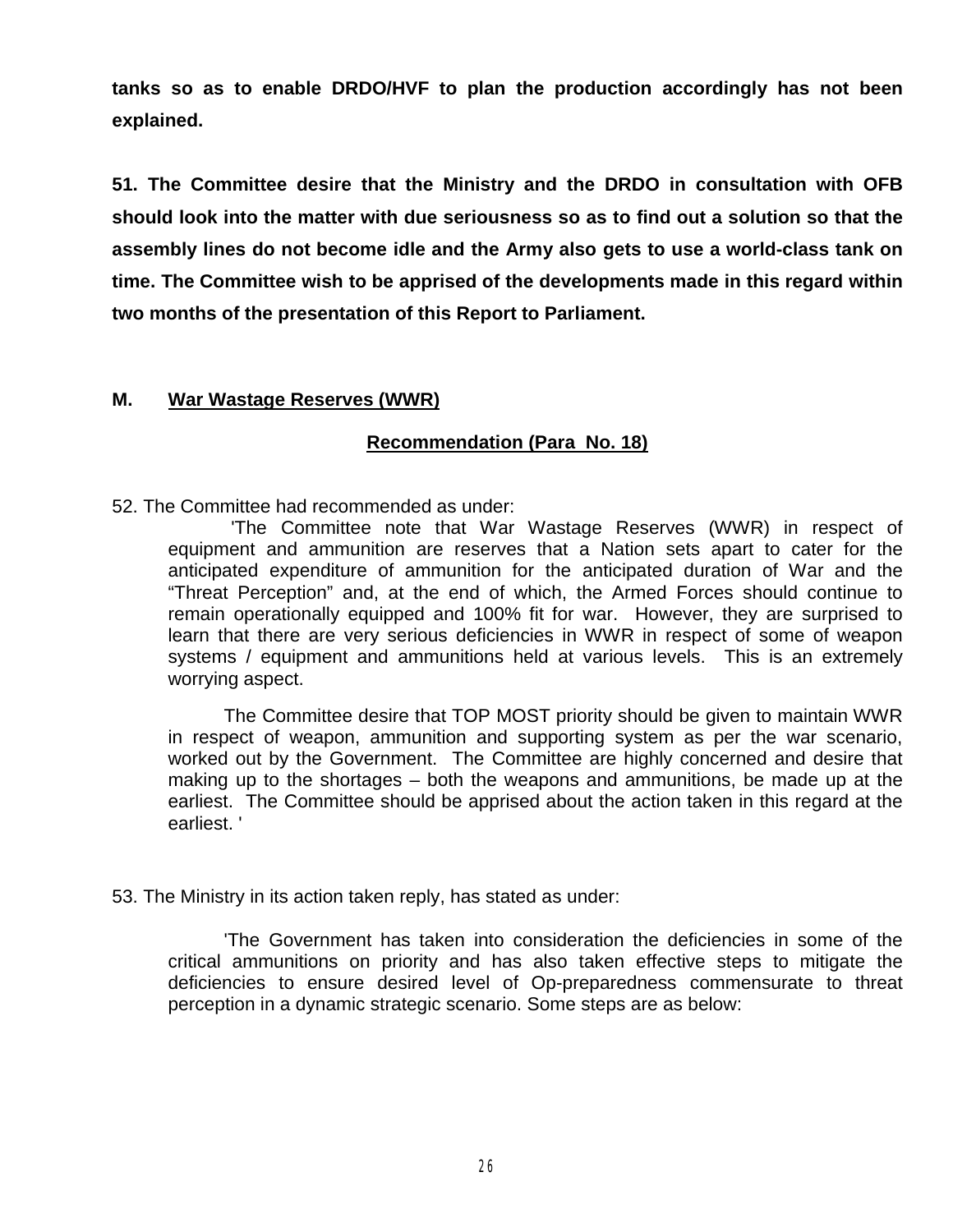(a) Annual Priority Procurement Plan (PPP) has been formalized and being closely monitored.

(b) Financial Powers of Service HQ enhanced for procurement of ordnance items. This will expedite the procurement cycle and making up deficiencies of equipment and ammunition of ordnance origin.

(c) A system of long term five years roll on indents has been introduced and a road map on ammunition has been approved which envisages procurement eximport and ex-trade to build up adequate targeted stocks along with three years training requirement. An institutionalized mechanism in the form of Working Group to review critical items of ammunitions and issues of spares, barrels, overhaul programme of infantry and mechanized forces have also been set up.'

**54. While expressing concern over serious deficiencies in War Wastage Reserves (WWR) in respect of some weapon systems/equipment and ammunitions held at various levels, the Committee had, in their earlier Report, desired that top most priority be accorded to maintain WWR in regard to weapons, ammunition and supporting systems as per the war scenario worked out by the Government. The Committee note that an institutionalized mechanism in the form of a Working Group has also been set up for reviewing critical items of ammunition and issues pertaining to spares, barrels, overhaul programme of infantry and mechanized forces. The Committee are, however, concerned to note that the Ministry's reply is silent with regard to equipping WWR in regard to weapons, ammunition and other supporting systems as per the war scenario worked out by the Government. The Committee desire that the Ministry undertake appropriate measures for equipping the WWR within a specific time period under intimation to them. They also desire that WWR should be treated as being 'reserved' and not touched for raising a Force.** 

#### **N. Modernisation of Army**

#### **Recommendation (Para No. 19, 20, 21 & 22)**

55. The Committee had recommended as under:

'From the information supplied by the Ministry, the Committee note that Modernisation of the Army is a continuous process based on "Threat Perception" as decided by the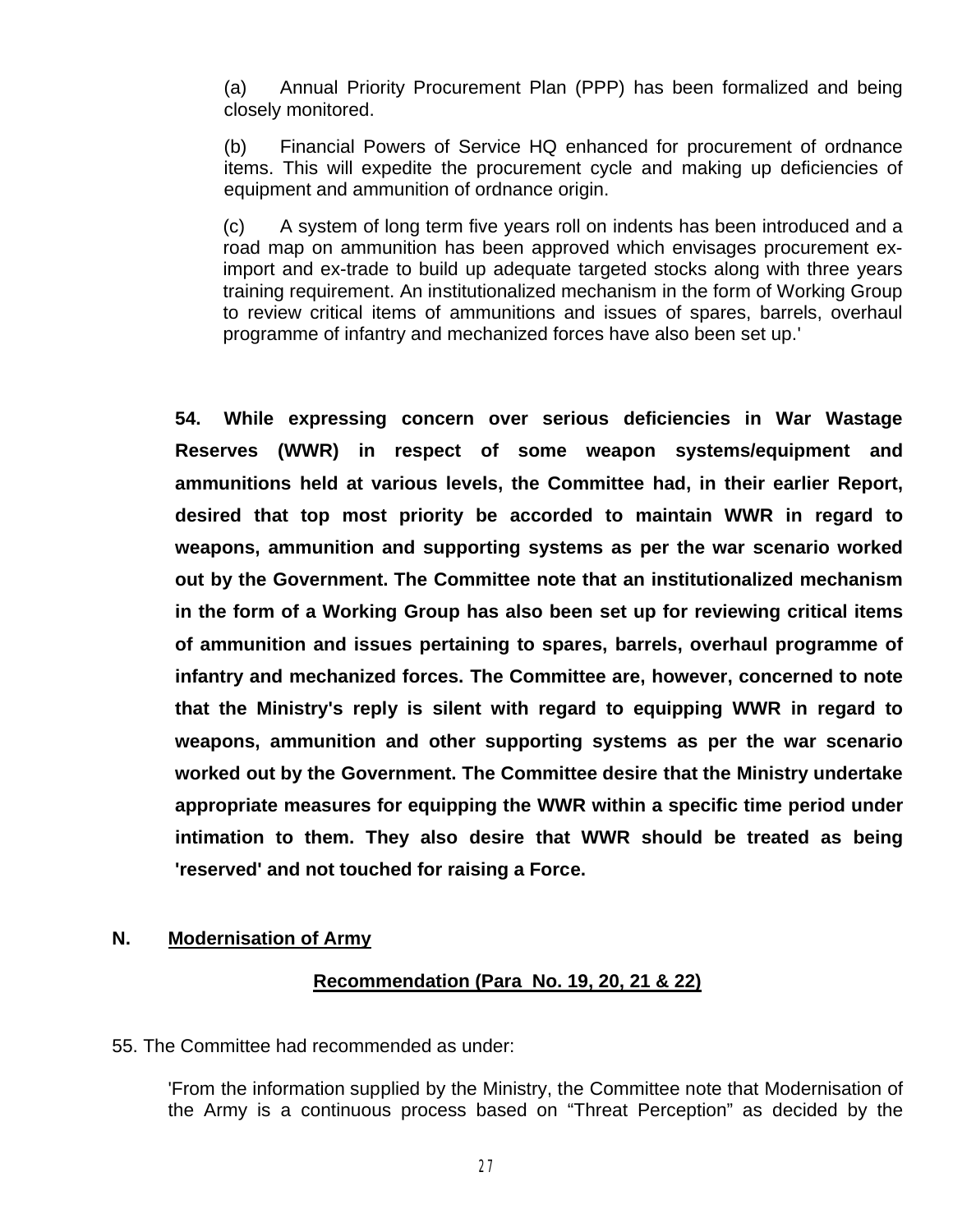Government, operational challenges, technological changes etc. the Government constantly reviews the security scenario and accordingly decides to induct appropriate Defence equipment and ammunition to keep the Armed forces in a state of readiness and equipped with modern weapon systems. The process is based on a 15 year Long Term Integrated Perspective Plan (LTIPP), 5 year Service Capital Acquisition Plan (SCAP) and an Annual Acquisition Plan (AAP). Procurement of equipment and weapon systems is carried out as per the AAP.'

'The Committee also note that the current LTIPP spells out the capability desired to be achieved by the Armed Forces over 15 years duration (2012-17). The LTIPP is translated into the SCAP, covering a five year period. The AAP for each Service is a two year roll on plan for capital acquisitions and consists of the schemes from approved five year SCAP. Thus, the Long Term Plan (LTIPP) gets finally translated to Short Term Plans (AAP) and the cases included in the AAP are progressed for acquisition as per Defence Procurement Procedure.'

56. The Ministry in its action taken reply, has stated as under:

'Submissions of the Government have been noted by the committee. No further action on part of the Government.'

57. The Committee had recommended as under:

'The Committee further note that despite having the LTIPP, SCAP and AAP, several modernisation projects of Army, during the eleventh and twelfth plan, are pending, indicating the fact that all is not well with the planning process of Army. The Committee find that the reasons given such as limited vendor base, non-conformity of the offers to the Request for Proposal (RFP) conditions, long field trials, complexities in contract negotiations, stakeholder consultations and long lead time for indigenisation, design and development projects etc. are not convincing. Therefore, the Committee desire that the Ministry should make an Action Plan to resolve the issues i.e. stakeholder consultation complexities in contract negotiations etc. at its end and promptly take effective steps to modernise the Army.'

58. The Ministry in its action taken reply, has stated as under:

'Wherever possible, collegiate system is being resorted to in order to speed up processing of procurement cases. Efforts are constantly made to refine and improve the defence procurement process with an aim to expedite the procurement process as a whole.

Some of the major issues which may cause delay in the procurement process are being addressed.'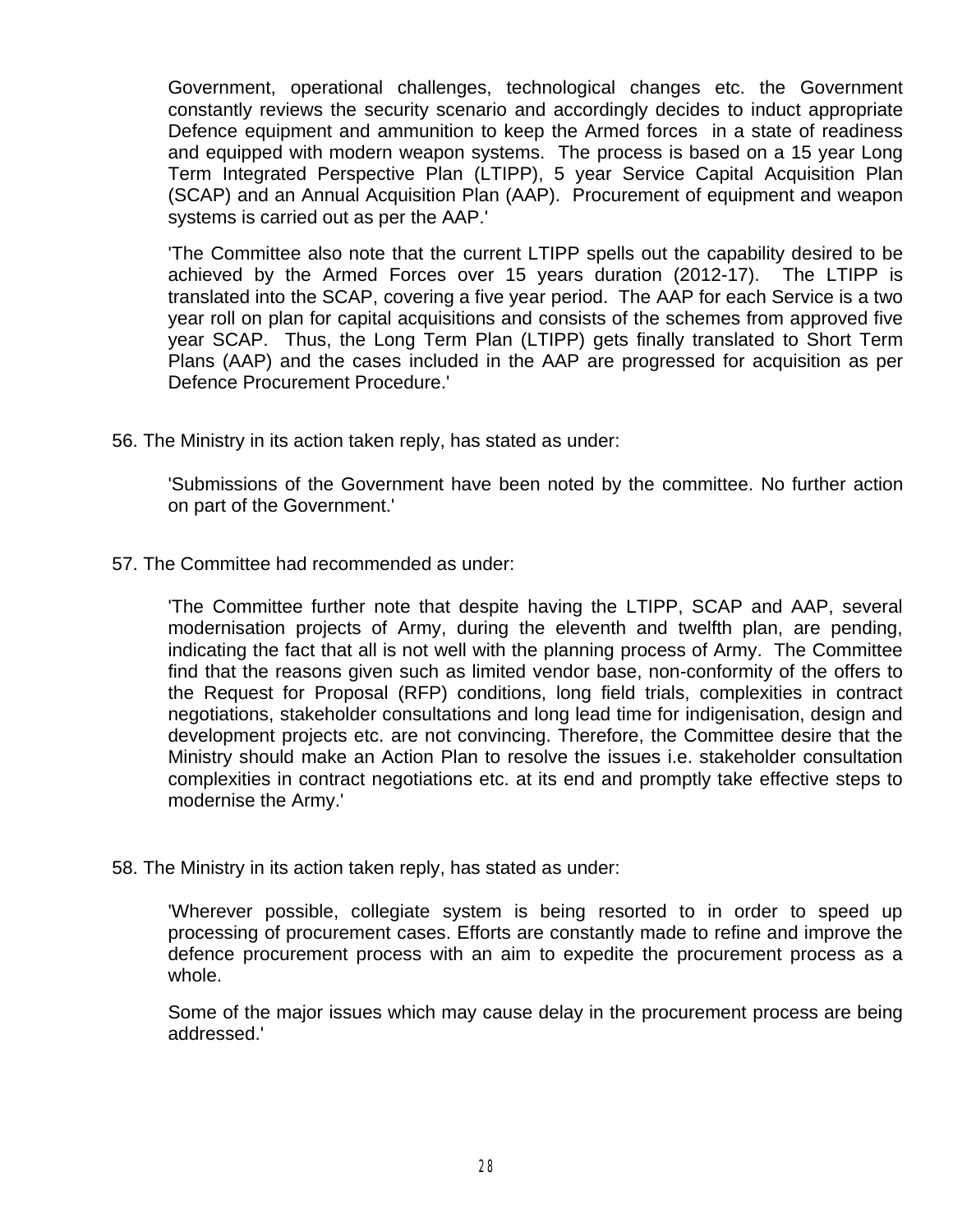59. The Committee had recommended as under:

'The Committee also note the candid admission of a representative of Army that they are behind modernization and procurement schedule. One of the reasons that came up for the consideration of the Committee is shortage of funds at the procurement stage, as money lapses after a certain period of time. The Committee are strongly of the view that for modernization of Army's including "Capital Head" should be made "Non-Lapsable" and "Roll-on" so that the Army and other Services do not end up buying second or third priority items as the allocated fund is lapsing'.

60. The Ministry in its action taken reply, has stated as under:

'During the last few years there has been full utilisation of funds available under the capital budget. This is brought out in the data tabulated below:

(inRs.crores)

| Year    | BF.       | RF.       | Actuals   | Utilisation(in %) |
|---------|-----------|-----------|-----------|-------------------|
| 2010-11 | 60,000.00 | 60,833.26 | 62,056.00 | 102.01            |
| 2011-12 | 69,198.81 | 66,143.81 | 67,902.38 | 102.65            |
| 2012-13 | 79,578.63 | 69,578.63 | 70,499.12 | 101.32            |
| 2013-14 | 86,740.71 | 78,872.23 | 79,125.05 | 100.32            |
| 2014-15 | 94,578.95 | 81,965.24 | 81,887.42 | 99.91             |

In view of the above, it is felt that no purpose is served by delineating the capital budget as "non-lapsable and roll-on" as no surplus funds are generally available for rollover.'

**61. The Committee note that in reply to the concerns expressed on the delays in modernisation of the Army despite having Long Term Integrated Perspective Plan (LTIPP), SCAP and AAP, the Ministry has merely stated that wherever possible, collegiate system is being resorted to in order to speed up processing of procurement cases. Efforts are constantly made for refining and improving the defence procurement process with the aim of expediting the procurement process as a whole. Also, some of the major issues which may cause delay in the procurement process are being addressed.**

**62. The intention behind the recommendation made was to emphasise on the need on the part of the Ministry for speeding up the process of modernisation and sharing the related information with the Committee. The Committee desire that the specific steps taken towards modernizing the Army and the major issues which are causing delays should be addressed and the Committee intimated of the details thereof at the earliest.**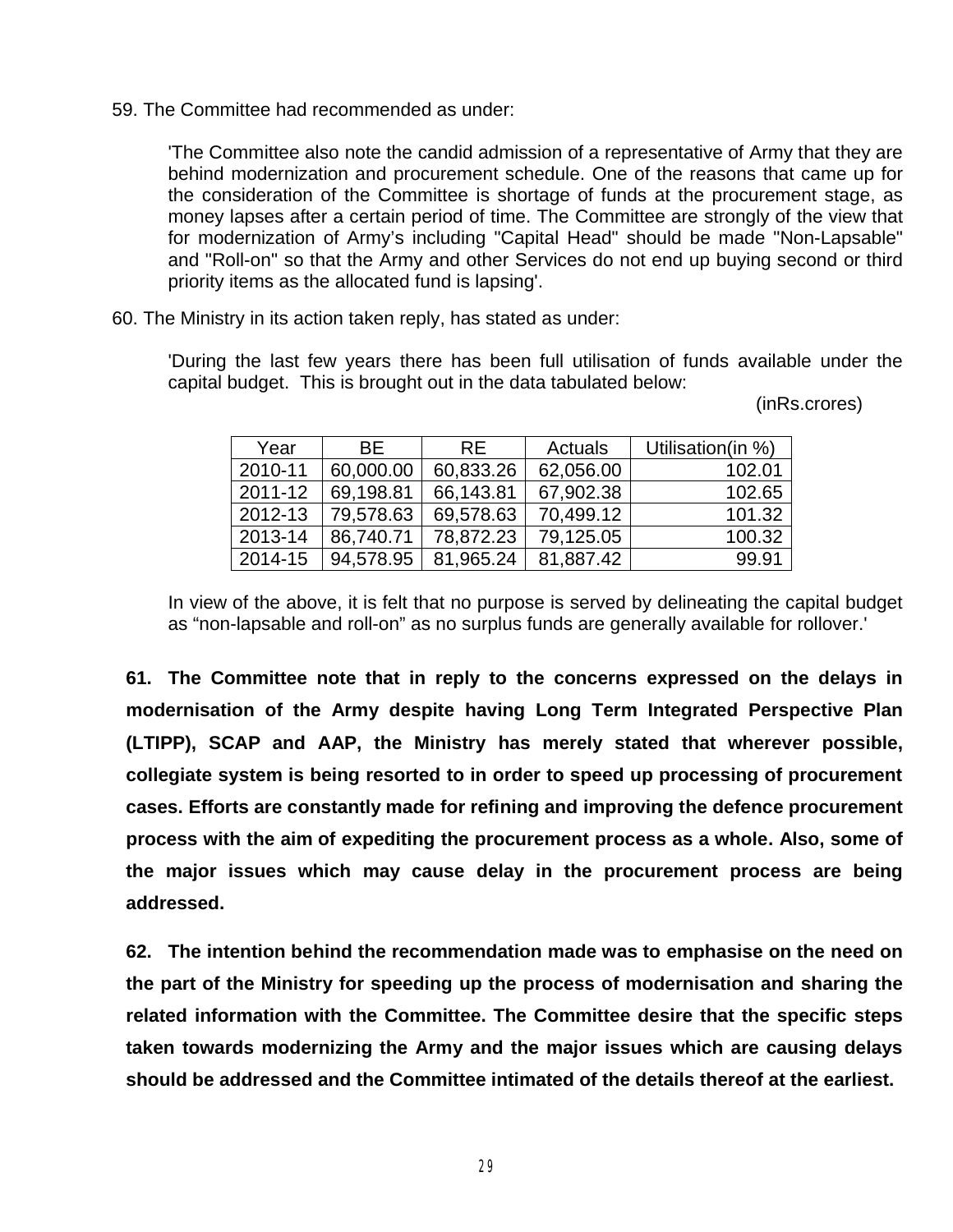# **O. Rashtriya Rifles**

# **Recommendation (Para No. 23)**

63. The Committee had recommended as under:

'The Committee note that there was a decrease in the capital budget of Rashtriya Rifles for the year 2015-16 which will affect estimated expenditure on committed liabilities and new schemes resulting in obstruction of modernization of Rashtriya Rifles. Considering the importance of Rashtriya Rifles, the Committee desire that projected allocation should be provided to them.'

64. The Ministry in its action taken reply, has stated as under:

'The Ministry is constrained by the allocations made by the Ministry of Finance which are lower than the requirements projected by this Ministry. Any additional requirement of funds will be projected to the Ministry of Finance.'

**65. The Committee find that the reply of the Ministry to be of a routine nature wherein the Ministry of Finance has been blamed for lower allocations. Considering the fact that the committed liabilities and new schemes of Rashtriya Rifles have, in particular, been affected/hampered owing to the inadequate allocation, the Committee reiterate their recommendation for providing the required funds/allocation to the Rashtriya Rifles and the Army.** 

#### **P. Shortage of Officers**

#### **Recommendation (Para No. 25 & 26)**

66. The Committee had recommended as under:

'The Committee note that at present a shortage of 9642 officers, excluding Army Medical Corps, Army Dental Corps and Military Nursing Services, exist despite undertaking sustained image projection and publicity campaign to create awareness among the youth on the advantages of taking up this challenging and satisfying career. The Committee are of the view that the Ministry should devise innovative methods other than the existing one to attract the young minds to join the Forces. The Committee also desire that in this aspect help of Defence Institute of Psychological Research (DIPR) may be taken. '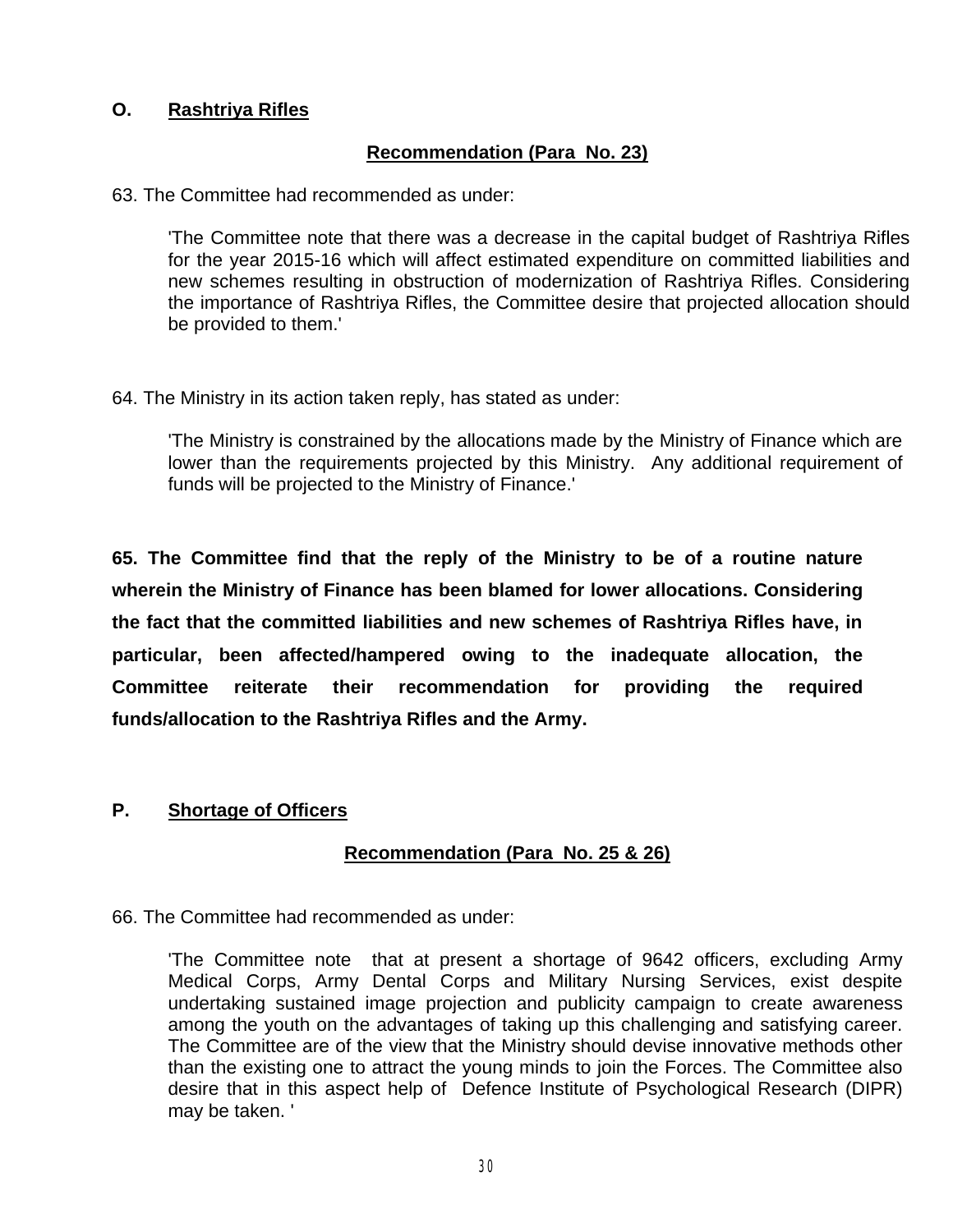67.The Ministry in its action taken reply, has stated as under:

'The Government has been constantly taking measures to reduce shortage of officers in Army. In this regard, Defence Institute of Psychological Research (DIPR) under Defence Research and Development Organisation (DRDO) have carried out a study to identify the job trajectory of Indian youth, their propensity to join Armed Forces and to explore the perceived apprehensions in joining Armed Forces. In their findings, DIPR have inter alia, observed that the inherent problems perceived by the students include separation from family, frequent transfers, transfer to remote areas, lesser number of holidays, hard training/physical labour etc. It has also been noticed that today's students are not inclined to the traditional jobs. Further, they see beyond the boundaries, work hard to get the best opportunities and prefer well-paid jobs followed by respect/status and facilities attached to those jobs.

In the study, DIPR have made several suggestions to attract the talented youth to join the armed forces which include giving wide publicity through print and electronic media and other sources about the career opportunities in the Armed Forces alongwith the real picture of all military related general duties, conducting seminar/lectures in schools and colleges to spread awareness about the military jobs, to give wide publicity in a realistic manner about the pay package and other facilities in the Armed Forces, regular military camps for the students to get first hand information about the military, improvisations in the Service Selection Board (SSB) process, providing National Cadet Corps (NCC) training etc.

In this connection, it is stated that armed forces have been making continuous efforts and have taken a number of measures including giving wide publicity to the attractive careers to attract talented youth to join the armed forces. The above measures have resulted in gradual reduction of shortage of officers in Indian Army as evident from the following table showing the details of shortage of officers in Army (excluding AMC, ADC and MNS) during the last three years and the current year are as under:

| Year (as on   Authorized   Held strength<br>January<br>01 | strength |       | Shortage |
|-----------------------------------------------------------|----------|-------|----------|
| every year)                                               |          |       |          |
| 2012                                                      | 47762    | 37662 | 10100    |
| 2013                                                      | 47762    | 38172 | 9590     |
| 2014                                                      | 47574    | 39119 | 8455     |
| 2015                                                      | 49737    | 40095 | 9642*    |

\*Increase in the figure of shortage is due to increase in authorized strength owing to 12<sup>th</sup> Plan Accretions.'

68. The Committee had recommended as under:

'The Committee also desire that the Ministry should give a serious thought to the idea of providing five years compulsory military service to those aspirants who want to directly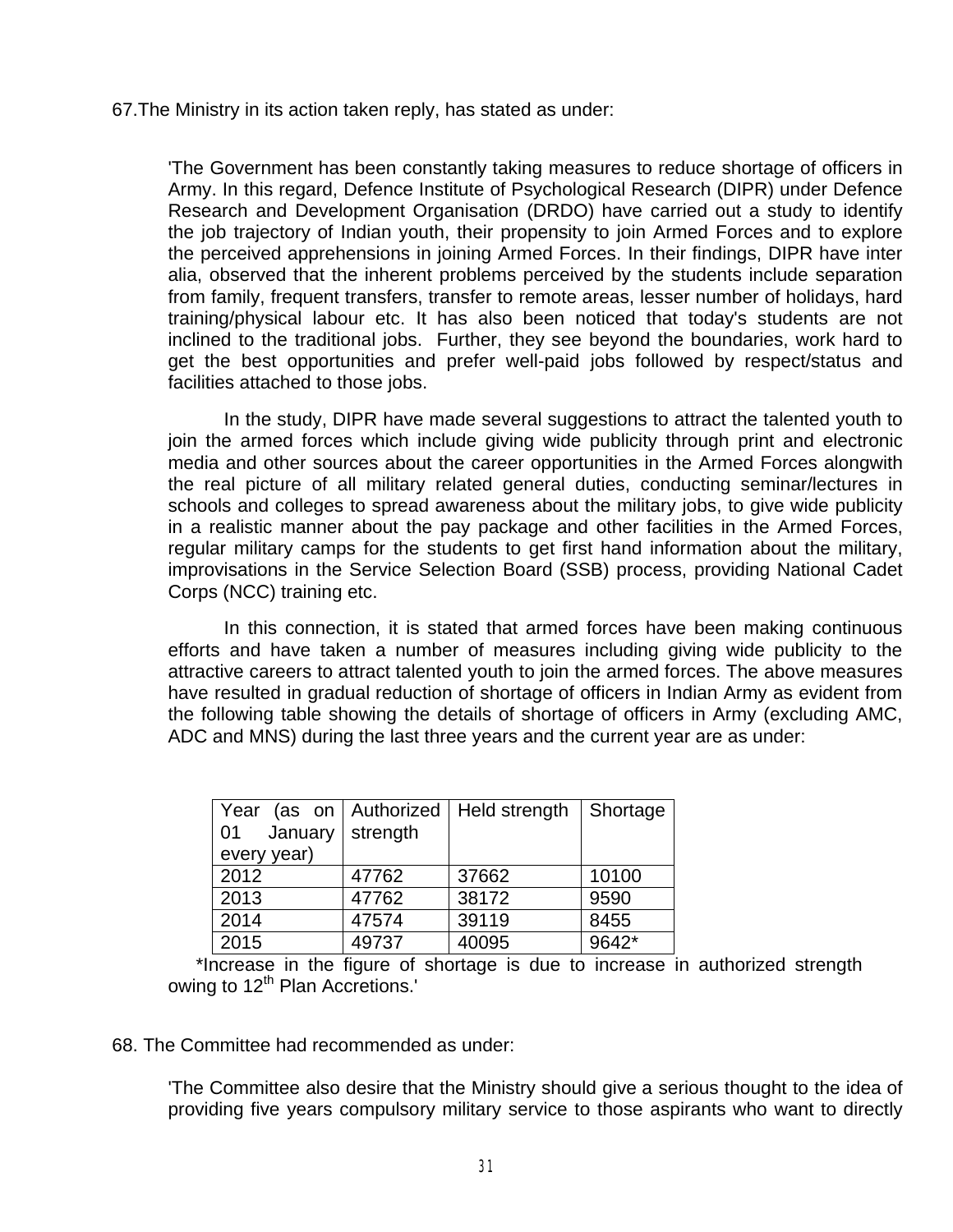join Gazetted Central and State Government service in order to overcome the shortage of officers in Armed Forces.'

69. The Ministry in its action taken reply, has stated as under:

'The Government has been constantly taking measures to reduce shortage of officers in Armed Forces. These include making serving more attractive by way of reduction in time required for promotions, introduction of Colonel (Time Scale) rank, enhancing promotional avenues by way of upgradation of posts in Select Ranks, additional family accommodation through Married Accommodation Project, implementation of the VI Central Pay Commission with substantial improvement in the pay structure and other allowances of Armed Forces.

Further, it has also been the constant endeavour of the Government to make SSC attractive so as to attract youth towards Short Service Commission in the Defence Forces. These include extending time based promotion to the substantive rank of Captain, major and Lieutenant Colonel after 2, 6 and 13 years of reckonable service respectively to SSC officers, increase in maximum tenure for SSC Officers to 14 years. Additional proposals for making SSC more attractive have also been taken up for interdepartmental consultations.

As regards the recommendation regarding the idea of providing five years compulsory military service to those aspirants who want to directly join Gazetted Central and State Government service in order to overcome the shortage of officers in Armed Forces, the same has been noted. Since this will need a major policy decision the matter will need careful examination and deliberation in consultation with all concerned.'

**70. The Committee take note of the various measures initiated by the Ministry for overcoming the shortage of Officers. The Ministry, in its Action Taken Reply has also stated that it has taken note of the recommendation of the Committee for providing compulsory military service of five years for aspirants wanting to directly join the gazetted cadres so as to enable in overcoming the shortage of officers in the Army. As per the information furnished, the matter involves a major policy decision and therefore, needs careful examination and deliberation in consultation with all concerned. The Committee are very keen on finding a viable solution to the problem of shortage of Officers in the Army as well as other issues relating to civilian authorities not paying attention to the difficulties being faced by Service Officers in their daily life. The Committee, therefore, desire that their recommendation be considered with due seriousness and the committee be informed of the outcome at the earliest.**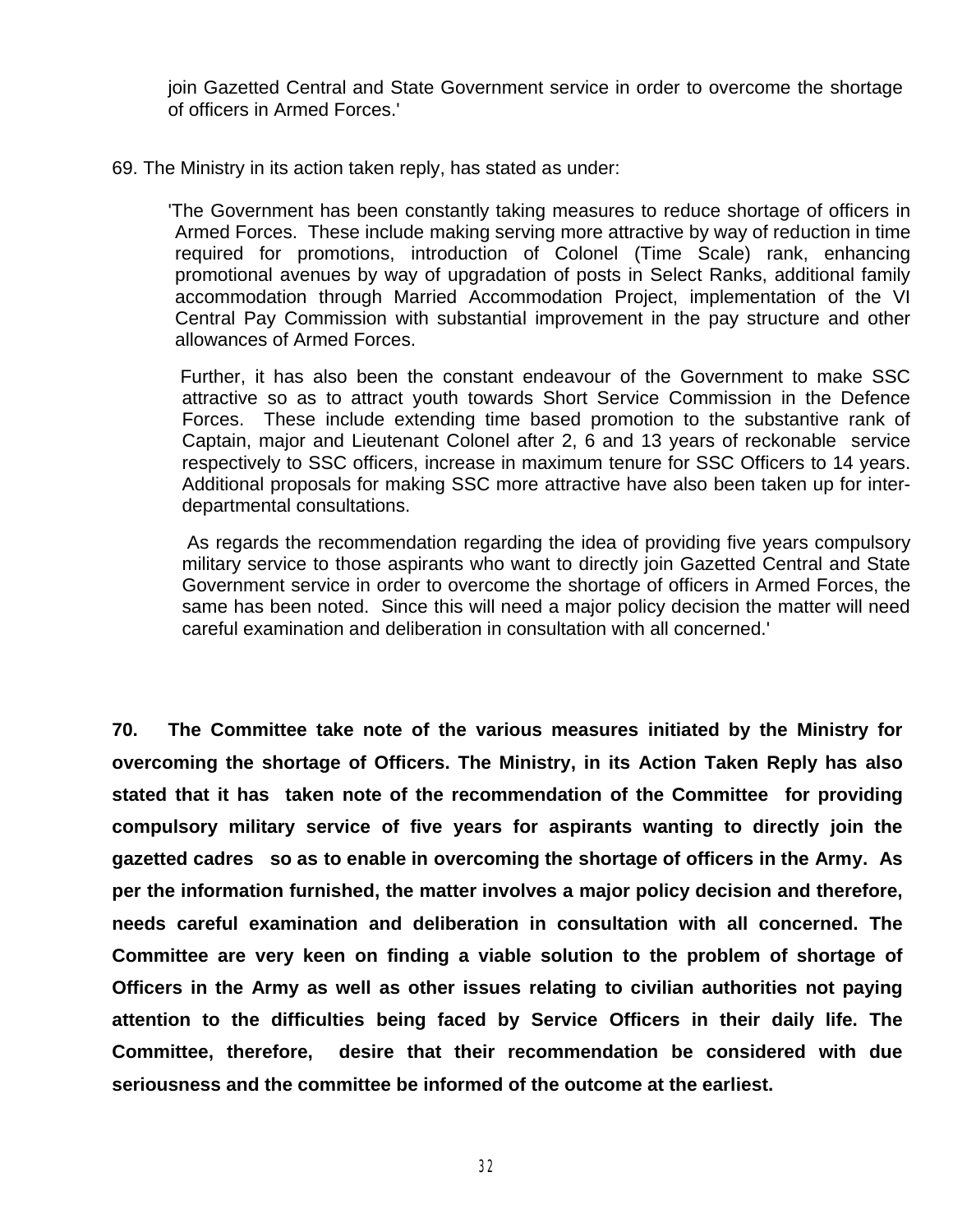## **Q. Recruitment Rallies**

### **Recommendation (Para No. 27 & 28)**

#### 71. The Committee had recommended as under:

'The Committee note that Recruitment rallies are conducted in different parts of the country to recruit jawans in Army and in conducting rallies, Army undertakes recruitment, whereas, the crowd control and management is the responsibility of civil administration and police. Such incidents have occurred mainly on account of overcrowding and inadequate police arrangements for crowd management. The Committee also note that the Ministry has taken number of steps to prevent mishap such as, holding smaller rallies covering select number of tehsils, spreading the rallies over a longer duration to reduce overcrowding; ensuring timely dispersal of candidates on daily basis; a pilot project for online registration and filtering applications is planned.

The Committee are not fully satisfied with the measures taken by the Ministry as the incidents are recurring. Therefore, they desire that effective crowd management should be given priority or candidates may be called directly to the permanent centres of recruitment every alternate day.'

72. The Ministry in its action taken reply, has stated as under:

'As apprised earlier, Recruitment rallies are conducted after due deliberation, planning and detailed coordination with civil administration after ensuring that all basic amenities such as infrastructure and adequate police arrangements are made available by the civil administration. During the rallies, Army undertakes recruitment whereas the crowd control and management is the responsibility of civil administration and police. Such incidents have occurred mainly on account of overcrowding and inadequate police arrangements for crowd management.

The issue of recurrence of incidents of violence during recruitment rallies has been reviewed by the Ministry. Army Headquarters have taken a number of measures to obviate recurrence of such incidents, which include holding smaller rallies covering select number of tehsils; spreading the rallies over a longer duration to reduce overcrowding; ensuring timely dispersal of candidates on daily basis. Besides above, a pilot project for online registration and filtering of applications is planned, which will ensure smooth conduct of rallies and will reduce crowding to obviate recurrence of such incidents. Additional measures for effective crowd management are also under consideration.'

73. The Committee had recommended as under:

'The Committee also desire that a strict watch and related tests should be conducted to know whether candidates are taking performance enhancing drugs before appearing in recruitment rallies.'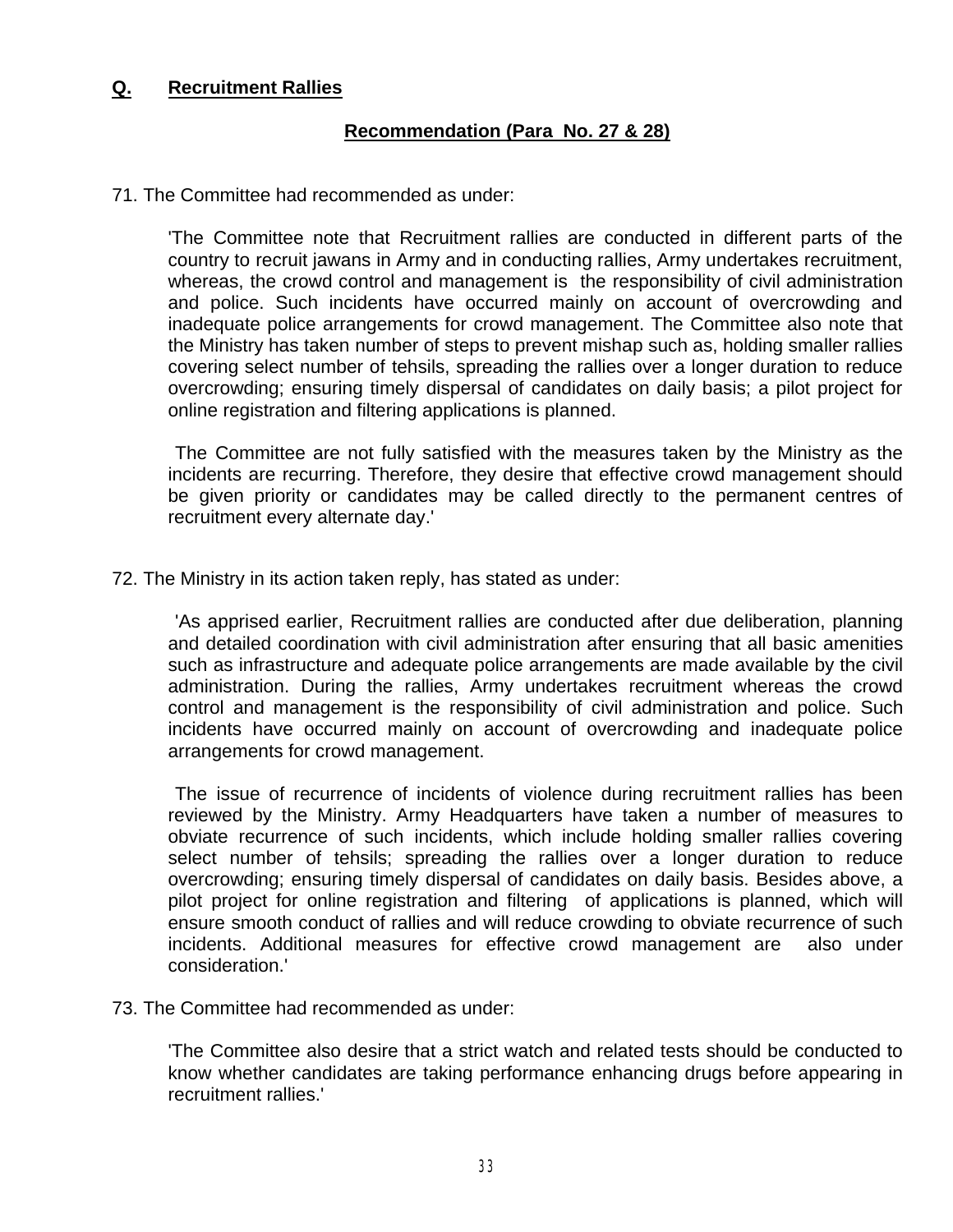74. The Ministry in its action taken reply, has stated as under:

'Open Recruitment Rally System does not include testing of candidates for performance enhancing drugs. However, Field Testing Kits are available at Rally Site to check the candidates suspected of using drugs. The selected candidates, who are suspected of using any performance enhancing drugs, during physical checking for pupil dilation, reaction to light etc., are administered with Field Drug Test Kit which are available at Rally Site. Further, additional measures for checking of candidates for use of performance enhancing drugs are under consideration.'

**75. The Committee appreciate the fact that a number of steps have been taken by the Ministry for mitigating incidents of violence during recruitment drives which include, holding smaller rallies covering select number of tehsils; spreading the rallies over a longer duration so as to reduce overcrowding; ensuring timely dispersal of candidates on daily basis, etc. The Ministry has also reportedly taken up a pilot project for online registration and filtering of applications for ensuring smooth conduct of rallies and reducing crowding so as to obviate recurrence of incidents of violence. In this regard, the Committee feel it to be appropriate on the part of the Ministry to concentrate ononline registration as an implementable proposition at the earliest so that it will not only ease the recruitment process but also help in maintaining a data base of the candidates.**

**76 With regard to the Committee's recommendation for ensuring a strict watch over conduct of recruitment-related tests to know whether the candidates take performance enhancing drugs before appearing in recruitment rallies, the Ministry is reportedly considering the matter. The Committee, in this regard, desire that prior to commencement of Open Recruitment Rallies, enough number of recruiting personnel should be deployed so as to keep an eye over the candidates and thereby a check on usage of performance enhancing drugs. A medical test, especially to check for presence of drugs before participation in such rallies will not only help in catching the offenders, but also deter others from indulging such practices.** 

34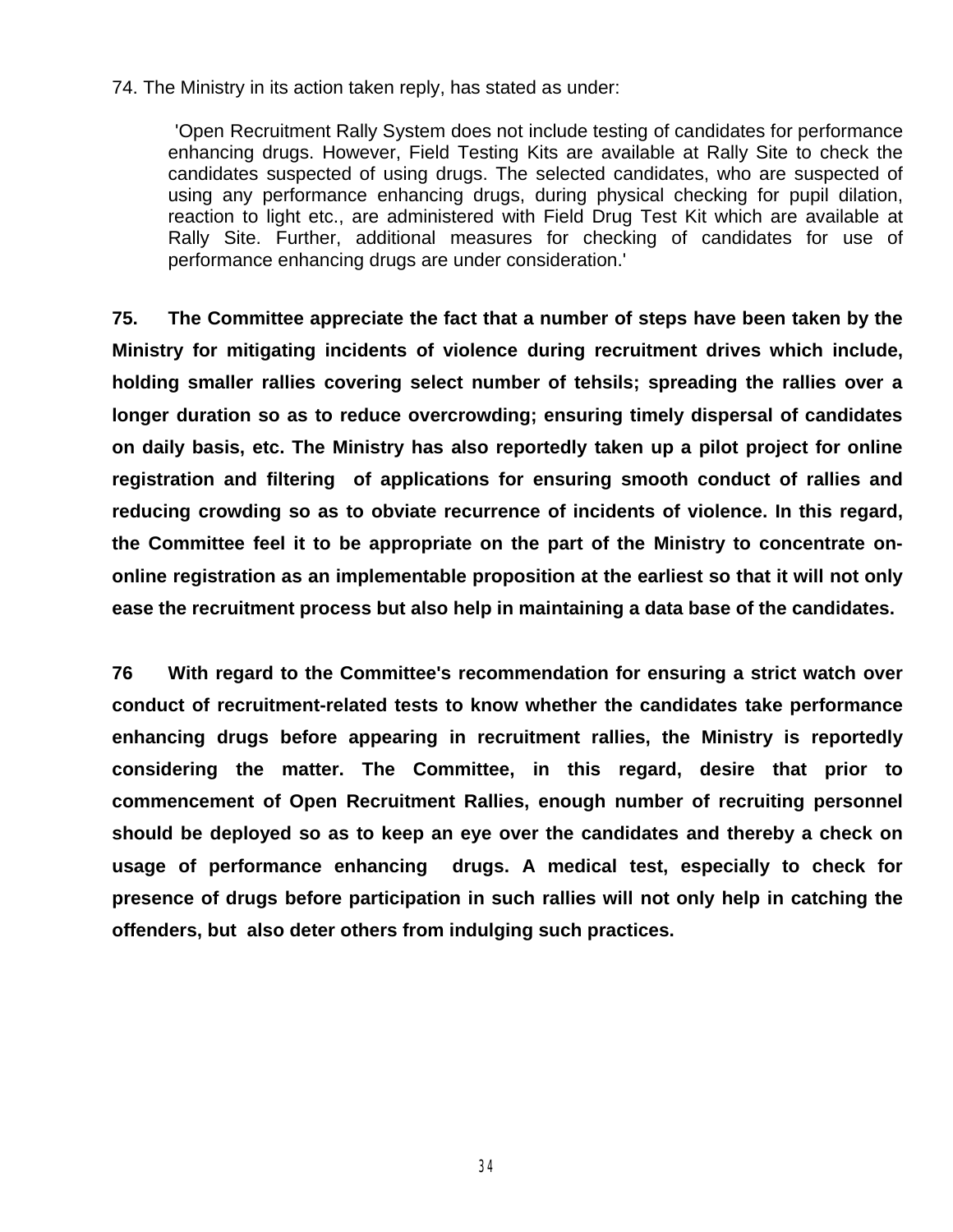# **R. Ex-servicemen Contributory Health Scheme (ECHS)**

## **Recommendation (Para No. 29 - 34)**

77. The Committee had recommended as under:

'The Committee note from the data supplied by the Ministry that only Rs. 2639 crore are allocated against the projection of Rs. 3532.12 crore in the Revenue Head of ECHS for the year 2015-16. The difference in the projection and allocation is substantial amount of Rs. 893.12 crore, which would affect the overall working of ECHS in the field of Transportation, Stores, Information Technology, Medical Treatment Related Expenditure and Revenue works etc.'

78. The Ministry in its action taken reply, has stated as under:

'There is an apparent shortfall of Rs.893.12 Crore in the Revenue Head of ECHS for the year 2015-16. The projection for FY 2015-16 were made on 10<sup>th</sup> July 2014 keeping in view the requirement of funds for medical treatment. However, an additional amount of Rs. 600 Crore was allotted at extended BE/RE stage.'

79. The Committee had recommended as under:

'The Committee also note that in the Capital Head, Rs. 20.41 were, allocated during the year 2014-15 against the projection of Rs. 50 crore, however, ECHS could able to spend only Rs. 4.80 crore till 28February, 2015. The Committee would like to know the reason for not spending the allocated amount under this head. This year also, against the projection of Rs. 50 crore, ECHS is given only Rs. 30 crore. But gleaning through the last financial year projection, the Committee do not want to comment at this stage on the lower allocation.'

80. The Ministry in its action taken reply, has stated as under:

'Funds under Capital Code Heads, relevant to Major Head-4076, Minor Head-107 (Capital) had been projected based on demands received from concerned spending agencies (i.e. DGDE, DGAFMS & all Comd HQs ofArmy) for acquisition of land in progress at 156 ECHS Polyclinics locations, requirements for construction of buildings at 55 ECHS Polyclinics and purchase of major medical equipments for 182 polyclinics, so as to operate these ECHS Polyclinics as envisaged. During the financial year 2014-15, Rs.15.30 crore was surrendered at various stages against total allotment of Rs.20.41 crores based on confirmation of requirements of funds received from various spending agencies. The details of final allotment and expenditure under Capital Code Heads in the financial year 2014-15 are appended below :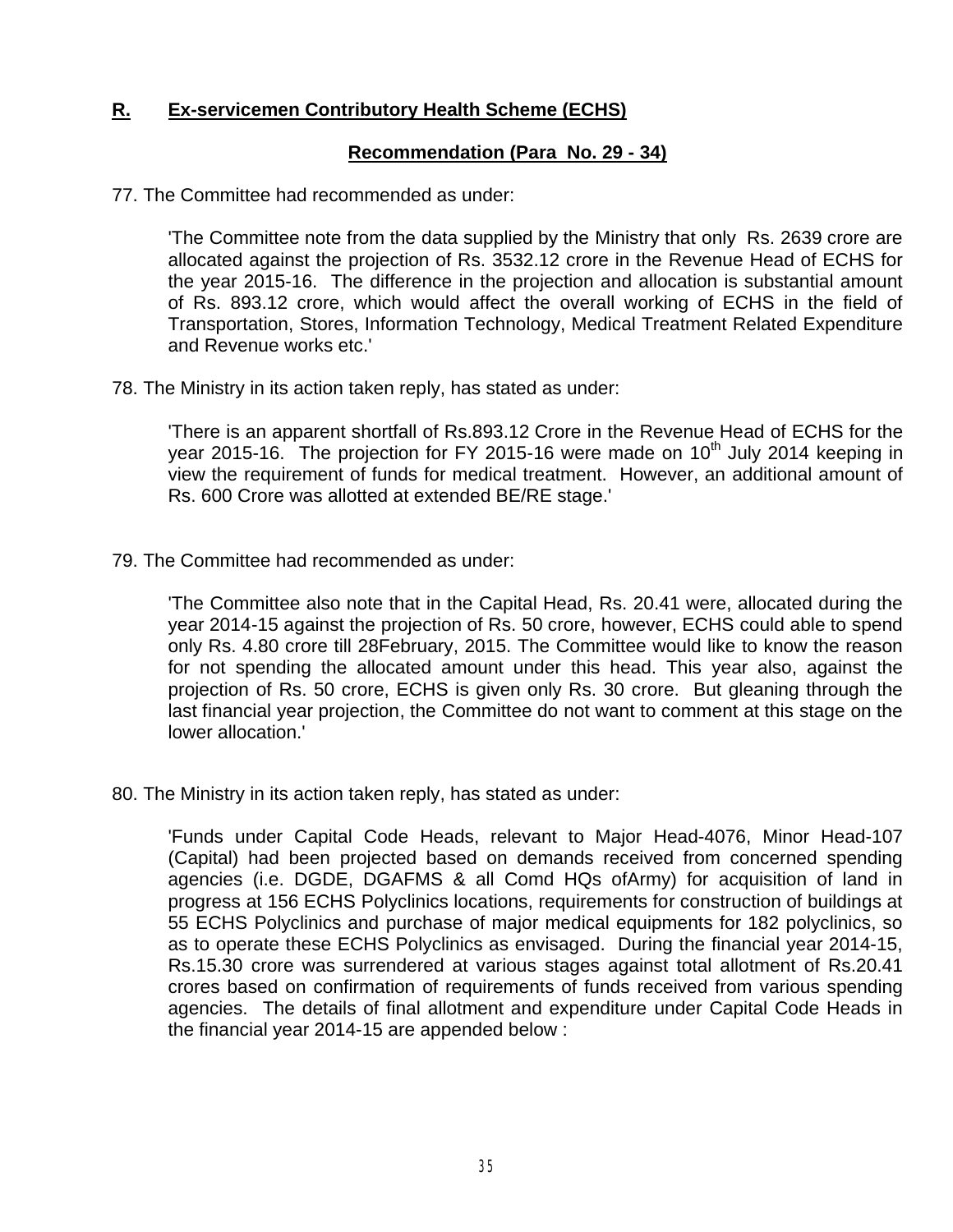| FΥ      | Total<br>allotment<br>(Rs. In<br>Crore) | Expenditure<br>(Rs.<br>In<br>Crore) | Remarks                                                                                                                                                                                                                                                                                             |
|---------|-----------------------------------------|-------------------------------------|-----------------------------------------------------------------------------------------------------------------------------------------------------------------------------------------------------------------------------------------------------------------------------------------------------|
| 2014-15 | 5.11                                    | $*6.61$                             | *An amount of Rs.1.52<br>Crore was incorrectly<br>booked by concerned O/o<br>Comptrollers of Defence<br>Accounts (CsDA). Request<br>for rectification of this error<br>has been submitted to O/o<br>CGDA under intimation to<br>DGFP-2. Hence the actual<br>expenditure by ECHSis<br>Rs.5.09 Crore. |

Purchase of land, construction of building & procurement of medical equipments involve lengthy and time consuming procedures. Hence the amount envisaged could not be spent within the same financial year.'

81. The Committee had recommended as under:

'The Committee note that ECHS faces difficulties in giving medical facilities to its subscribers due to irregular allotment of funds, time consuming procurement procedures and not having additional power of local purchase by non-military polyclinics. The Committee desire that the funds should be provided to ECHS to mitigate the problem of the subscribers of ECHS. '

82. The Ministry in its action taken reply, has stated as under:

'The observations of the committee have been noted for compliance on priority.'

83. The Committee had recommended as under:

'The Committee also note that 178 polyclinics do not have an empanelled facility/ Armed Forces Medical Services hospitals near their vicinity, therefore, the Committee desire that empanelment of hospitals in difficult areas like North-East, Sikkim, Uttarakhand, Himachal etc. should be given priority and other cases relating to empanelment of hospitals pending with ECHS should be cleared at the earliest and intimated to the Committee.'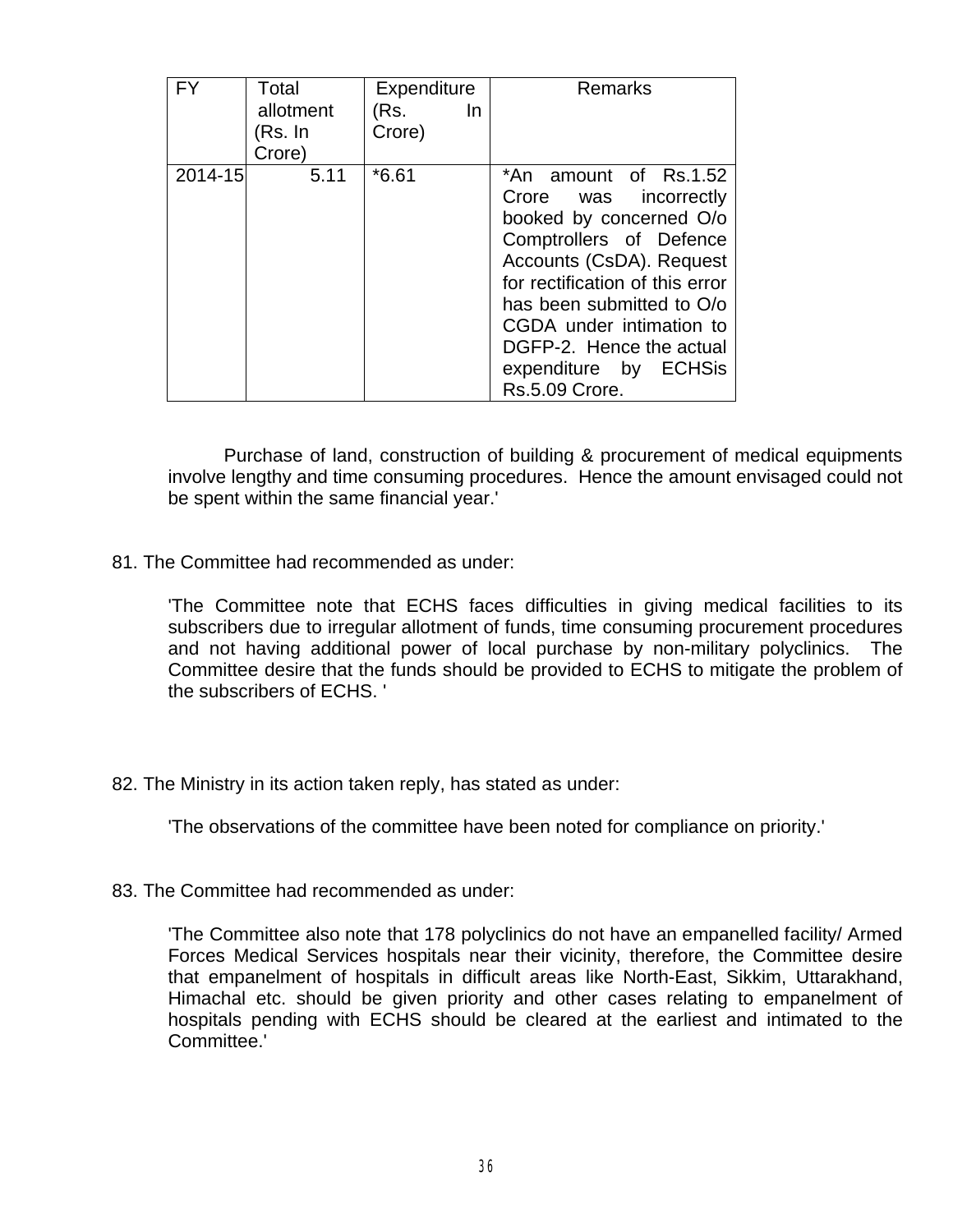84. The Ministry in its action taken reply, has stated as under:

'Against the 178 Polyclinics not having an empanelled facility/ Armed Forces Medical Services Hospital near their vicinity, 136 private Hospitals/ Diagnostic Centres and Nursing Homes covering the 107 polyclinics have been empanelled with ECHS on 15<sup>th</sup> April 2015. This has resulted in reducing the number of polyclinic without empanelled Hospitals/ Nursing Homes/ Diagnostic Centres to 71. These polyclinics refer patients to empanelled facilities under Regional Centre, which may be located in adjoining districts.'

85. The Committee had recommended as under:

'The Committee further note that at some of the ECHS polyclinics doctors are not available to treat the patients. The Committee desire that necessary steps be taken to appoint doctors at each and every polyclinic. They also feel that a panel of retired doctors from the Army Medical Corps (AMC) could be created and they may be requested to offer their services in such areas.'

86. The Ministry in its action taken reply, has stated as under:

'The point noted by the committee is under consideration. Presently to overcome the shortfall of medical officers, the patients are being referred by OIC Polyclinics to the empanelled facilities directly and also patients can directly report to empanelled facilities in case of emergency. In addition, places where patient load on Polyclinic is high, additional doctors have been provisioned by rationalization from locations with low patient load. As far as creation of panel of retired AMC doctor, the issue has been taken up with O/o DGAFMS for initiating necessary action on the subject.'

87. The Committee had recommended as under:

'The Committee are surprised to note that 124452 bills of empanelled hospitals are pending amounting to Rs. 273.40 c rore in respect of various Commands of Army, Navy and Air Force. The Committee take a serious view of this laxity and desire that these bills should be cleared at the earliest so that the empanelled hospitals take due care in treating ECHS beneficiaries and sure of getting reimbursement. The progress on this be intimated to the Committee within three months. '

88. The Ministry in its action taken reply, has stated as under:

'Instructions have been issued to the all concerned to expedite claims at the earliest. There has been a progress towards reduction of manual claims and it is being ensured that daily uploading of claims takes place for on-line billing. Presently, MoA between UTI-ITSL (Bill processing Agency) and ECHS is in the final stages of approval. Once the MoA comes into execution, the issue of pendency of bills will be reduced. Feedback will be given to the committee as directed.'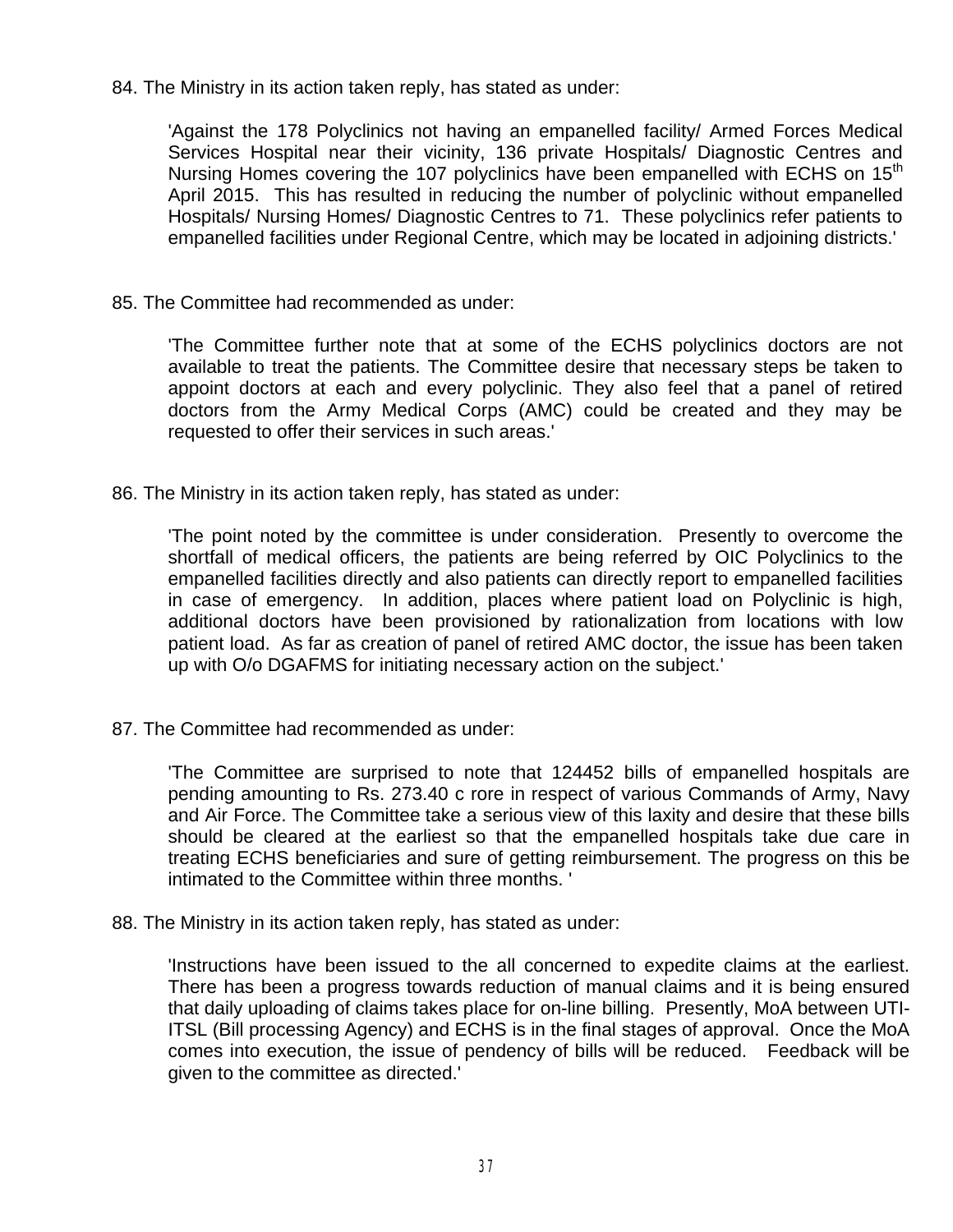**89. The Committee are happy to note that for overcoming the shortfall of medical officers, patients are being referred by the Officers-In-charge of Polyclinics to empanelled facilities directly. Also, patients are entitled to directly report to empanelled facilities in case of emergency. In addition, in places where patient load in Polyclinics is high, additional doctors have been posted/stationed by a rationalizing the Doctors strength from locations with low patient load. The Ministry has also informed that the issue of creation of panel of retired AMC doctors, has been taken up with O/o Director General, Armed Forces Medical Services (DGAFMS) for initiating necessary action on the subject. The Committee desire that this issue be addressed and sorted out in a fixed time frame so that the veterans are not faced with difficulty in their aging years.**

**90. The Committee are also happy to note that instructions have been issued to all the concerned for expediting claims and there has been progress towards reducing manual claims and uploading of claims has been taking place daily for on-line billing. Presently, a Memorandum of Association (MoA) between UTI-ITSL (Bill processing Agency) and ECHS is said to be in the final stages of approval. The Committee desire that formalities relating to MoA be completed at the earliest so that there will be no criticism of the Ministry on account of long pendency of bills, reimbursement takes place smoothly and ECHS beneficiaries are not faced with any problem.** 

# **T. National Cadet Corps**

### **Recommendation (Paras No. 37 - 43)**

91. The Committee had recommended as under:

'The Committee note that NCC aims at creating a pool of organized, trained and motivated youth with leadership qualities in all walks of life, who will serve the Nation regardless of which career they choose. It also provides an environment conductive to motivate young Indians to join the Armed Forces.'

92. The Ministry in its action taken reply, has stated as under:

'Being a factual statement, no comments are offered.'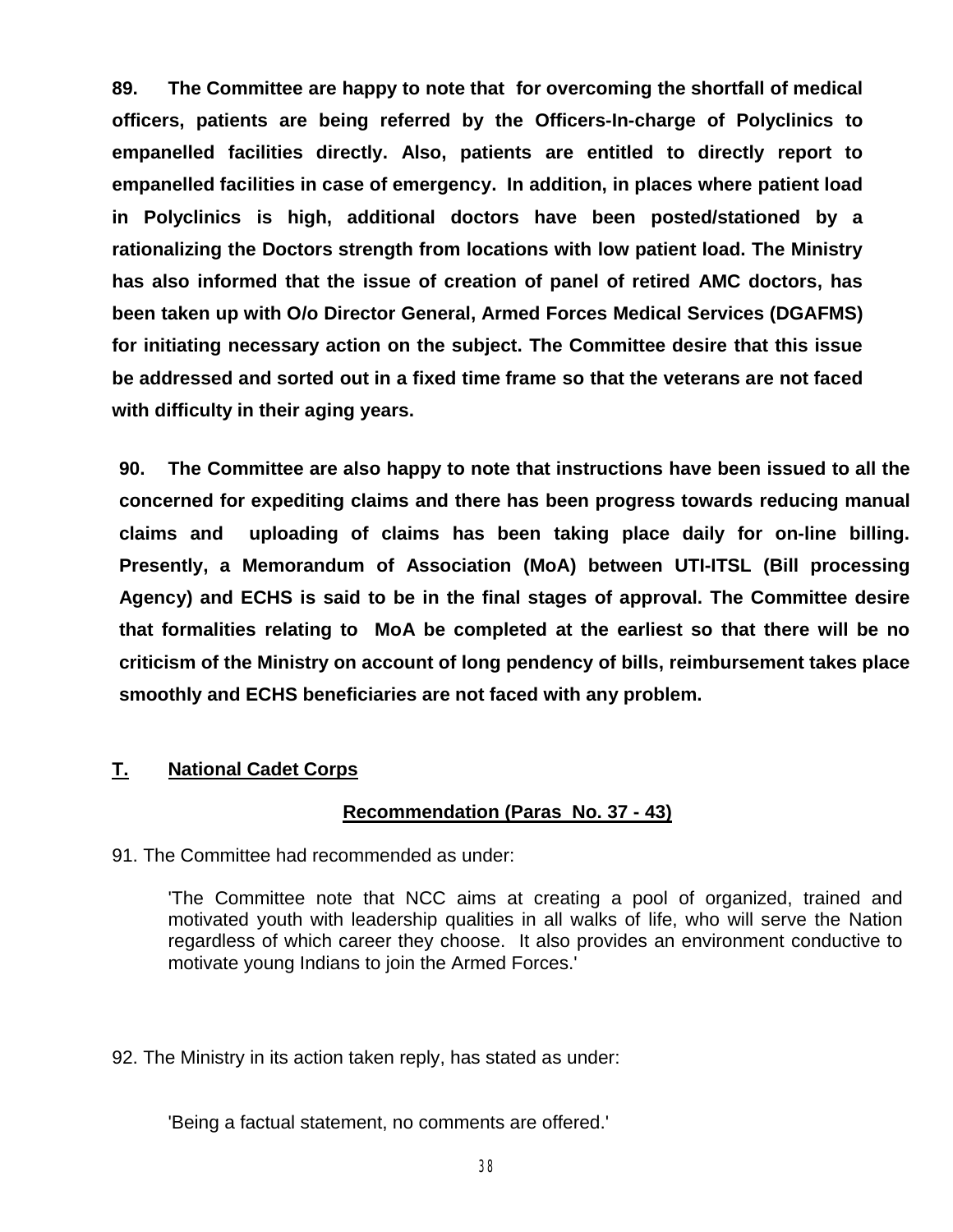93. The Committee had recommended as under:

'The Committee also note that during the year 2011-12, NCC were allocated Rs.984.01 crore, however, the actual were Rs.713.81 crore; during the year 2012-13, NCC was allocated Rs.1128.80 crore, however, the actual were Rs.791.87 crore, during the year 2013-14 NCC was allocated Rs.887.12 crore, however, the actual was Rs.874.03 crore. During the year 2014-15 NCC has been allocated Rs.1025.17 crore, however, actual were 927.42 crore till February 2015. This year NCC was allocated only Rs.1021.39 crore, which is approximately Rs.4 crore less than last year's allocation.'

94. The Ministry in its action taken reply, has stated as under:

'Being a factual statement, no specific comments are offered except that the actual expenditure for the financial year 2014-15 was Rs.965.84 crore.'

95. The Committee had recommended as under:

'It can be analyzed from the data that even after the Revised Estimates, there has been under spending every year. The Committee desire that NCC Directorate must be guided by the Finance Division of the Ministry of Defence in the financial planning process to avoid this under spending which has become consistent in nature.'

96. The Ministry in its action taken reply, has stated as under:

'It is a fact that for the last 4 years, there has been under spending by DGNCC vis-à-vis the budget allotted to them. However, non-utilization of full budget by HQ DGNCC has been due to variety of reasons such as non-finalization of rate contracts for procurement of clothing items for use by NCC cadets, failure of rate contracts, ban on purchase of new vehicles as also due to the time taken in sanction of works and procurement of microlites not materializing. As regards Directive of the Committee regarding guidance by MoD (Finance) in financial planning, it is submitted that all the budgetary projections made by NCC are evaluated by Defence (Finance) and through a process of mutual consultation, the final figures are projected to Ministry of Finance. Further, as suggested by the Standing Committee, NCC has been directed to take full advantage of expertise of Defence Finance in their financial planning process.'

97. The Committee had recommended as under:

'The Committee also desire that additional allocation of Rs.175.44 crore under the Revenue Head for procurement of clothing, vehicle, equipment, IT hardware and revenue works may also be provided at RE stage.'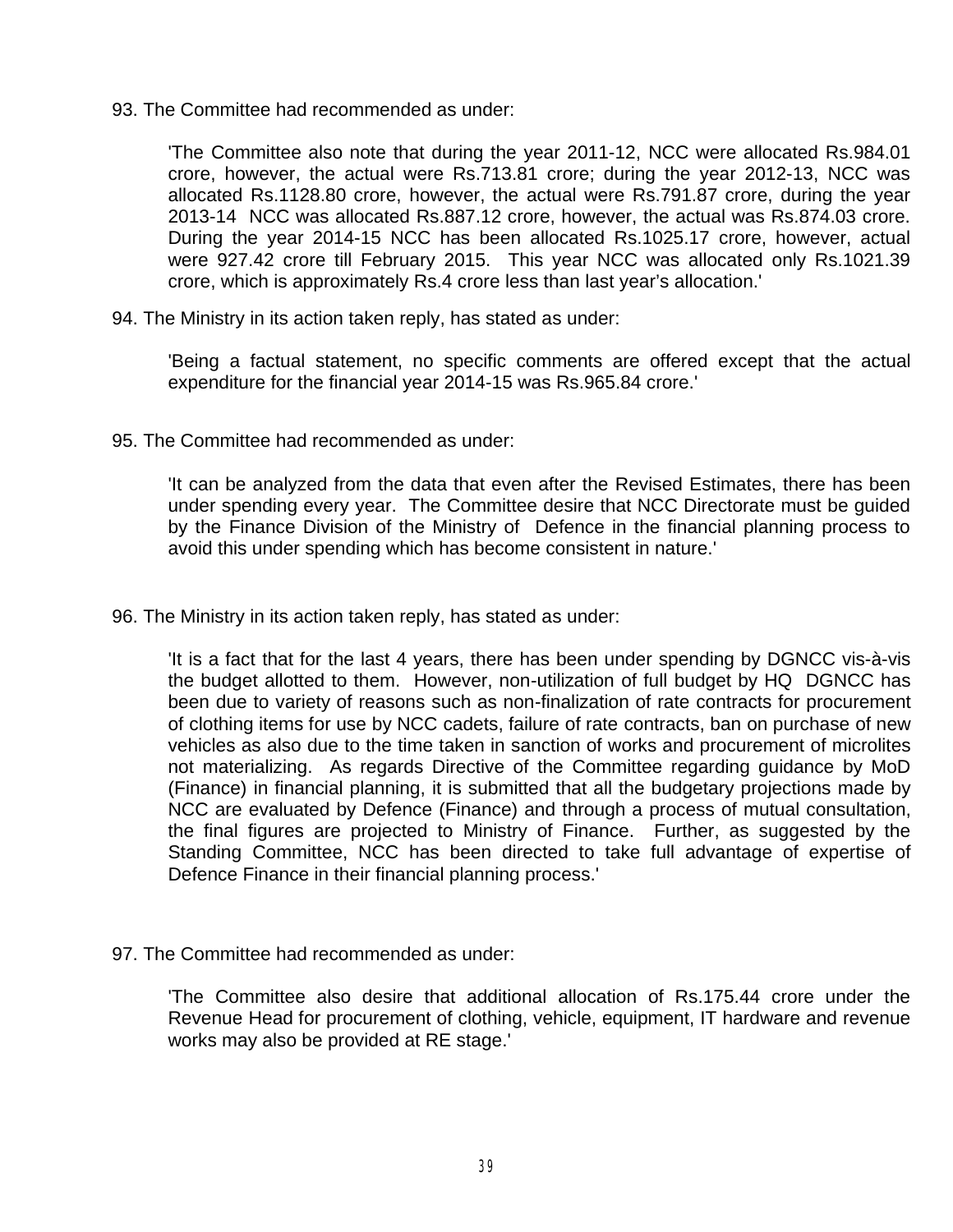98. The Ministry in its action taken reply, has stated as under:

'NCC was allotted Rs.1021.39 crore at Budget Estimates (BE) stage for the financial year 2015-16. Out of this, an amount of Rs.1016.39 crore was allocated under Revenue Head of expenditure (including an amount of Rs.183.63 crore under Revenue Non-Salary Head) and Rs.5 crore under the Capital Head of expenditure.

As this allocation of Budget was considered inadequate to meet the committed liabilities under the heads clothing, vehicles, information technology, revenue works and the anticipated expenditure on account of International Yoga Day, the Committee had observed that additional allocation of Rs.175.44 crore under the Revenue Head may be provided at Revised Estimates (RE) stage.

In the meantime, out of extreme urgency, an additional budget of Rs.25 crore has been provided to DG NCC under Revenue Head, through re-appropriation thereby increasing the allocation to Rs.1041.39 crore under Revenue Head of expenditure. Further, based on reassessment of fund requirements, NCC has projected an amount of Rs.1141.18 crore under Revenue Head in RE 2015-16, on 21<sup>st</sup> October, 2015. This is Rs.124.79 crore higher than BE 2015-16 under Revenue Account.'

99. The Committee had recommended as under:

'The Committee further note that total sanctioned strength of NCC cadets is 15 lakh. The Committee glanced through last year's data wherein the actual strength of NCC cadets was given 11,73,029. Out of it, the Girl cadets were 3,04,661, consisting of 26%. The NCC covered 10,174 Schools, 5,548 Colleges and 670 Districts. However, it had 4790 Schools and 2549 Colleges in the waiting list. As per this year's data, the strength of NCC cadets is going down and at present the actual strength of NCC cadets is 11,31,083. Out of it, the Girl cadets are 2,90,420, consisting of 26%. The NCC covered 10,397 Schools, 5,511 Colleges. However, it has 4892 Schools and 2955 colleges in the waiting list. The Committee desire to know the reason for depletion of strength of cadets since the last one year and the action taken by the Ministry to arrest the fall. The Committee also desire that necessary steps must be taken to cover maximum schools and colleges from the waiting list.'

100. The Ministry in its action taken reply, has stated as under:

'The enrolment period for Senior Division / Senior Wing (SD/SW) in NCC has been revised from 2 years to 3 years during the year 2013-14. The reason behind depletion of cadet strength is the fact that during the transition period of SD/SW enrolment period from 2 years to 3 years, the annual intake of 50% cadets every year (in 2-year enrolment cycle) has got reduced to 33% cadets every year (in 3-year enrolment cycle). The transition period would be completed by the year 2015-16. It is expected that from 2016- 17 onward there would be no such technical deficiency. However, there could still be some deficiency in enrolment of cadets due to other reasons, such as, placing of educational institutions in suspended animation and inadequate response to NCC training in certain institutions.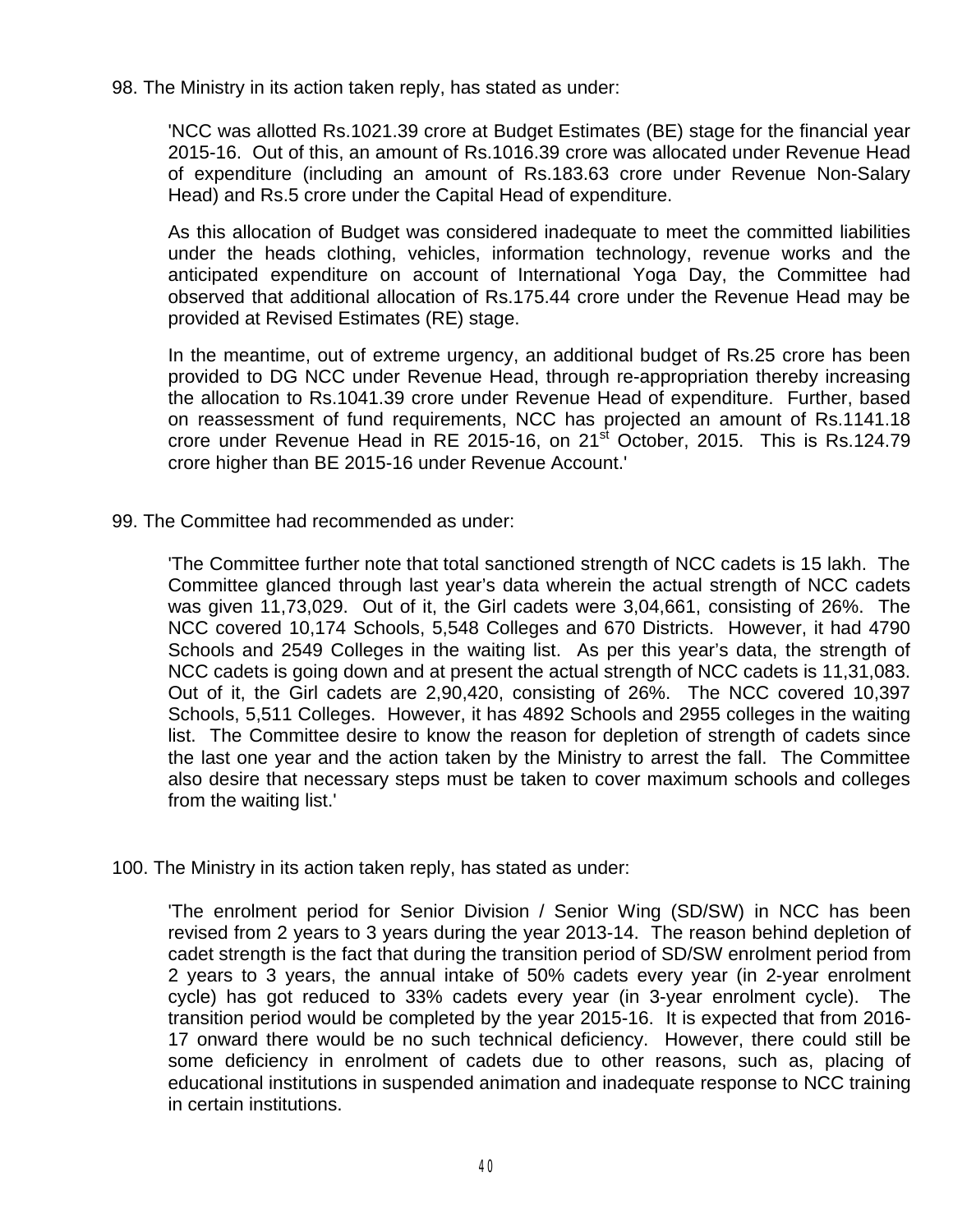The sanctioned strength of NCC cadets is being increased from 13 lakh to 15 lakh in 5 phases at the rate of 40,000 cadets per phase. Two phases have been implemented increasing the cadet strength to 13.80 lakh and  $3<sup>rd</sup>$  phase is under implementation. Necessary steps are being taken to cover more schools and colleges from the waiting list. The  $4<sup>th</sup>$  and  $5<sup>th</sup>$  phases of the current Expansion Plan of NCC would enable partial liquidation of the current waiting list.'

101. The Committee had recommended as under:

'The Committee also recommend that to have wider reach of NCC in schools and colleges, the Ministry of Defence should look into the possibility of coordinating with the Ministry of Human Resource Development. The Committee also desire the Ministry of Human Resource Development to make NCC as a part of the education policy so as to create organized, trained, disciplined, selfless and motivated future generation. The steps should be taken to encourage girls to join NCC to correct ratio of Girl vs Boy Cadets.'

102. The Ministry in its action taken reply, has stated as under:

'A case each for incorporating best practices of NCC in the curriculum of schools as also making NCC as a part of education policy so as to create an organized, trained, disciplined, selfless and motivated future generation has been taken up with the Ministry of Human Resource Development. In the current expansion Plan of NCC for increase in sanctioned NCC cadet strength by 2 Lakh Cadets in 5 phases, 8 NCC Girls Units have already been raised as a part of implementation of  $1<sup>st</sup>$  and  $2<sup>nd</sup>$  phases. One more Girl Unit is included in the  $3^{rd}$  phase of implementation. The  $4^{th}$  and  $5^{th}$  phases of implementation would also include Girls Units.'

103. The Committee had recommended as under:

'The Committee note that the perspective plan of NCC include raising of NCC units, increase in the ratio of girl cadets, selection of cadets in Armed Forces, setting up of NCC Academies, etc. The Committee desire that all out efforts must be made to turn its perspective plan into reality.'

104. The Ministry in its action taken reply, has stated as under:

• Raising of NCC units: Revised Plan of new raisings and its phase wise progress is given in the Annexure for ready reference.

(b) Increase in the ratio of Girl Cadets: NCC Girls battalions are being raised in the 3<sup>rd</sup> phase of expansion plan. In addition, regular NCC Battalions are planned to be converted to Mixed Battalions, which would also have 33% girl cadets. This would contribute towards increasing the girls representation in NCC.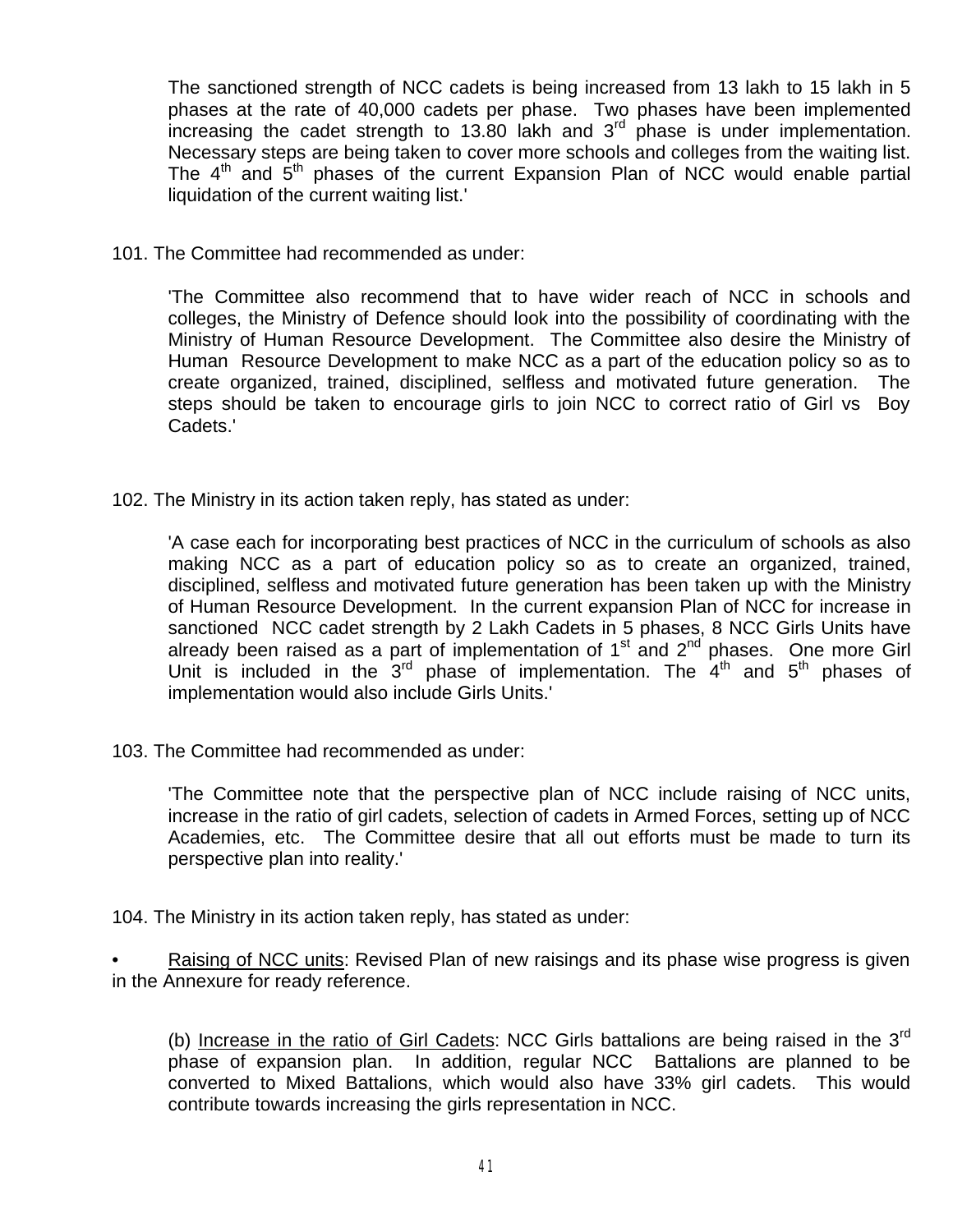(c) Selection of Cadets in Armed Forces: With a view to enhancing utilization of vacancies in Armed Forces, personality development capsules, lecture on induction into Armed Forces and familiarization with the methodology to apply for Armed Forces are being carried out in each NCC camp. Further, NCC is giving impetus to coaching potential cadets to join Defence Forces. Cadets are being motivated, coached and prepared for Service Selection Boards (SSBs).

(d) Setting up of NCC Academies: As regards setting up of NCC Academies, presently four NCC Academies in Vadodara, Ropar, Malaut and Nagrota are fully functional. Establishment of an Academy each at Rohini (Delhi), Bangalore and Raipur are in progress.

#### Appendix

#### Revised Plan of New Raising

(To increase Cadet strength from 13 Lakh to 15 Lakh)

| Group HQ     | 05               |    |
|--------------|------------------|----|
|              | <b>Battalion</b> | 40 |
| Army         | R&V              | 03 |
| <b>Naval</b> | 13               |    |
| Air          | 05               |    |
| Total:       |                  |    |

#### Phase-wise progress of Revised Plan of New Raising

|              |                  | Raised / Sanctioned |                                               | To be           | Total               |    |
|--------------|------------------|---------------------|-----------------------------------------------|-----------------|---------------------|----|
|              |                  |                     |                                               |                 | Sanctioned          |    |
|              |                  |                     | 1 <sup>st</sup> Phase   2 <sup>nd</sup> Phase | 3 <sup>rd</sup> | $4th$ & $5th$ Phase |    |
|              |                  |                     |                                               | Phase           |                     |    |
|              |                  |                     |                                               |                 |                     |    |
| Group HQ     |                  |                     |                                               |                 | 2                   | 5  |
|              | <b>Battalion</b> |                     | 10                                            | 6               | 16                  | 40 |
| Army         | R&V              |                     |                                               |                 |                     | 3  |
| <b>Naval</b> |                  |                     |                                               |                 |                     | 13 |
| Air          |                  | 2                   |                                               |                 | 3                   | 5  |
| Total:       |                  | 13                  | 13                                            | 15              | 25                  | 66 |

**105. The Committee, in their original report had desired that additional allocation of Rs.175.44 crore may be provided at RE stage under the Revenue Head for procurement of clothing, vehicle equipment, IT hardware etc. However, in its reply the Ministry has stated that in the meantime, out of extreme urgency, an additional budget of Rs.25 crore has been provided to DG, NCC under Revenue Head, through re-appropriation thereby increasing the allocation to Rs.1041.39 crore under**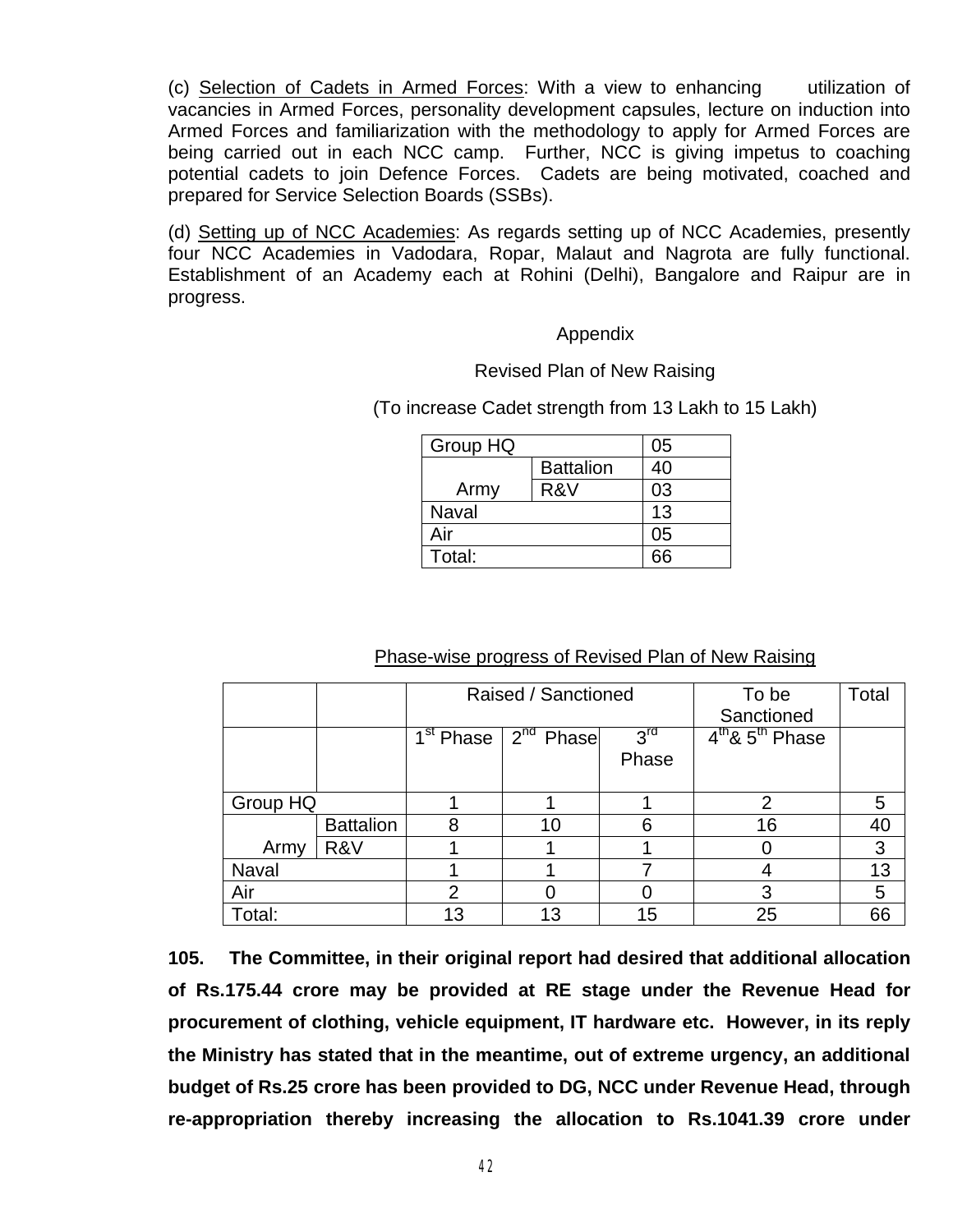**Revenue Head of expenditure. Further, based on reassessment of fund requirements, NCC has projected an amount of Rs.1141.18 crore under Revenue**  Head in RE 2015-16, on 21<sup>st</sup> October, 2015. This is Rs.124.79 crore higher than **BE 2015-16 under Revenue Account. In this regard, the Committee would desire to know the total allocations provided for the NCC in the financial year 2015-16 as well as the manner of utilization of the allocation.**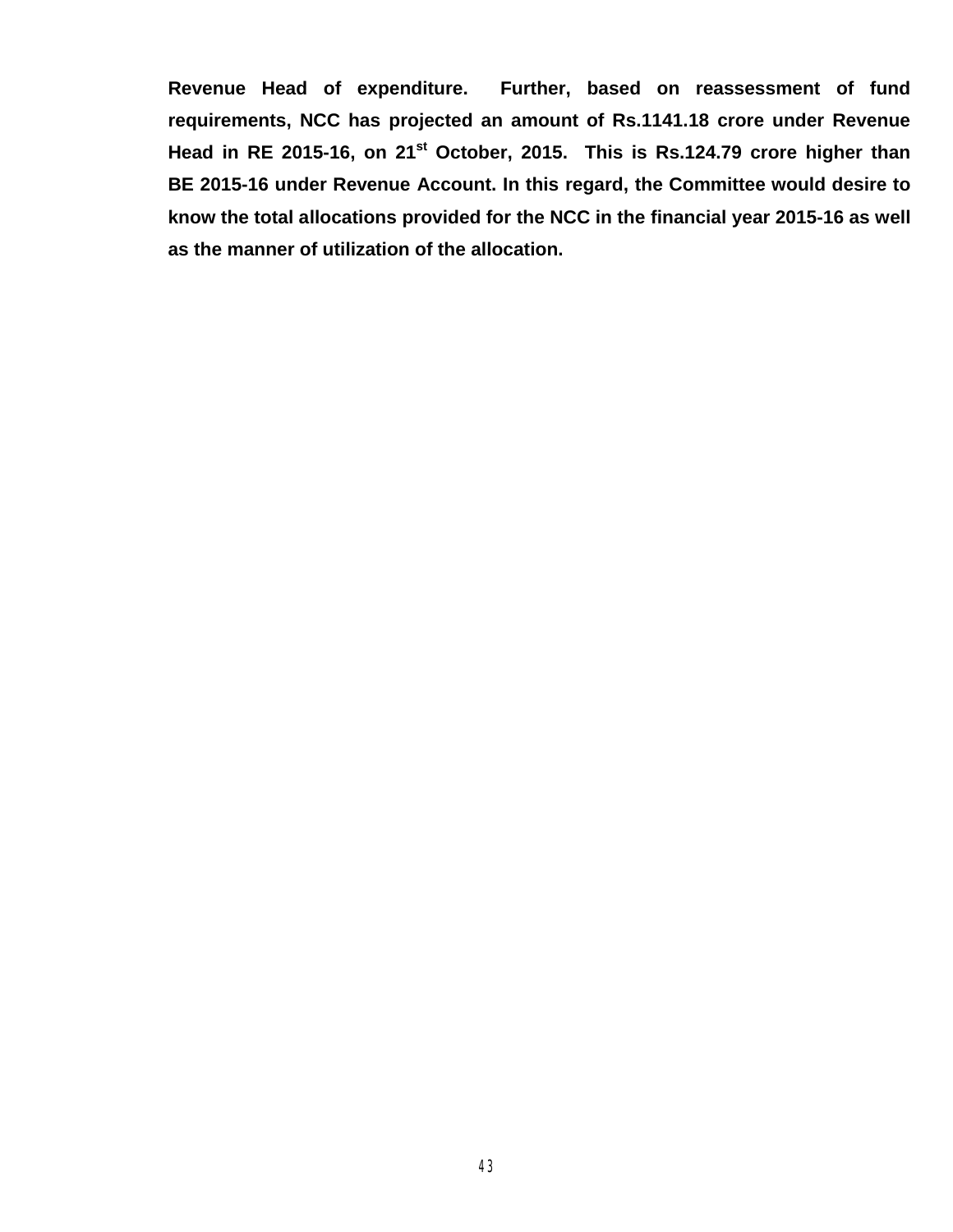#### **Chapter II**

# **(A) OBSERVATIONS/RECOMMENDATIONS, WHICH HAVE BEEN ACCEPTED BY THE GOVERNMENT**

### **Recommendation (Para No. 4)**

The Committee also note that the Revenue and Capital allocation ratio is also going down from 73:27 in 2008-09 to 79:21 in 2015-16, clearly indicating that no new Capital procurements have been made in the recent years or expenditure on this point has been very low. This shows that the system is not attentive enough to correct this imbalance. The Committee desire that immediate and urgent measures must be taken to correct the Revenue and Capital Ratio in the favour of Capital expenditure for overall modernization and preparedness of the Army.

#### **Reply of the Government**

The implementation of the recommendations of the Sixth Central Pay Commission has brought a significant shift in the revenue-capital ratio of the Army increasing the revenue component from 74% in 2008-09 pushing it beyond 80% thereafter.

However, a glance at the following data on actual capital expenditure would show that, barring some years, there has been regular increase in the Army's Capital expenditure during this time:

(Rs. in cr.)

| Year    | Capital   |
|---------|-----------|
| 2008-09 | 10,623.10 |
| 2009-10 | 14,803.20 |
| 2010-11 | 15,856.08 |
| 2011-12 | 14,947.82 |
| 2012-13 | 14,760.69 |
| 2013-14 | 14,433.29 |
| 2014-15 | 18,576.62 |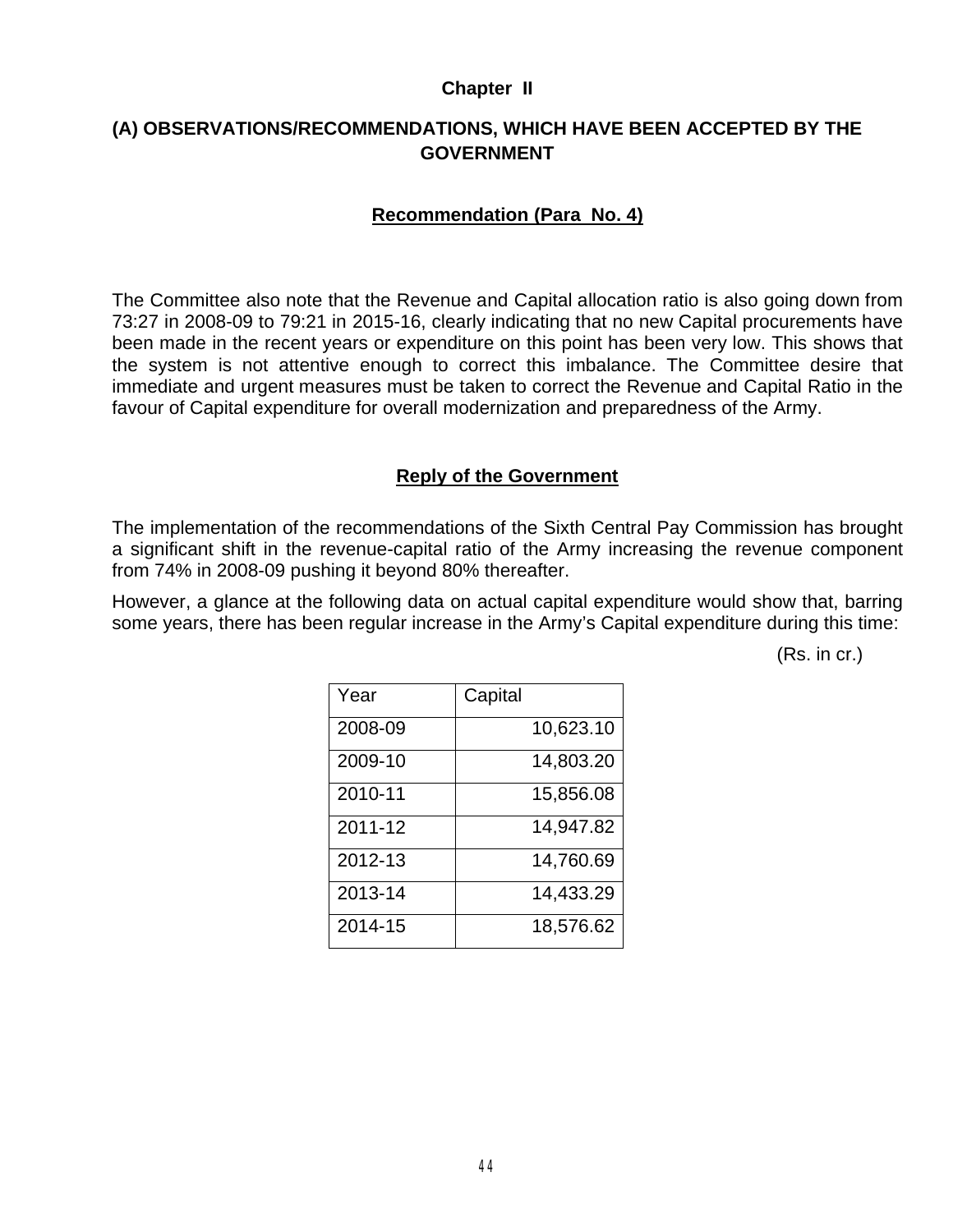## **Recommendation (Para No. 24)**

The Committee note that raising of a Mountain Strike Corps has already been sanctioned by the Government in 2013. The sanctioned corps has commenced with effect from Dec 2013 and is progressing as per schedule. All actions as per laid down procedures have been initiated and concomitant processes have been set into motion. The raisings are planned over eight years and will be completed by 2021. The Committee also note that the Government had indicated Rs. 3934 crores from within the existing budget of FY 2014-15 under Capital Head. No additional allocation under 'Revenue Head' was made for raising of Mountain Strike Corps.

The Committee desire that Rs. 3934 crore which comes from the budget of Army should not be the part of this budget. Instead, a separate allocation be made for raising of this Corps so that projects of Army are not hampered by non availability of money.

#### **Reply of the Government**

Requirement of revenue funds for raising the Mountain Strike Corps exists under various heads including Salaries, Stores, Works, Transportation and Miscellaneous expenditure. Internal allocations for these purposes are made by the Army from within the budget ceiling conveyed to them. Allocation to various formations is also decided by the Army. The structure of the Defence budget is based on functional classification by nature of expenditure rather than formation-wise.

The raising of the Mountain Strike Corps will not be allowed to suffer for want of funds.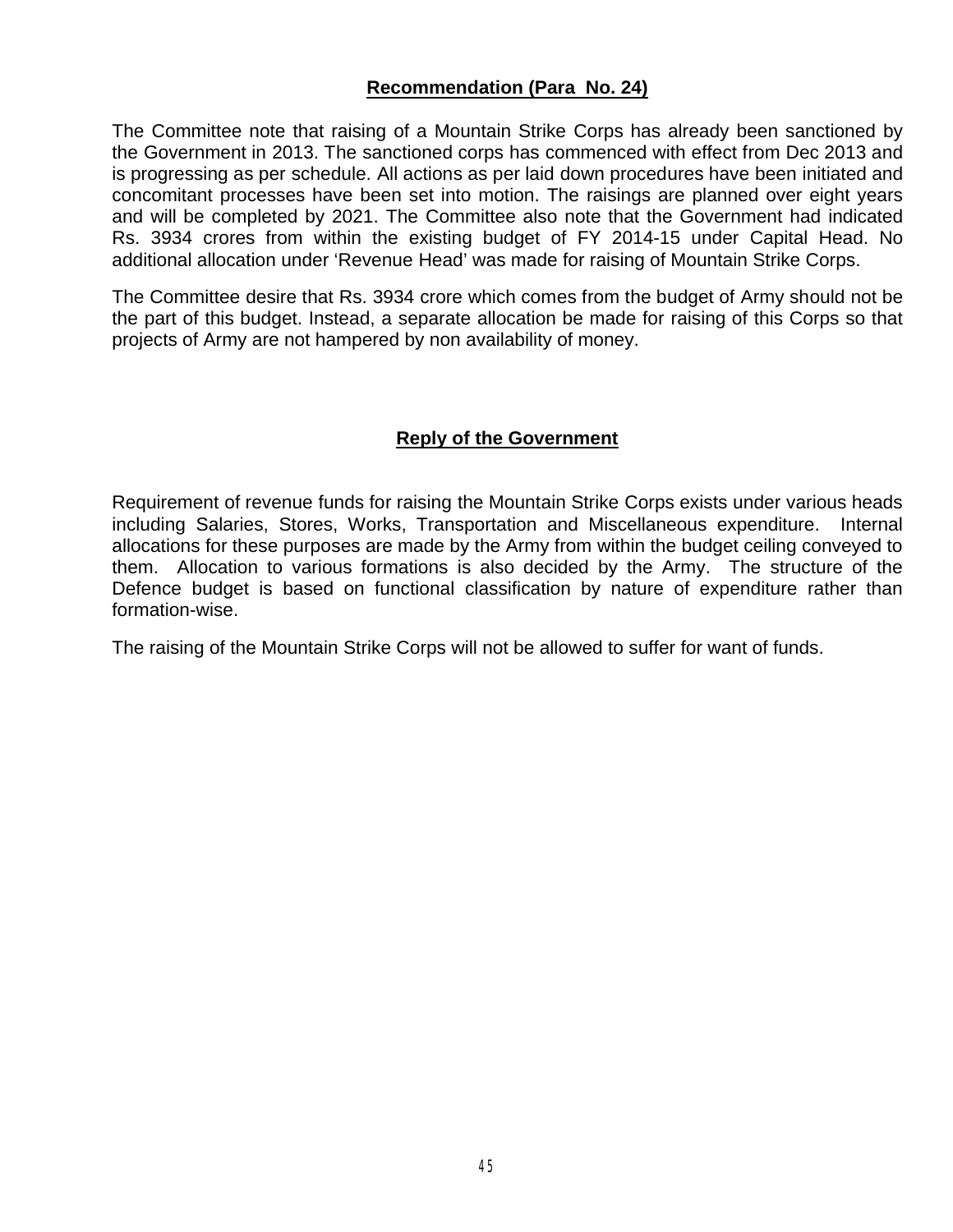# **(B) OBSERVATIONS/RECOMMENDATIONS WHICH HAVE BEEN ACCEPTED BY THE GOVERNMENT AND TO BE COMMENTED UPON:**

### **Recommendation (Para No. 1)**

The Committee note that during the year 2015-16, Army has been allocated Rs. 1,30,658.33crore, against the projection of Rs. 1,41,696.89 crore. Under the Revenue Head, the Army projected a demand of Rs. 1,09,758.22crore but only Rs. 1,03,315.91 crore were allocated. The Committee note that under the revenue segment, provision is first made for pay and allowances and other obligatory expenses and the balance allocation is distributed to meet the requirement of stores (including ordnance), transportation (of personnel and stores), revenue works and maintenance, etc. These areas are likely to be impacted when allocation is lower than projection, forcing the Army to cut in the expenditure of crucial ordnance stores, works and maintenance, which may affect the overall preparedness of the Army. The Committee are of the view that as the maintenance of the "Armed System" is a very important function of the Army, hence, the cut may prove expensive, in the long run, to the security of the Nation. Therefore, they desire that allocation as projected should be provided to Army under this Head.

### **Reply of the Government**

The Ministry is constrained by the allocations made by the Ministry of Finance which are lower than the requirements projected by this Ministry. Nevertheless, additional requirement of funds, as required by the Services, will be projected for inclusion in the Supplementary Grants.

# **(Please see Para No. 7 of Chapter-I of the Report)**

### **Recommendation (Para No. 2)**

Under the Capital Head, the Army was allocated only Rs. 27,342.42 crore, which is Rs. 4596.25 crore less than the projected amount of Rs. 31,938.67 crore. In the Capital segment, funds are first set aside to meet the projected Committed Liabilities likely to materialize during the year and then the remaining allocation is distributed to meet the projected requirement for other items. In comparison to the total Defence budget, the Committee note that the consistent decline in the Capital Budget of Army from 11.71% in the year 2010-11 to 11.08% this year. This will delay initiation of new projects, which is not desirable.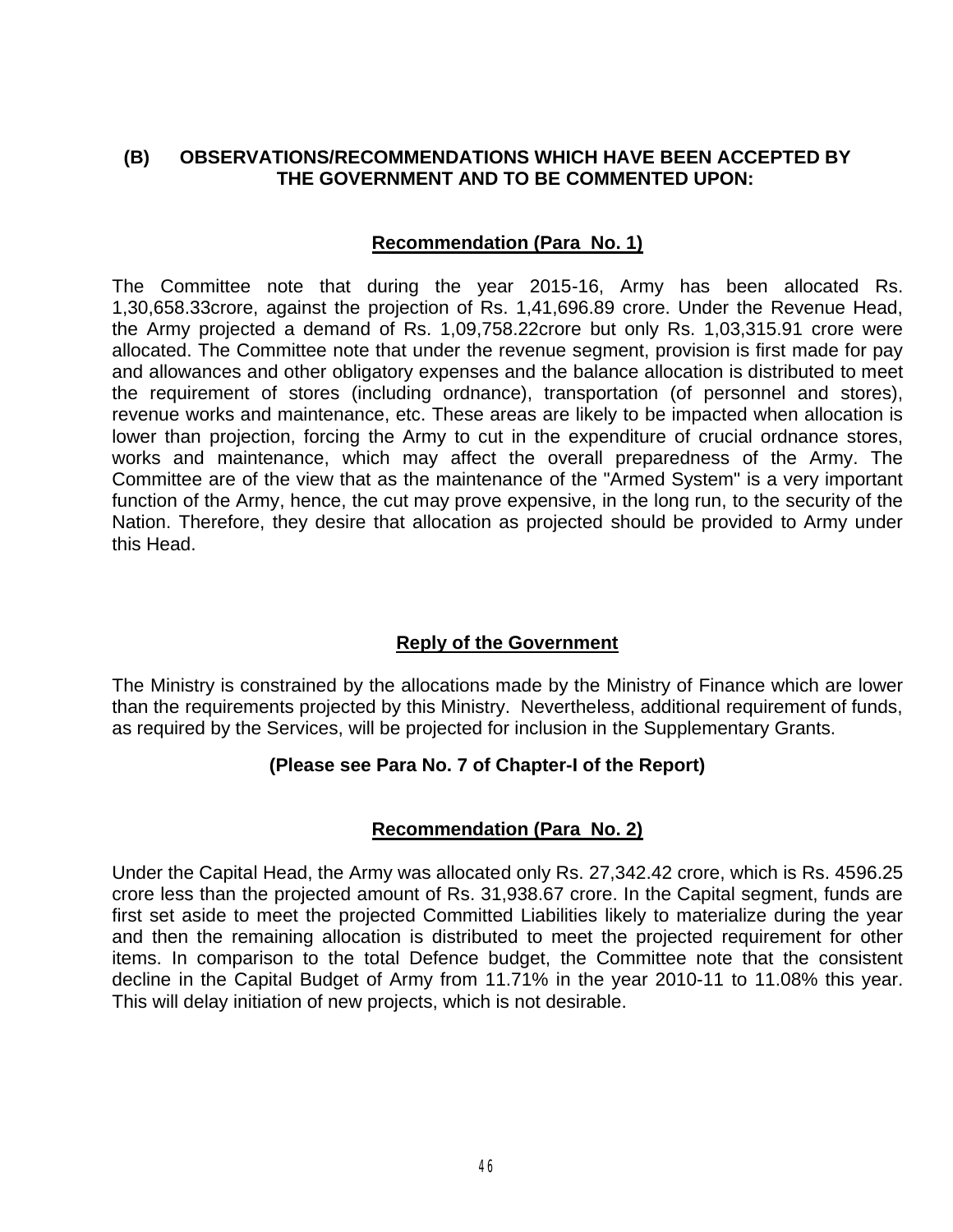## **Reply of the Government**

The Ministry is constrained by the allocations made by the Ministry of Finance which are lower than the requirements projected by this Ministry. It may also be pointed out that though the percentage share of the Army in the total capital budget may have fallen negligibly from 11.71% in 2010-11 to 11.08% in the current year, it has grown significantly from Rs. 17,250.84 cr. in 2010-11 to Rs. 27,342.42 cr. in 2015-16 which is an increase of 58.5%.

All efforts will be made to ensure that no new scheme approved is delayed for want of funds. Additional funds will be sought, if required.

### **(Please see Para No. 10 of Chapter-I of the Report)**

## **Recommendation (Para No. 3)**

The Committee are baffled to note that for New Schemes, which is a part of Capital Budget, the Army projected an allocation of Rs. 5,665.49 crore. However, only 27% of the projection, an amount of Rs. 1,541.06 crore, was allocated. It is beyond imagination of the Committee, how the big ticket projects of Army, which are at an advanced stage of procurement like 2 x Pinaka Regiments, Brahmos 4th Regiment, Weapon Locating Radar, Milan 2T Missiles, 3rd Generation Anti-Tank Guided Missiles, Hand Held Thermal Imager with Laser Range Finder, Ammunition for 84mm Rocket Launchers Mark-III, Medium Range Surface to Air Missiles, Advanced Light Helicopters Maintenance Reserve and Strike Off Wastage (MR&SOW), 155mm/52 Calibre Tracked Self Propelled Guns, Close Quarter Battle Carbines, etc. will fructify with meagre amount of Rs. 1,541.06 crore. Therefore, the Committee recommend that the Ministry of Defence (including with Ministry of Finance) should seriously look into this aspect and provide sufficient allocation at the time of revised estimate stage under Capital Head and New Schemes.

### **Reply of the Government**

This observation of the Committee was conveyed to the Ministry of Finance vide D.O. No. 3(7)/Bud-I/61/DefSecy/2015 dated 18<sup>th</sup> May, 2015. Response has been received from Ministry of Finance vide D.O. letter No. 2(30)-B(AC)/2014 dated 22<sup>nd</sup> June, 2015 (copy enclosed). In their reply Ministry of Finance has stated that the observations/recommendations of the Standing Committee on Defence are mostly relating to inadequate allocation of funds for different Services with specific reference to important schemes/projects. Ministry of Finance recognize these commitments and at the time of formulation of budget/revised estimates, resources are allocated on the basis of trend of expenditure, the absorptive capacity in the financial year and the fiscal space available to Government.

### **(Please see Para No. 13 of Chapter-I of the Report)**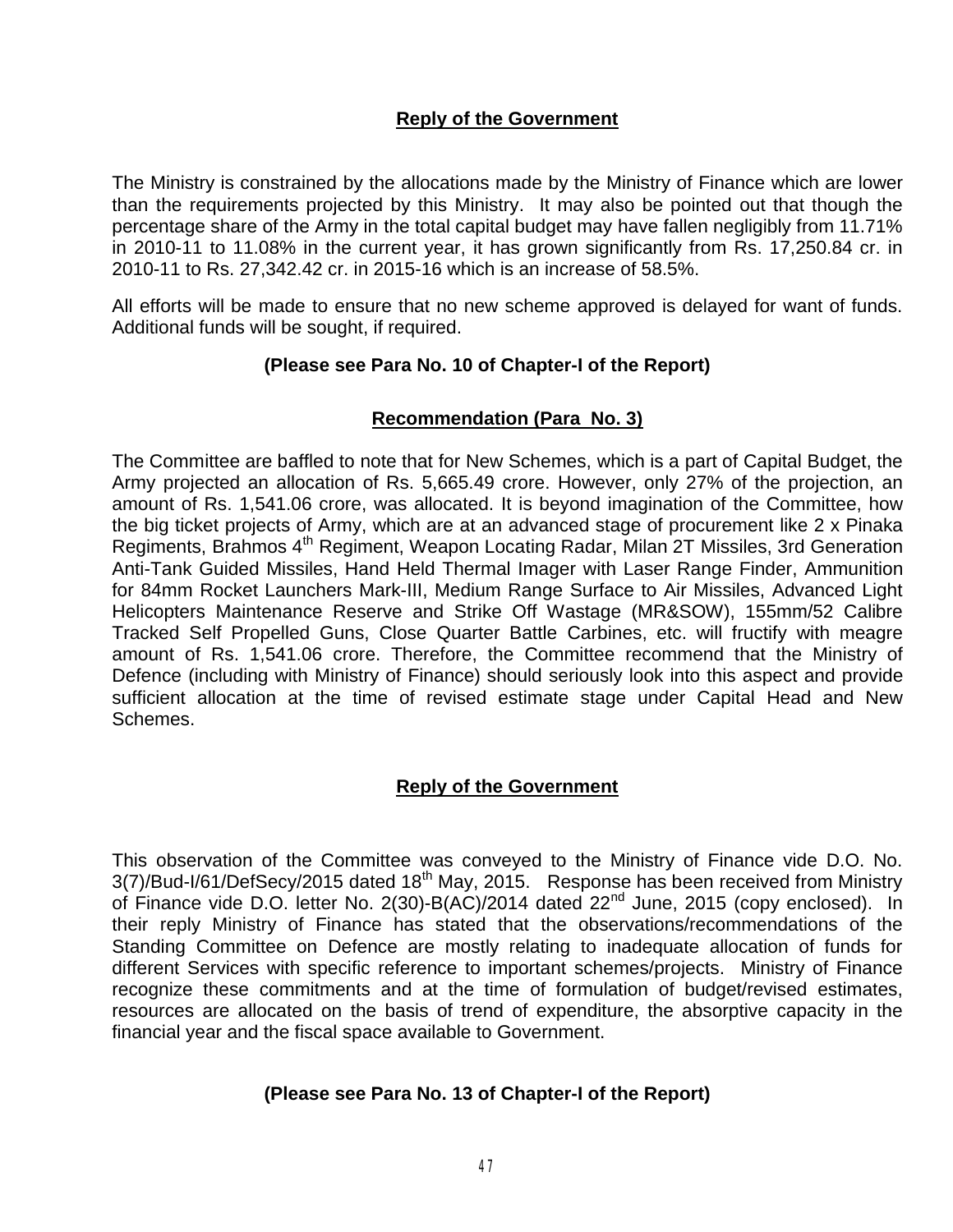# **Recommendation (Para No. 5)**

The Committee note from the submission made by the Ministry that during the year 2014-15, Rs. 7,874 crore under the Capital Head could not be utilised due to several reasons like cut by Ministry of Finance, slippages in Committed Liabilities, Non fructification of 14 Schemes at Competent Financial Authority (CFA) stage, under utilisation by Director General Ordnance Factory (DGOF) etc. It is beyond comprehension of the Committee that slippages were allowed to happen in the Committed liabilities also, which is an obligatory expense. The Committee are of the view that since the allocation in the Capital Head is already less than the projection thereby, making availability of monetary resources scarce, therefore, the Committee desire that due care should be taken by the Ministry to avoid such under utilizations.

The Committee feel that there should be proper coordination between Civilian Bureaucracy in the Ministry of Defence and the Armed Forces Personnel. In view of such happenings, as well as in the greater interest of the Nation, the Committee feel that the decision making process may be expedited.

### **Reply of the Government**

As explained earlier, the utilisation of the capital budget must be viewed in its entirety to get an accurate picture. There has been near full utilisation of available funds under the Capital budget during 2014-15 as brought out by the data below:

(Rs. in cr.)

| Vear    | ВE        | RE        | <b>Actuals</b> | % age<br>utilisation |
|---------|-----------|-----------|----------------|----------------------|
| 2014-15 | 94,587.95 | 81,965.24 | 81,887<br>'.42 | 99.91                |

It may be seen from above that the extent of saving has been Rs. 77.82 cr. only.

### **(Please see Para No. 16 of Chapter-I of the Report)**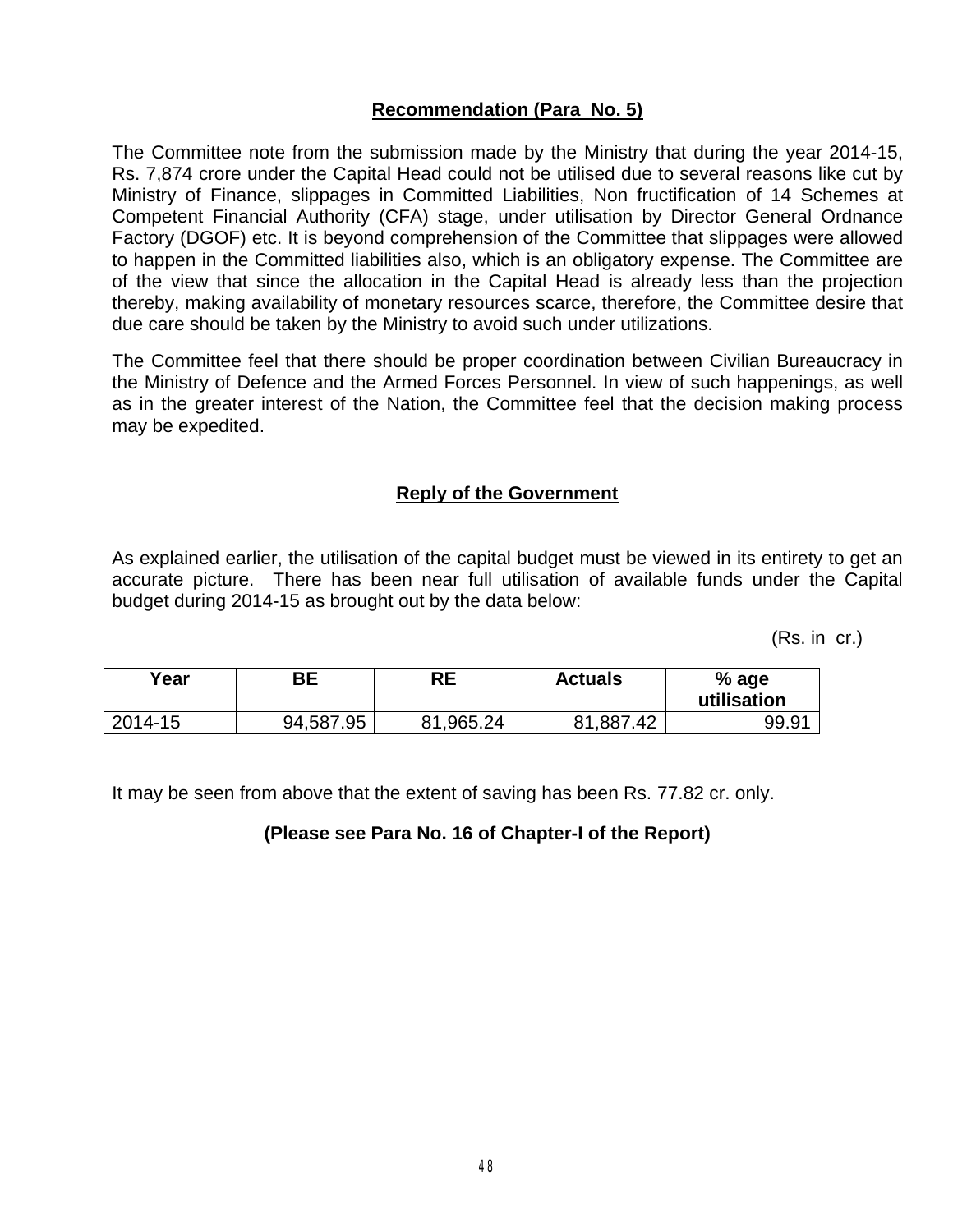# **Recommendation (Para No. 7)**

The Committee note that the 11<sup>th</sup> Plan Projects of Army in respect of infrastructure and roads were being expedited. However, as per the information submitted by the representatives of Army, the Committee learn that land acquisition and environmental clearances still remained a problem. The committees note that Army faces lots of difficulty in the field due to land acquisition and environmental clearances' issues hampering the progress of work to development roads and infrastructure along the border. The Committee, therefore, recommended that the Ministry should look into the matter and resolve the issues at highest level in different Ministries and with the State Governments and the Action Taken Report be furnished to the Committee within three months. The Committee desire that the projects which involves National Security, should be given concessions from the stringent measures taken by the Environment Ministry.

### **Reply of the Government**

1. The construction/development of certain strategic roads/Infra- structure projects cannot be progressed on time due to delays caused in obtaining Wildlife and Forest Clearance within Reserve Forests, Wild Life Sanctuaries, Protected Areas, and protracted procedures involved in Land Acquisition.

2. In regard to Army, the following is submitted.

(a) Govt. of Arunachal Pradesh has been requested to fix a multiplication factor to enable calculation of land compensation under the Right to Fair Compensation and Transparency in Land Acquisition, Rehabilitation and Resettlement Act, 2013 (LARR Act 2013), to notify Unclassified State Forest (USF) and fixing compensation in such cases. The Government of Arunachal Pradesh has fixed multiplication factor as 1 in respect of Acquisition of land for defence projects. On the requests made by Ministry of Defence, the Ministry of Rural Development vide their letter dated 24.02.2015 has intimated to move individual cases for acquisition of land for defence projects to Ministry of Rural Development for notifying the Ministry of Defence as appropriate Government.

(b) The Director General (Forest), Ministry of Environment & Forest has been requested to accord relaxation in compensatory Afforestation, exemption from obtaining environmental clearances at the time of acquisition of land as this can be done only after building plans have been prepared and to prepare conservation plan for wildlife State Forest Authorities and charge the user agencies for the same.

3. The following measures have been taken by the Government to expedite the various clearances for BRO :

(a)The Chief Secretaries of State of Arunachal Pradesh, Assam, J&K, Himachal Pradesh, Manipur, Nagaland, Sikkim, Tripura and Uttarakhand have been requested to constitute an Empowered Committee under their Chairmanship with Principal Secretaries of Revenue,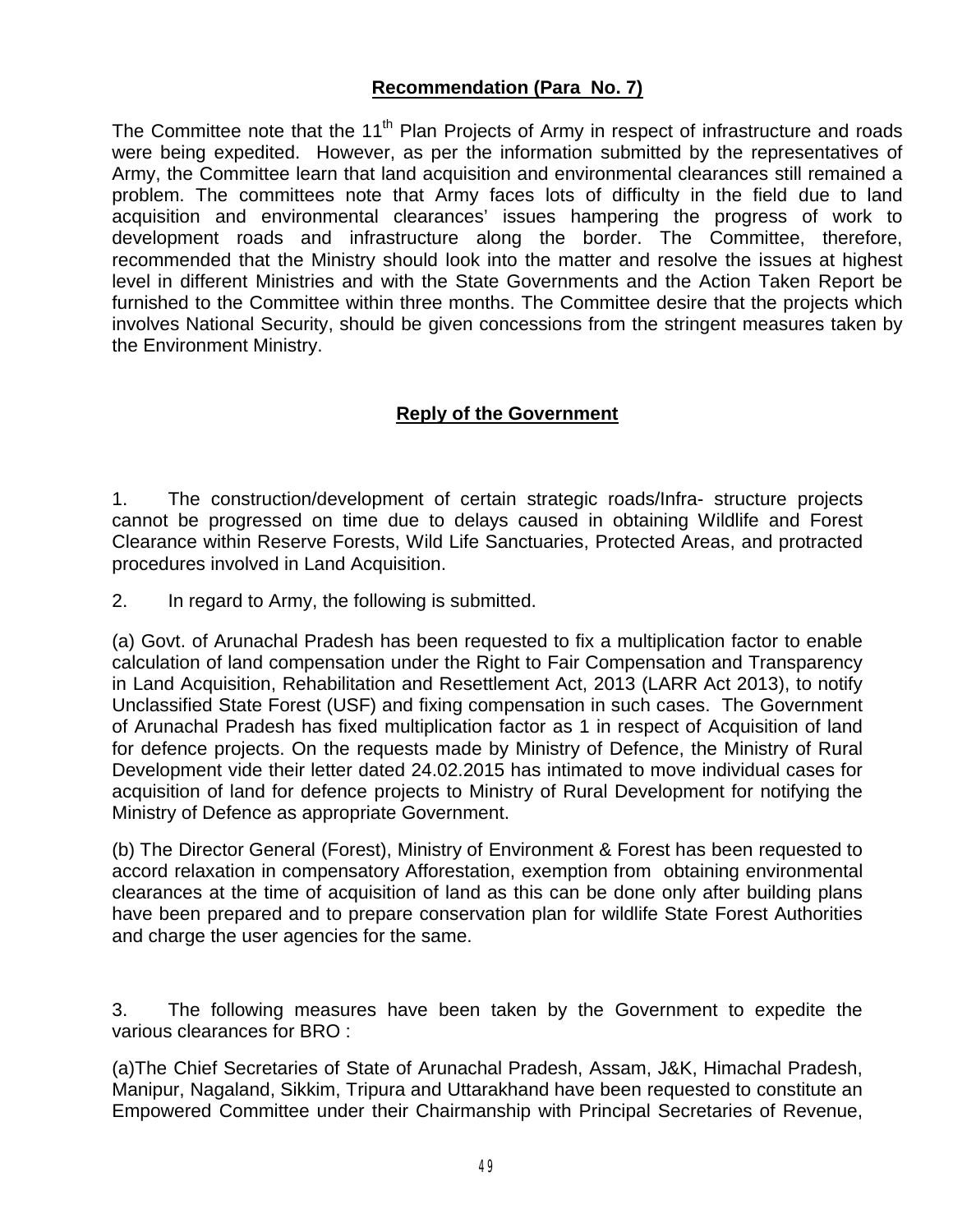Forest, Mining, PWD and Power Departments along with the PCCF and Chief Engineers of BRO as members to resolve issues.

(b) A working group has been constituted on 03 June 2013 by Ministry of Environment & Forest under the chairmanship of Secretary MoEF to review the forest clearance cases.

(c) Regular monitoring of forest clearance cases, establishment of Single window system at District, State, and Ministry of Environment & Forest (MoEF) levels and simplification of forms.

(d) MoEF vide their letter No 11-246/2014-FC dated  $4<sup>th</sup>$  July 2014, to the States of Arunachal Pradesh, Himachal Pradesh, Uttarakhand and Sikkim, has accorded general approval under Section (2) of the Forest (Conservation) Act 1980 for diversion of forest land in the state of Arunachal Pradesh, Himachal Pradesh, Uttarakhand & Sikkim for following :-

(i) Construction and widening of two lane roads by the BRO and other road construction agencies entrusted with the job by the Ministry of Defence, in the area falling within 100 kilometers aerial distance from the LAC and

(ii) Widening of road (by the BRO and other road construction agencies) which are identified by the Ministry of Defence as link roads between Border Roads in the area within 100 kilometer aerial distance from the LAC and National Highways/State Highways/other State Roads, subject to fulfillment of the conditions.

(e) MoEF vide their letter No.11-246/2014-FC dated 4th July 2014 for the States of Arunachal Pradesh, Himachal Pradesh, Uttarakhand and Sikkim has decided to extend the said relaxation to strategic defence projects (including infra-structure and road projects) being taken up in the area falling within 100 km aerial distance from the Line of Actual Control by any user agency identified by the Ministry of Defence which provides that compensatory afforestation in lieu of the forest land diverted for compensatory afforestation may be raised on degraded forest land twice in extent of forest area being diverted, without insisting of certificate of Chief Secretary regarding non –availability of non- forest for compensatory afforestation, inter –alia it was informed that the compensatory afforestation will be raised and maintained at the cost of the user agency over degraded forest land equal in extent to the area of forest land diverted.

(f) MoEF vide their letter dated  $8<sup>th</sup>$  Aug 2014 has intimated that for projects involving linear diversion of forest land in-principle approval under the Forest (Conservation) Act 1980 may be deemed as the working permission for tree cutting and commencement of work, if the required funds for compensatory afforestation, NPV, wildlife conservation plan, plantation of dwarf species of medicinal plants, and all such other compensatory levies specified in the in–principle approval are realized from the user agency.

(g) An Interlocutory Application (IA) has been filed before the Hon'ble Supreme Court on  $9<sup>th</sup>$  Jan 2015 praying for the following in respect of strategic road projects of BRO required by the Army;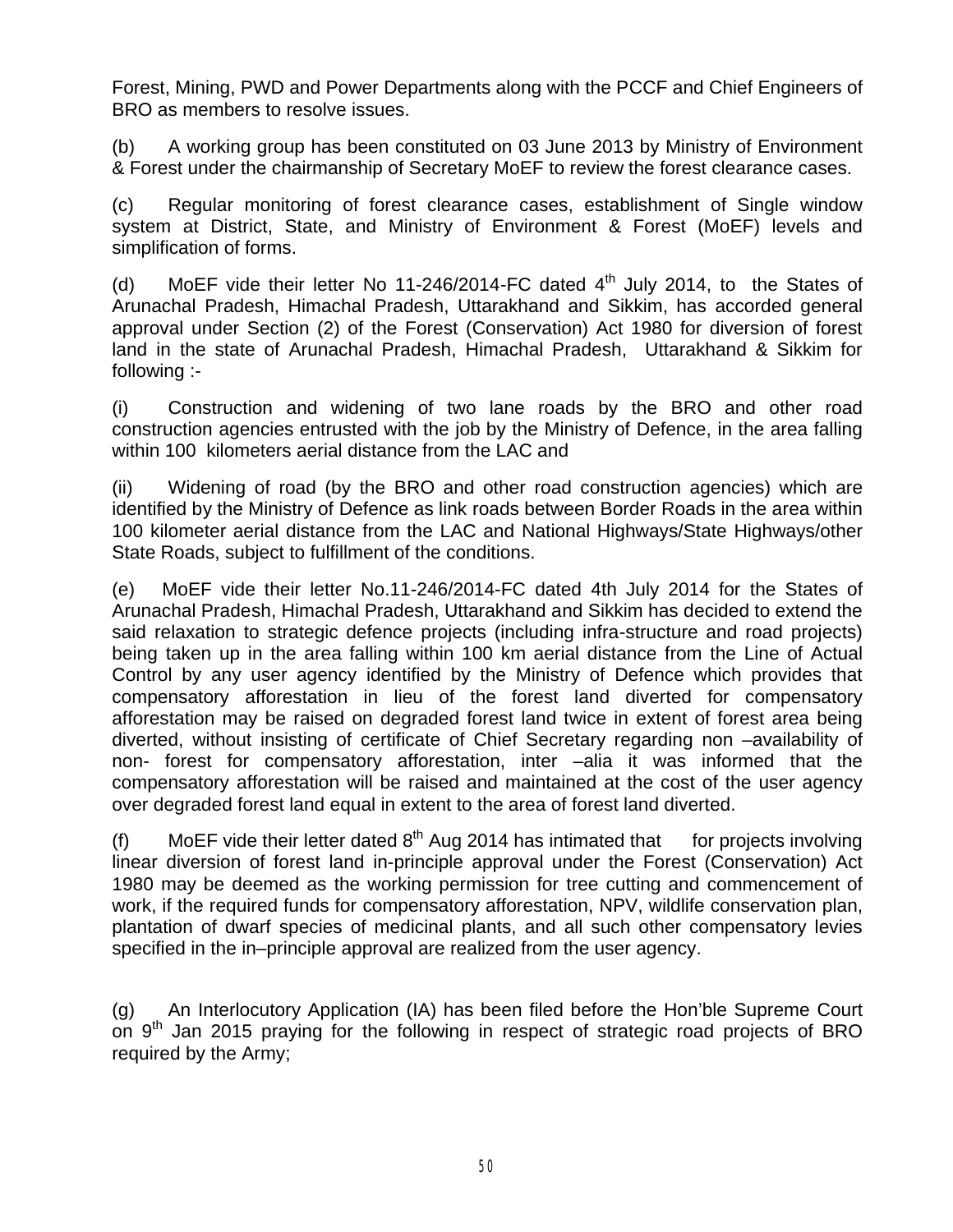- i) permit to construct and develop strategic border roads after obtaining the clearances from standing committee of State Wildlife Board/National Wildlife Board and after obtaining prior approval from Ministry of Environment & Forest under the Forest Conversation Act; and
- ii) exempt from filing the Interlocutory Applications on case to case basis for the road projects being undertaken by Border Road Organisation which are strategically important as notified by Ministry of Defence; and
- iii) permit to place and operate stone crushers., wet mix plants, hot mix plants & other construction machinery including accommodation for BRO personnel &labourers., within/around National Parks and Wildlife Sanctuaries for construction and development of strategic border roads; and
- iv) permit to carry out topographical surveys within/around protected areas falling in National Parks and Wildlife Sanctuaries for finalizing alignments of strategic border roads and dispense seeking case to case permission from NBWL.

# **(Please see Para No. 22 of Chapter-I of the Report)**

# **Recommendation (Para No. 17)**

The Committee note that Defence Research and Development Organisation (DRDO) has been developing Arjun Main Battle Tank (MBT) Mark-II, which has about 75 tank fittable improvements over and above Arjun MBT Mark-I. These improvements have been arrived in mutual consultation with all the stakeholders. The Committee are of the view that Arjun Mark-II should be provided at the earliest to the Forces and after its user evaluation report, the large scale production of the same should be started. The Committee also desire that constant improvements may be made in the existing Mark-II and thereafter, each and every model should be improved and after a certain period of time it should be sent for production, without making Army wait perpetually for the so called perfect tank.

# **Reply of the Government**

DRDO took up the design & development of Arjun MBT Mk-II during the year of 2010as per DGMF requirement with various improvements, with due involvement of all the stakeholders including Users, and successfully fielded the first prototype for the User trials within 2 year of time.

User trials have been planned in five phases. The first three phases comprises extensive field evaluation of all the improvements regressively at Pokharan Field Firing Ranges (PFFR) and Mahajan Field Firing Ranges (MFFR). Fourth phase of trial was planned at Avadi. Fifth phase of trial consists of DGQA evaluation and Maintenance Evaluation Trials (MET).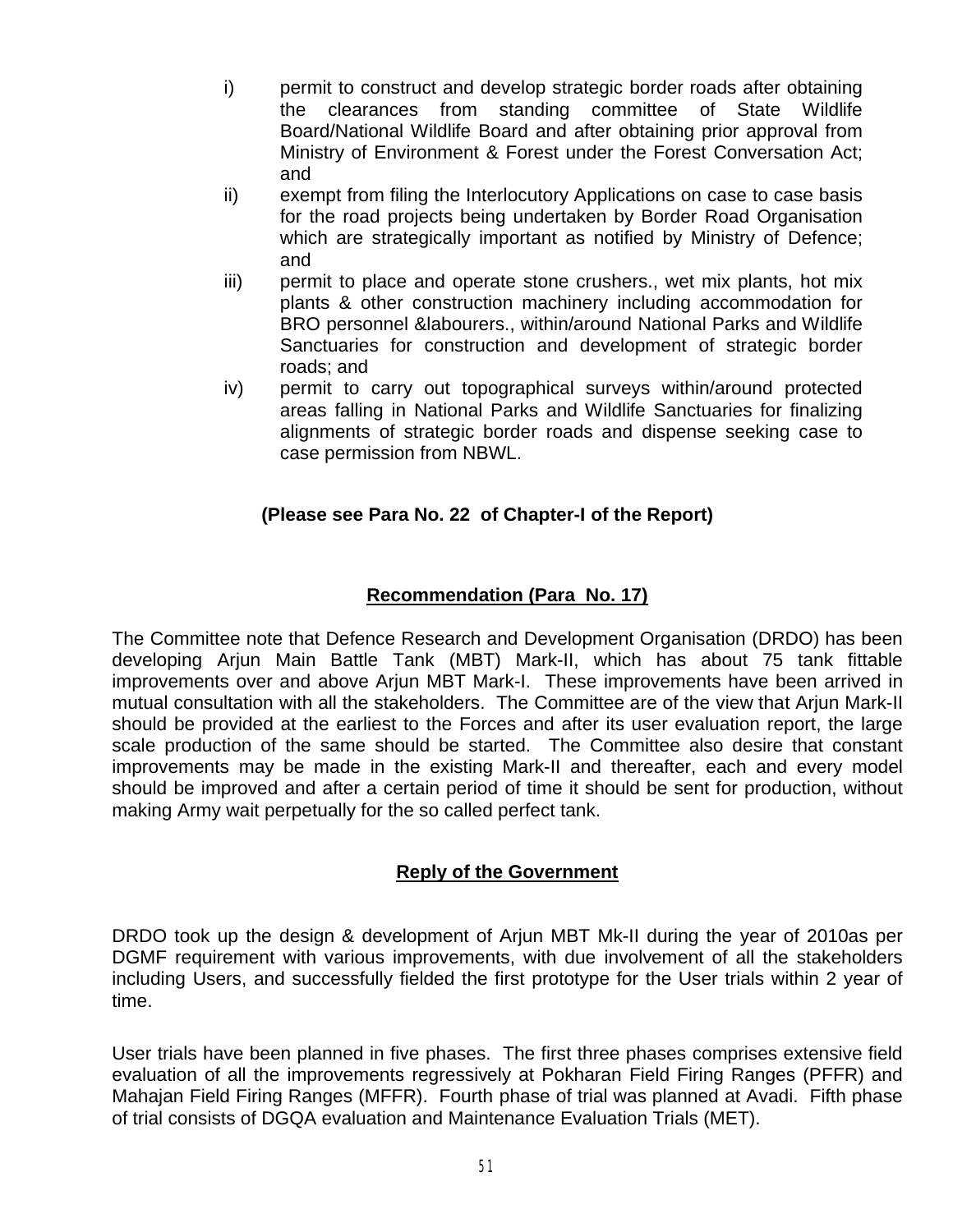As of now, all the first three phases [Phase 1 to 3] of field intensive User trials have been successfully completed. Part of Phase IV User trials at Avadi related to Step Climbing, Trench crossing and improvement specific medium fording exercise were also successfully accomplished. DGQA evaluation for the successful improvements have already been commenced from Feb 2014 and actions have also been initiated for the MET evaluation.

At present, Arjun MBT Mk-II Prototype-I has successfully covered around 5,660 km of automotive trials and also commendable accomplishment of firing of various type of tank ammunitions, including firing of 22 missiles.

DRDO conceived & incorporated LAser Homing Anti-Tank (LAHAT) Guided Missile, in association with M/s Israeli Aerospace Industries, in order to facilitate the tank to support the futuristic network based warfare scenario. As such, the Laser Target Designator integrated to the Gunner's Main Sight for the firing of missiles has been successfully incorporated and the LAHAT missiles were also successfully fired from Arjun MBT Mk-II-main gun.

Userhas been insisting for performance of missiles at lower ranges of 1200-1500 m for accepting LAHAT missile. However, OEM for missiles M/s IAI had intimated that accuracy can be guaranteed for ranges of 1500 m and above only. The required performances at lower ranges are technically difficult to achieve due to the basic design of the missile.

As on date, 53 improvements, out of total finalized 73 tank fitable improvements, have already been declared successful by the User based on the trials feedback. DRDO is planning to field the Arjun MBT Mk II for final phase of User trials after incorporating various suggestions made by the Users on balance tank fitable improvements. All the improvements will be demonstrated except the performance of the LAHAT missile.

DRDO is working on development of indigenous missile with a timeframe of four years. User has been requested to consider acceptance of LAHAT missile with modified Acceptance Test Procedure considering the assured performance of the missiles for 1500 m and above, till such time the indigenous missile is developed.

The missile firing capability is retrofit-able and, hence, can be fitted on to the Arjun MBT Mk II during production itself. Hence, DRDO is requesting User to place the indent for minimum two regiments as per DAC approval, which has already been accorded for Acceptance of Necessity [AoN] for 118 Nos. of Arjun MBT Mk-II. As indicated above, the missile can be retro-fitted at an appropriate time during productionisation.

With respect to Non-tank fitable improvements, they are being separately developed and evaluated. Many of the major non-tank fitable improvements, such as increased penetration, are in advanced stages of completion and evaluation. Resin Based Combustible Cartridge Case (CCC)and improved primer were already recommended for induction.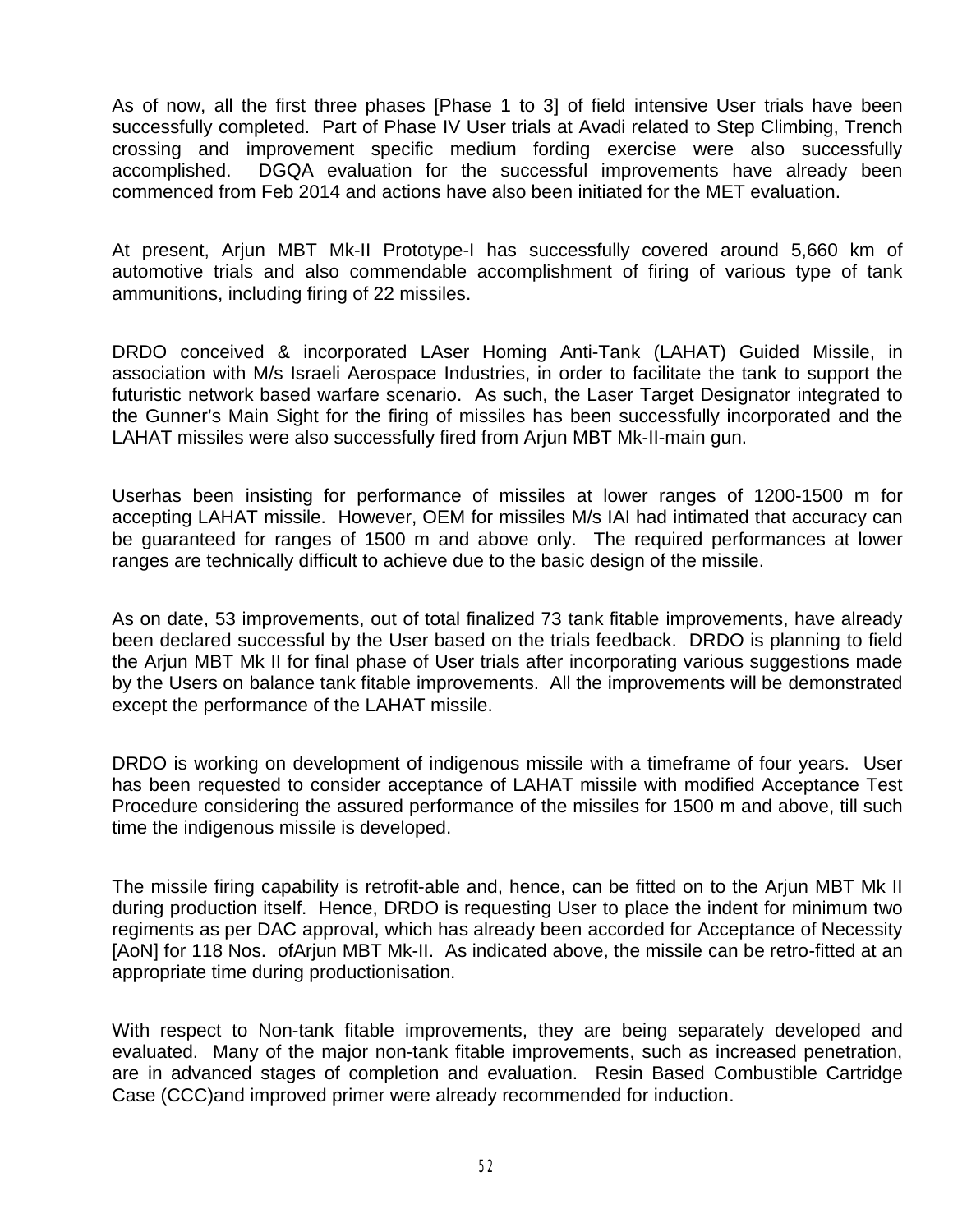DRDO and User are interacting towards taking the Arjun Mk-II for production after successful completion of trials with various options for missiles. However, the procuctionisation can commence at HVF/OFB, only after receipt of the firm indent from the date of indent for completion of first batch of Arjun MBT –II by HVF/OFB.

As stated above, the DAC has already approved the AoN for 118 Nos.of Arjun MBT Mk-II, which is valid upto 28 Aug 2015.Further, the placement of formal indent on HVF/OFB for the productionisation is the responsibility of the User. In view of the above, DRDO is of the view that the Army may please consider early release of the Indent, so that the production activities can commence at HVF/OFB. Technical observation, if any, on the improvements can be addressed and resolved by DRDO in the mean time before roll out of first production vehicle.

## **(Please see Para No. 50 of Chapter-I of the Report)**

## **Recommendation (Para No. 18)**

The Committee note that War Wastage Reserves (WWR) in respect of equipment and ammunition are reserves that a Nation sets apart to cater for the anticipated expenditure of ammunition for the anticipated duration of War and the "Threat Perception" and, at the end of which, the Armed Forces should continue to remain operationally equipped and 100% fit for war. However, they are surprised to learn that there are very serious deficiencies in WWR in respect of some of weapon systems / equipment and ammunitions held at various levels. This is an extremely worrying aspect.

The Committee desire that TOP MOST priority should be given to maintain WWR in respect of weapon, ammunition and supporting system as per the war scenario, worked out by the Government. The Committee are highly concerned and desire that making up to the shortages – both the weapons and ammunitions, be made up at the earliest. The Committee should be apprised about the action taken in this regard at the earliest.

### **Reply of the Government**

The Government has taken into consideration the deficiencies in some of the critical ammunitions on priority and has also taken effective steps to mitigate the deficiencies to ensure desired level of Op-preparedness commensurate to threat perception in a dynamic strategic scenario. Some steps are as below:

(a) Annual Priority Procurement Plan (PPP) has been formalized and being closely monitored.

(b) Financial Powers of Service HQ enhanced for procurement of ordnance items. This will expedite the procurement cycle and making up deficiencies of equipment and ammunition of ordnance origin.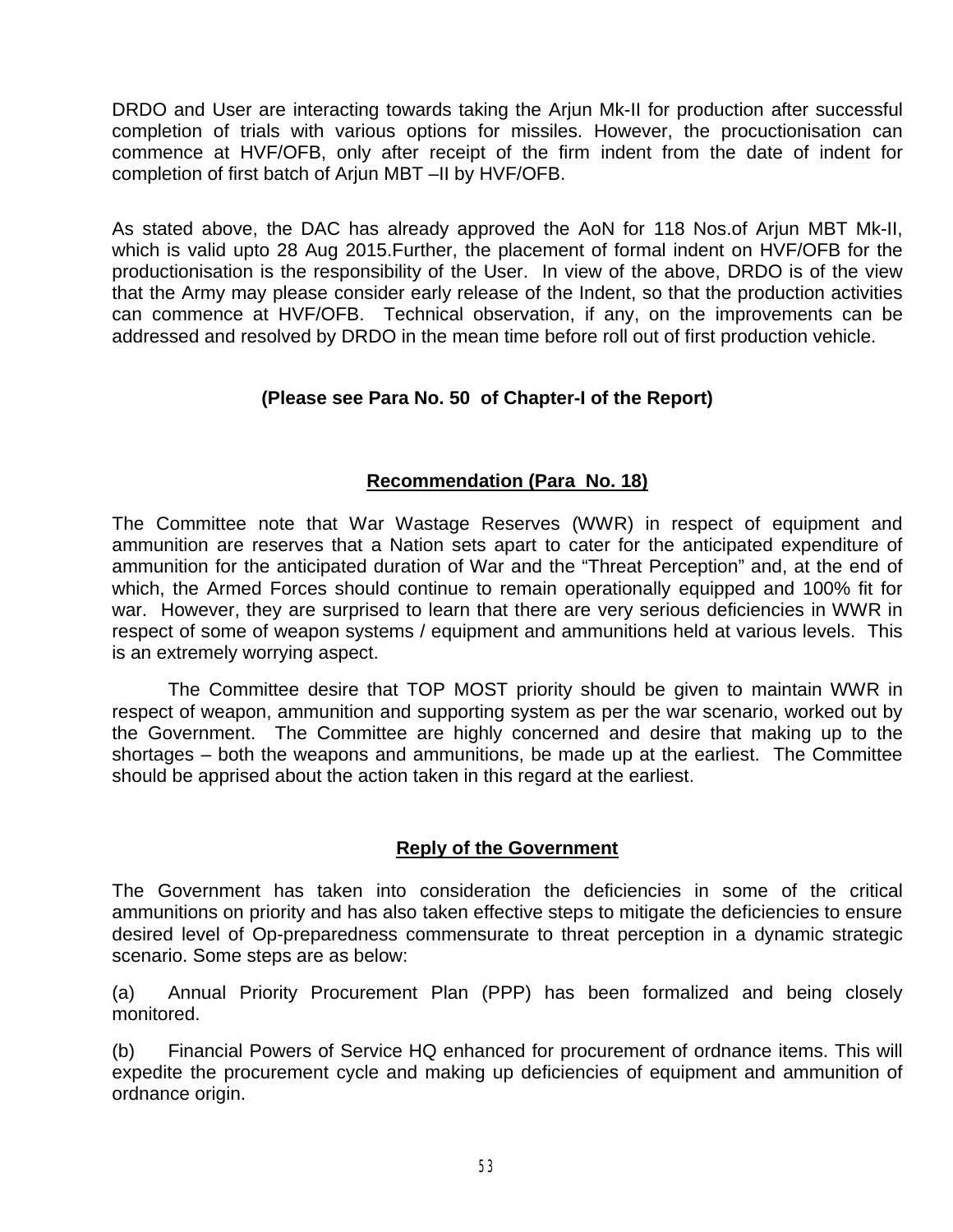(c) A system of long term five years roll on indents has been introduced and a road map on ammunition has been approved which envisages procurement ex-import and ex-trade to build up adequate targeted stocks along with three years training requirement. An institutionalized mechanism in the form of Working Group to review critical items of ammunitions and issues of spares, barrels, overhaul programme of infantry and mechanized forces have also been set up.

# **(Please see Para No. 54 of Chapter-I of the Report)**

## **Recommendation (Para No. 19)**

From the information supplied by the Ministry, the Committee note that Modernisation of the Army is a continuous process based on "Threat Perception" as decided by the Government, operational challenges, technological changes etc. the Government constantly reviews the security scenario and accordingly decides to induct appropriate Defence equipment and ammunition to keep the Armed forces in a state of readiness and equipped with modern weapon systems. The process is based on a 15 year Long Term Integrated Perspective Plan (LTIPP), 5 year Service Capital Acquisition Plan (SCAP) and an Annual Acquisition Plan (AAP). Procurement of equipment and weapon systems is carried out as per the AAP.

## **Recommendation (Para No. 20)**

The Committee also note that the current LTIPP spells out the capability desired to be achieved by the Armed Forces over 15 years duration (2012-17). The LTIPP is translated into the SCAP, covering a five year period. The AAP for each Service is a two year roll on plan for capital acquisitions and consists of the schemes from approved five year SCAP. Thus, the Long Term Plan (LTIPP) gets finally translated to Short Term Plans (AAP) and the cases included in the AAP are progressed for acquisition as per Defence Procurement Procedure.

# **Reply of the Government on Para no. 19 and 20**

Submissions of the Government have been noted by the committee. No further action on part of the Government.

### **Recommendation (Para No. 21)**

The Committee further note that despite having the LTIPP, SCAP and AAP, several modernisation projects of Army, during the eleventh and twelfth plan, are pending, indicating the fact that all is not well with the planning process of Army. The Committee find that the reasons given such as limited vendor base, non-conformity of the offers to the Request for Proposal (RFP) conditions, long field trials, complexities in contract negotiations, stakeholder consultations and long lead time for indigenisation, design and development projects etc. are not convincing. Therefore, the Committee desire that the Ministry should make an Action Plan to resolve the issues i.e. stakeholder consultation complexities in contract negotiations etc. at its end and promptly take effective steps to modernise the Army.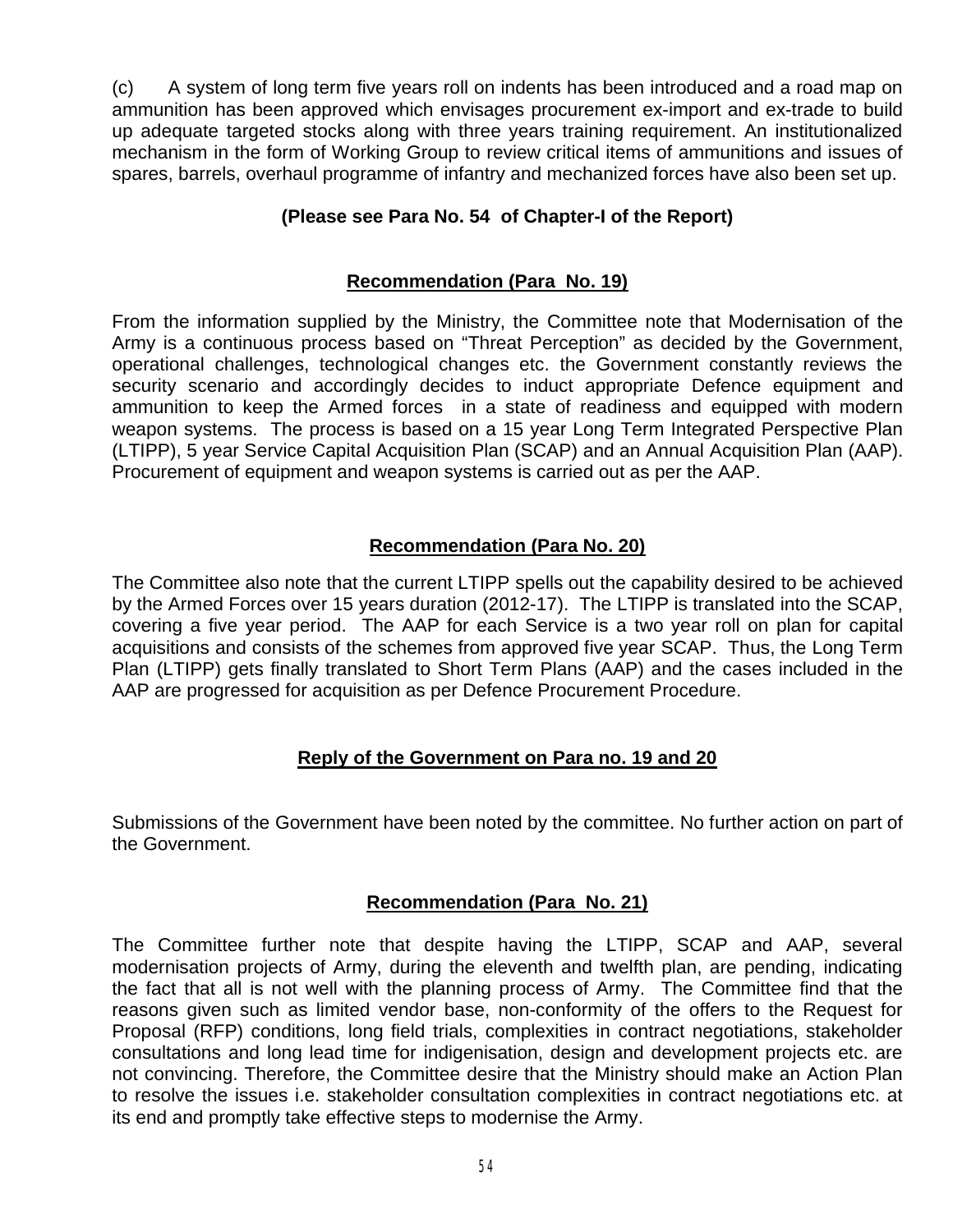### **Reply of the Government**

Wherever possible, collegiate system is being resorted to in order to speed up processing of procurement cases. Efforts are constantly made to refine and improve the defence procurement process with an aim to expedite the procurement process as a whole.

Some of the major issues which may cause delay in the procurement process are being addressed.

### **Recommendation (Para No.22)**

The Committee also note the candid admission of a representative of Army that they are behind modernization and procurement schedule. One of the reasons that came up for the consideration of the Committee is shortage of funds at the procurement stage, as money lapses after a certain period of time. The Committee are strongly of the view that for modernization of Army's including The Committee are also of strong view that for modernization of Army, "Capital Head" should be made "Non-Lapsable" and "Roll-on" so that the Army and other Services do not end up buying second or third priority items as the allocated fund is lapsing so that the Army and other Services do not end up buying second or third priority items as the allocated fund is lapsing.

#### **Reply of the Government**

|         |           |           |                | (inRs.crores) |
|---------|-----------|-----------|----------------|---------------|
| Year    | BE        | <b>RE</b> | <b>Actuals</b> | $%$ age       |
|         |           |           |                | utilisation   |
| 2010-11 | 60,000.00 | 60,833.26 | 62,056.00      | 102.01        |
| 2011-12 | 69,198.81 | 66,143.81 | 67,902.38      | 102.65        |
| 2012-13 | 79,578.63 | 69,578.63 | 70,499.12      | 101.32        |
| 2013-14 | 86,740.71 | 78,872.23 | 79,125.05      | 100.32        |
| 2014-15 | 94,578.95 | 81,965.24 | 81,887.42      | 99.91         |

During the last few years there has been full utilisation of funds available under the capital budget. This is brought out in the data tabulated below:

In view of the above, it is felt that no purpose is served by delineating the capital budget as "non-lapsable and roll-on" as no surplus funds are generally available for rollover.

### **(Please see Para Nos. 61 and 62 of Chapter-I of the Report)**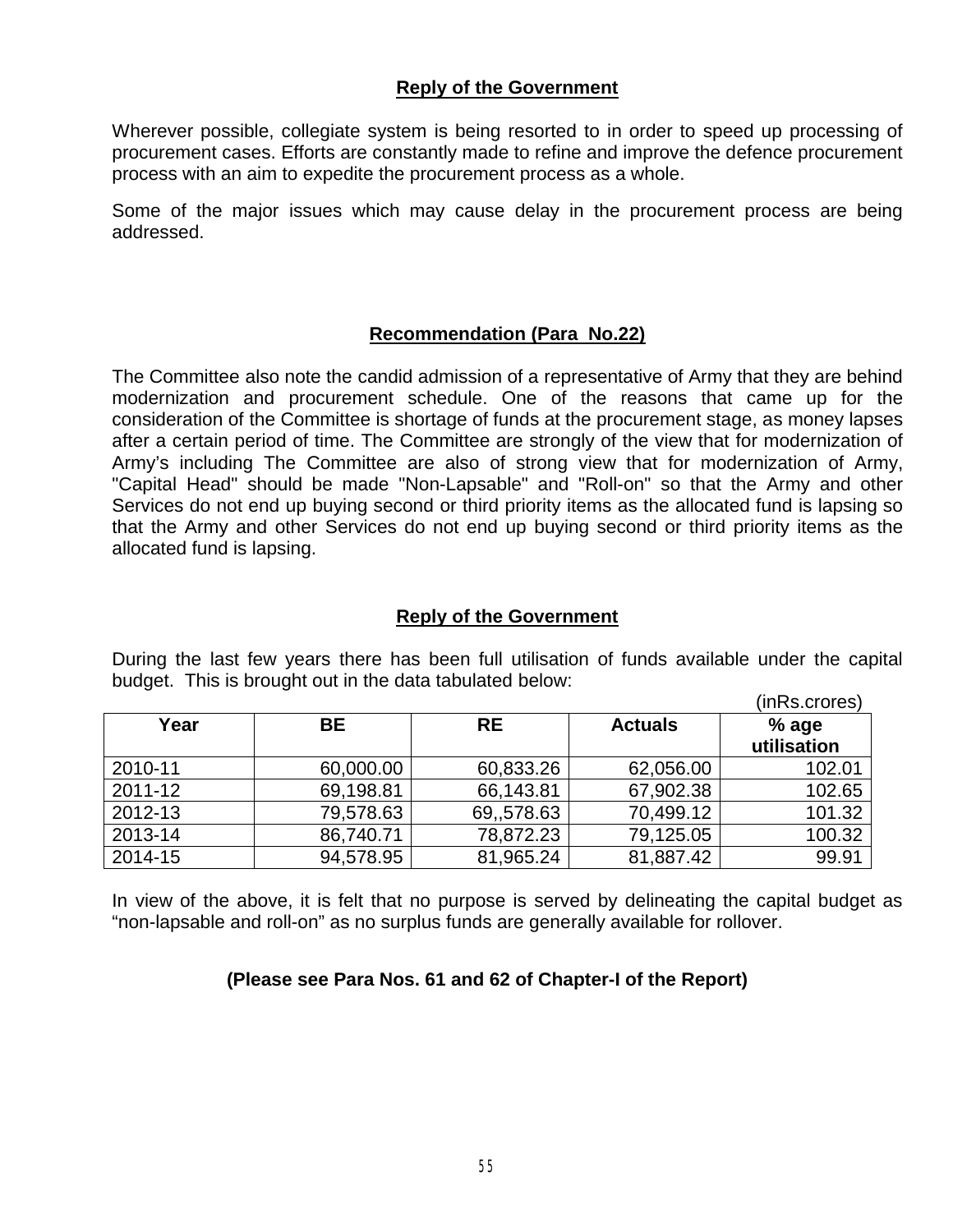# **Recommendation (Para No.23)**

The Committee note that there was a decrease in the capital budget of Rashtriya Rifles for the year 2015-16 which will affect estimated expenditure on committed liabilities and new schemes resulting in obstruction of modernization of Rashtriya Rifles. Considering the importance of Rashtriya Rifles, the Committee desire that projected allocation should be provided to them.

#### **Reply of the Government**

The Ministry is constrained by the allocations made by the Ministry of Finance which are lower than the requirements projected by this Ministry. Any additional requirement of funds will be projected to the Ministry of Finance.

#### **(Please see Para No. 65 of Chapter-I of the Report)**

#### **Recommendation (Para No. 25)**

The Committee note that at present a shortage of 9642 officers, excluding Army Medical Corps, Army Dental Corps and Military Nursing Services, exist despite undertaking sustained image projection and publicity campaign to create awareness among the youth on the advantages of taking up this challenging and satisfying career. The Committee are of the view that the Ministry should devise innovative methods other than the existing one to attract the young minds to join the Forces. The Committee also desire that in this aspect help of Defence Institute of Psychological Research (DIPR) may be taken.

### **Reply of the Government**

The Government has been constantly taking measures to reduce shortage of officers in Army. In this regard, Defence Institute of Psychological Research (DIPR) under Defence Research and Development Organisation (DRDO) have carried out a study to identify the job trajectory of Indian youth, their propensity to join Armed Forces and to explore the perceived apprehensions in joining Armed Forces. In their findings, DIPR have inter alia, observed that the inherent problems perceived by the students include separation from family, frequent transfers, transfer to remote areas, lesser number of holidays, hard training/physical labour etc. It has also been noticed that today's students are not inclined to the traditional jobs. Further, they see beyond the boundaries, work hard to get the best opportunities and prefer well-paid jobs followed by respect/status and facilities attached to those jobs.

In the study, DIPR have made several suggestions to attract the talented youth to join the armed forces which include giving wide publicity through print and electronic media and other sources about the career opportunities in the Armed Forces alongwith the real picture of all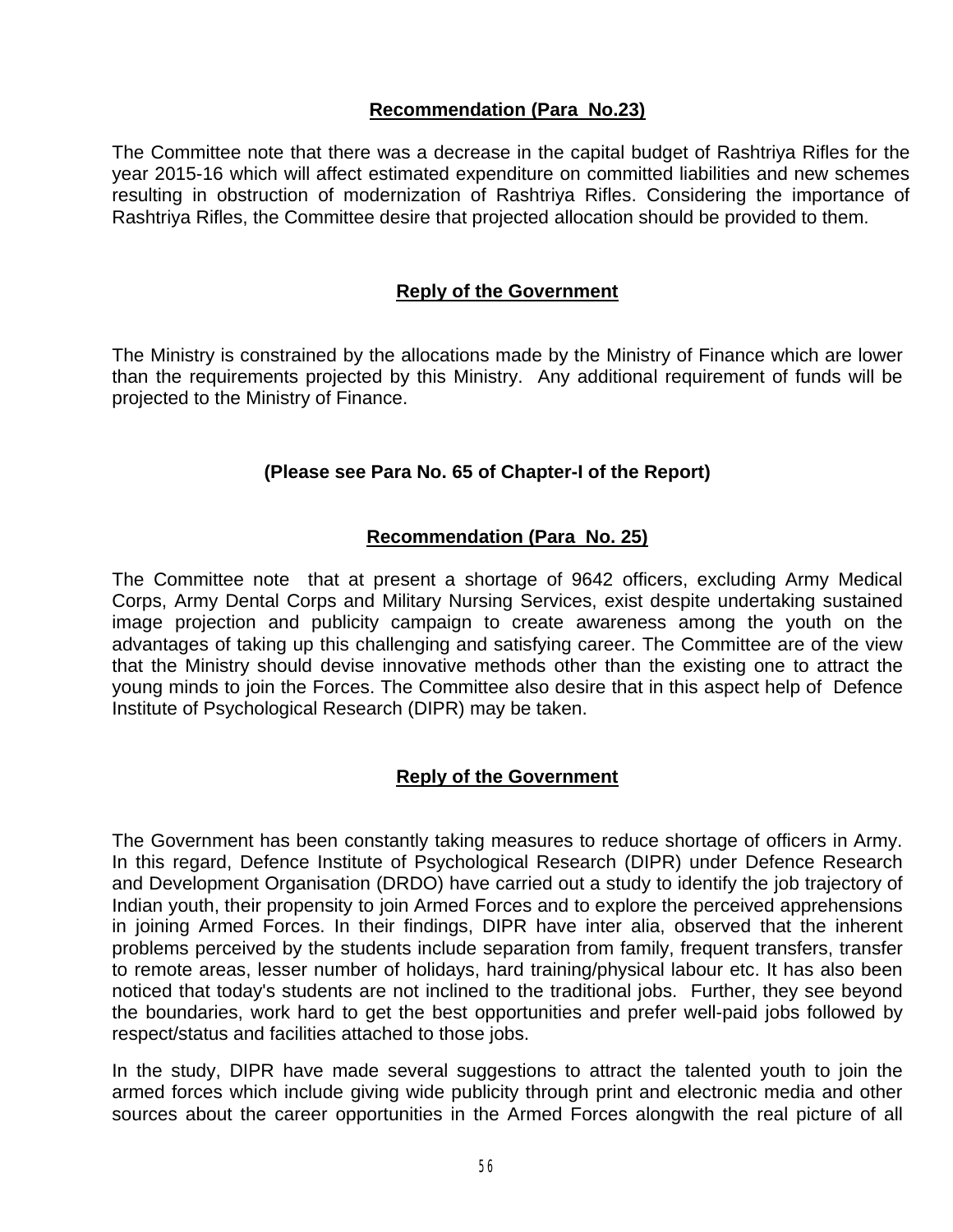military related general duties, conducting seminar/lectures in schools and colleges to spread awareness about the military jobs, to give wide publicity in a realistic manner about the pay package and other facilities in the Armed Forces, regular military camps for the students to get first hand information about the military, improvisations in the Service Selection Board (SSB) process, providing National Cadet Corps (NCC) training etc.

In this connection, it is stated that armed forces have been making continuous efforts and have taken a number of measures including giving wide publicity to the attractive careers to attract talented youth to join the armed forces. The above measures have resulted in gradual reduction of shortage of officers in Indian Army as evident from the following table showing the details of shortage of officers in Army (excluding AMC, ADC and MNS) during the last three years and the current year are as under:

| Year<br>January | every | (as on 01   Authorized strength | Held strength | Shortage |
|-----------------|-------|---------------------------------|---------------|----------|
| year)           |       |                                 |               |          |
| 2012            |       | 47762                           | 37662         | 10100    |
| 2013            |       | 47762                           | 38172         | 9590     |
| 2014            |       | 47574                           | 39119         | 8455     |
| 2015            |       | 49737                           | 40095         | 9642*    |

\*Increase in the figure of shortage is due to increase in authorized strength owing to  $12<sup>th</sup>$ Plan Accretions.

# **Recommendation (Para No. 26)**

The Committee also desire that the Ministry should give a serious thought to the idea of providing five years compulsory military service to those aspirants who want to directly join Gazetted Central and State Government service in order to overcome the shortage of officers in Armed Forces.

# **Reply of the Government**

The Government has been constantly taking measures to reduce shortage of officers in Armed Forces. These include making serving more attractive by way of reduction in time required for promotions, introduction of Colonel (Time Scale) rank, enhancing promotional avenues by way of upgradation of posts in Select Ranks, additional family accommodation through Married Accommodation Project, implementation of the VI Central Pay Commission with substantial improvement in the pay structure and other allowances of Armed Forces.

Further, it has also been the constant endeavour of the Government to make SSC attractive so as to attract youth towards Short Service Commission in the Defence Forces. These include extending time based promotion to the substantive rank of Captain, major and Lieutenant Colonel after 2, 6 and 13 years of reckonable service respectively to SSC officers, increase in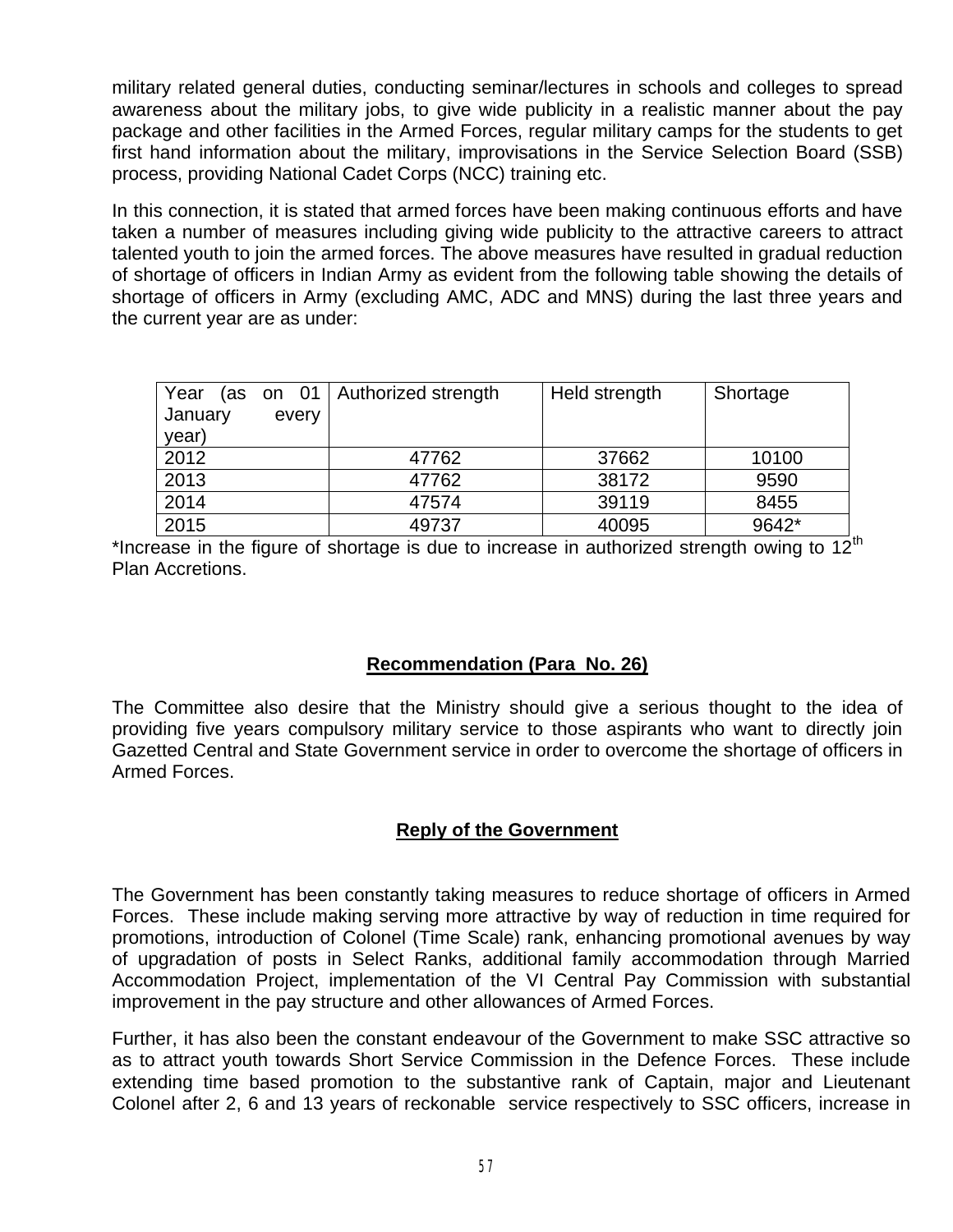maximum tenure for SSC Officers to 14 years. Additional proposals for making SSC more attractive have also been taken up for inter-departmental consultations.

As regards the recommendation regarding the idea of providing five years compulsory military service to those aspirants who want to directly join Gazetted Central and State Government service in order to overcome the shortage of officers in Armed Forces, the same has been noted. Since this will need a major policy decision the matter will need careful examination and deliberation in consultation with all concerned.

### **(Please see Para No. 70 of Chapter-I of the Report)**

### **Recommendation (Para No. 27)**

The Committee note that Recruitment rallies are conducted in different parts of the country to recruit jawans in Army and in conducting rallies, Army undertakes recruitment, whereas, the crowd control and management is the responsibility of civil administration and police. Such incidents have occurred mainly on account of overcrowding and inadequate police arrangements for crowd management. The Committee also note that the Ministry has taken number of steps to prevent mishap such as, holding smaller rallies covering select number of tehsils, spreading the rallies over a longer duration to reduce overcrowding; ensuring timely dispersal of candidates on daily basis; a pilot project for online registration and filtering applications is planned.

The Committee are not fully satisfied with the measures taken by the Ministry as the incidents are recurring. Therefore, they desire that effective crowd management should be given priority or candidates may be called directly to the permanent centres of recruitment every alternate day.

### **Reply of the Government**

As apprised earlier, Recruitment rallies are conducted after due deliberation, planning and detailed coordination with civil administration after ensuring that all basic amenities such as infrastructure and adequate police arrangements are made available by the civil administration. During the rallies, Army undertakes recruitment whereas the crowd control and management is the responsibility of civil administration and police. Such incidents have occurred mainly on account of overcrowding and inadequate police arrangements for crowd management.

The issue of recurrence of incidents of violence during recruitment rallies has been reviewed by the Ministry. Army Headquarters have taken a number of measures to obviate recurrence of such incidents, which include holding smaller rallies covering select number of tehsils; spreading the rallies over a longer duration to reduce overcrowding; ensuring timely dispersal of candidates on daily basis. Besides above, a pilot project for online registration and filtering of applications is planned, which will ensure smooth conduct of rallies and will reduce crowding to obviate recurrence of such incidents.Additional measures for effective crowd management are also under consideration.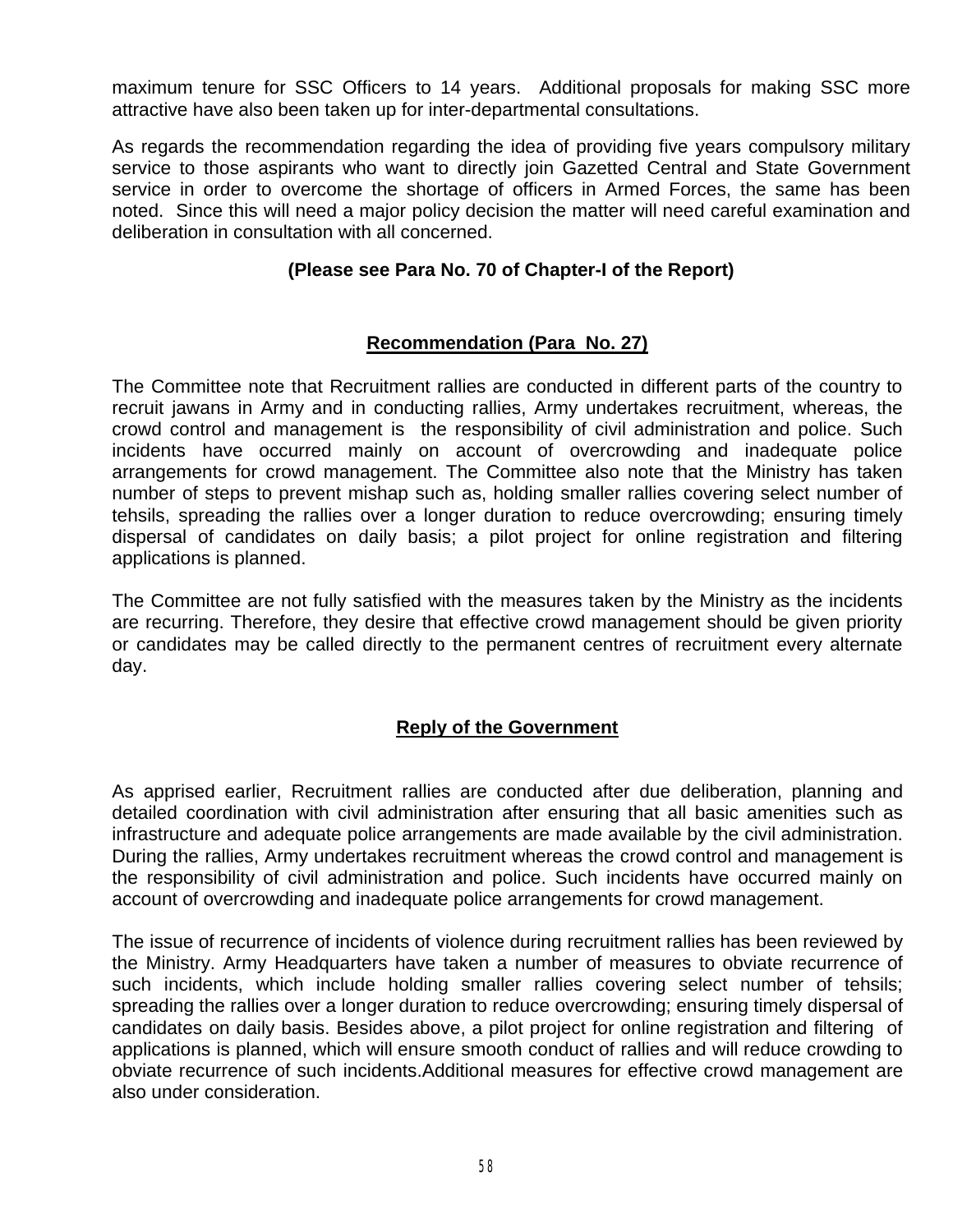## **Recommendation (Para No. 28)**

The Committee also desire that a strict watch and related tests should be conducted to know whether candidates are taking performance enhancing drugs before appearing in recruitment rallies.

### **Reply of the Government**

Open Recruitment Rally System does not include testing of candidates for performance enhancing drugs. However, Field Testing Kits are available at Rally Site to check the candidates suspected of using drugs. The selected candidates, who are suspected of using any performance enhancing drugs, during physical checking for pupil dilation, reaction to light etc., are administered with Field Drug Test Kit which are available at Rally Site. Further, additional measures for checking of candidates for use of performance enhancing drugs are under consideration.

## **(Please see Para No. 75 and 76 of Chapter-I of the Report)**

## **Recommendation (Para No. 29)**

The Committee note from the data supplied by the Ministry that only Rs. 2639 crore are allocated against the projection of Rs. 3532.12 crore in the Revenue Head of ECHS for the year 2015-16. The difference in the projection and allocation is substantial amount of Rs. 893.12 crore, which would affect the overall working of ECHS in the field of Transportation, Stores, Information Technology, Medical Treatment Related Expenditure and Revenue works etc.

### **Reply of the Government**

There is an apparent shortfall of Rs.893.12 Crore in the Revenue Head of ECHS for the year 2015-16. The projection for FY 2015-16 were made on  $10<sup>th</sup>$  July 2014 keeping in view the requirement of funds for medical treatment. However, an additional amount of Rs. 600 Crore was allotted at extended BE/RE stage.

### **Recommendation (Para No. 30)**

The Committee also note that in the Capital Head, Rs. 20.41 were, allocated during the year 2014-15 against the projection of Rs. 50 crore, however, ECHS could able to spend only Rs. 4.80 crore till 28February, 2015. The Committee would like to know the reason for not spending the allocated amount under this head. This year also, against the projection of Rs. 50 crore, ECHS is given only Rs. 30 crore. But gleaning through the last financial year projection, the Committee do not want to comment at this stage on the lower allocation.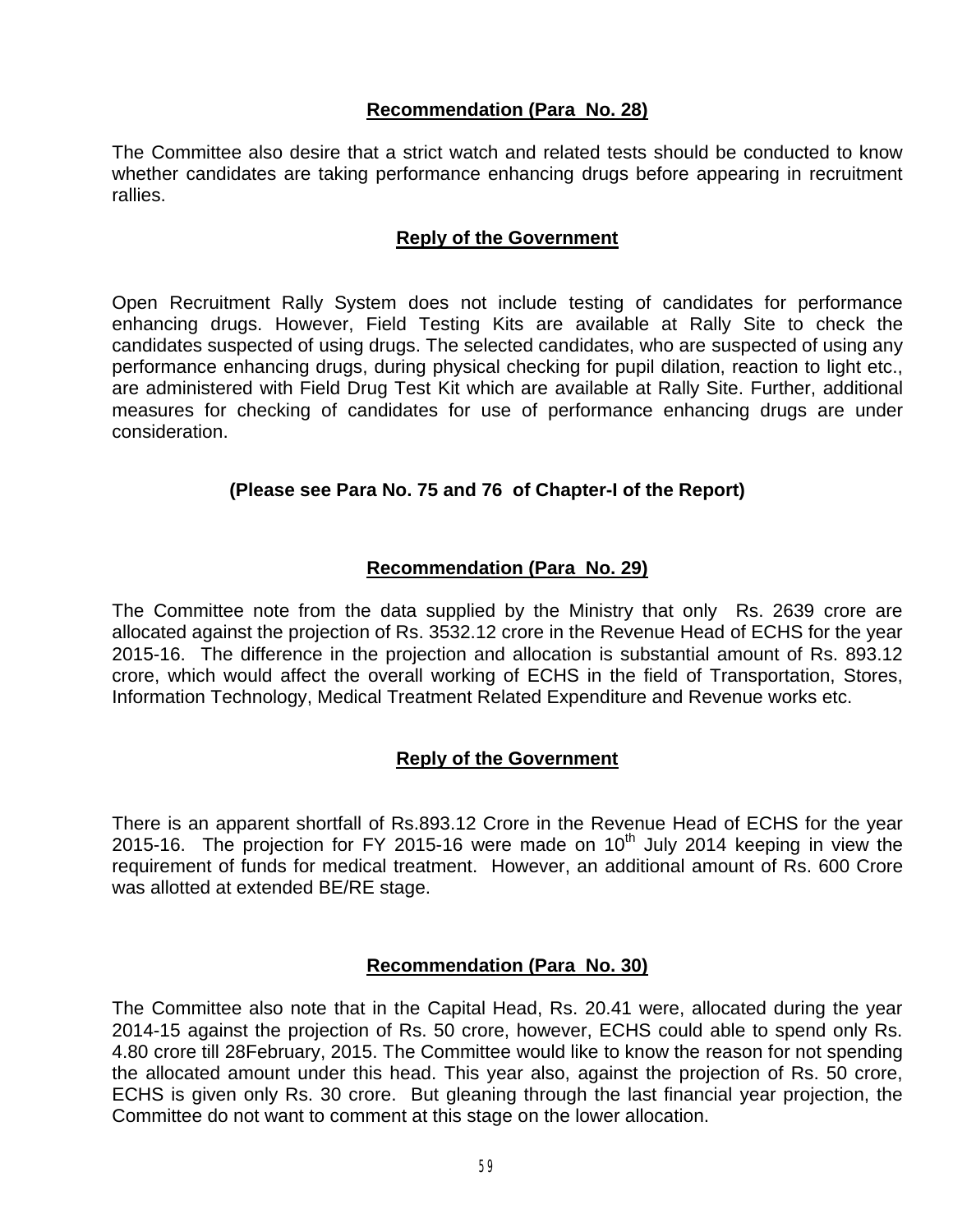# **Reply of the Government**

Funds under Capital Code Heads, relevant to Major Head-4076, Minor Head-107 (Capital) had been projected based on demands received from concerned spending agencies (i.e. DGDE, DGAFMS & all Comd HQs ofArmy) for acquisition of land in progress at 156 ECHS Polyclinics locations, requirements for construction of buildings at 55 ECHS Polyclinics and purchase of major medical equipments for 182 polyclinics, so as to operate these ECHS Polyclinics as envisaged. During the financial year 2014-15, Rs.15.30 crore was surrendered at various stages against total allotment of Rs.20.41 crores based on confirmation of requirements of funds received from various spending agencies. The details of final allotment and expenditure under Capital Code Heads in the financial year 2014-15 are appended below :

| <b>FY</b>    | Total allotment   Expenditure<br>(Rs. In Crore) | (Rs.<br><u>In</u><br>Crore) | <b>Remarks</b>                                                                                                                                                                                                                                                                             |
|--------------|-------------------------------------------------|-----------------------------|--------------------------------------------------------------------------------------------------------------------------------------------------------------------------------------------------------------------------------------------------------------------------------------------|
| 2014-15 5.11 |                                                 | $*6.61$                     | *An amount of Rs.1.52 Crore was<br>incorrectly booked by concerned O/o<br>Comptrollers of Defence Accounts<br>(CsDA). Request for rectification of this<br>error has been submitted to O/o CGDA<br>under intimation to DGFP-2. Hence<br>the actual expenditure by ECHSis<br>Rs.5.09 Crore. |

Purchase of land, construction of building & procurement of medical equipments involve lengthy and time consuming procedures. Hence, the amount envisaged could not be spent within the same financial year.

# **Recommendation (Para No. 31)**

The Committee note that ECHS faces difficulties in giving medical facilities to its subscribers due to irregular allotment of funds, time consuming procurement procedures and not having additional power of local purchase by non-military polyclinics. The Committee desire that the funds should be provided to ECHS to mitigate the problem of the subscribers of ECHS.

### **Reply of the Government**

The observations of the committee have been noted for compliance on priority.

# **Recommendation (Para No. 32)**

The Committee also note that 178 polyclinics do not have an empanelled facility/ Armed Forces Medical Services hospitals near their vicinity, therefore, the Committee desire that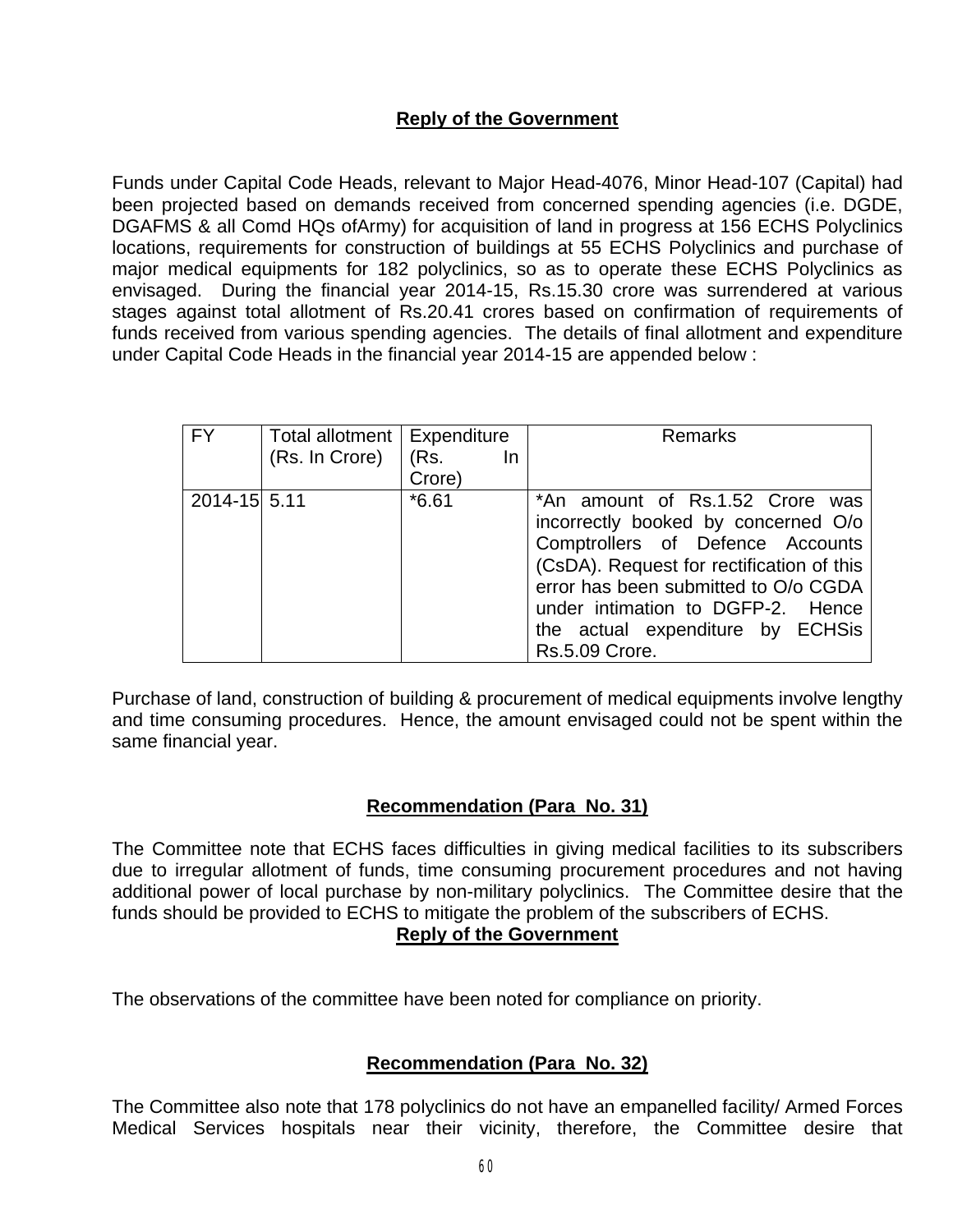empanelment of hospitals in difficult areas like North-East, Sikkim, Uttarakhand, Himachal etc. should be given priority and other cases relating to empanelment of hospitals pending with ECHS should be cleared at the earliest and intimated to the Committee.

### **Reply of the Government**

Against the 178 Polyclinics not having an empanelled facility/ Armed Forces Medical Services Hospital near their vicinity, 136 private Hospitals/ Diagnostic Centres and Nursing Homes covering the 107 polyclinics have been empanelled with ECHS on 15<sup>th</sup> April 2015. This has resulted in reducing the number of polyclinic without empanelled Hospitals/ Nursing Homes/ Diagnostic Centres to 71. These polyclinics refer patients to empanelled facilities under Regional Centre, which may be located in adjoining districts.

## **Recommendation (Para No.33)**

The Committee further note that at some of the ECHS polyclinics doctors are not available to treat the patients. The Committee desire that necessary steps be taken to appoint doctors at each and every polyclinic. They also feel that a panel of retired doctors from the Army Medical Corps (AMC) could be created and they may be requested to offer their services in such areas.

# **Reply of the Government**

The point noted by the committee is under consideration. Presently to overcome the shortfall of medical officers, the patients are being referred by OIC Polyclinics to the empanelled facilities directly and also patients can directly report to empanelled facilities in case of emergency. In addition, places where patient load on Polyclinic is high, additional doctors have been provisioned by rationalization from locations with low patient load. As far as creation of panel of retired AMC doctor, the issue has been taken up with O/o DGAFMS for initiating necessary action on the subject.

# **Recommendation (Para No. 34)**

The Committee are surprised to note that 124452 bills of empanelled hospitals are pending amounting to Rs. 273.40 crore in respect of various Commands of Army, Navy and Air Force. The Committee take a serious view of this laxity and desire that these bills should be cleared at the earliest so that the empanelled hospitals take due care in treating ECHS beneficiaries and sure of getting reimbursement. The progress on this be intimated to the Committee within three months.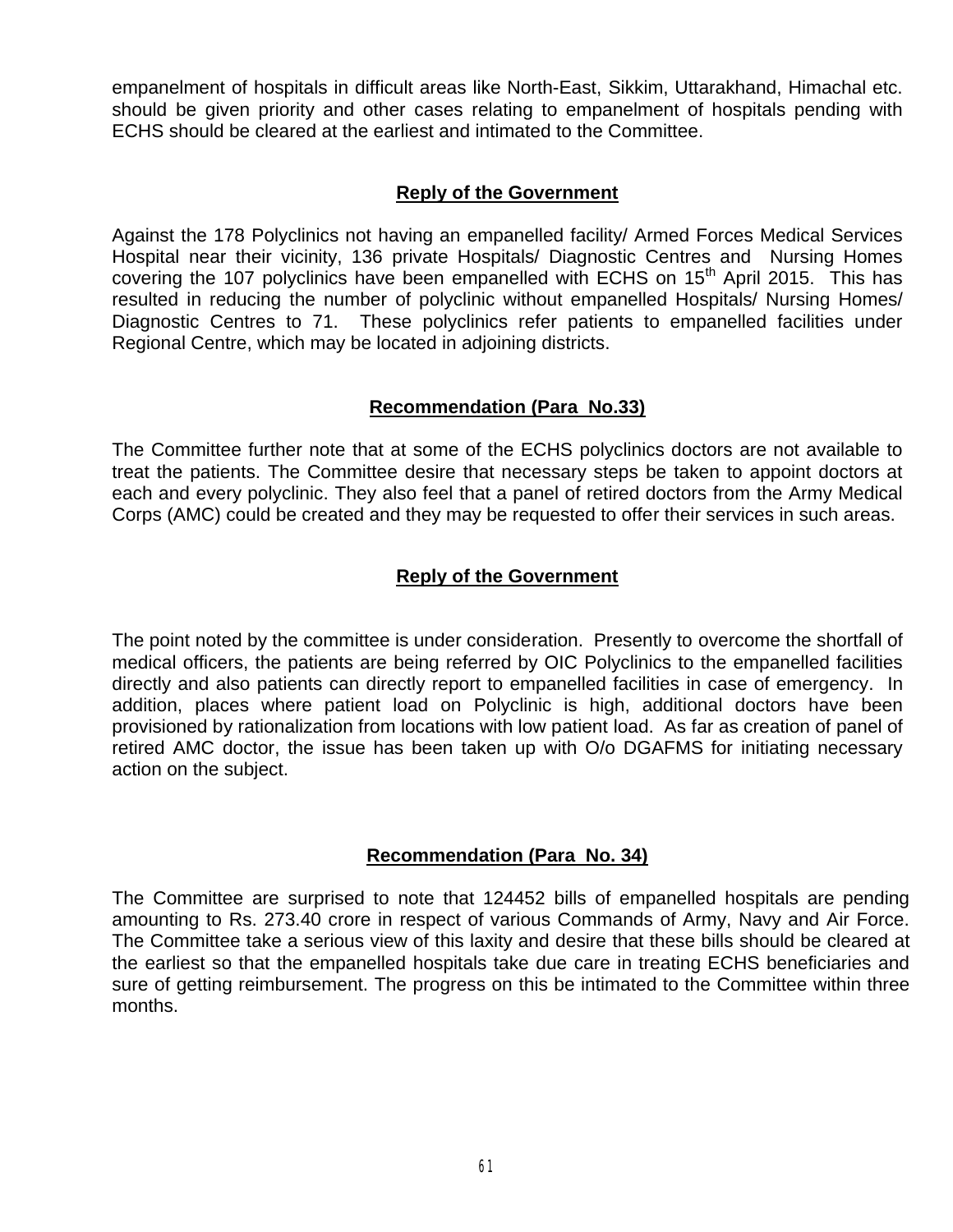## **Reply of the Government**

Instructions have been issued to the all concerned to expedite claims at the earliest. There has been a progress towards reduction of manual claims and it is being ensured that daily uploading of claims takes place for on-line billing. Presently, MoA between UTI-ITSL (Bill processing Agency) and ECHS is in the final stages of approval. Once the MoA comes into execution, the issue of pendency of bills will be reduced. Feedback will be given to the committee as directed.

## **(Please see Para Nos. 89 and 90 of Chapter-I of the Report)**

### **Recommendation (Para No. 37)**

The Committee note that NCC aims at creating a pool of organized, trained and motivated youth with leadership qualities in all walks of life, who will serve the Nation regardless of which career they choose. It also provides an environment conductive to motivate young Indians to join the Armed Forces.

### **Reply of the Government**

Being a factual statement, no comments are offered.

### **Recommendation (Para No. 38)**

The Committee also note that during the year 2011-12, NCC were allocated Rs.984.01 crore, however, the actual were Rs.713.81 crore; during the year 2012-13, NCC was allocated Rs.1128.80 crore, however, the actual were Rs.791.87 crore, during the year 2013-14 NCC was allocated Rs.887.12 crore, however, the actual was Rs.874.03 crore. During the year 2014-15 NCC has been allocated Rs.1025.17 crore, however, actual were 927.42 crore till February 2015. This year NCC was allocated only Rs.1021.39 crore, which is approximately Rs.4 crore less than last year's allocation.

### **Reply of the Government**

Being a factual statement, no specific comments are offered except that the actual expenditure for the financial year 2014-15 was Rs.965.84 crore.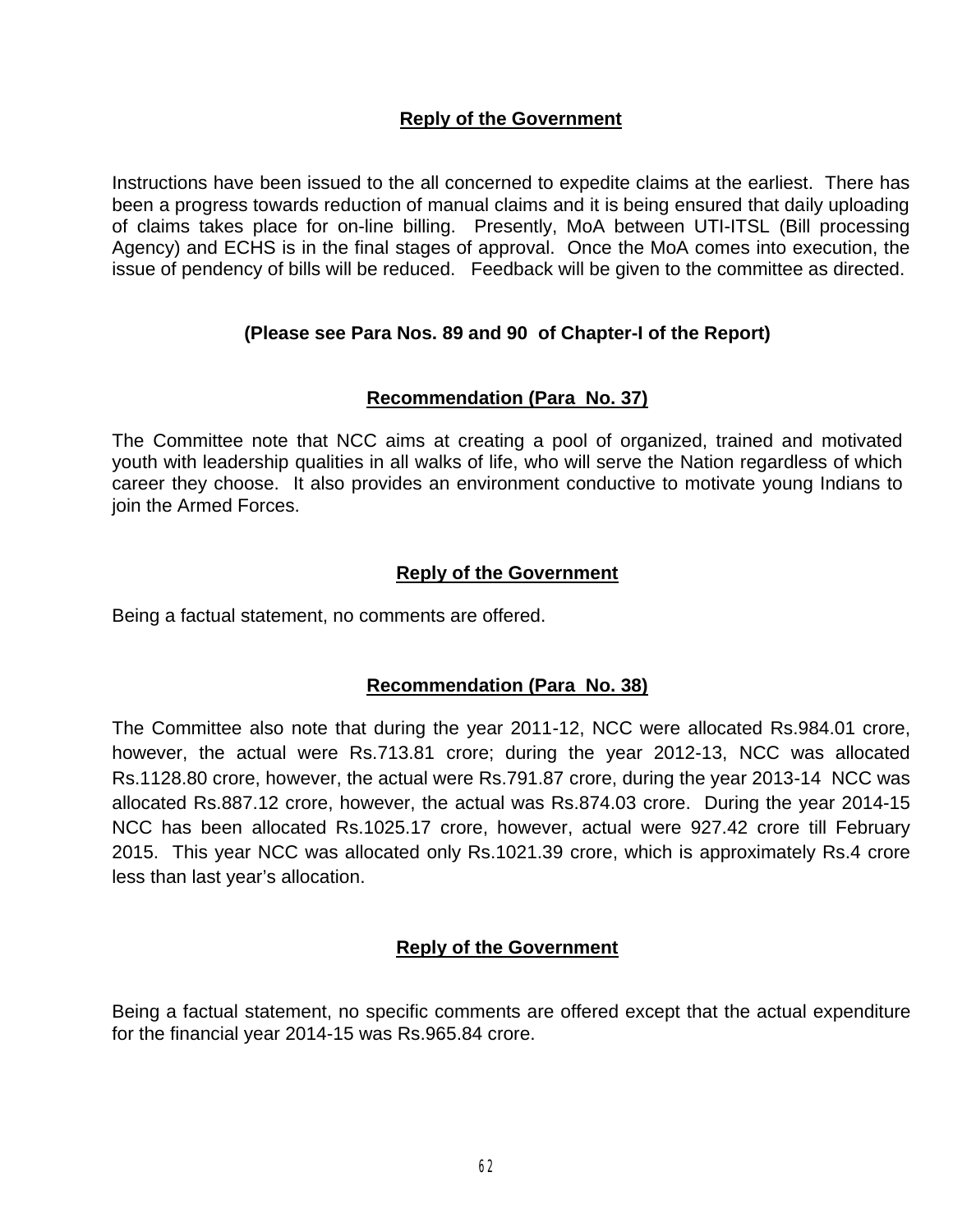# **Recommendation (Para No. 39)**

It can be analyzed from the data that even after the Revised Estimates, there has been under spending every year. The Committee desire that NCC Directorate must be guided by the Finance Division of the Ministry of Defence in the financial planning process to avoid this under spending which has become consistent in nature.

#### **Reply of the Government**

It is a fact that for the last 4 years, there has been under spending by DGNCC vis-à-vis the budget allotted to them. However, non-utilization of full budget by HQ DGNCC has been due to variety of reasons such as non-finalization of rate contracts for procurement of clothing items for use by NCC cadets, failure of rate contracts, ban on purchase of new vehicles as also due to the time taken in sanction of works and procurement of microlites not materializing. As regards Directive of the Committee regarding guidance by MoD (Finance) in financial planning, it is submitted that all the budgetary projections made by NCC are evaluated by Defence (Finance) and through a process of mutual consultation, the final figures are projected to Ministry of Finance. Further, as suggested by the Standing Committee, NCC has been directed to take full advantage of expertise of Defence Finance in their financial planning process.

## **Recommendation (Para No. 40)**

The Committee also desire that additional allocation of Rs.175.44 crore under the Revenue Head for procurement of clothing, vehicle, equipment, IT hardware and revenue works may also be provided at RE stage.

### **Reply of the Government**

NCC was allotted Rs.1021.39 crore at Budget Estimates (BE) stage for the financial year 2015- 16. Out of this, an amount of Rs.1016.39 crore was allocated under Revenue Head of expenditure (including an amount of Rs.183.63 crore under Revenue Non-Salary Head) and Rs.5 crore under the Capital Head of expenditure.

As this allocation of Budget was considered inadequate to meet the committed liabilities under the heads clothing, vehicles, information technology, revenue works and the anticipated expenditure on account of International Yoga Day, the Committee had observed that additional allocation of Rs.175.44 crore under the Revenue Head may be provided at Revised Estimates (RE) stage.

In the meantime, out of extreme urgency, an additional budget of Rs.25 crore has been provided to DG NCC under Revenue Head, through re-appropriation thereby increasing the allocation to Rs.1041.39 crore under Revenue Head of expenditure. Further, based on reassessment of fund requirements, NCC has projected an amount of Rs.1141.18 crore under Revenue Head in RE 2015-16, on 21<sup>st</sup> October, 2015. This is Rs.124.79 crore higher than BE 2015-16 under Revenue Account.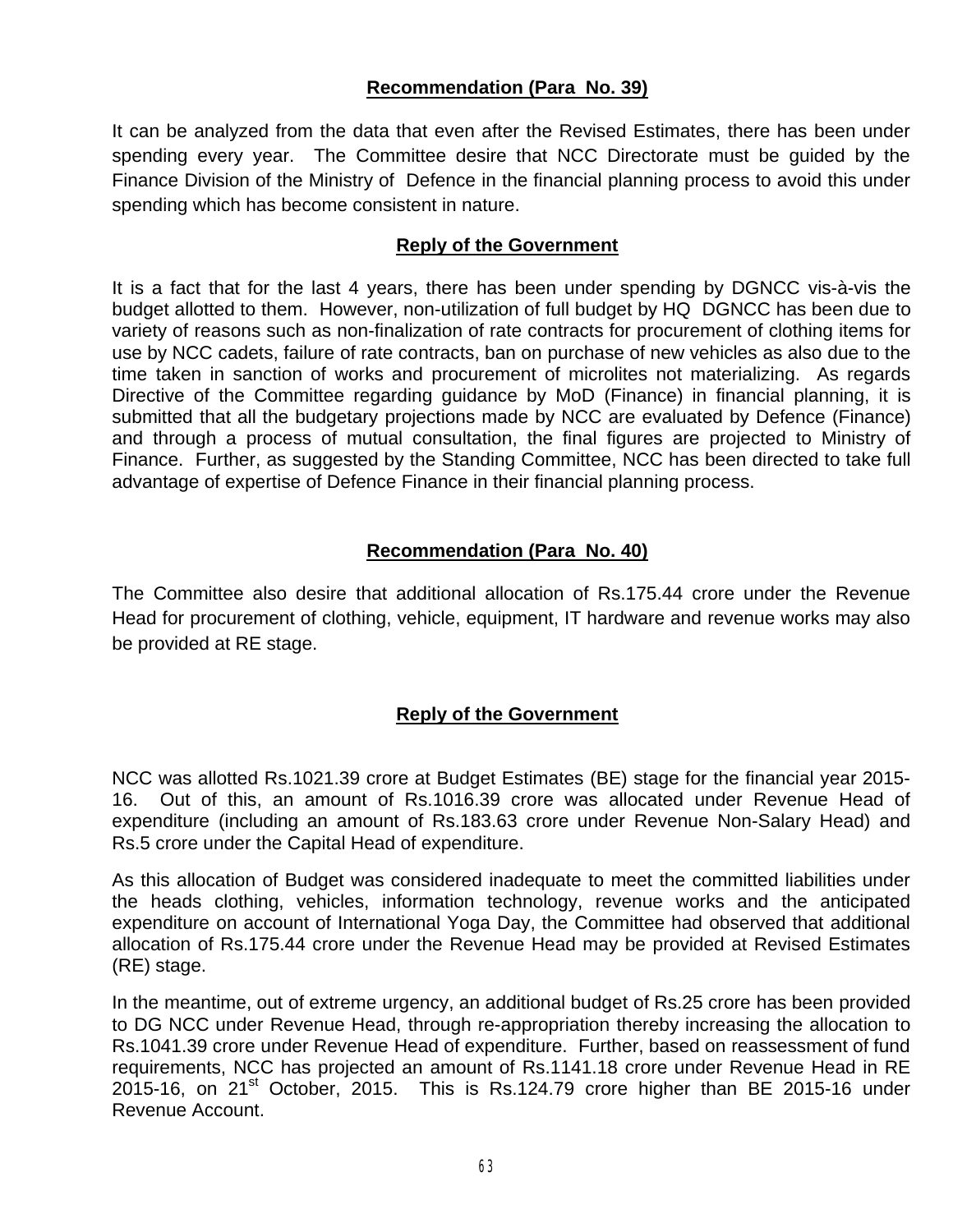### **Recommendation (Para No. 41)**

The Committee further note that total sanctioned strength of NCC cadets is 15 lakh. The Committee glanced through last year's data wherein the actual strength of NCC cadets was given 11,73,029. Out of it, the Girl cadets were 3,04,661, consisting of 26%. The NCC covered 10,174 Schools, 5,548 Colleges and 670 Districts. However, it had 4790 Schools and 2549 Colleges in the waiting list. As per this year's data, the strength of NCC cadets is going down and at present the actual strength of NCC cadets is 11,31,083. Out of it, the Girl cadets are 2,90,420, consisting of 26%. The NCC covered 10,397 Schools, 5,511 Colleges. However, it has 4892 Schools and 2955 colleges in the waiting list. The Committee desire to know the reason for depletion of strength of cadets since the last one year and the action taken by the Ministry to arrest the fall. The Committee also desire that necessary steps must be taken to cover maximum schools and colleges from the waiting list.

### **Reply of the Government**

The enrolment period for Senior Division / Senior Wing (SD/SW) in NCC has been revised from 2 years to 3 years during the year 2013-14. The reason behind depletion of cadet strength is the fact that during the transition period of SD/SW enrolment period from 2 years to 3 years, the annual intake of 50% cadets every year (in 2-year enrolment cycle) has got reduced to 33% cadets every year (in 3-year enrolment cycle). The transition period would be completed by the year 2015-16. It is expected that from 2016-17 onward there would be no such technical deficiency. However, there could still be some deficiency in enrolment of cadets due to other reasons, such as, placing of educational institutions in suspended animation and inadequate response to NCC training in certain institutions.

The sanctioned strength of NCC cadets is being increased from 13 lakh to 15 lakh in 5 phases at the rate of 40,000 cadets per phase. Two phases have been implemented increasing the cadet strength to 13.80 lakh and  $3<sup>rd</sup>$  phase is under implementation. Necessary steps are being taken to cover more schools and colleges from the waiting list. The  $4<sup>th</sup>$  and  $5<sup>th</sup>$  phases of the current Expansion Plan of NCC would enable partial liquidation of the current waiting list.

### **Recommendation (Para No. 42)**

The Committee also recommend that to have wider reach of NCC in schools and colleges, the Ministry of Defence should look into the possibility of coordinating with the Ministry of Human Resource Development. The Committee also desire the Ministry of Human Resource Development to make NCC as a part of the education policy so as to create organized, trained, disciplined, selfless and motivated future generation. The steps should be taken to encourage girls to join NCC to correct ratio of Girl vs Boy Cadets.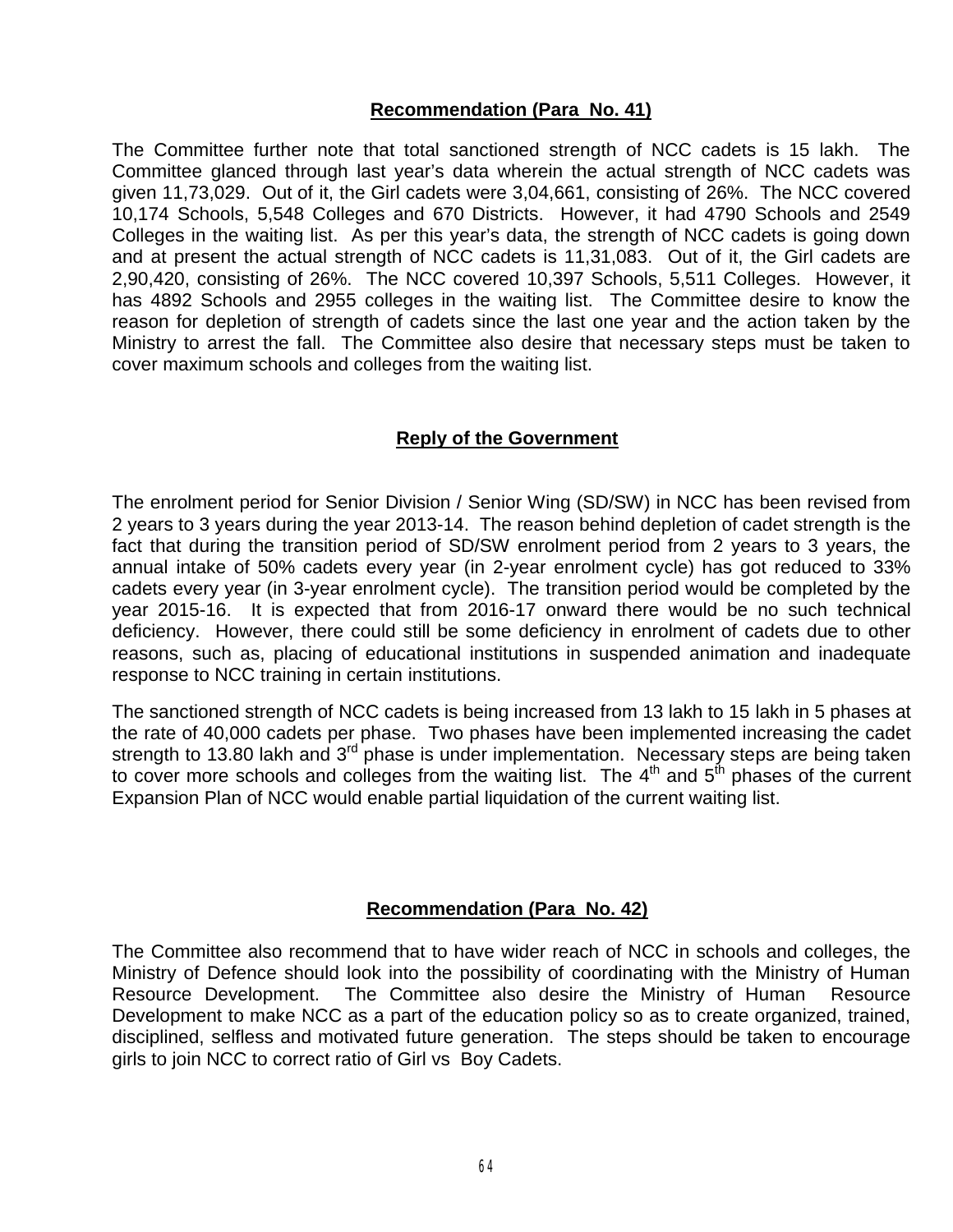# **Reply of the Government**

A case each for incorporating best practices of NCC in the curriculum of schools as also making NCC as a part of education policy so as to create an organized, trained, disciplined, selfless and motivated future generation has been taken up with the Ministry of Human Resource Development. In the current expansion Plan of NCC for increase in sanctioned NCC cadet strength by 2 Lakh Cadets in 5 phases, 8 NCC Girls Units have already been raised as a part of implementation of 1<sup>st</sup> and 2<sup>nd</sup> phases. One more Girl Unit is included in the 3<sup>rd</sup> phase of implementation. The  $4<sup>th</sup>$  and  $5<sup>th</sup>$  phases of implementation would also include Girls Units.

# **Recommendation (Para No. 43)**

The Committee note that the perspective plan of NCC include raising of NCC units, increase in the ratio of girl cadets, selection of cadets in Armed Forces, setting up of NCC Academies, etc. The Committee desire that all out efforts must be made to turn its perspective plan into reality.

### **Reply of the Government**

(a) **Raising of NCC units**: Revised Plan of new raisings and its phase wise progress is given in the Appendix for ready reference.

(b) **Increase in the ratio of Girl Cadets**: NCC Girls battalions are being raised in the 3rd phase of expansion plan. In addition, regular NCC Battalions are planned to be converted to Mixed Battalions, which would also have 33% girl cadets. This would contribute towards increasing the girls representation in NCC.

(c) **Selection of Cadets in Armed Forces**: With a view to enhancing utilization of vacancies in Armed Forces, personality development capsules, lecture on induction into Armed Forces and familiarization with the methodology to apply for Armed Forces are being carried out in each NCC camp. Further, NCC is giving impetus to coaching potential cadets to join Defence Forces. Cadets are being motivated, coached and prepared for Service Selection Boards (SSBs).

(d) **Setting up of NCC Academies**: As regards setting up of NCC Academies, presently four NCC Academies in Vadodara, Ropar, Malaut and Nagrota are fully functional. Establishment of an Academy each at Rohini (Delhi), Bangalore and Raipur are in progress.

# **(Please see Para No. 105 of Chapter-I of the Report)**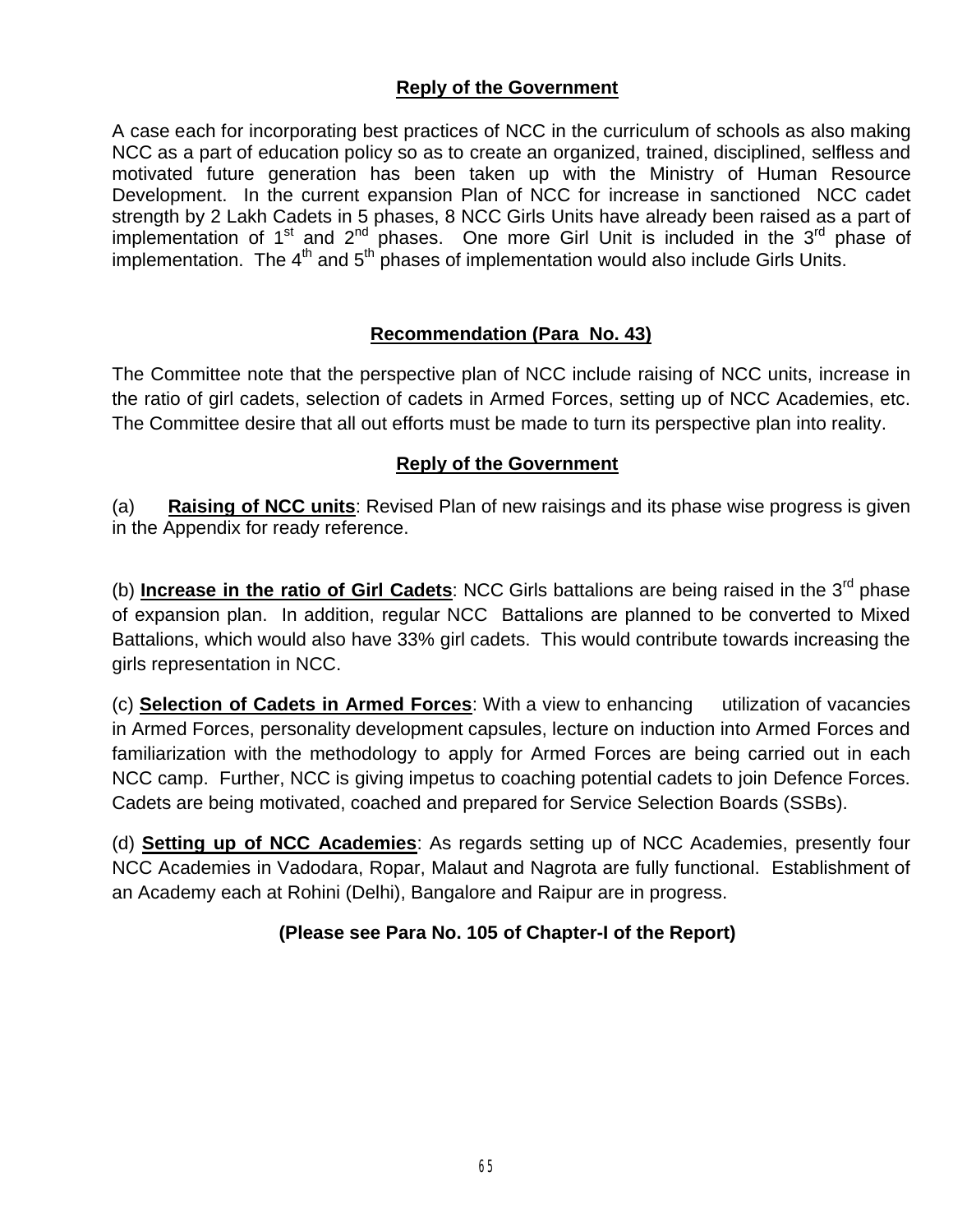### **Chapter III**

# **OBSERVATIONS/RECOMMENDATIONS WHICH THE COMMITTEE DO NOT DESIRE TO PURSUE IN VIEW OF THE REPLIES RECEIVED FROM THE GOVERNMENT**

# **Recommendation (Para No. 35)**

The Committee note that Directorate General Quality Assurance (DGQA) is responsible for Quality Assurance of Defence Stores produced by Ordnance Factories, Public and Private sector organisations and imported. DGQA takes all the actions necessary to ensure that the Defence Forces of the country get the entire range of arms, ammunition, equipment and stores of the desired quality, that will enhance the combat efficiency and effectiveness of the fighting forces and they are able to easily maintain and fully exploit the equipment and stores.

The Committee also note that one of the responsibility of Organisation is to manage the configuration of all products by control of specifications and drawings, incorporating changes/ modifications necessitated for improved performance and Quality improvement and consistency is ensured by regular process and products audits. This Organization also carries out tests for Shelf Life Extension of ammunition, missiles and NBC protective stores. Based on feedback from users DGQA carries out defect investigation to take remedial measures for future and suggest improvements in design post production and post procurement stage as well.

# **Reply of the Government**

The Committee is kind enough to take note of the key functions being performed by the DGQA Organisation and is appreciative of the role being performed by DGQA in ensuring the quality of products being supplied to the Armed Forces. Further amplification of the functions, which the Committee has made a mention of, is given in the succeeding paragraphs.

2. Configuration management gives greater freedom to the manufacturers to continually improve their products based on the needs of the Users and adoption of superior technology.

3. DGQA supports and encourages the ethos of continual product improvement. A mechanism of Alteration Committees, headed by GM, with reps from DGQA, User and DRDO is already in place at all Ordnance factories. These committees meet regularly to deliberate on Product Improvement. On identification of stores for product improvement, DGQA gets involved in quality assurance and final acceptance. On successful development, the drawings are accordingly amended / updated.

4. Periodic review of shelf life of ammunition, missiles and Nuclear, Biological and Chemical (NBC) protective stores is also being undertaken by DGQA and advice is being rendered to Directorate General of Ordnance Stores (DGOS) regarding Depot Proof.

5. The Authorities Holding Sealed Particulars (AsHSP) of DGQA carry out defect investigation to pin point the nature of defect and ascertain whether the defect is new or the same has been reported earlier also. Defects are analysed by the AsHSP to conclude probable/ exact cause of defect and suggest remedial / improvement measures.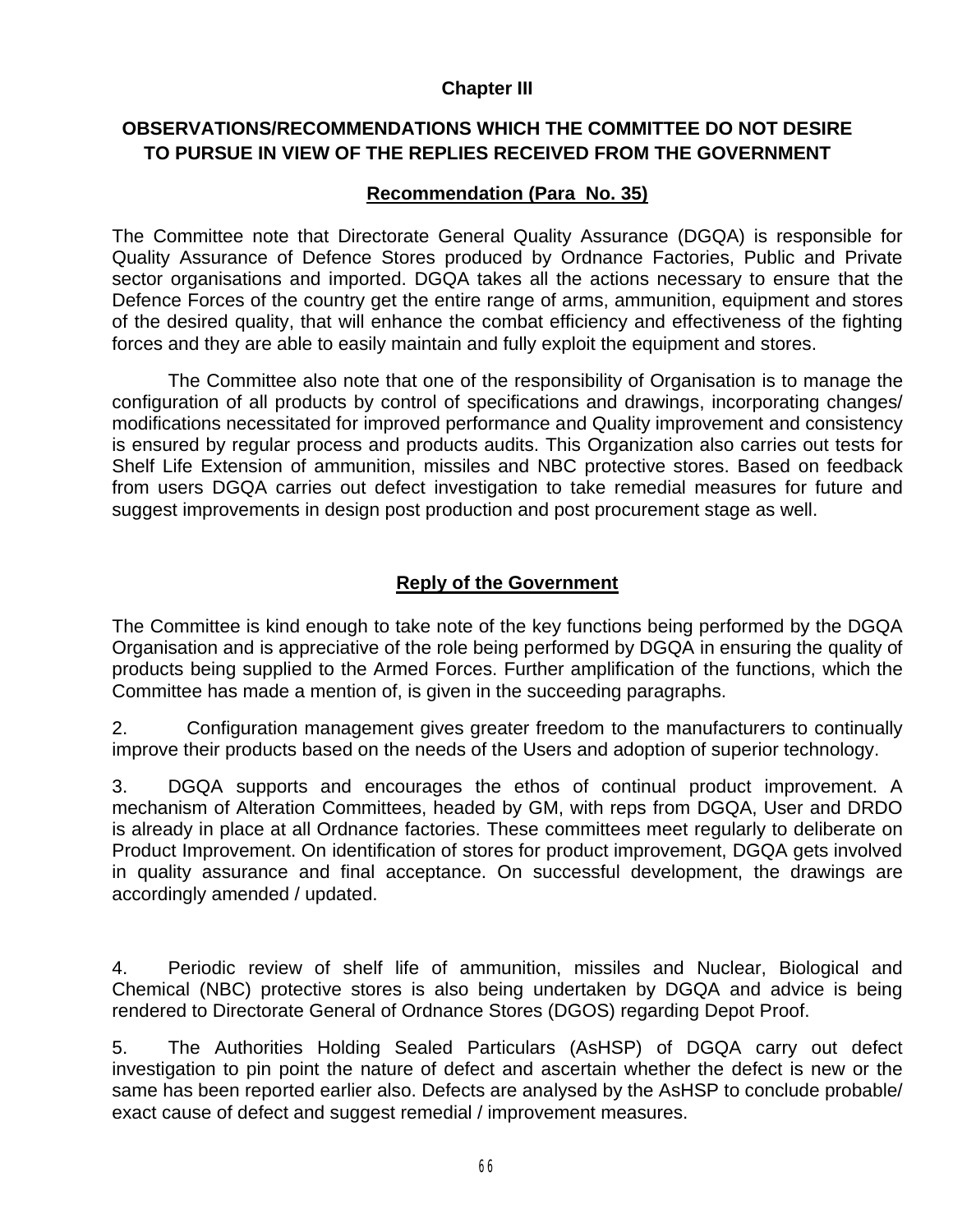# **Recommendation (Para No. 36)**

The Committee appreciate the system of inspection by DGQA before inducting a weapon system, at production stage and also post production stage. But it is surprising for the Committee to know that despite this, how products of inferior quality are passed out from the Ordnance Factories belying the claim of elaborate system of inspecting! The Committee are of the view that taking such stringent inspection existing procedures should be further fine tuned to make them feel-safe so our Armed Forces are sure of quality of products they are getting.

## **Reply of the Government**

1. DGQA carries out Quality Assurance (QA) on behalf of the Users i.e the Armed Forces, of stores being produced by Ordnance Factories. During the process of QA checks, all steps are taken to ensure strict compliance of the stores with the laid down specifications. Only after a product is found adhering to the quality standards, it is cleared for issue to the Users. In case of arms and ammunition, proof firing of randomly drawn samples is also carried out.

2. All efforts are made to ensure that no store of inferior quality is permitted to pass out from Ordnance Factories wherever Quality Assurance cover is provided by DGQA. For stores which are manufactured in large quantity, the inspection is carried out on a sampling basis as per the laid down standards. Sampling inspection is done in accordance with internationally acceptable norms and practices. Acceptance of a batch / lot of manufactured stores, from the quality point of view, depends on the Acceptance Quality Level (AQL) specified. AQL denotes the acceptable percentage of non conformities per hundred items and is defined as per IS 2500 (Part-I): 2000 {ISO 2859-1: 1999}. The said Standard also lays down the concept of Consumer's & Producer's risks which is intended to ensure Consumer protection while simultaneously assuring the Producer that the acceptance of stores will occur if quality is better than AQL.

3. To further strengthen and fine tune the system and to minimize such instances, the following measures are being ensured by DGQA, in addition to regular Quality Audit of products:

- (a) Encouraging the Ordnance Factories to ensure transparency and accountability through their Network Quality Data Base Management System (NQDBMS).
- (b) Regular advice to Manufacturers on Quality issues.
- (c) Based on the feedback from the Users and analysis of defect investigations, manufacturing processes which require improvements are identified and detailed audit is carried out. Improvements are recommended to the manufacturer for implementation to ensure improvement and consistency in the quality of products.
- (d) Product improvement through Alteration Committees.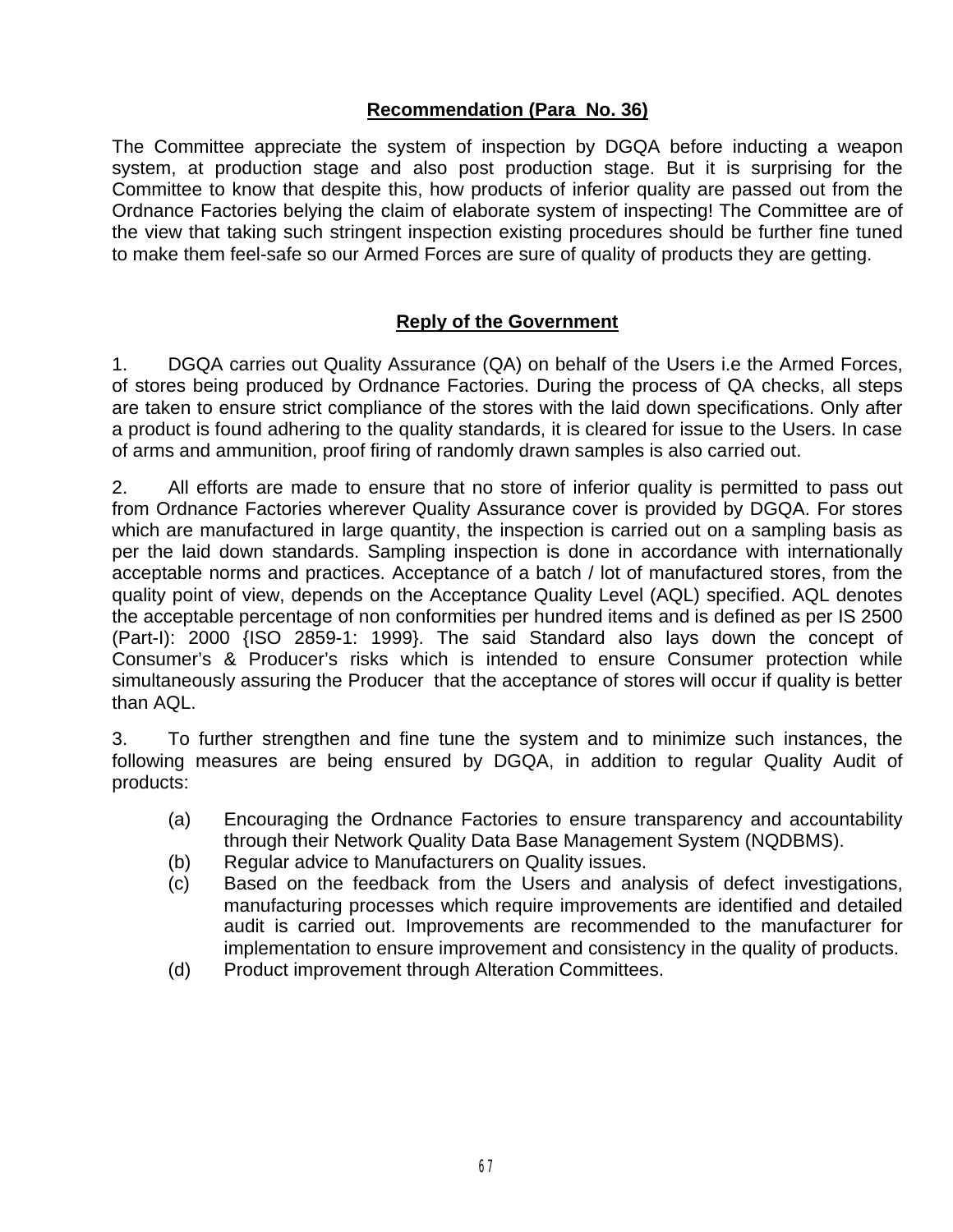## **CHAPTER IV**

## **OBSERVATIONS/RECOMMENDATIONS IN RESPECT OF WHICH REPLIES OF GOVERNMENT HAVE NOT BEEN ACCEPTED BY THE COMMITTEE WHICH REQUIRE REITERATION AND COMMENTED UPON:**

## **Recommendation (Para No. 6)**

The Committee are surprised to find that DGOF allocation was short of Rs. 1420 crore for ammunition and funds were not available within Army Revenue Budget allocation for buying ammunition! The Committee also ponder over one of the views expressed by a representative of Army that sanction may be given to procure ammunition for capability building from Capital Head as well as additional allocations should be provided based on the progress of expenditure. The Committee feel that items of vital importance such as ammunition, which serve as the most fundamental requirement and play a crucial role in conventional warfare, are not made available through Ordnance Factories due to non-availability of funds under the Revenue Head. Keeping in view, the crucial importance of ammunition, the Committee recommend that perspective planning for Revenue allocations should be done in such a way that little scope left in re-prioritizing the allocations from another head.

## **Reply of the Government**

Allocation for different element of the revenue budget of the Army is made by the Army itself within the overall ceilings prescribed by the Ministry. However, it is ensured that the Army reserves adequate budget to pay for DGOF Supplies as per targets jointly fixed between the Army and DGOF. Re-prioritisation of allocations may sometimes be necessary in the event of contingent requirement of additional funds for some particular purpose or imposition of cut in the budget.

The allocations to the Army and DGOF are constrained by the overall allocation made by the Ministry of Finance which has been lower than the projected requirement.

## **(Please see Para No. 19 of Chapter-I of the Report)**

## **Recommendation (Para No. 8)**

The Committee note that the 12th Plan projects were still awaiting Government approval even after a lapse of substantial period of time. It also came to the notice of the Committee that operational control of Indo-Tibetan Border Police (ITBP) should rest with Army for cohesion in operation. The Committee desire that these projects should be given approval at the earliest. The Committee also desire that the reasons for non approval of the 12th Plan projects, should be submitted for their perusal.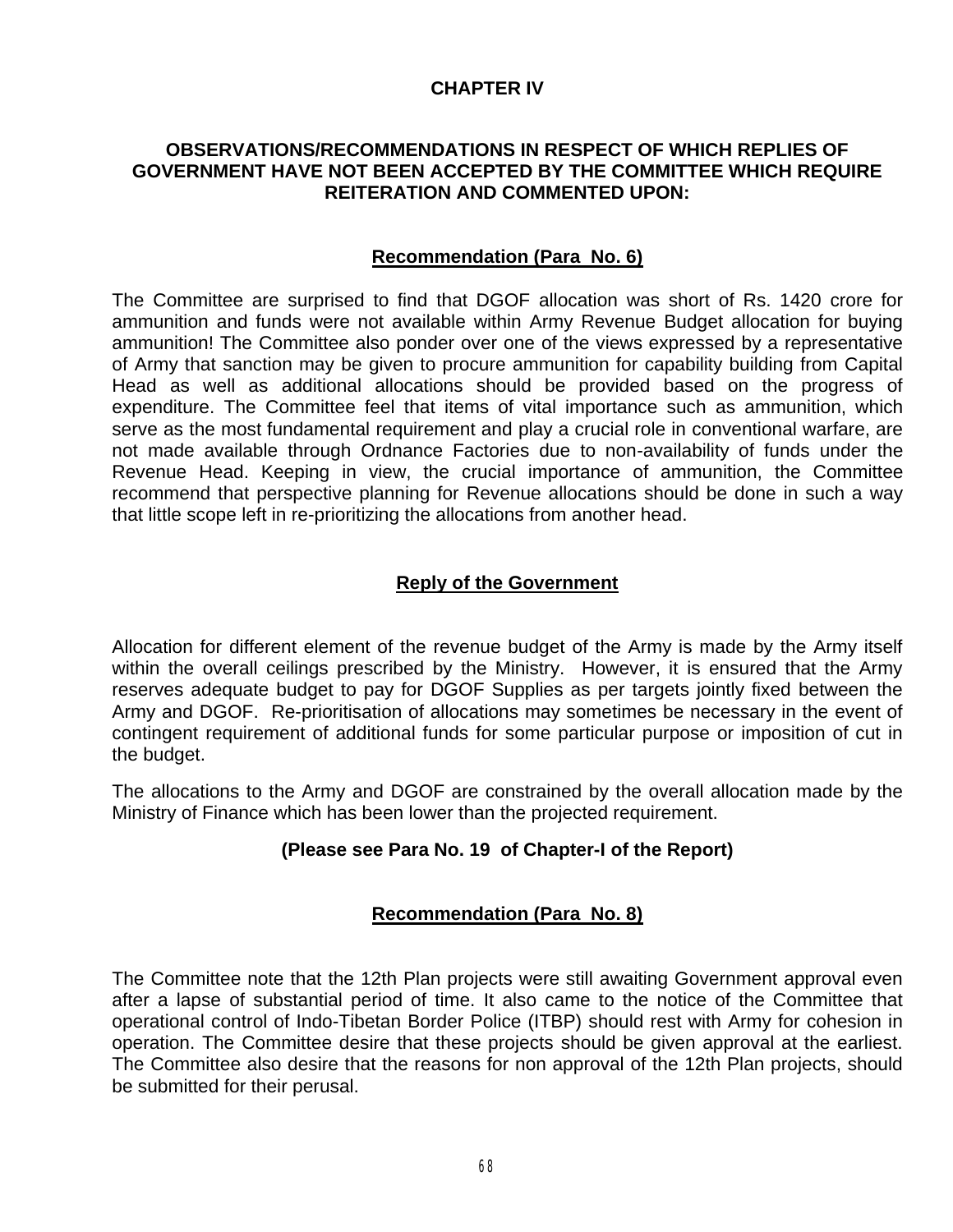## **Reply of the Government**

The 12<sup>th</sup> Defence Five Year Plan remained under correspondence with the Ministry of Finance till November, 2014. With the finalisation of the BE for 2015-16 it was felt that there was no further purpose in pursuing approval of the Plan for 2012-17 given that budget for four out of five years of the Plan period was fixed. Under the circumstances, it was decided not to pursue the case for government approval of the Plan further.

However, annual budget projections and individual schemes continue to be processed by the Ministry as envisaged in the Plan.

## **Recommendation (Para No. 9)**

The Committee are of the view that the Ministry should give a serious thought in consultation with the Ministry of Home Affairs to make Indo-Tibetan Border Police under the operational control of Army to facilitate joint operations to resolve the problems related to incursions etc.

## **Reply of the Government**

The Group of Ministers (GoM) formed after Kargil War, in its Report in 2001, had recommended adoption of the principle of 'One Border One Force'. They had recommended that borders which are operationally active should be the responsibility of the Army and ITBP should be placed under the operational control of Army till the boundary between India and China is demarcated.

Ministry of Defence has taken up this issue with the Ministry of Home Affairs.

## **Recommendation (Para No. 10)**

The Committee also desire that slippages of 11th Plan should be made up in the 12th Plan and desired level of improvement in capability vis-à-vis neighbouring nations, upgradation of infrastructure along Northern Borders, modernisation of Armour, Firepower, Infantry, Air Defence, Aviation, Engineers, Night Vision Devices and enhancement of aviation assets, should be achieved. Necessary steps must be taken so that the 12th Plan period does not meet the same fate as that of the 11th Plan.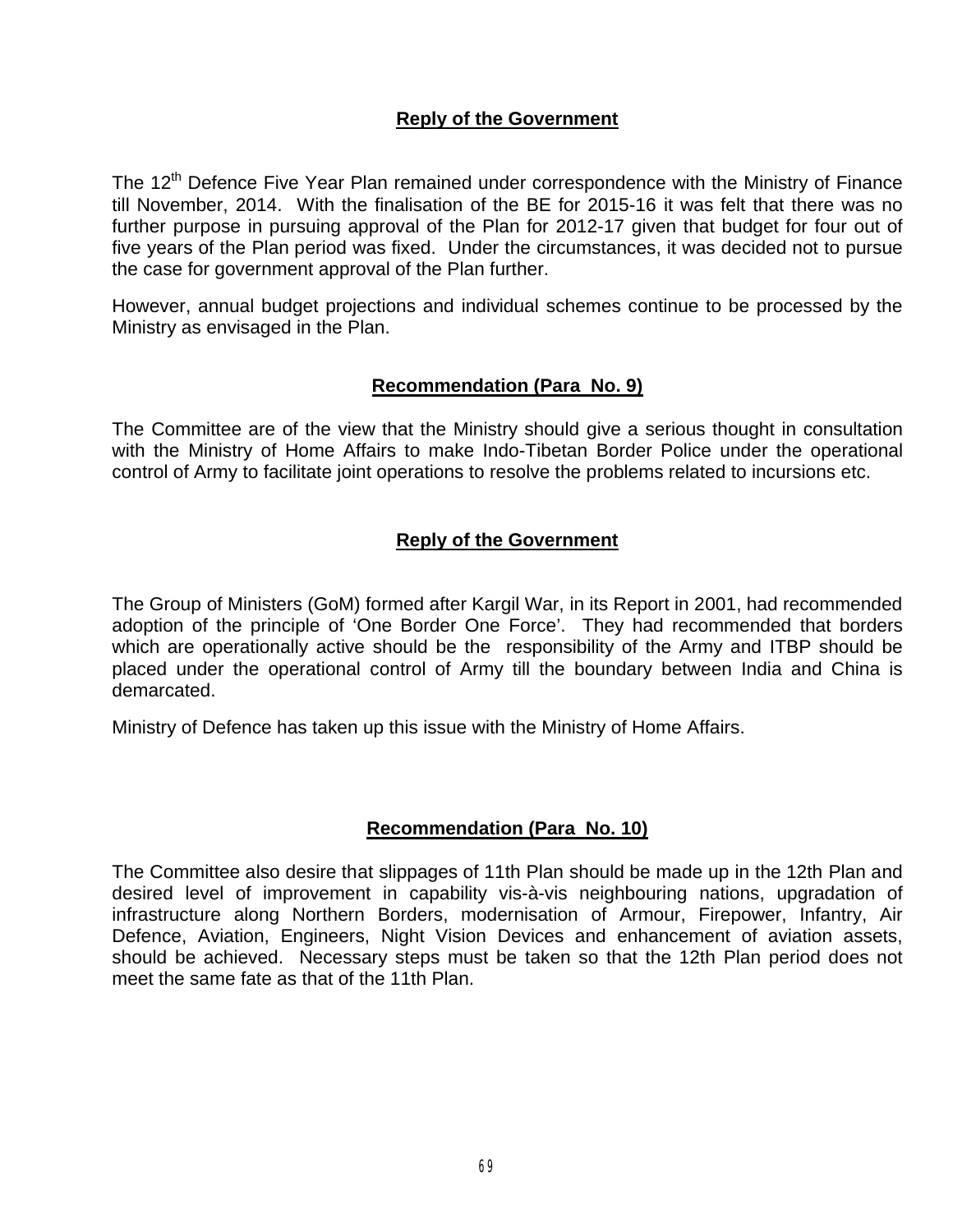## **Reply of the Government**

Modernization during 11<sup>th</sup> Army Plan was focused on developing capabilities to attain military objectives across the entire spectrum of conflict.  $11<sup>th</sup>$  Plan had succeeded in making a beginning towards addressing our priority areas. However, paucity of funds and the prolonged procurement cycles resulted in slippages. 12<sup>th</sup> Army Plan which was approved by the Defence Acquisition Council (DAC) on 02 Apr 12 and is in execution since then, has taken into account the critical slippages of 11<sup>th</sup> Army Plan. There have been delays in Infrastructure Development for 11<sup>th</sup> Plan Accretions being undertaken as part of Cabinet Committee on Security (CCS) Note for Infrastructure Development in Eastern Command. This is primarily due to delays in land acquisition, preparation of Detailed Project Reports (DPR) by consultants and delay in sanction of Military Engineering Services (MES) accretions. Efforts are being made to complete the planned development at the earliest.

The Indian Army's improvement in capability is in place in the form of Long Term Integrated Perspective Plan 2012-2027, the 12<sup>th</sup> Five Year Plan (2012-17) and Annual Acquisition Plans. In the extant  $12<sup>th</sup>$  Army Plan the procurement of Infantry weapon systems, Artillery guns, Tanks and Infantry combat vehicles, Air Defence weapon system, Reconnaissance and Surveillance helicopters, Engineer equipment, Tactical communication system and Ammunition procurement has been prioritized. Besides, Night Enablement of the Indian Army is also being given adequate stress.

In addition to strict compliance of procedures laid out in Defence Procurement Procedure (DPP) 2013, Standing Operating Procedures of the Army and regular monitoring at all levels, a number of in house steps have been instituted in the Indian Army to speed up the acquisition process.

The modernization of the Armed Forces is a continuous process based on threat perception, operational necessity, technological changes and available resources. The Recast  $12<sup>th</sup>$  Army Plan has a total of 719 capital acquisition schemes and provides for Key Capability enhancements including Fire Power, Battle Field Transparency, Maneuverability, Mobility, Command and Control and Electronic Warfare.

Action Plans have been formulated and are being implemented to overcome the shortages in ammunition and missiles. A holistic review and prioritization of all the schemes has been carried out with a view to removing shortages and for fast track capability building. 26 important schemes have been identified as Chief of the Army Staff (COAS) priority procurement schemes considering the operational capability requirements and are being progressed on priority both by the service headquarters as also MoD. A Higher Forum has been constituted under the aegis of the Vice Chief of the Army Staff which meets on monthly basis to monitor the progress of the operational preparedness.

## **(Please see Para Nos. 29 and 30 of Chapter-I of the Report)**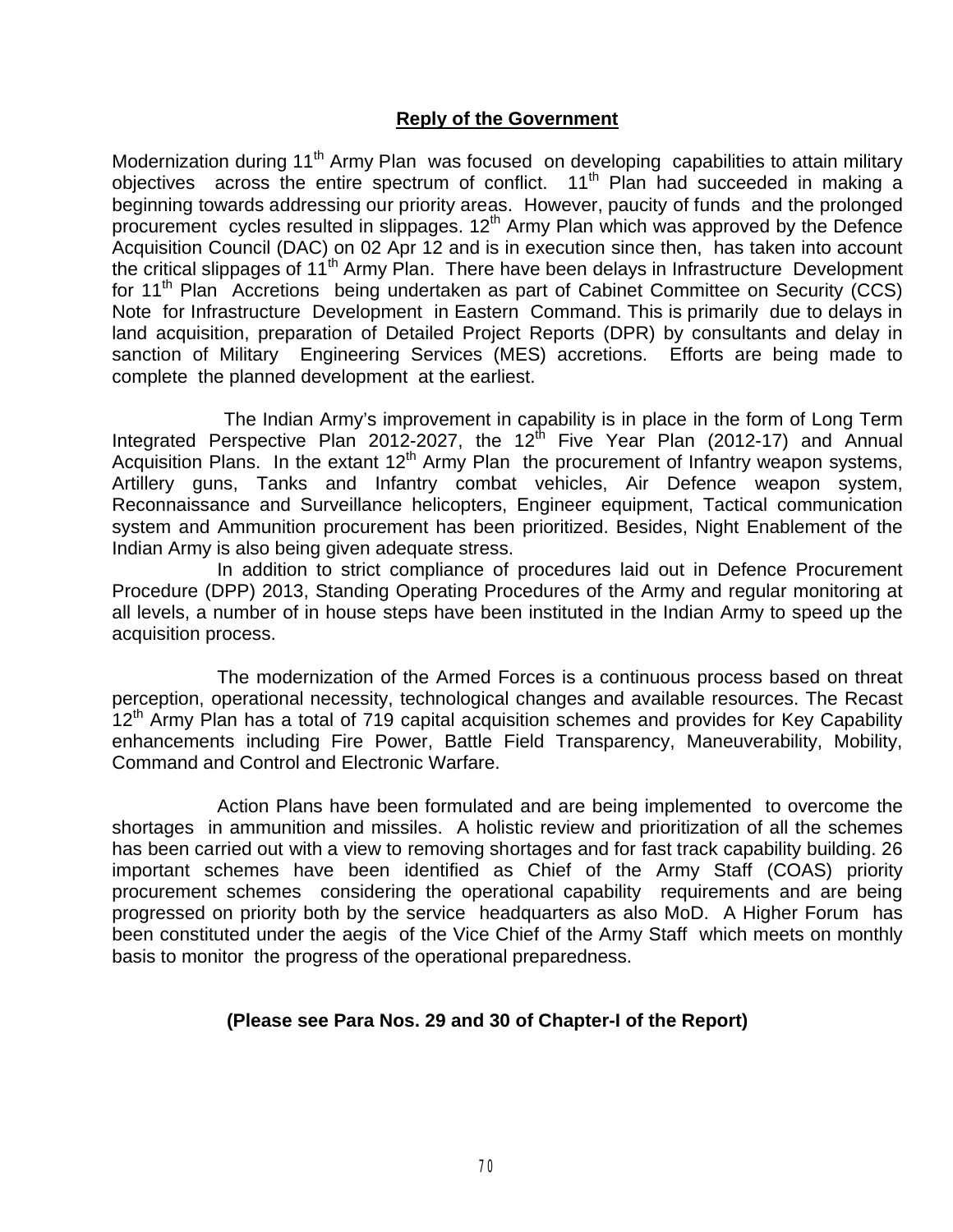## **Recommendation (Para No. 11)**

The Committee note that some of the critical shortages and vintage of equipment include Artillery, Guns, Infantry Weapons, Sights and Fire Control Equipment, Engineer Equipment, Air Defence Equipment and Armoured Recovery Vehicles (ARVs). The reasons given by the Ministry for the shortages are inadequate production capacities of Ordnance Factories, Defence Public Sector Undertakings as well as procurement process delays. The Committee are of the view that delay in procurement process has adversely impacted Operational Preparedness of the Services and resulted in substantial cost overruns of various projects. The delay has also proved disadvantageous to the interests of the Forces, which ultimately lead to obsolescence of equipment in the Army.

## **Reply of the Government**

Government constantly reviews the security scenario and accordingly decides to induct appropriate defence equipment to keep the armed forces in a state of readiness and remaining equipped with modern weapon systems.

The Capital procurement of defence equipment is carried out as per provisions of Defence Procurement Procedure (DPP) which inter-alia provides for constitution of Contract Negotiation Committee (CNC). Once the price is fixed by the CNC, in a case there is no increase in the cost of the project thereafter.

Aging of equipment is a natural process and is dealt with through proper maintenance, obsolescence management, upgrades and acquisition of new equipment.

In financial year 2014-15 a number of important contracts viz High Zone Modules of Bi Modular Charge System (BMCS) for 155mm Guns, Component Level Repair Facility for Tank T-90, Rockets for Smerch, L-70 Gun Upgrades, HMV GS 6x6 with Mechanical Handling Crane (MHC), P-7 Platform System and Extended Range Rockets for GRAD BM-21 MBRL were signed.

## **Recommendation (Para No. 12)**

The Committee fail to understand the reason of holding vintage equipment with the Forces for such a long time, as with each passing year vintage equipment degenerates. This makes availability of ammunition as well as spares, difficult to find from the Original Equipment Manufacturer (OEM) sources. Thus non- accessibility to ammunition and spares may sometimes lead to dangerous situation at the time of urgent necessity like war. The Committee recommend that critical shortages should be made up at the earliest and proclivity of passing the buck to Ordnance Factories / DPSUs / procurement process should be stopped. An action plan for capital acquisition should also be drawn to make the Army a fighting fit force.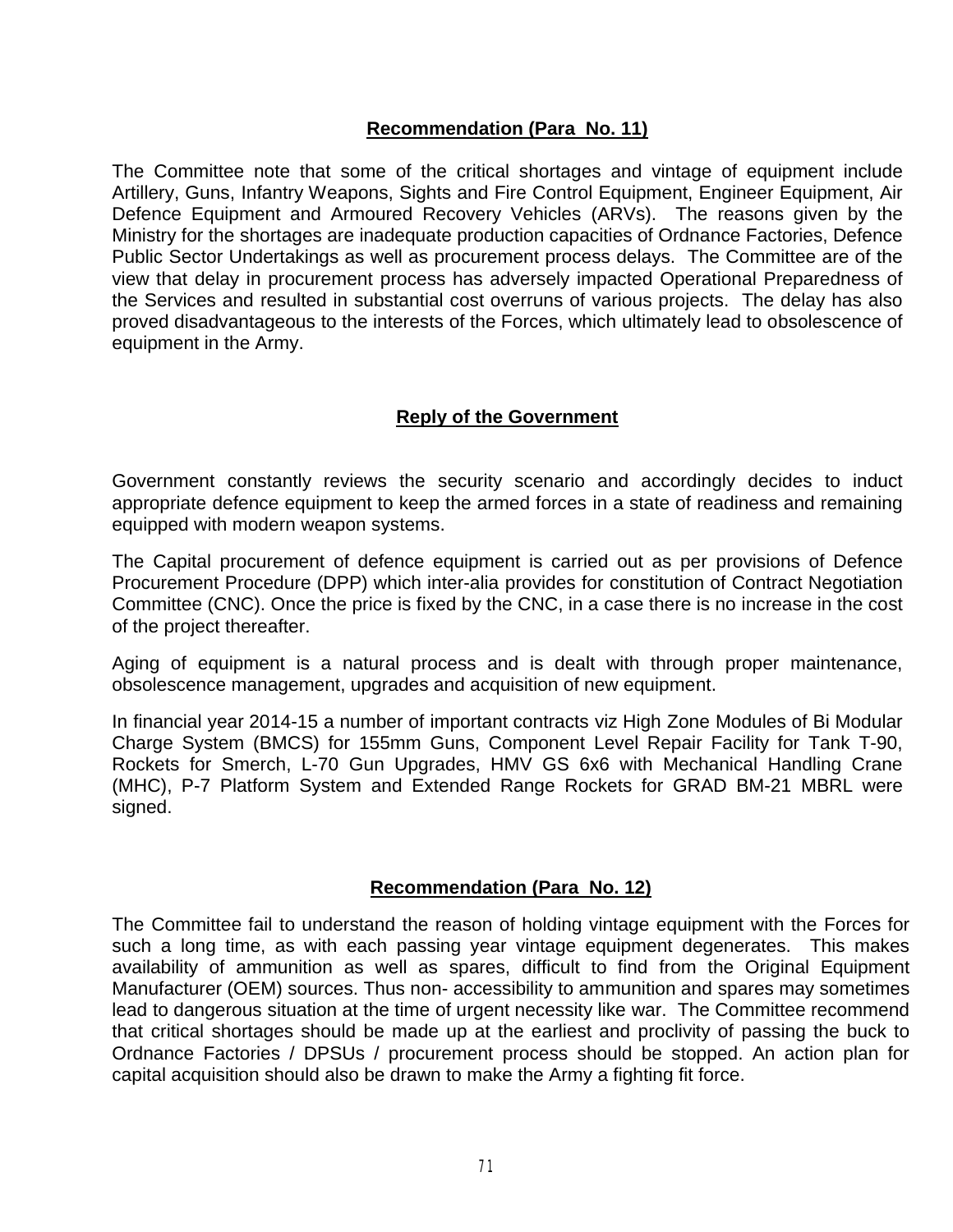## **Reply of the Government**

Being a large organisation, the Army has a wide range of equipment and therefore has more number of ongoing procurement cases as well as proposals for future acquisitions. The Army needs equipment which can be deployed over the entire operational spectrum in extreme climatic conditions from the Siachen glacier to the Thar Desert and humid conditions of island territories, with related complexities. The Army is constantly absorbing new technology and is re-aligning existing systems to the modern battlefield environment. The Army's inventory consists of a mix of modern, current and equipment approaching obsolescence. As the numbers are very large, even with the changeover to more modern systems, the inventory will have a similar mix at all times.

The modernisation plan of the Army is in place in form of the Long Term Perspective Plan 2012-2027 and the 12<sup>th</sup> Five Year Plan. Annual Acquisition Plans are evolved each year.

## **(Please see Para Nos. 35 & 36 of Chapter-I of the Report)**

## **Recommendation (Para No. 13)**

The Committee have been informed about the shortage of ammunition with Army over the last three-four years. Although the ammunition are available with the Army but the quantity is not enough as per the requirements which have been projected by it. The Committee also note that the ammunition availability and ordering is being reviewed on a monthly basis by the Ministry alongwith Army. The Committee are surprised to know that despite a joint review, the shortages have remained with Army since a long time, indicating that something went wrong somewhere and procurement of ammunition was not done as envisaged. The Committee, therefore, recommend that immediate steps should be taken for procurement of ammunition from sources within or outside the country.

## **Reply of the Government**

A system of five years roll on indents has been introduced and a road map on ammunition has been approved which envisages procurement ex-import and ex-trade to build up adequate targeted stocks along with three years training requirement. An institutionalized mechanism in the form of Working Group to review critical items of ammunitions and issues of spares, barrels, overhaul programme of infantry and mechanized forces have also been set up.

Second Five Year Ammunition Roll on indent for the period 2014-19 amounting to Rs 26,378.47 Crs has been placed on OFB. 29 capital procurement projects amounting to Rs 28621.70 Crs with likely cash outgo of Rs 3619.51 Crs are at advanced stages of approval. Ammunition with recurring large annual training requirement and high cost has been informed to Defence Research and Development Organisation(DRDO) and Ordnance Factory Board(OFB) for indigenous development.

## **(Please see Para No. 39 of Chapter-I of the Report)**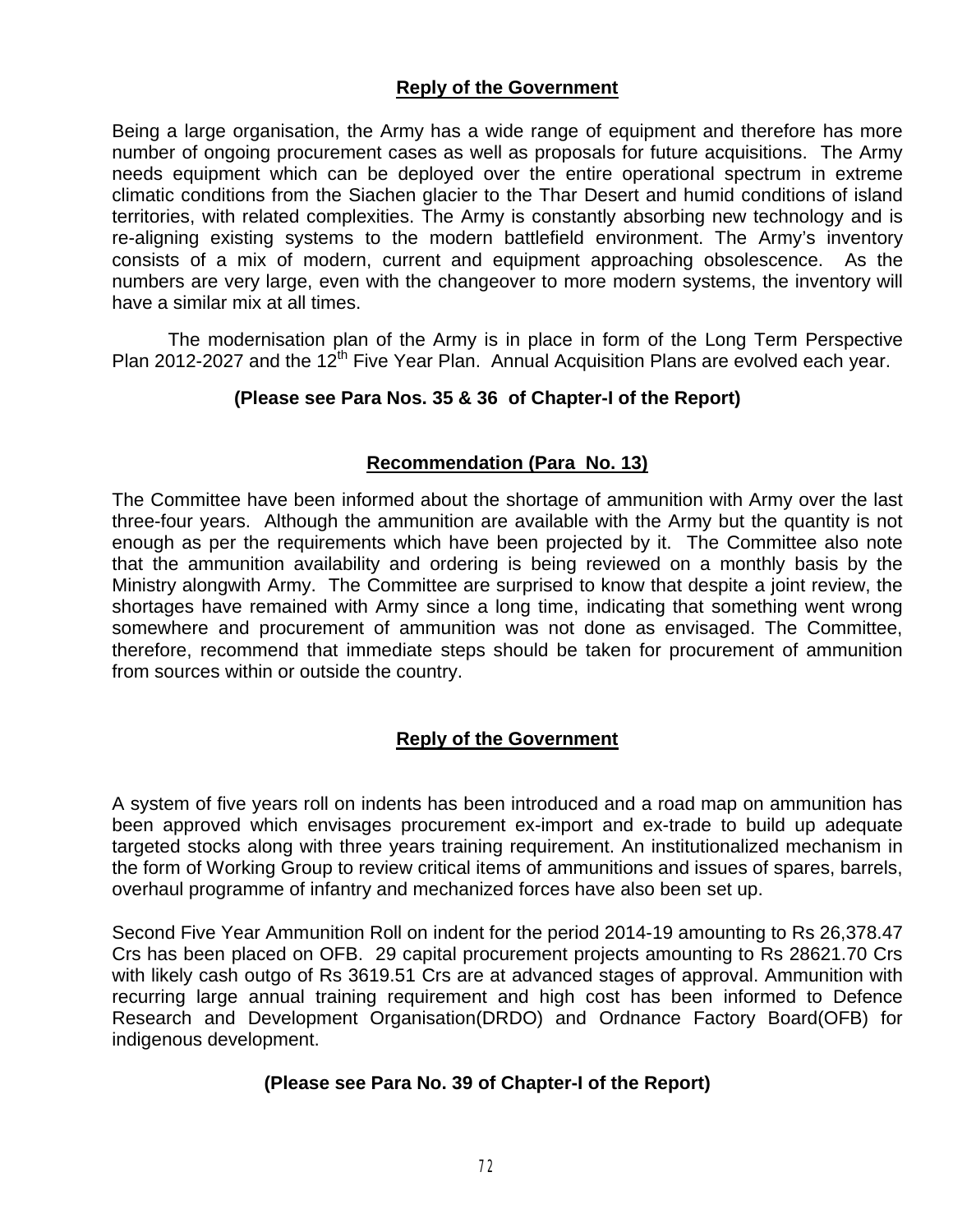## **Recommendation (Para No. 14)**

The Committee are perturbed to find that procurement of 1,86,138 Bullet Proof Jackets (BPJs), for which the approval of Defence Acquisition Council was obtained on 19.10.2009 and a Request for Proposal (RFP) through Capital route was issued on 07 December, 2012 are still not procured! The Committee are not at all satisfied with reply of the Ministry that efforts are on to complete the acquisition process as early as possible! Despite knowing the importance of such a crucial life saving item and the Committee pointing its importance earlier also, it has taken more than six years to procure after the approval of Defence Acquisition Council.

It is unpleasant surprise for the Committee that in spite of critical shortages of BPJs being high-lighted in the previous report of the Committee also, no improvement in the situation has taken place, which is alarming. It needs an explanations.

During the deliberations also the matter regarding shortage of BPJs came up and Committee were shocked to learn that shelf life of existing BPJs was going to expire next year. It is inexplicable on the part of the Ministry that all these years, the Ministry could not find a source to procure BPJs. It is also a fact that after 2009, no new procurement proposal was made other than 1.86,138 BPJs, for which assessment for requirement was done prior to 2009.

## **Recommendation (Para No. 15)**

The Committee are of the view that this is a "man made", "very serious" and not a major issue from planning and execution point of view. The Ministry should not play with the lives of Army personnel and not drag them in avoidable dangers, just by not providing them BPJs. It is the duty of the Government to provide proper gear to their soldiers before sending them to counter insurgency or war-like situations. Therefore, it is earnest desire of the Committee that procurement of BPJs should be done in fast track mode to make up present and near future shortages so as to save lives of thousands of soldiers. Action on this be intimated to the Committee within two months.

## **Reply of the Government on Para No. 14 and 15**

To expedite availability of BPJs, an RFP for procurement through capital route for 1,86,138 qty. of BPJs was issued on 07 December, 2012 to 39 vendors out of which six vendors have responded, The case is at trial stage. Efforts are afoot to complete the acquisition process as early as possible. Procurement of quantity 50,000 BPJs through Revenue route is also in progress for which the RFP has been issued on 15 Apr 2015.

## **(Please see Para Nos. 42 and 43 of Chapter-I of the Report)**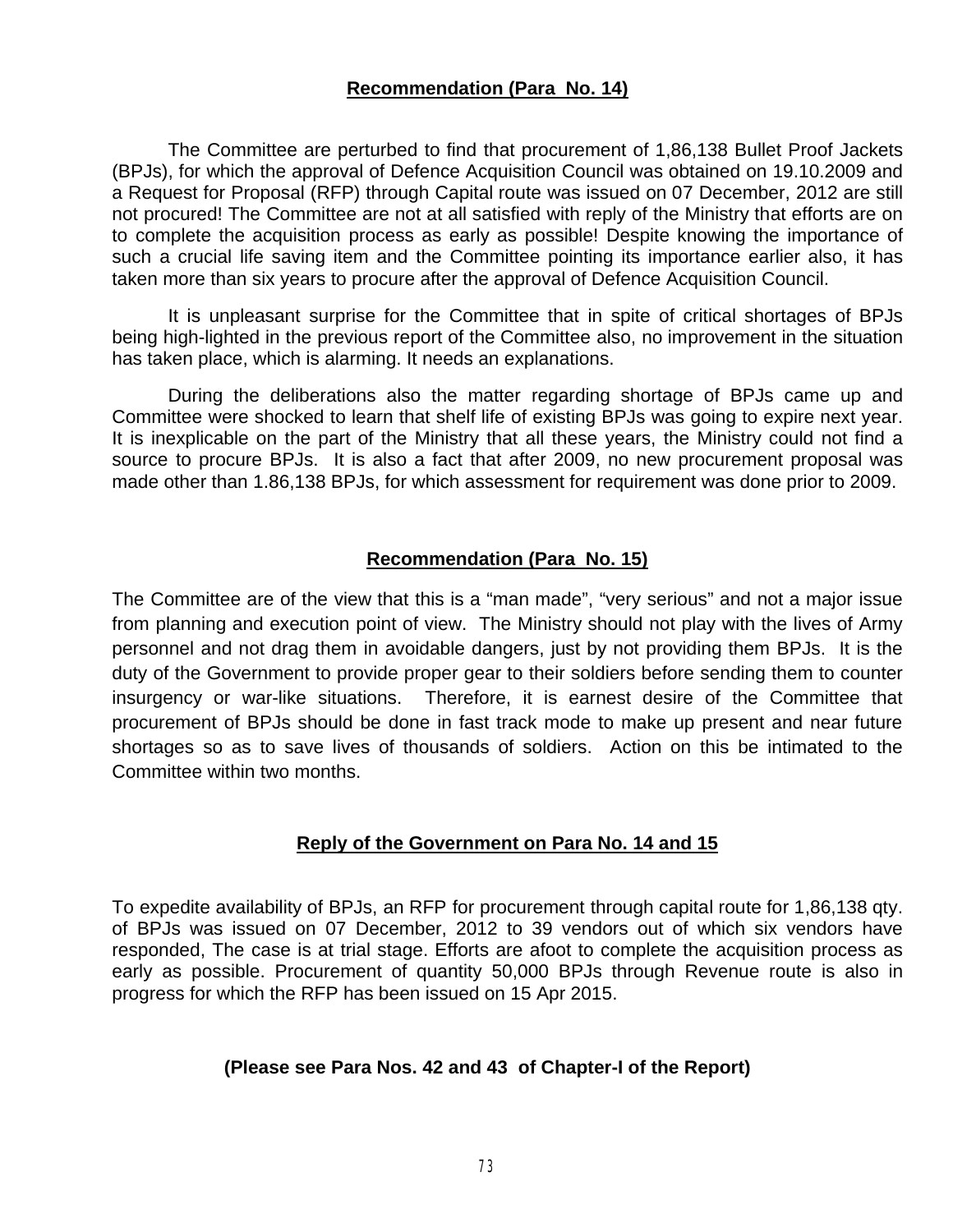## **Recommendation (Para No. 16)**

The Committee note that the first consignment of INSAS Rifle was provided to Army in 1994 and four versions of the same have also been introduced with improvements in each variant. The Committee have learnt that the Services are not happy with the present version. However, in its reply the Ministry avoided the question posed to them about the problems being faced by the Army in handing INSAS and other weapons. The Committee also note that the design of the INSAS was long approved, well before 1994 and at present there is no change in the design per se in the existing version. The Committee understand that better, lethal and compact rifles in comparison to INSAS, are available in the world over. Therefore, the Committee desire that DRDO should make improvements in the existing model or all together develop a new rifle for the satisfaction of forces in a "very early" "time frame". For the immediate requirement, the Ministry may also think of procuring the rifle from the foreign sources to suit the requirements of the Forces.

## **Reply of the Government**

In the year 2006, DRDO proposed to undertake a Project 'Design & Development of Soldier as System' to meet the futuristic requirements of Army and emulate world standards of Small Arms. The project proposal was made with incorporation the following aspects:-

- Multi Calibre Weapon for enhanced lethality.
- Sighting systems integrated with fire control system for all weather detection, aiming and firing.
- Helmet mounted display for situational awareness.
- C 41 based communication system.
- Protective clothing and Anti mine Boot.
- Physiological monitoring vest for online health monitoring.
- Human engineering issues involving assessment of physical and cognitive load on Soldier.

After going through the proposal in 2007, Infantry Directorate intimated DRDO to wait before proceeding with any R&D activity till finalization of GSQR.

Notwithstanding the above, DRDO undertook a Technology Demonstration project 'Design& Development of Multi Caliber Individual Weapon System (MCIWS)' in 2008 for Design and Development of Rifle capable of firing 5.56×39 mm Ammunitions by changing some components. Limited No. of Riflesare realized and design trials are under progress. The MCIWS meets all the physical parameters (length, mass, ambidextrous features. Provision of Picatinny rails, etc.)of the GSQR No. 1379 of Assault Rifle. The operational parameters, like reliability and accuracy, etc. will be confirmed after conduct of extensive trials. Demonstration to Army can be given in Jan 2016.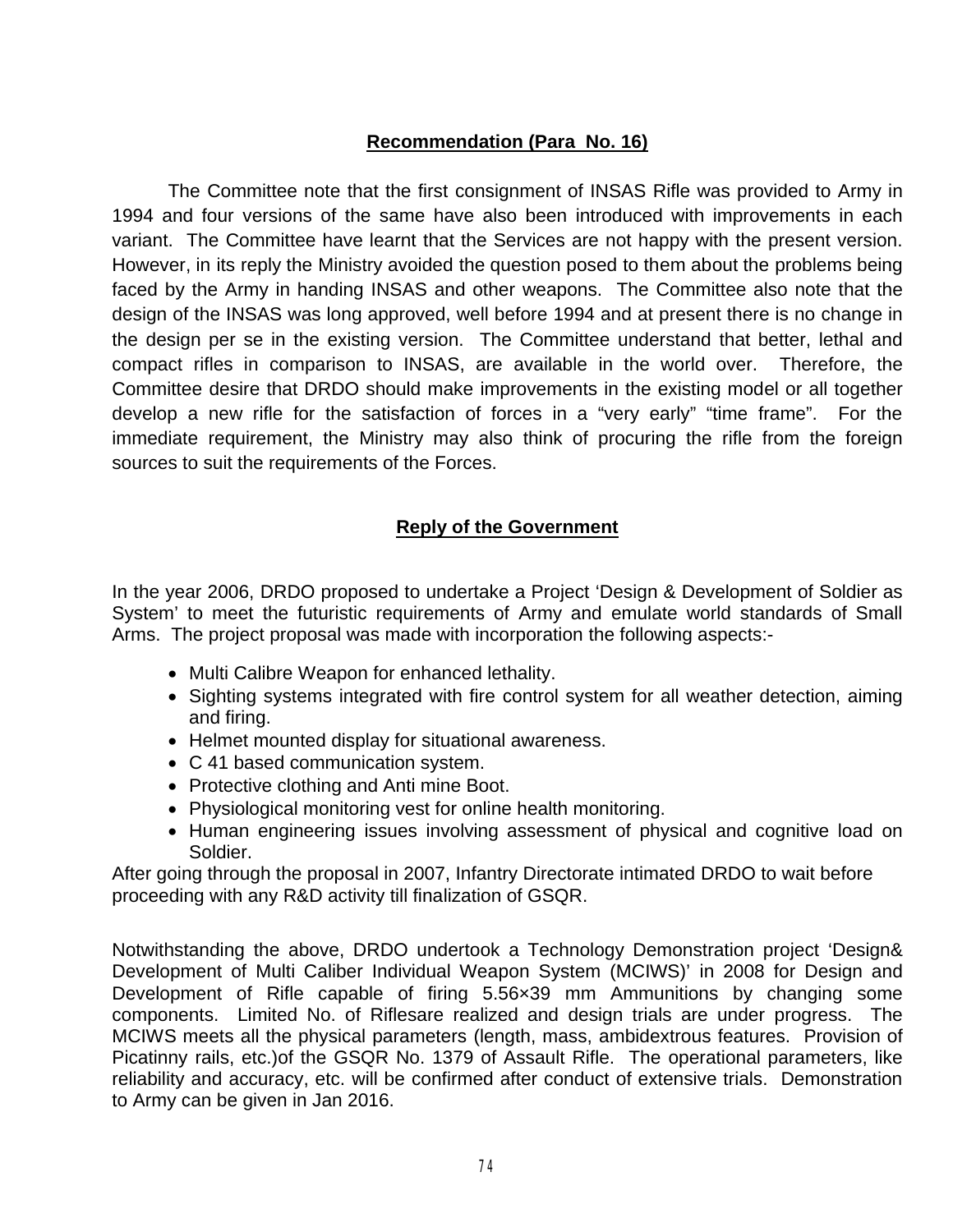As a part of MCIWS project, DRDO is also developing a new 6.8×43 mm Ammunition, which has capability to replace 5.56 mm and 7.62×39 mm calibre Ammunitions. Limited No. of rounds have been realized and the design validation trials are under progress. Demonstration of this Ammunition can also be given in Jan 2016.

It may be noted that DRDO developed more lethal Ammunition for 5.56 mm INSAS Rifle in association with Ammunition Factory Kirkee and successful User trials were also conducted. However, Army has not place Bulk procurement order for this Ammunition.

As far as making the improved version of INSAS Rifle is concerned, it is intimated that DRDO & OFB had interaction with DG Infantry. It is decided to carry out the improvements in INSAS Rifle. The improvements jointly approved are being incorporated in Rifle 5.56mm INSAS for validation. The first Collegiate Meeting held on 21<sup>st</sup> May, 2015 at Army HQ. The improvements will be carried out 'very early' on priority in time framed manner to the satisfaction of the Forces.

## **(Please see Para Nos. 46 and 47 of Chapter-I of the Report)**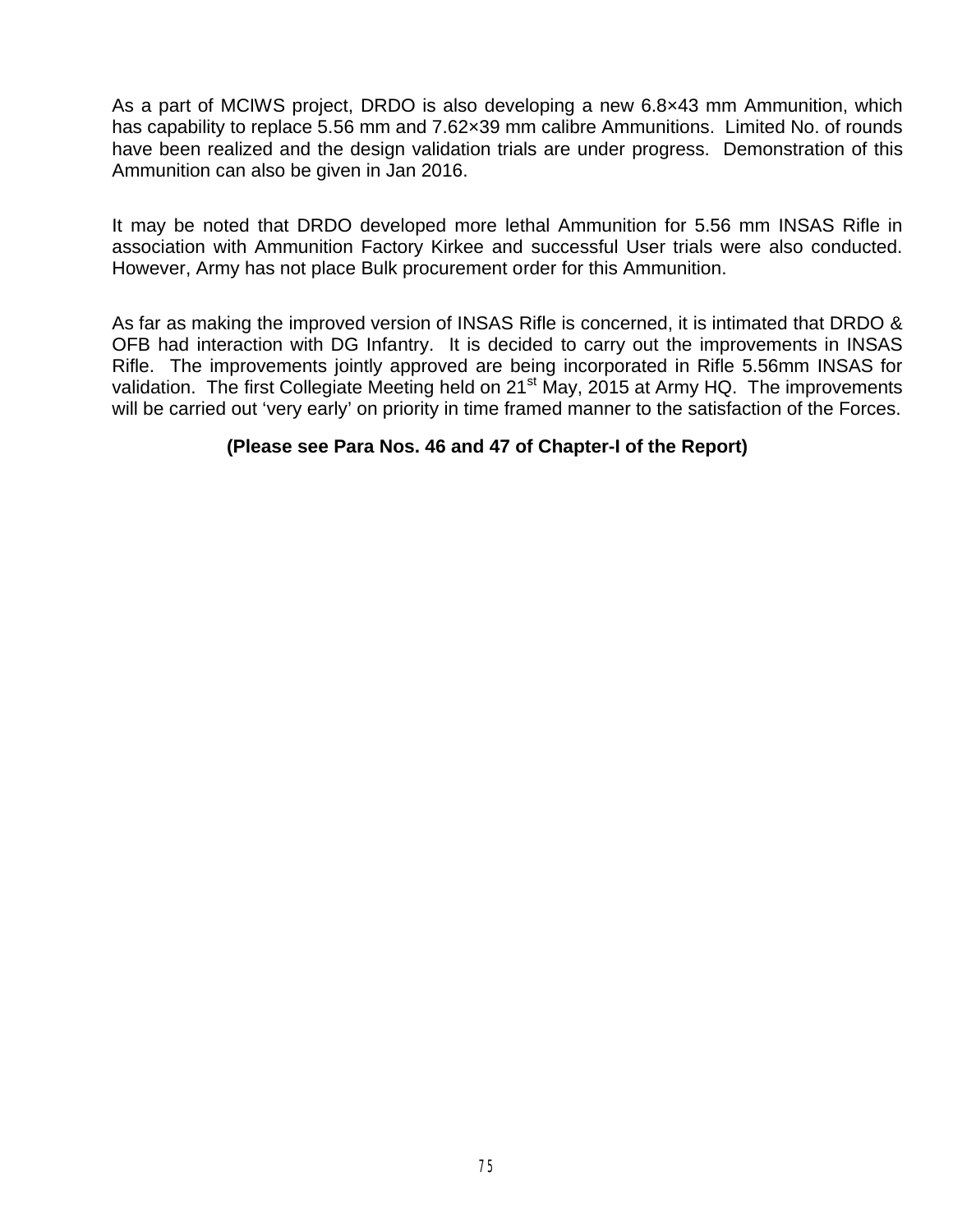## **CHAPTER V**

# **OBSERVATIONS/RECOMMENDATIONS IN RESPECT OF WHICH GOVERNMENT HAVE FURNISHED INTERIM REPLIES**

**Nil**

**29 April, 2016 Chairperson,**

**NEW DELHI; MAJ GEN B C KHANDURI, AVSM (RETD), Standing Committee on Defence**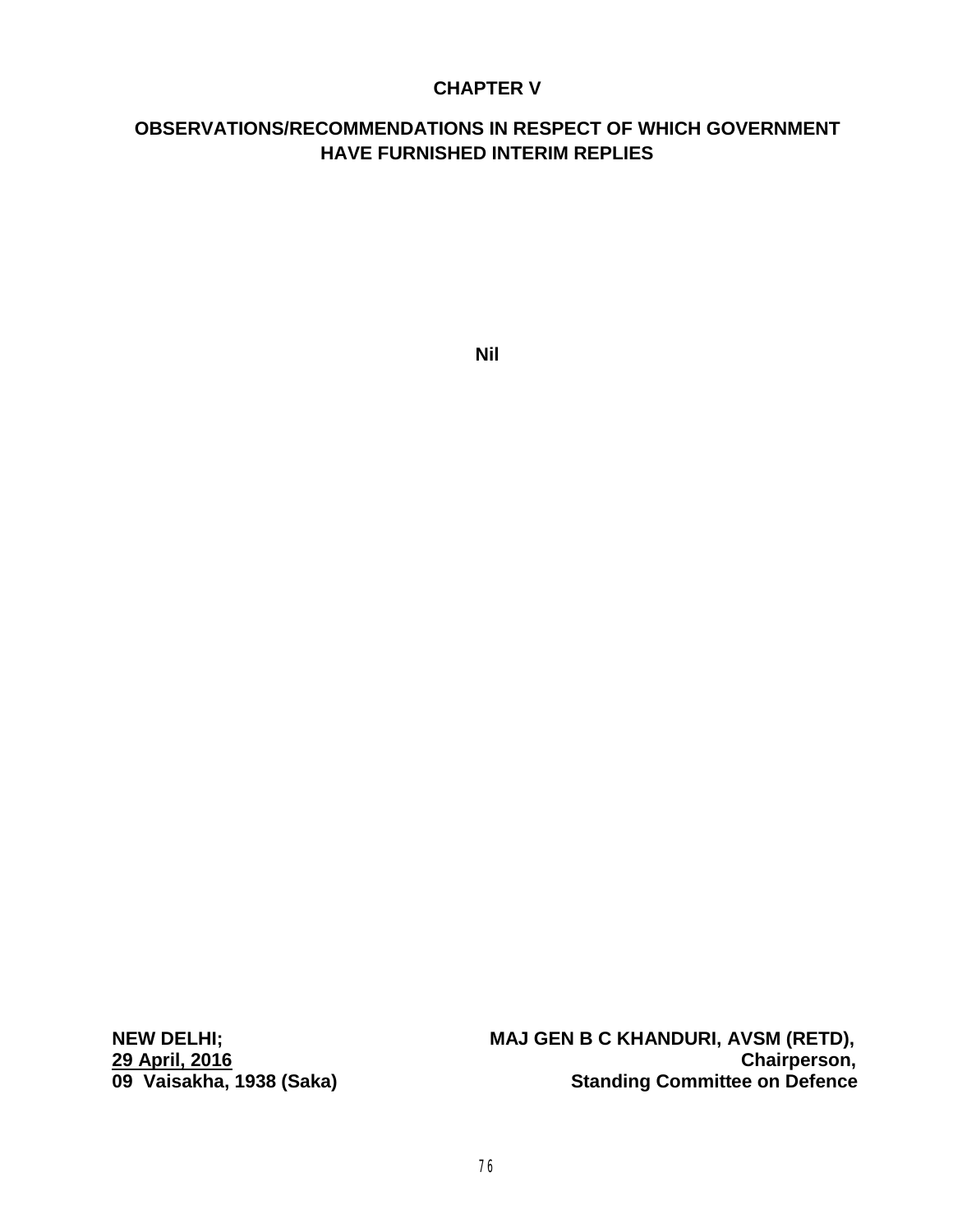## **Annexure**

## **Revised Plan of New Raising**

# **(To increase Cadet strength from 13 Lakh to 15 Lakh)**

| Group HQ     |                  | 05 |
|--------------|------------------|----|
|              | <b>Battalion</b> | 40 |
| Army         | R&V              | 03 |
| <b>Naval</b> | 13               |    |
| Air          |                  | 05 |
| Total:       |                  |    |

# **Phase-wise progress of Revised Plan of New Raising**

|              |                  | <b>Raised / Sanctioned</b>       |             |                                 | To be<br><b>Sanctioned</b> | <b>Total</b> |
|--------------|------------------|----------------------------------|-------------|---------------------------------|----------------------------|--------------|
|              |                  | $\overline{1}^{\text{st}}$ Phase | $2nd$ Phase | $3^{\text{rd}}$<br><b>Phase</b> | $4th$ & $5th$ Phase        |              |
| Group HQ     |                  | 1                                | 1           | 1                               | 2                          | 5            |
|              | <b>Battalion</b> | 8                                | 10          | 6                               | 16                         | 40           |
| Army         | R&V              |                                  |             | 1                               | 0                          | 3            |
| <b>Naval</b> |                  | 1                                | 1           | 7                               | 4                          | 13           |
| Air          |                  | $\overline{2}$                   | 0           | 0                               | 3                          | 5            |
| Total:       |                  | 13                               | 13          | 15                              | 25                         | 66           |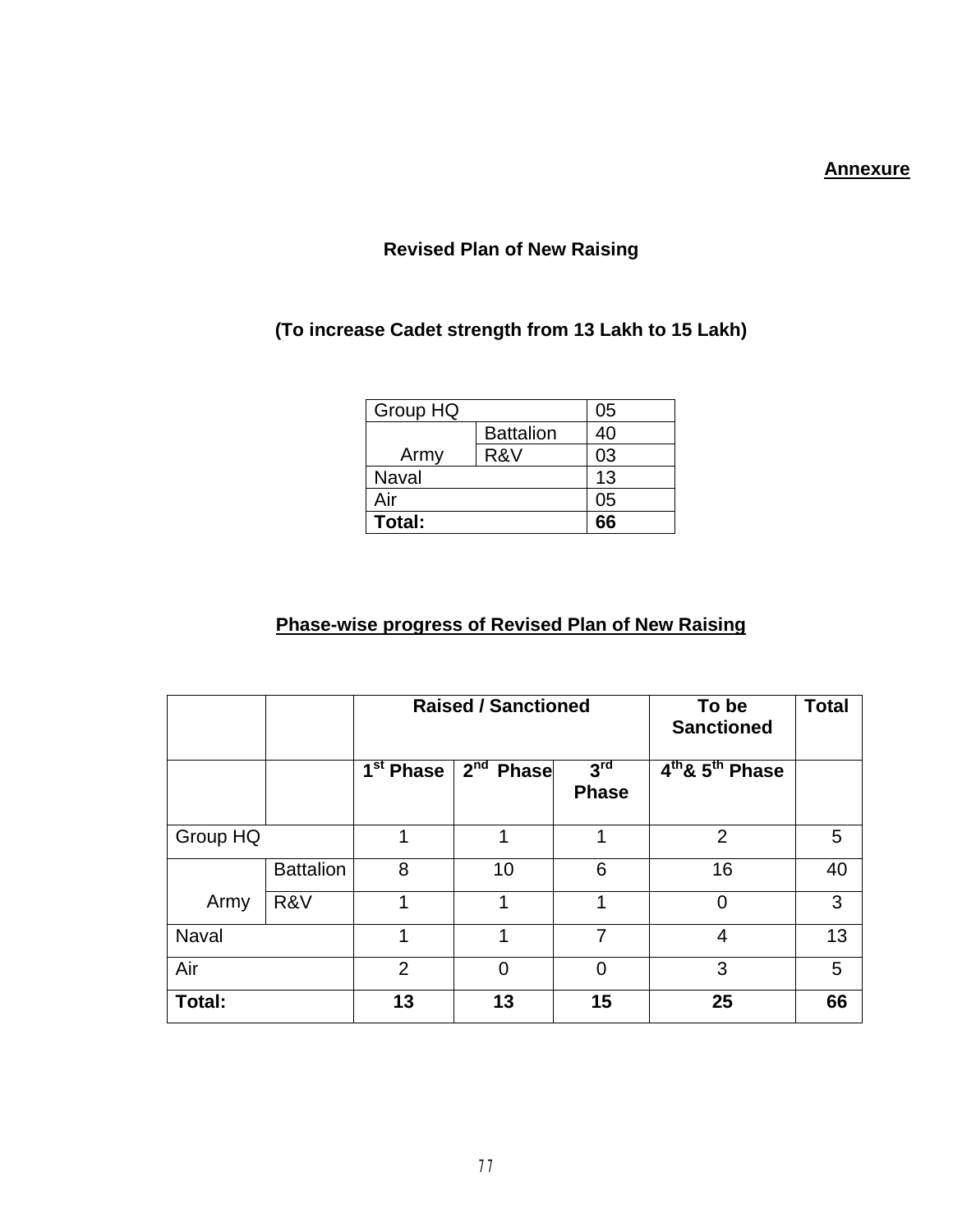## **STANDING COMMITTEE ON DEFENCE**

## **MINUTES OF THE TWELFTH SITTING OF THE STANDING COMMITTEE ON DEFENCE (2015-16)**

The Committee sat on Friday , the 29 April, 2016 from 1000 hrs. to 1030 hrs. in Committee Room`62', Parliament House, New Delhi.

#### **PRESENT**

[Maj Gen B C](http://164.100.47.132/LssNew/Members/Biography.aspx?mpsno=196) Khanduri, AVSM (Retd) Fig. 2. Chairperson

## **Lok Sabha**

| $\mathcal{P}$ | <b>Shri Suresh C Angadi</b>  |
|---------------|------------------------------|
| 3             | Shri Shrirang Appa Barne     |
| 4             | Shri Dharambir               |
| 5             | Col Sonaram Choudhary (Retd) |
| 6             | Shri Sher Singh Ghubaya      |
| 7             | Shri Ramesh Jigajinagi       |
| 8             | Km Shobha Karandlaje         |
| 9             | Dr Mriganka Mahato           |
| 10            | Shri Ch Malla Reddy          |
| 11            | Smt Mala Rajya Lakshmi Shah  |
| 12            | Shri A P Jithender Reddy     |

#### **Rajya Sabha**

- 13 Shri A U Singh Deo
- 14 Shri Harivansh
- 15 Shri Hishey Lachungpa
- 16 Shri Tarun Vijay

## **SECRETARIAT**

- 1. Smt. Kalpana Sharma  **Joint Secretary** 2. Shri T.G. Chandrasekhar - Director
- 
- 
- 
- 
- 3. Smt. Jyochanmayi Sinha Additional Director
- 4. Shri Rahul Singh  **Under Secretary**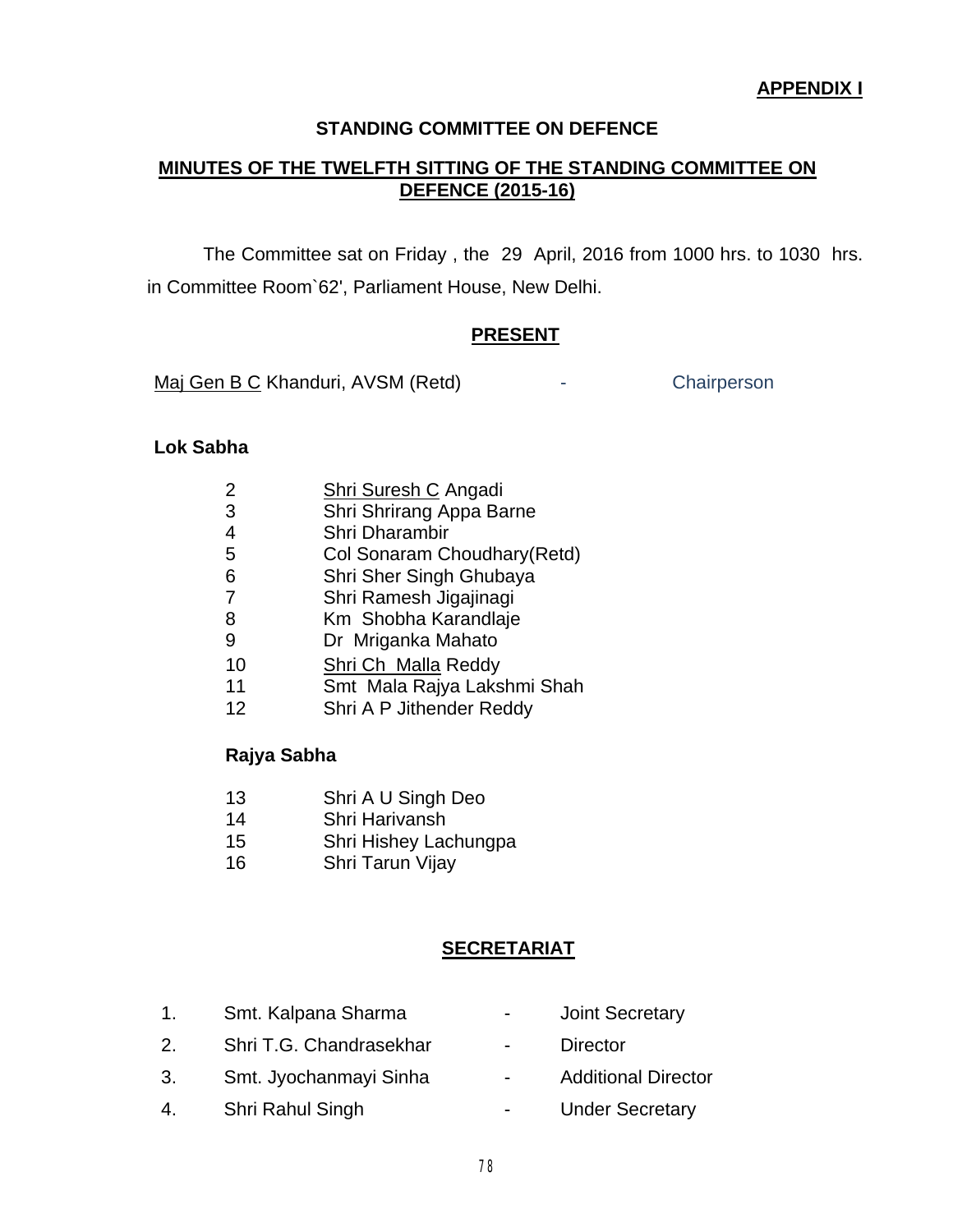2. At the outset, the Chairperson welcomed the Members of the Committee and informed them about the agenda for the sitting. The Committee then took up for consideration the following draft Reports:-

- (i) Report on Action Taken by the Government on the recommendations/observations contained in the seventh report (16th Lok Sabha) on Demands for Grants (2015-16) of the Ministry of Defence on Army (Demand No. 23).
- (ii) Demands for Grants of the Ministry of Defence (2016-17) on General Defence Budget, Civil Expenditure of Ministry of Defence (Demand No. 20) and Defence Pension(Demand No. 21).
- (iii) Demands for Grants of the Ministry of Defence (2016-17) on Army, Navy and Air Force (Demand No. 22).
- (iv) Demands for Grants of the Ministry of Defence (2016-17) on Ministry of Defence (Miscellaneous) (Demand No. 20).
- (v) Demands for Grants of the Ministry of Defence (2016-17) on Capital Outlay on Defence Services, Procurement Policy and Defence Planning (Demand No. 23).

3. After deliberations the Committee adopted the above reports with slight modifications in respect of recommendations.

4. The Committee, then, authorized the Chairperson to finalise the above draft Reports and present the same to the House on a date convenient to him.

The Committee then adjourned.

…………